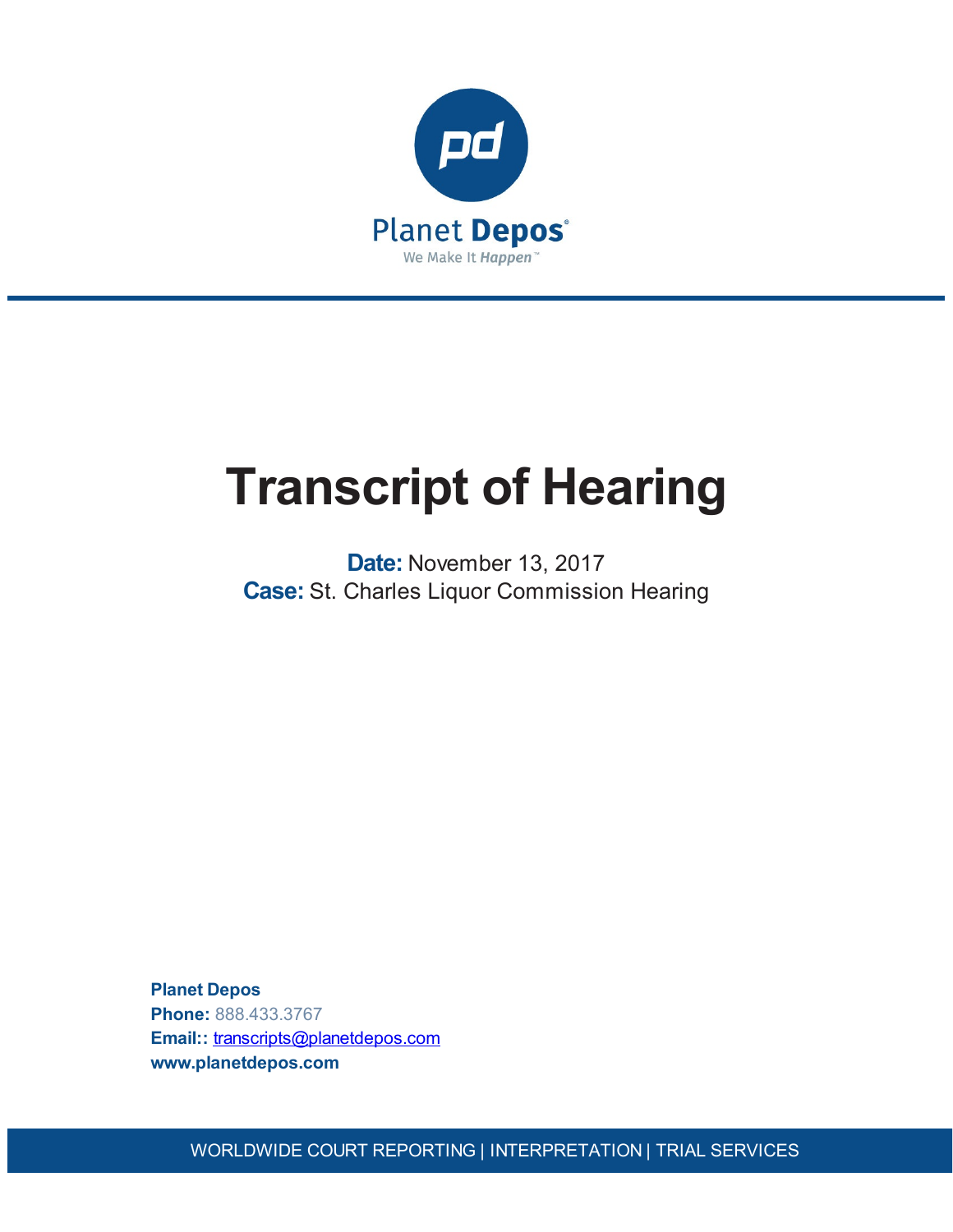BEFORE THE LIQUOR CONTROL COMMISSION OF THE CITY OF ST. CHARLES -----------------------------x In Re:  $\qquad \qquad :$ Special Meeting Regarding : Shangri-La Massage & Spa. : -----------------------------x HEARING St. Charles, Illinois 60174 Monday, November 13, 2017 4:30 p.m. Job No.: 164195 Pages: 1 - 89 Reported by: Melanie L. Humphrey-Sonntag, CSR, RDR, CRR, CRC, FAPR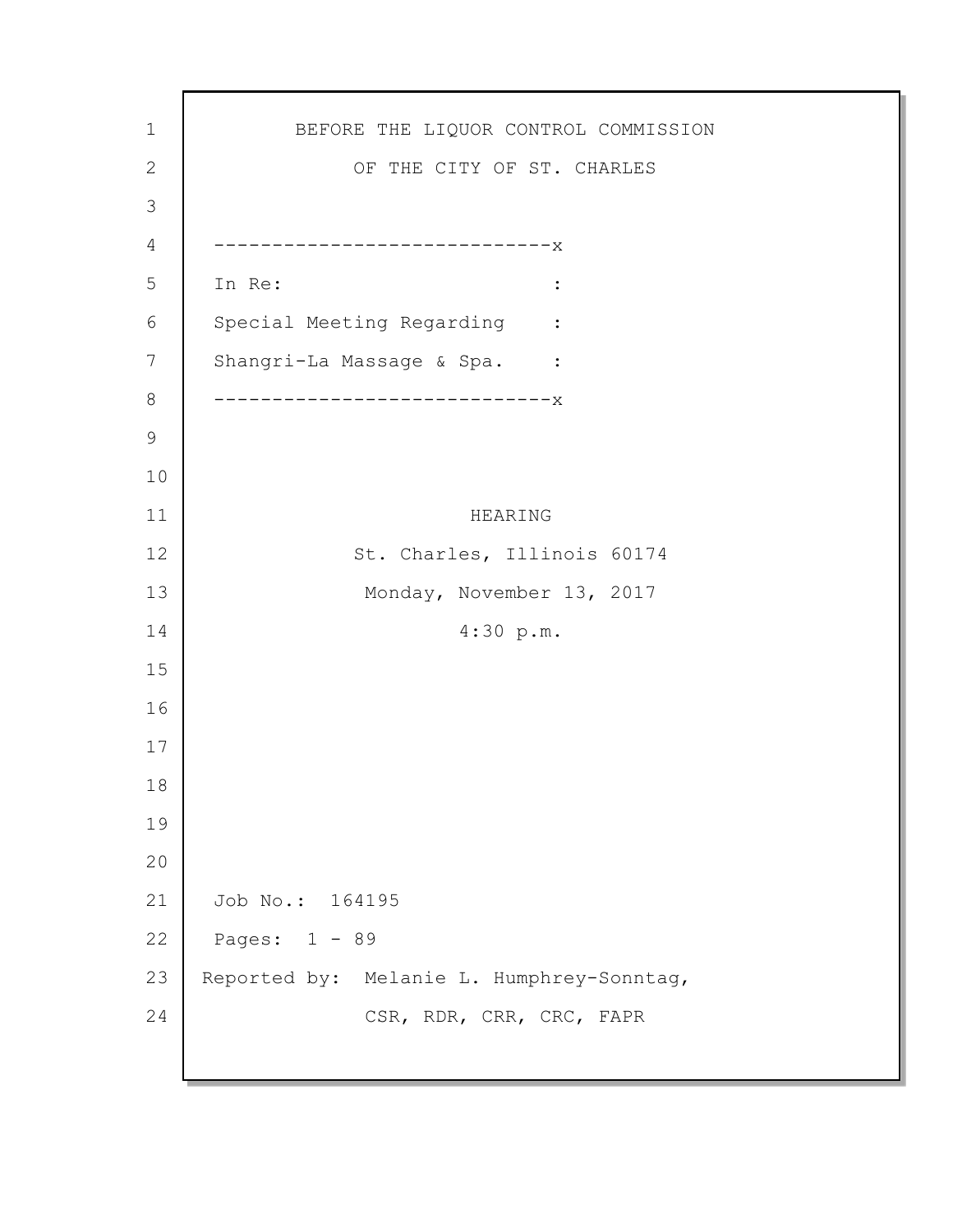| $\mathbf 1$    | HEARING, held at the location of:                  |
|----------------|----------------------------------------------------|
| $\mathbf{2}$   |                                                    |
| $\mathfrak{Z}$ |                                                    |
| 4              | ST. CHARLES CITY HALL                              |
| 5              | 2 East Main Street                                 |
| 6              | St. Charles, Illinois 60174                        |
| 7              | $(630)$ 377-4400                                   |
| $8\,$          |                                                    |
| $\mathsf 9$    |                                                    |
| 10             |                                                    |
| 11             |                                                    |
| 12             |                                                    |
| 13             | Before Melanie L. Humphrey-Sonntag, a Certified    |
| 14             | Shorthand Reporter, Registered Diplomate Reporter, |
| 15             | Certified Realtime Reporter, and a Notary Public   |
| 16             | in and for the State of Illinois.                  |
| 17             |                                                    |
| 18             |                                                    |
| 19             |                                                    |
| 20             |                                                    |
| 21             |                                                    |
| 22             |                                                    |
| 23             |                                                    |
| 24             |                                                    |
|                |                                                    |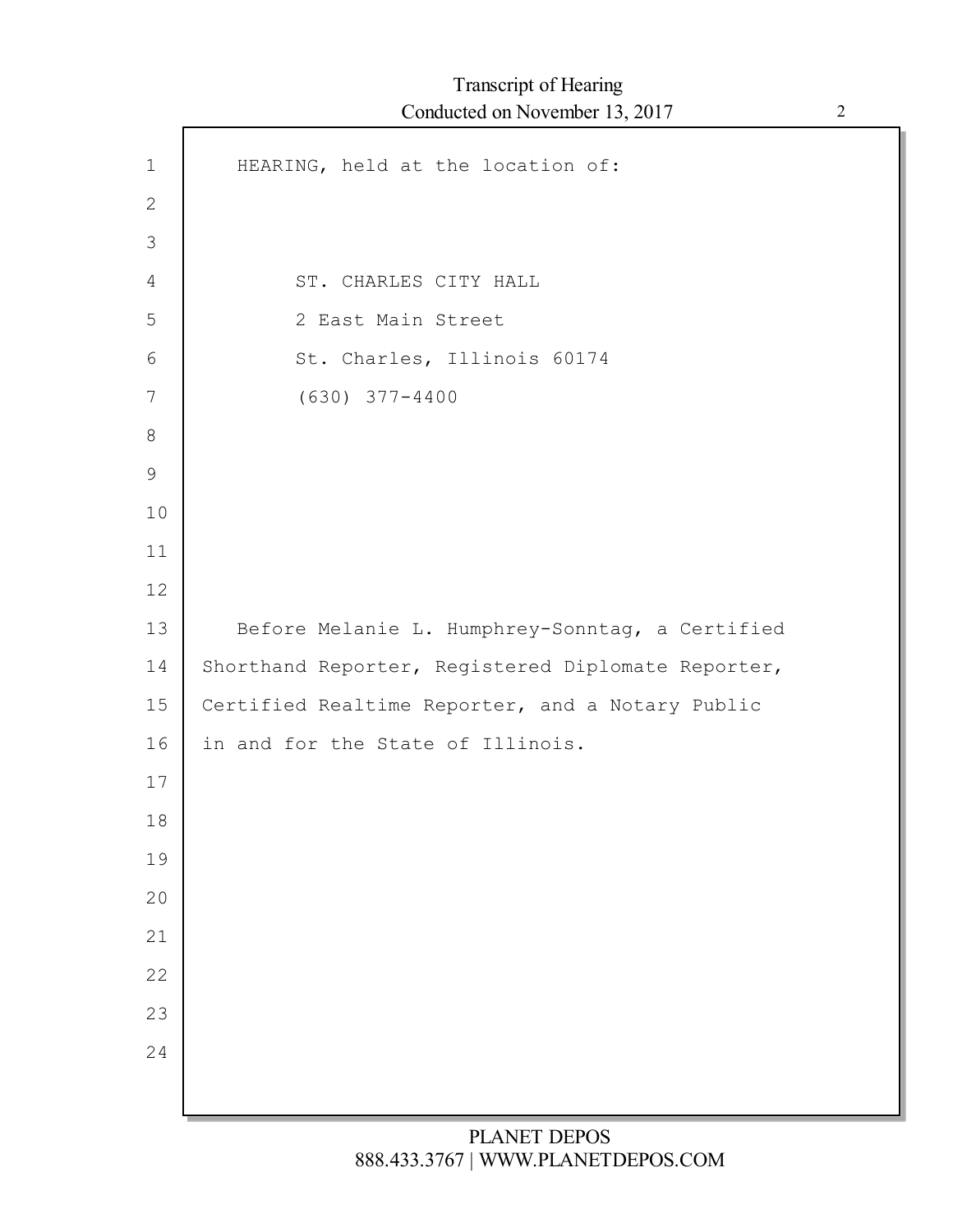| $\mathbf 1$    | PRESENT:                                   |
|----------------|--------------------------------------------|
| $\mathbf{2}$   | MAYOR RAYMOND ROGINA, Chairman             |
| 3              | CLIFFORD CARRIGNAN, Member                 |
| $\overline{4}$ | ROBERT GEHM, Member                        |
| 5              | RON SILKAITIS, Member                      |
| 6              | LORA VITEK, Member                         |
| 7              |                                            |
| 8              | ALSO PRESENT:                              |
| $\mathsf 9$    | JOHN MC GUIRK, Counsel for the Mayor       |
| 10             | and City                                   |
| 11             | TIMOTHY D. O'NEIL, Counsel for Complainant |
| 12             | and Chief Keegan                           |
| 13             | RICHARD J. MILLER, Counsel for Licensee    |
| 14             | TRACEY CONTI, Clerk                        |
| 15             |                                            |
| 16             |                                            |
| 17             |                                            |
| 18             |                                            |
| 19             |                                            |
| 20             |                                            |
| 21             |                                            |
| 22             |                                            |
| 23             |                                            |
| 24             |                                            |
|                |                                            |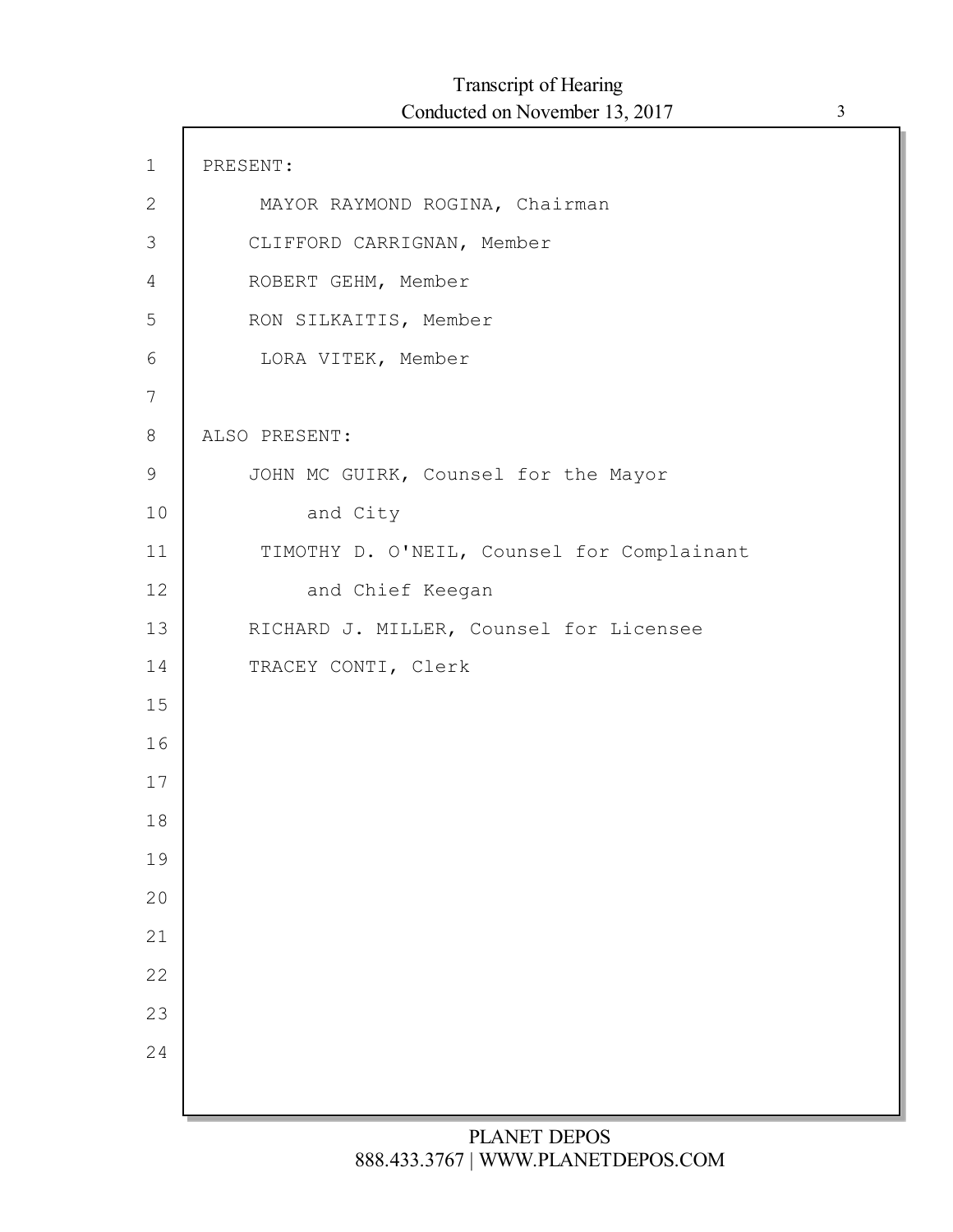|               |                                 | Conducted on November 13, 2017 | <b>Transcript of Hearing</b> |          |         | $\overline{4}$ |
|---------------|---------------------------------|--------------------------------|------------------------------|----------|---------|----------------|
| $\mathbf 1$   |                                 | CONTENTS                       |                              |          |         |                |
| $\mathbf{2}$  |                                 |                                |                              |          | PAGE    |                |
| 3             | Opening Statement by Mr. O'Neil |                                |                              |          | 10      |                |
| 4             | Opening Statement by Mr. Miller |                                |                              |          | 14      |                |
| 5             | Closing Argument by Mr. O'Neil  |                                |                              |          | 76      |                |
| 6             | Closing Argument by Mr. Miller  |                                |                              |          | 81      |                |
| 7             | Rebuttal Argument by Mr. O'Neil |                                |                              |          | 85      |                |
| 8             |                                 |                                |                              |          |         |                |
| $\mathcal{G}$ | WITNESS                         |                                | DIRECT CROSS                 | REDIRECT | RECROSS |                |
| 10            | LIFA JIANG                      |                                |                              |          |         |                |
| 11            | By Mr. O'Neil                   | 17                             |                              |          |         |                |
| 12            | By Mr. Miller                   |                                | 31                           |          |         |                |
| 13            | By Mr. O'Neil                   |                                |                              | 36       |         |                |
| 14            | By Mr. Miller                   | 72                             |                              |          |         |                |
| 15            | By Mr. O'Neil                   |                                | 73                           |          |         |                |
| 16            | MICHAEL YOUNG                   |                                |                              |          |         |                |
| 17            | By Mr. O'Neil                   | 38                             |                              |          |         |                |
| $18\,$        | By Mr. Miller                   |                                | 54                           |          |         |                |
| 19            | By Mr. O'Neil                   |                                |                              | 55       |         |                |
| 20            | By Mr. Miller                   |                                |                              |          | 56      |                |
| 21            | MELINDA ANYON                   |                                |                              |          |         |                |
| 22            | By Mr. O'Neil                   | 58                             |                              |          |         |                |
| 23            | By Mr. Miller                   |                                | 69                           |          |         |                |
| 24            |                                 |                                |                              |          |         |                |
|               |                                 |                                |                              |          |         |                |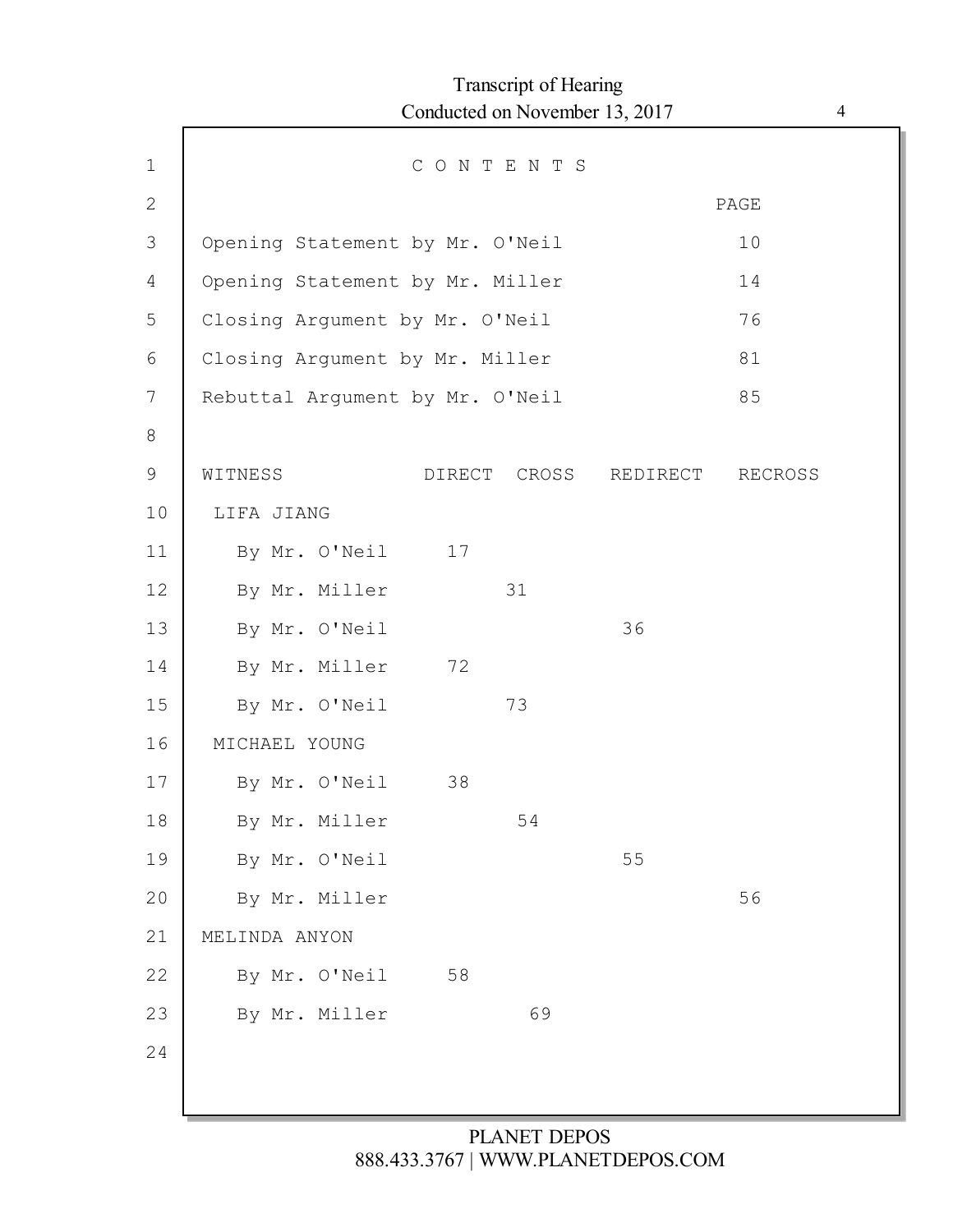|                  |          | Transcript of Hearing<br>Conducted on November 13, 2017 |          |    | $\sqrt{5}$ |
|------------------|----------|---------------------------------------------------------|----------|----|------------|
| $\mathbf 1$      |          | EXHIBITS                                                |          |    |            |
| $\sqrt{2}$       |          | (Retained by counsel)                                   |          |    |            |
| $\mathfrak{Z}$   | EXHIBITS |                                                         | MARK ADM |    |            |
| 4                |          | City 1 Photograph                                       | 52       | 52 |            |
| 5                |          | Chief 3 Statement of Constitutional                     | 65       | 66 |            |
| 6                |          | Rights and Waiver                                       |          |    |            |
| $\boldsymbol{7}$ |          | Chief 5 License Application                             | 19       |    |            |
| $\,8\,$          |          |                                                         |          |    |            |
| $\mathcal{G}$    |          |                                                         |          |    |            |
| $10$             |          |                                                         |          |    |            |
| $11$             |          |                                                         |          |    |            |
| 12               |          |                                                         |          |    |            |
| 13               |          |                                                         |          |    |            |
| 14               |          |                                                         |          |    |            |
| $15\,$           |          |                                                         |          |    |            |
| 16               |          |                                                         |          |    |            |
| 17               |          |                                                         |          |    |            |
| $1\,8$           |          |                                                         |          |    |            |
| 19               |          |                                                         |          |    |            |
| 20               |          |                                                         |          |    |            |
| 21               |          |                                                         |          |    |            |
| 22               |          |                                                         |          |    |            |
| 23               |          |                                                         |          |    |            |
| 24               |          |                                                         |          |    |            |
|                  |          |                                                         |          |    |            |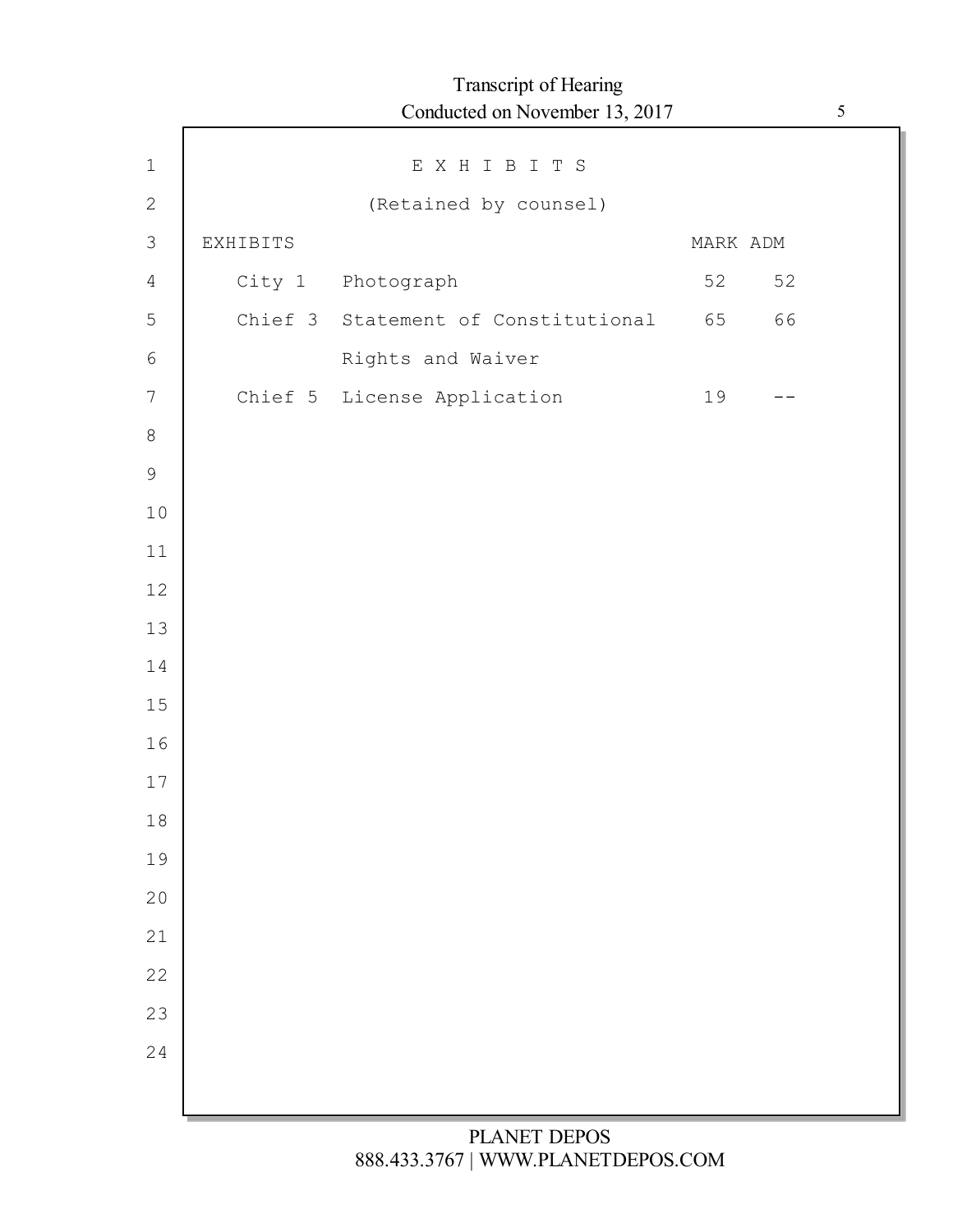| $\mathbf 1$  | PROCEEDINGS                                    |
|--------------|------------------------------------------------|
| $\mathbf{2}$ | MAYOR ROGINA: Good afternoon, everyone.        |
| 3            | I want to call the special Liquor Control      |
| 4            | Commission meeting for Monday, November 13th,  |
| 5            | 2017, to order.                                |
| 6            | And, Tracey, would you please call the         |
| 7            | roll.                                          |
| 8            | CLERK CONTI: Silkaitis.                        |
| 9            | MEMBER SILKAITIS: Here.                        |
| 10           | CLERK CONTI: Carrignan.                        |
| 11           | MEMBER CARRIGNAN: Here.                        |
| 12           | CLERK CONTI: Vitek.                            |
| 13           | MEMBER VITEK: Here.                            |
| 14           | CLERK CONTI: Gehm.                             |
| 15           | MEMBER GEHM: Here.                             |
| 16           | MAYOR ROGINA: Thank you.                       |
| 17           | First of all, taking care of some              |
| 18           | business, housekeeping, a motion to accept and |
| 19           | approve the minutes of the October 16th, 2017, |
| 20           | Liquor Control Commission meeting.             |
| 21           | May I have a motion to approve these.          |
| 22           | MEMBER GEHM: So moved.                         |
| 23           | MAYOR ROGINA: Moved by Gehm.                   |
| 24           | MEMBER SILKAITIS: Second.                      |
|              |                                                |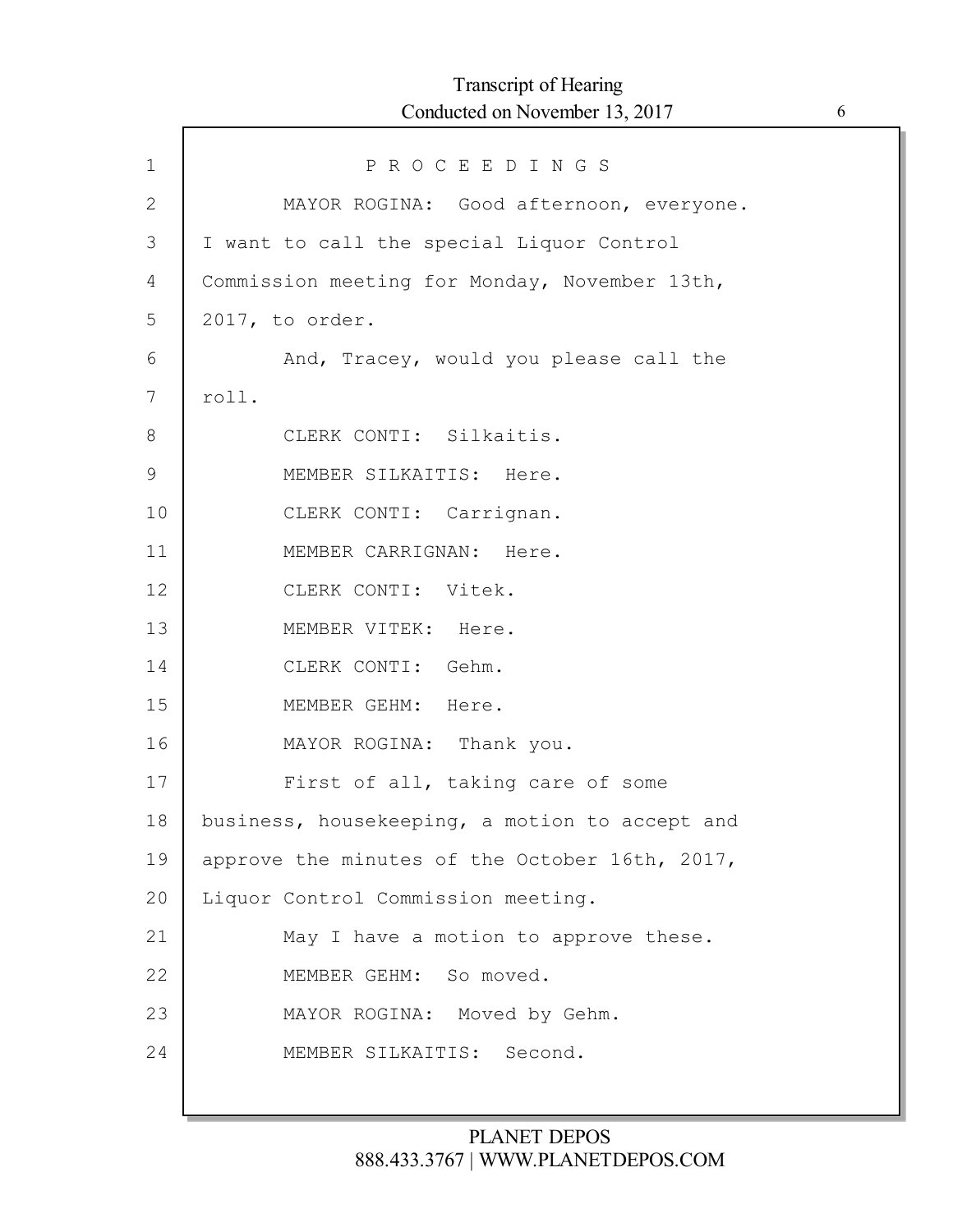| $\mathbf 1$ | MAYOR ROGINA: Seconded by Silkaitis.               |
|-------------|----------------------------------------------------|
| 2           | Any further conversation on that?                  |
| 3           | (No response.)                                     |
| 4           | MAYOR ROGINA: All in favor signify by              |
| 5           | saying aye.                                        |
| 6           | (Ayes heard.)                                      |
| 7           | MAYOR ROGINA: Opposed?                             |
| 8           | (No response.)                                     |
| 9           | MAYOR ROGINA: Motion carried.                      |
| 10          | Good afternoon. This is a hearing before           |
| 11          | the local Liquor Commissioner and the members of   |
| 12          | the St. Charles Liquor Commission in the matter of |
| 13          | the massage establishment licensee Shangri-La      |
| 14          | Massage & Spa, 2015 Dean Street, Suite 7A, in the  |
| 15          | city of St. Charles.                               |
| 16          | I'm Raymond Rogina, the Mayor and the              |
| 17          | Liquor Commissioner, who oversees the Liquor,      |
| 18          | Tobacco, and Massage Commissions.                  |
| 19          | I am joined by members of the Liquor               |
| 20          | Commission, Alderman Ron Silkaitis, Alderman Lora  |
| 21          | Vitek, Mr. Robert Gehm, and Mr. Clifford           |
| 22          | Carrignan.                                         |
| 23          | Representing the Mayor is Mr. John                 |
| 24          | McGuirk.                                           |
|             |                                                    |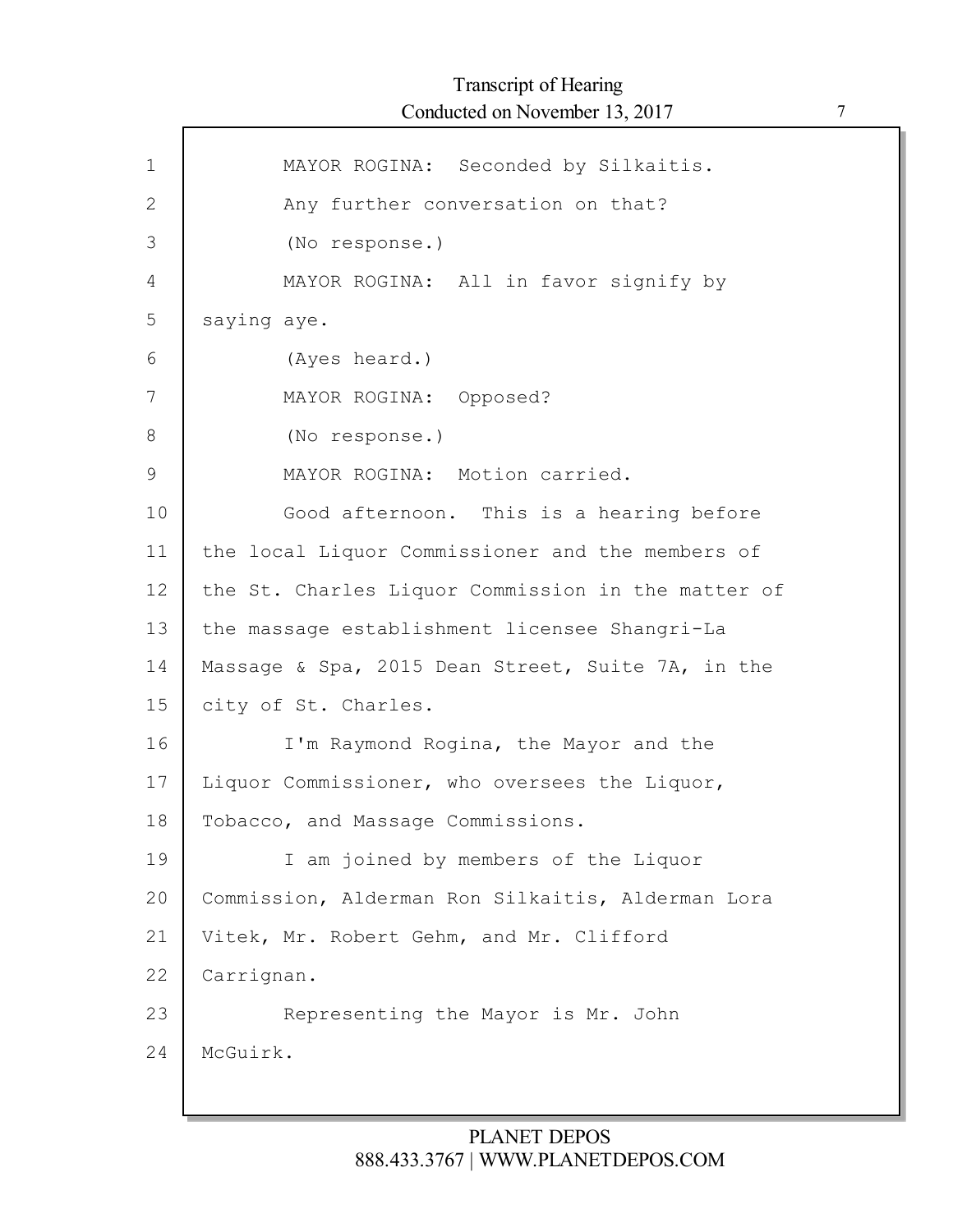| $\mathbf{1}$ | Representing the police chief and                  |
|--------------|----------------------------------------------------|
| $\mathbf{2}$ | complainant in this matter, James Keegan,          |
| 3            | Mr. Timothy O'Neil.                                |
| 4            | Representing the licensee, Mr. Richard             |
| 5            | Miller.                                            |
| 6            | Now, prior to calling witnesses, I will            |
| 7            | ask if any lawyer would like to make an opening    |
| 8            | statement, and, after both sides have presented    |
| 9            | their cases, I will ask for closing arguments.     |
| 10           | The complaint was read to the licensee on          |
| 11           | October 16, 2017. The Petitioner, James Keegan,    |
| 12           | alleges that the following sections of the         |
| 13           | St. Charles Massage Establishment Code were        |
| 14           | violated by the licensee, by and through its       |
| 15           | employees, officers, or agents, on or about        |
| 16           | January 11th, 2017, at approximately 7:41 p.m.     |
| 17           | Those sections are $5.20.130(G)$ ,                 |
| 18           | Section 5.20.130(H), Section 5.20.180(B)(10),      |
| 19           | Section 5.10.110(A), Section 5.20.130(E), and      |
| 20           | Section 5.20.130 (F).                              |
| 21           | Further, on January 17th, 2017, at                 |
| 22           | approximately 9:35 p.m., it is alleged -- and I've |
| 23           | been corrected on that; maybe it's 9:35 a.m. --    |
| 24           | the licensee, by and through its agents,           |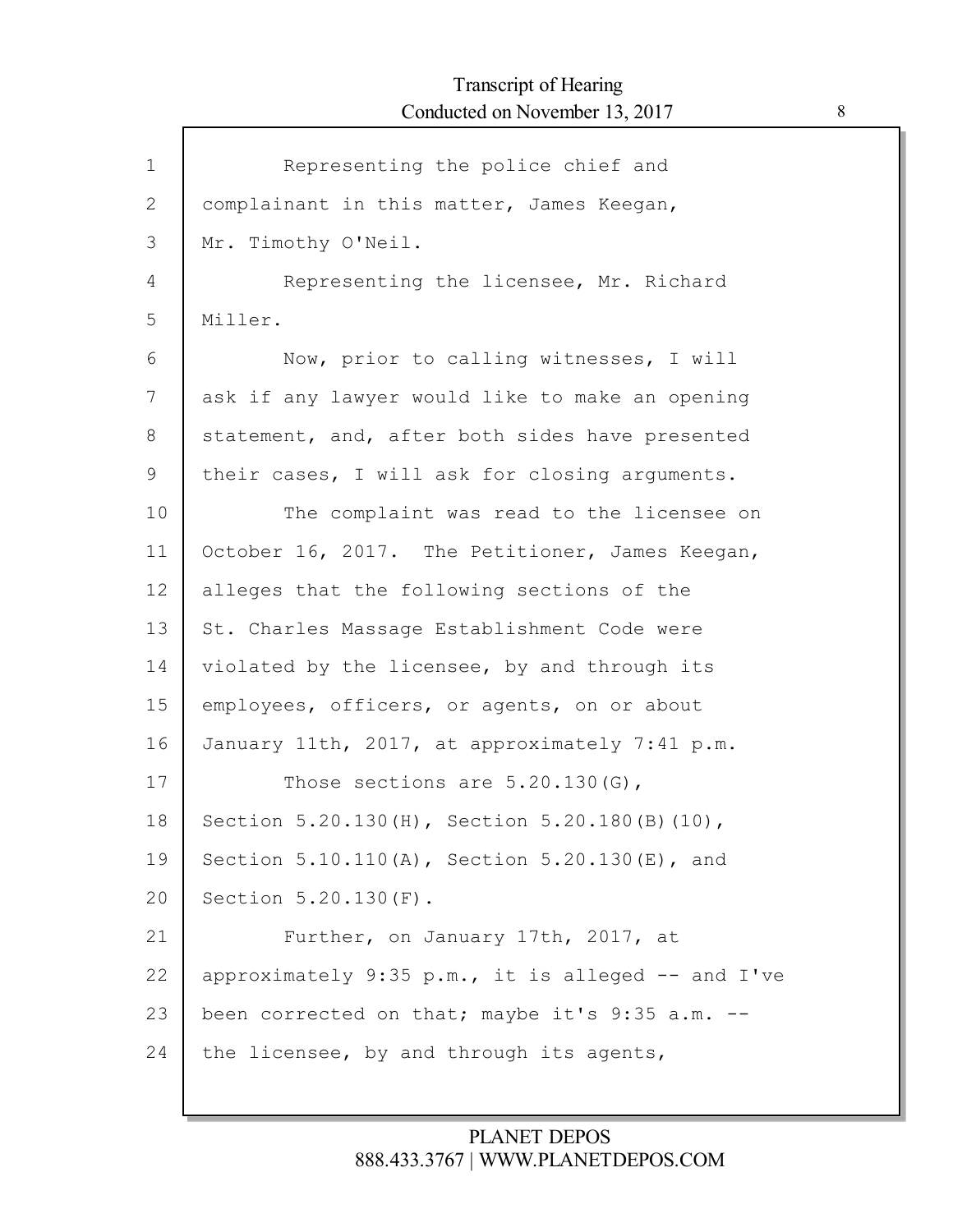| $\mathbf{1}$ | employees, or officers, violated Section 5.20.110(A) |
|--------------|------------------------------------------------------|
| $\mathbf{2}$ | of the Massage Establishment Code.                   |
| 3            | Now, on October 16th, 2017, the licensee,            |
| 4            | through its attorney, denied each of these           |
| 5            | charges.                                             |
| 6            | Now, before we begin, are there any                  |
| 7            | matters we can take care of, either Petitioner or    |
| 8            | respondent?                                          |
| $\mathsf 9$  | Mr. O'Neil.                                          |
| 10           | MR. O'NEIL: Good afternoon, your Honor.              |
| 11           | No, I have $--$ we're $--$ I'm ready to begin.       |
| 12           | MAYOR ROGINA: Okay.                                  |
| 13           | Mr. Miller, anything we can take care of             |
| 14           | before --                                            |
| 15           | MR. MILLER: Good afternoon.                          |
| 16           | For ease, because my client is a little              |
| 17           | bit challenged in English as a second language,      |
| 18           | we'll have a translator, so we can swear her in,     |
| 19           | as well.                                             |
| 20           | MAYOR ROGINA: No objection there?                    |
| 21           | MR. O'NEIL: No objection.                            |
| 22           | MAYOR ROGINA: That will be fine, sir.                |
| 23           | All right. Mr. O'Neil, do you wish to                |
| 24           | make an opening statement?                           |
|              |                                                      |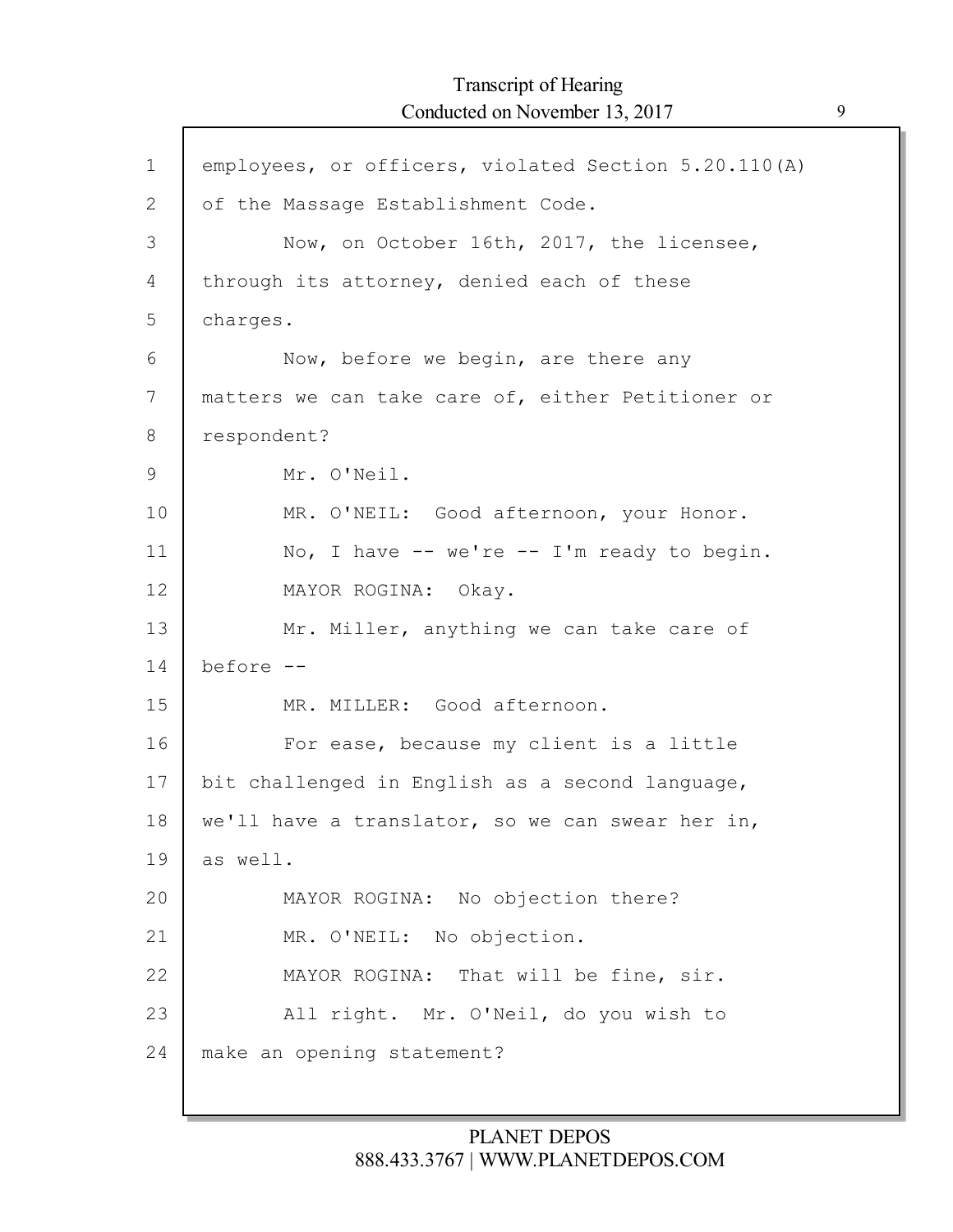| $\mathbf{1}$ | MR. O'NEIL: Briefly.                               |
|--------------|----------------------------------------------------|
| 2            | The City will call two police officers who         |
| 3            | will testify as to their activities on             |
| 4            | January 11th, 2017, at Shangri-La at 2015 Dean     |
| 5            | Street.                                            |
| 6            | Special Agent Michael Young of the                 |
| 7            | Illinois State Police went into the facility with  |
| 8            | officially advanced funds; in other words, known   |
| 9            | as OAF. Those are bills. The serial numbers on     |
| 10           | the bills are marked and handed to an agent when   |
| 11           | they go in to conduct an operation.                |
| 12           | At that time -- he will go through some            |
| 13           | detail and some graphic detail about what occurred |
| 14           | in there. As he walked in, there was no one at     |
| 15           | the front desk. As he stood there, a woman by the  |
| 16           | name of Hongbo Cui, C-u-i, came out and a          |
| 17           | conversation began. She was just wearing a long    |
| 18           | sweater, no shoes.                                 |
| 19           | She told him to come back to Room No. 10.          |
| 20           | He wanted a massage. He gave her \$60. The charge  |
| 21           | for a massage was \$45. She directed him to Room   |
| 22           | No. 10, told him to get into a white robe which    |
| 23           | was hanging from the wall. She came back with the  |
| 24           | \$15 in change.                                    |
|              |                                                    |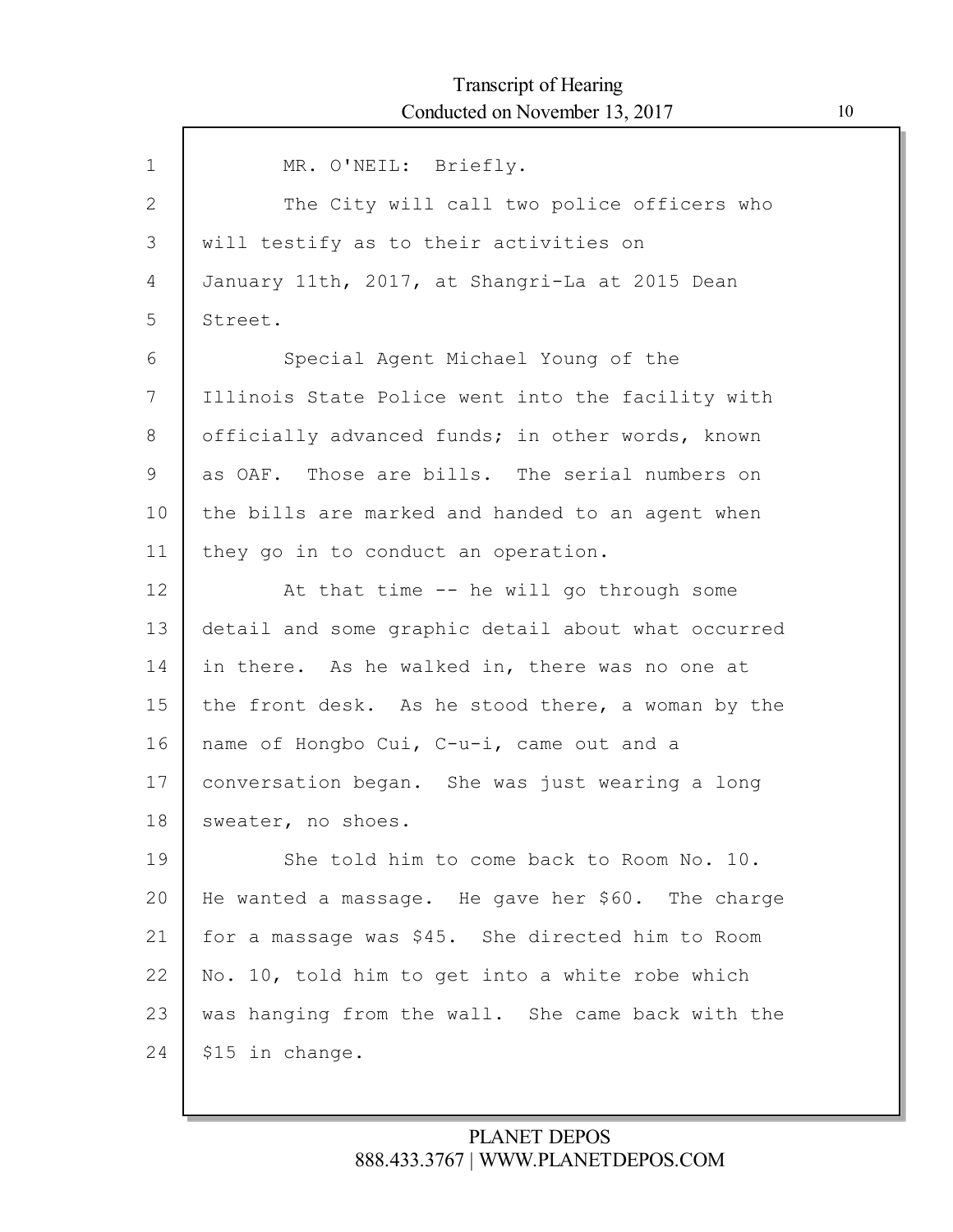| $\mathbf 1$ | She told him to go shower. He took a              |
|-------------|---------------------------------------------------|
| 2           | shower for some time. At some point he came out   |
| 3           | and they began with the massage. Various          |
| 4           | conversations took place between Special Agent    |
| 5           | Young and Ms. Cui. Ms. Cui is an employee of      |
| 6           | Shangri-La. At no time did Special Agent Young    |
| 7           | see any other persons on the premises that        |
| 8           | evening.                                          |
| 9           | At some point -- and this will came out in        |
| 10          | graphic detail -- the employee of the massage spa |
| 11          | asked if he wanted something else. And they began |
| 12          | talking about various sex acts, and it came down  |
| 13          | to ultimately negotiating for sex, being          |
| 14          | fornication, for \$125.                           |
| 15          | At that point the employee of the                 |
| 16          | establishment removed her clothes and sat on top  |
| 17          | of Officer Young, who was completely naked. The   |
| 18          | rules say that all genitalia are to be covered    |
| 19          | with towels, et cetera, and there's strict        |
| 20          | liability wording in the ordinance.               |
| 21          | She began to massage his thighs up through        |
| 22          | his pelvic area, put her knee on his pelvic area. |
| 23          | She asked him if he had a condom. He said, "No.   |
| 24          | Do you have a condom?"                            |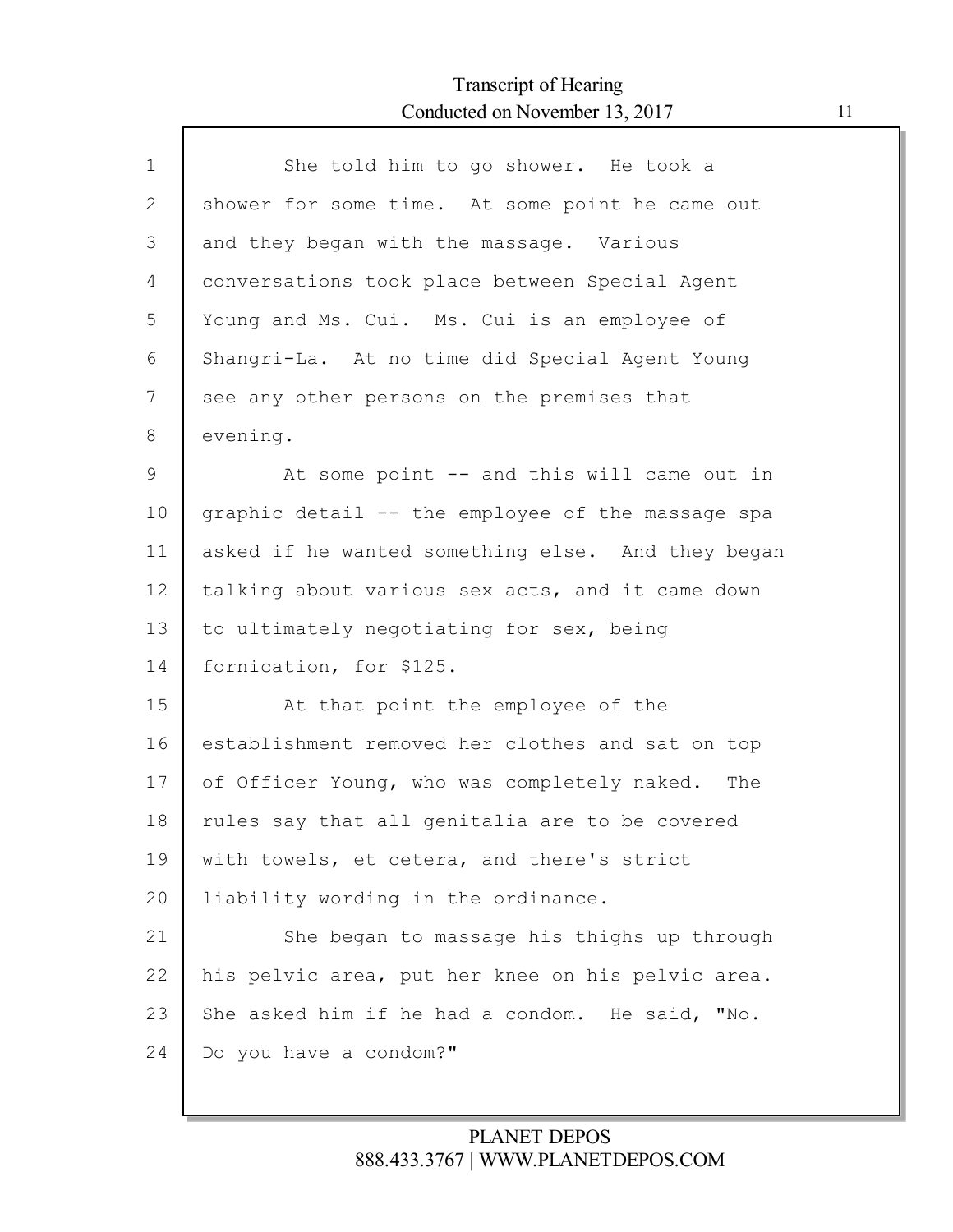Г

| $\mathbf{1}$ | She want to a pair of shorts on a chair            |
|--------------|----------------------------------------------------|
| 2            | that was in the corner of Room No. 10 that had not |
| 3            | been there when the special agent walked in. From  |
| 4            | the pocket of the shorts she pulled out a condom,  |
| 5            | removed it from its wrapper, and began to try to   |
| 6            | insert it on his penis.                            |
| 7            | At that time he said -- I'm summarizing;           |
| 8            | this was a lot more detail -- he said, "I feel     |
| 9            | quilty; I'm married."                              |
| 10           | She asked him if he wanted a blow job,             |
| 11           | various other things. Ultimately, the special      |
| 12           | agent said, "Well, no. I just want to see you      |
| 13           | pleasure yourself," where she stripped down and    |
| 14           | got on the table and began masturbating. She       |
| 15           | asked him if he wanted to jerk off on the table.   |
| 16           | He said no. He said, "My time's up. I've got to    |
| 17           | go." Again, I'm going over a lot of details.       |
| 18           | He left. The other agents that were                |
| 19           | outside came in and found the \$60 officially      |
| 20           | advanced funds that the agent had brought in with  |
| 21           | him in the cash register of the establishment      |
| 22           | up front.                                          |
| 23           | They found \$100 of the officially advanced        |
| 24           | funds that the agent had brought in in Ms. Cui's   |
|              |                                                    |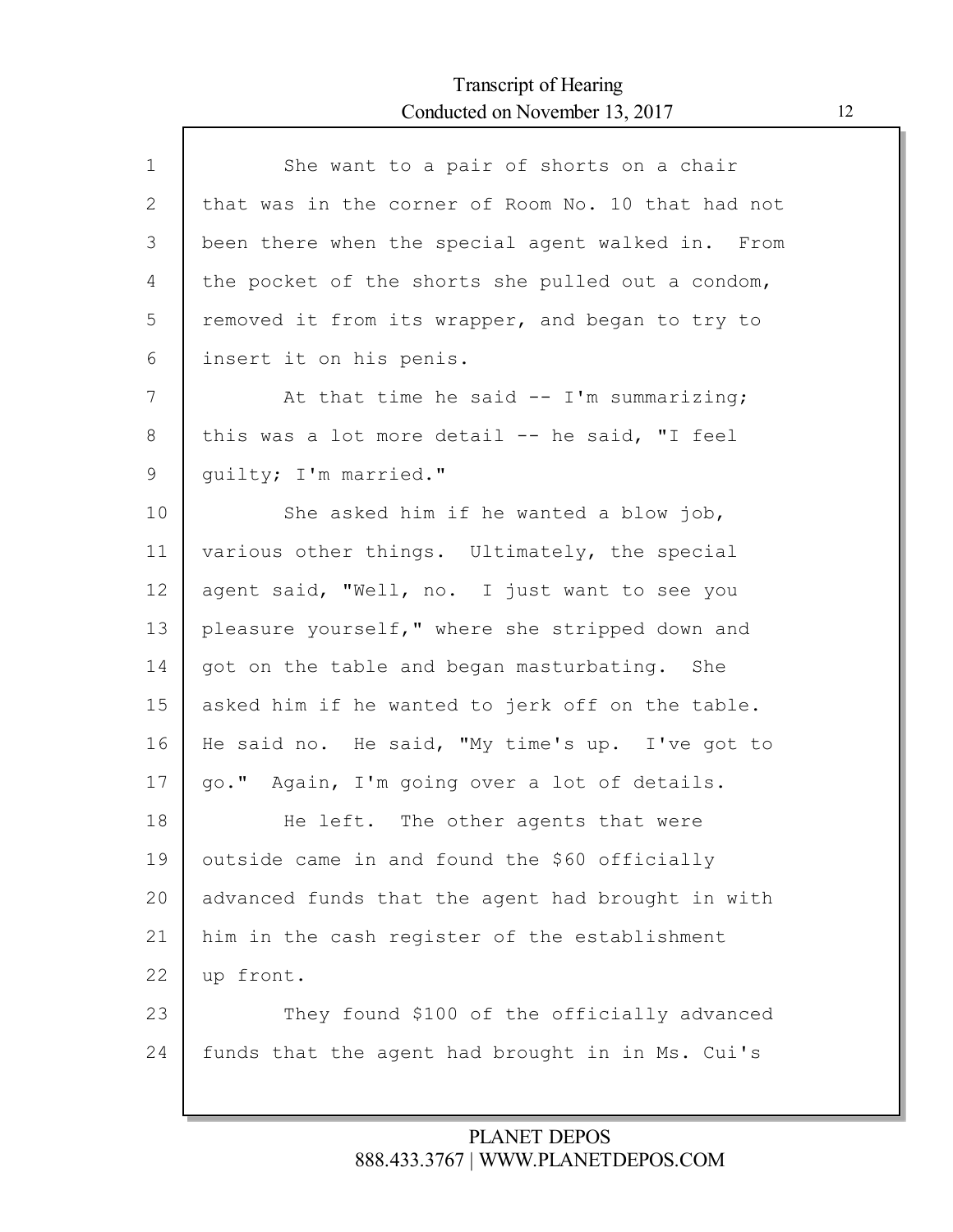$\mathsf{l}$ 

| $\mathbf 1$  | locker, along with her expired massage license,    |
|--------------|----------------------------------------------------|
| $\mathbf{2}$ | credit cards, and other indicia of whose property  |
| 3            | was in that locker.                                |
| 4            | Inspector Anyon will testify that she              |
| 5            | entered into and spoke to the -- and I want to get |
| 6            | the names right -- straight; I'm going to get my   |
| 7            | report.                                            |
| 8            | She spoke to Lifa, L-i-f-a, Jiang,                 |
| 9            | J-i-a-n-g. Ms. Jiang said she had not been there.  |
| 10           | She said that the manager had left at 5:30. Now,   |
| 11           | this all took place a couple hours after that.     |
| 12           | Various other conversations took place.            |
| 13           | On January 17th of 2017, Inspector Anyon           |
| 14           | went back out to the facility with Officer Jerry   |
| 15           | Schomer of the St. Charles Police Department to    |
| 16           | serve the establishment with a notice of           |
| 17           | forfeiture -- that's a notice of preliminary       |
| 18           | hearing -- on the \$501 of United States currency  |
| 19           | that was also found in the cash register. And on   |
| 20           | that date when she answered, there was only one    |
| 21           | person on -- in the facility and the manager was   |
| 22           | not there -- or a manager was not there.           |
| 23           | In sum and substance, that's the evidence          |
| 24           | that we expect to show today to the Commission.    |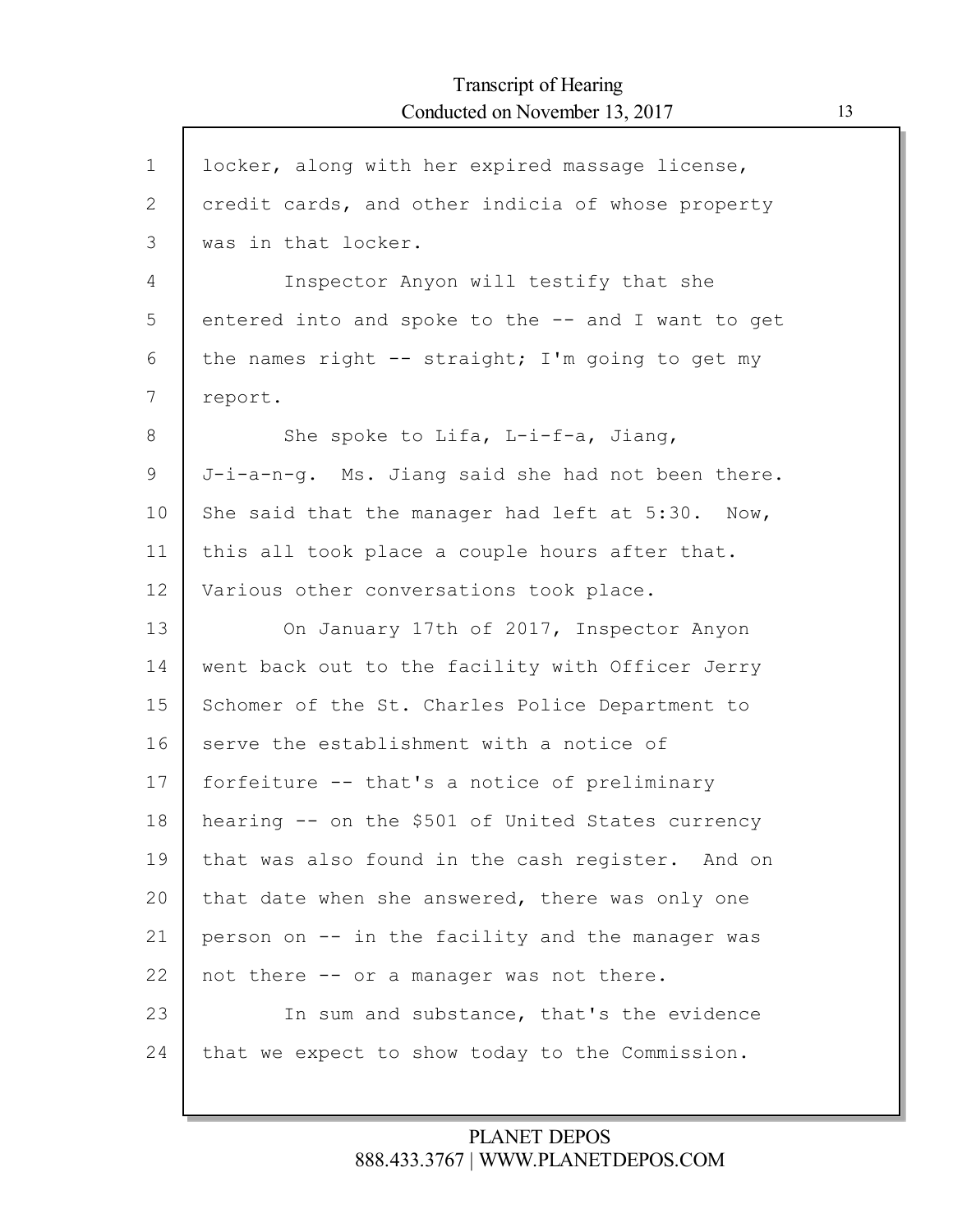| $\mathbf 1$  | Thank you.                                         |
|--------------|----------------------------------------------------|
| $\mathbf{2}$ | MAYOR ROGINA: Thank you very much.                 |
| 3            | Response, Mr. Miller?                              |
| 4            | MR. MILLER: Good afternoon.                        |
| 5            | What the evidence is really going to show          |
| 6            | is that my client is a little bit challenged as it |
| 7            | relates to the English language. She speaks        |
| 8            | Mandarin Chinese; hence, the translator.           |
| 9            | And subsequent, the -- my client was there         |
| 10           | both on the 11th and the 17th. What the evidence   |
| 11           | is going to show is that she was on the premises   |
| 12           | the whole time.                                    |
| 13           | On the 11th she was actually in a separate         |
| 14           | room playing -- her son had a table tennis         |
| 15           | tournament, which is in a separate room on         |
| 16           | facility grounds.                                  |
| 17           | So when someone asked her if she's                 |
| 18           | actually working, she misinterprets that as        |
| 19           | actually working on a client. She was there on     |
| 20           | the premises on the 11th and, pursuant to the      |
| 21           | report -- an hour and seven minutes later, she's   |
| 22           | there, pursuant to the report. So she was on the   |
| 23           | premises the whole time.                           |
| 24           | On the 17th she was actually working on a          |
|              |                                                    |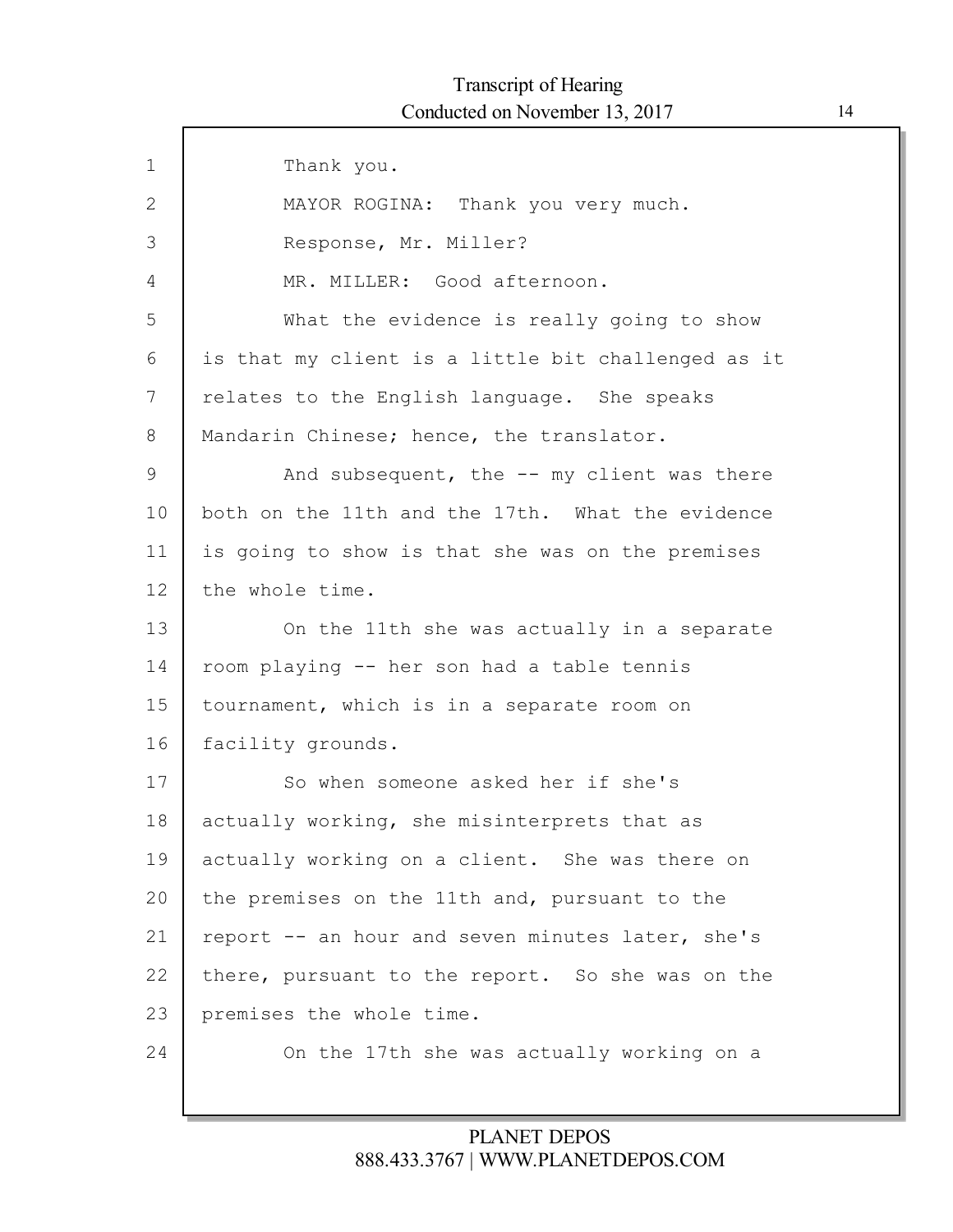| $\mathbf 1$ | client. So when the officer appeared -- or the    |
|-------------|---------------------------------------------------|
| 2           | detective appeared -- said he wanted to talk to   |
| 3           | her, she instructed the front-of-store personnel  |
| 4           | to -- she's not to be interrupted. So she was     |
| 5           | there, also, on the 17th.                         |
| 6           | As it relates to the actual acts of               |
| 7           | prostitution, my client promptly terminated her.  |
| 8           | They have policies and procedures and an          |
| 9           | employment agreement that says once -- if they're |
| 10          | ever alleged prostitution, that they'll be        |
| 11          | terminated, rightly, and they will be responsible |
| 12          | for any monetary damages, subsequent              |
| 13          | indemnification, et cetera.                       |
| 14          | So we hope the Commission will hear the           |
| 15          | evidence and judge it fairly.                     |
| 16          | Thank you.                                        |
| 17          | MAYOR ROGINA: Thank you, Mr. Miller.              |
| 18          | Now, if I could ask both attorneys to make        |
| 19          | sure that you instruct your witnesses on this --  |
| 20          | particularly in this case with the interpreter -- |
| 21          | I'm going to ask all witnesses who are going to   |
| 22          | testify today if you would stand, and I will      |
| 23          | administer the oath one time, and then we'll go   |
| 24          | from there. All right?                            |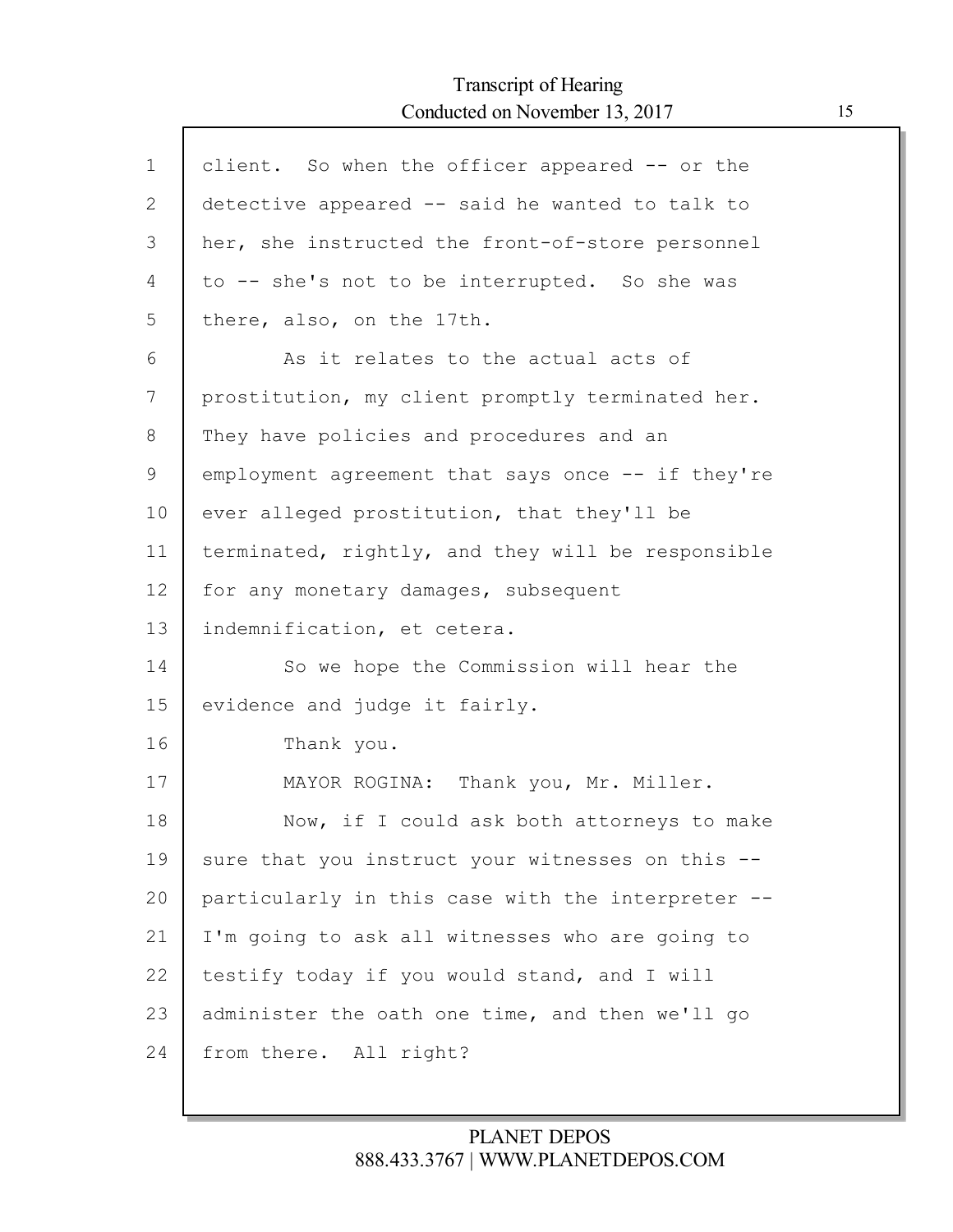| $\mathbf 1$    | Just raise your right hand.                       |
|----------------|---------------------------------------------------|
| $\mathbf{2}$   | (Five witnesses duly sworn.)                      |
| $\mathfrak{Z}$ | MAYOR ROGINA: All right. Thank you.               |
| 4              | With that, Mr. O'Neil, you may call your          |
| 5              | first witness.                                    |
| 6              | MR. O'NEIL: I would call Lifa Jiang as            |
| 7              | our first witness.                                |
| 8              | MR. MILLER: Lifa, come here.                      |
| $\mathcal{G}$  | MAYOR ROGINA: Ms. Jiang.                          |
| 10             | MR. MILLER: Come sit here.                        |
| 11             | THE INTERPRETER: Can I use my phone in            |
| 12             | case I don't know how to translate?               |
| 13             | MAYOR ROGINA: Absolutely.                         |
| 14             | MR. MILLER: Lifa, why don't you sit right         |
| 15             | here.                                             |
| 16             | And why don't you stand right here and            |
| 17             | listen.                                           |
| 18             | MAYOR ROGINA: Mr. O'Neil, you're pretty           |
| 19             | good with your projection. How about if we make   |
| 20             | sure we get that microphone so that everybody can |
| 21             | hear everyone.                                    |
| 22             | MR. O'NEIL: I just need a place to                |
| 23             | balance my notes.                                 |
| 24             | MAYOR ROGINA: I know. Thank you.                  |
|                |                                                   |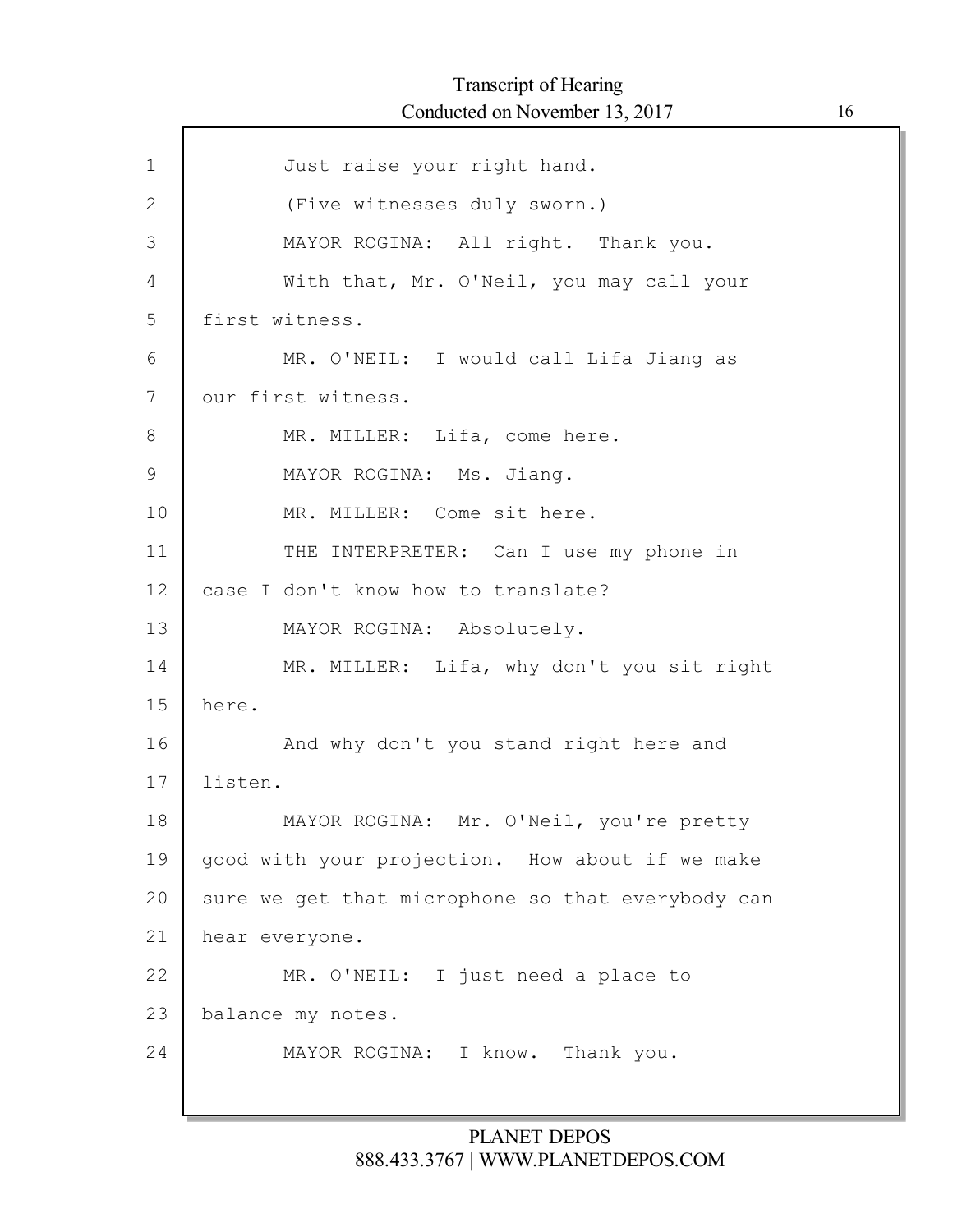| $\mathbf{1}$ | All right. Proceed.                                        |
|--------------|------------------------------------------------------------|
| $\mathbf{2}$ | MR. O'NEIL: Thank you.                                     |
| 3            | (Testimony taken through a Mandarin Chinese                |
| 4            | interpreter.)                                              |
| 5            | LIFA JIANG,                                                |
| 6            | after having been duly sworn/affirmed, through the         |
| 7            | interpreter testified as follows:                          |
| 8            | DIRECT EXAMINATION BY COUNSEL FOR THE CLAIMANT             |
| 9            | BY MR. O'NEIL:                                             |
| 10           | Ma'am, would you state your name for the<br>$\overline{Q}$ |
| 11           | Commission, please.                                        |
| 12           | THE WITNESS (in English): My name's --                     |
| 13           | MAYOR ROGINA: You've got to repeat it out                  |
| 14           | loud.                                                      |
| 15           | THE COURT REPORTER: And through the                        |
| 16           | interpreter, please. Just give all your answers            |
| 17           | to the interpreter and the interpreter can answer.         |
| 18           | My name is Lifa Jiang.<br>A                                |
| 19           | And, ma'am, how old are you?<br>Q                          |
| 20           | 41 years old.<br>Α                                         |
| 21           | And where do you reside?<br>Q.                             |
| 22           | Aurora.<br>A                                               |
| 23           | Do you have a business interest in the<br>Q.               |
| 24           | Shangri-La Massage & Spa?                                  |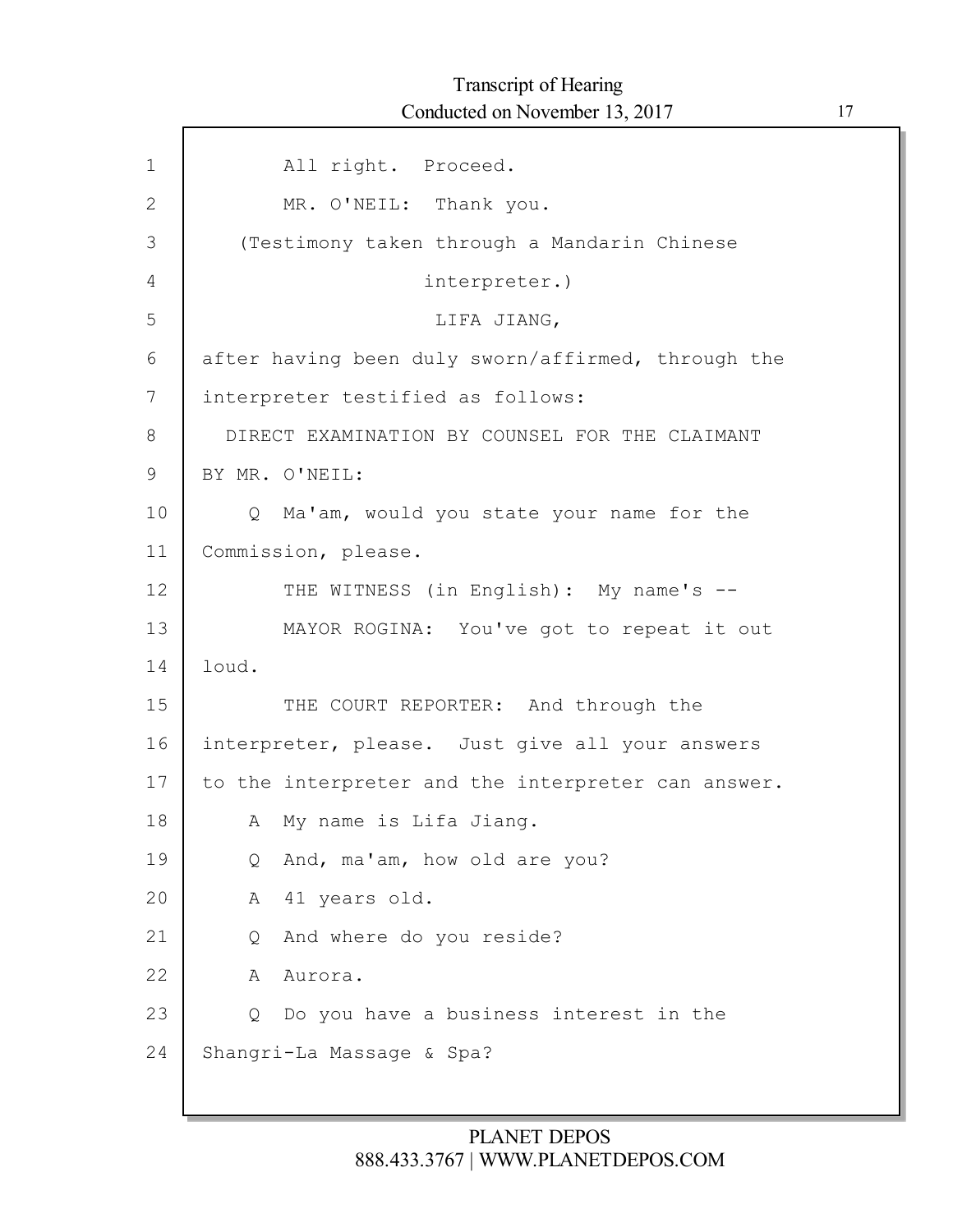| $\mathbf 1$  | A Yes.                                        |
|--------------|-----------------------------------------------|
| $\mathbf{2}$ | Q What is that business interest? Are you     |
| 3            | an owner?                                     |
| 4            | A Owner and manager.                          |
| 5            | Do you own --<br>Q                            |
| 6            | MAYOR ROGINA: Can you hear?                   |
| 7            | MEMBER GEHM: Yes.                             |
| 8            | Q Do you own the Shangri-La business all by   |
| 9            | yourself, or are there other owners?          |
| 10           | THE INTERPRETER: They are the family          |
| 11           | business, her and her husband.                |
| 12           | Q And what is your husband's name?            |
| 13           | A Ming Ng. Ming Ng; N-g, last name.           |
| 14           | MR. MILLER: Can you speak up?                 |
| 15           | THE INTERPRETER: Oh, me up?                   |
| 16           | A (Continuing.) Ming Ng; N-g, last name.      |
| 17           | Ming, M-i-n-g. Last name, N-g.                |
| 18           | Q Okay. And when you applied for your         |
| 19           | massage license, did you disclose that your   |
| 20           | husband was also an owner?                    |
| 21           | Yes.<br>A                                     |
| 22           | Q All right. I'm going to show you --         |
| 23           | I only have one copy. I'm going to mark it as |
| 24           | City -- or Chief's Exhibit 5.                 |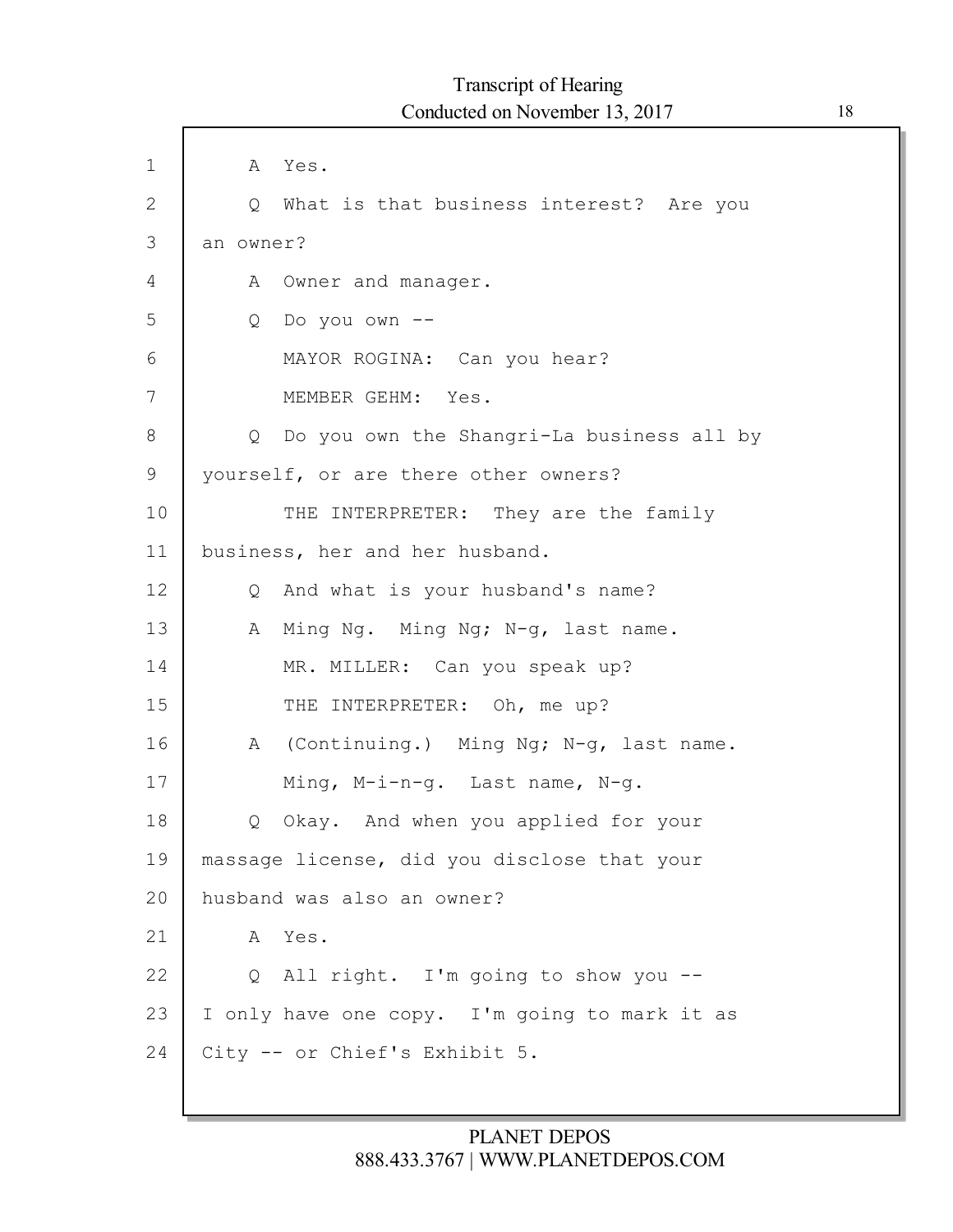1 2 3 4 5 6 7 8 9 10 11 12 13 14 15 16 17 18 19 20 21 22 23 24 (Chief's Exhibit 5 marked for identification.) THE INTERPRETER: So you asked if her husband -- I'm sorry. I just want to make sure I translate it right. MR. O'NEIL: Okay. That's a very important question. THE INTERPRETER: Yeah. So --BY MR. O'NEIL: Q When you applied for your massage therapy license in the city of St. Charles, did you disclose your husband as an owner? That's a simple yes-or-no question, ma'am. THE INTERPRETER: The building is -belong to her family. The business is her, under her. Q So your husband does not own any portion of the Shangri-La Massage & Spa? THE INTERPRETER: Let me just get this clear. Are you talking about -- I'm sorry. Are you talking about ownership or the management of the business? MR. O'NEIL: The ownership of the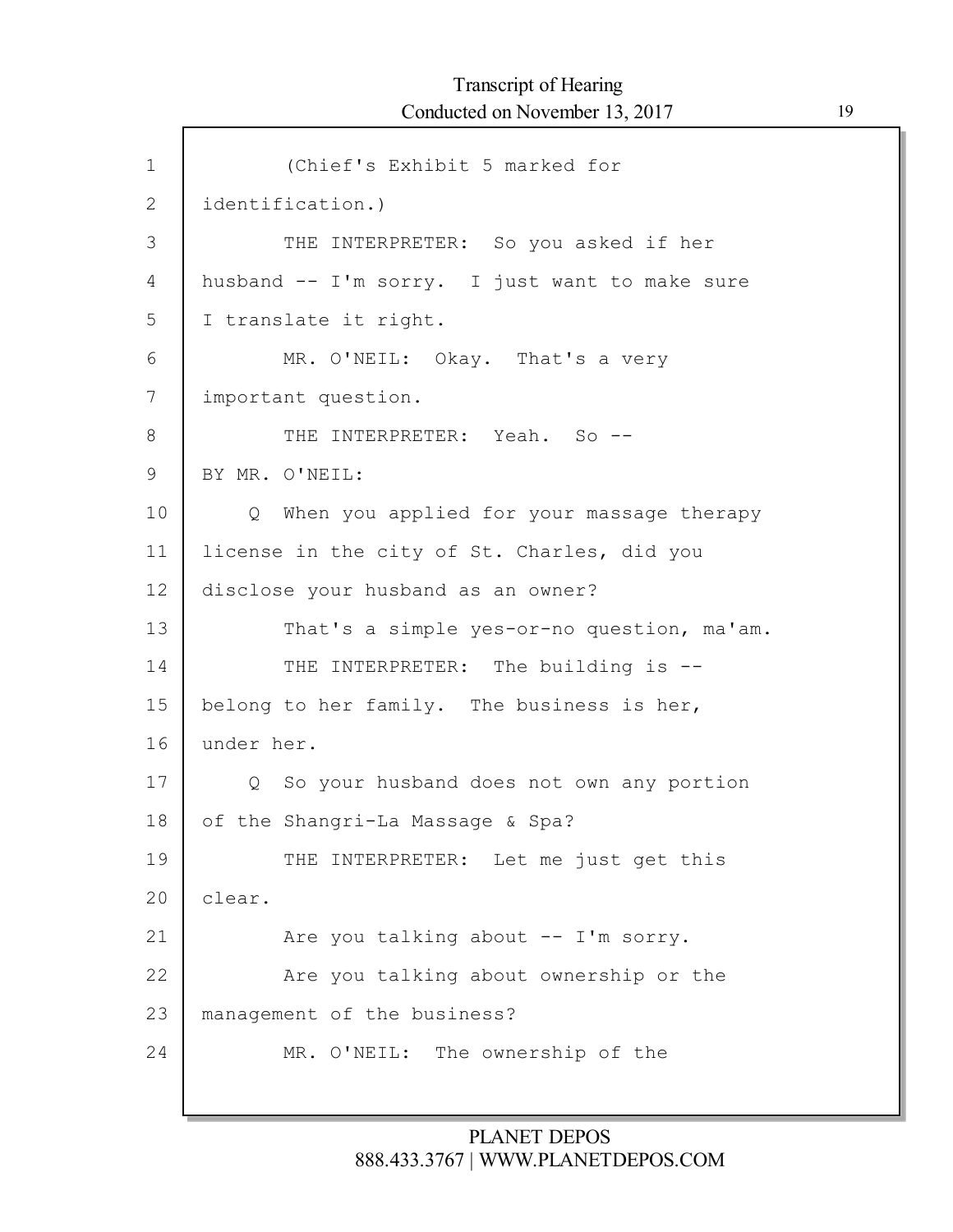$\Gamma$ 

| $\mathbf 1$  | business, not of the property.                    |
|--------------|---------------------------------------------------|
| $\mathbf{2}$ | THE INTERPRETER: Let me translate, see if         |
| 3            | it makes sense.                                   |
| 4            | She's saying the property, the building,          |
| 5            | is the family's and the Shangri-La's business is  |
| 6            | under her name.                                   |
| 7            | MR. O'NEIL: Okay.                                 |
| 8            | BY MR. O'NEIL:                                    |
| 9            | Q Does your husband have any ownership            |
| 10           | interest in Shangri-La Massage & Spa?             |
| 11           | MR. MILLER: Objection; asked and                  |
| 12           | answered. She already said that she is the sole   |
| 13           | member of the LLC.                                |
| 14           | MR. O'NEIL: She never said that.                  |
| 15           | MR. MILLER: Well, I believe that's what           |
| 16           | she said.                                         |
| 17           | MAYOR ROGINA: Were any of the                     |
| 18           | Commissioners doubting the fact that -- I heard   |
| 19           | from the translator the husband and her own the   |
| 20           | building, the Shangri-La business itself is owned |
| 21           | by the witness.                                   |
| 22           | Did everybody hear that?                          |
| 23           | MEMBER GEHM:<br>Yes.                              |
| 24           | MAYOR ROGINA:<br>Objection's sustained.           |
|              |                                                   |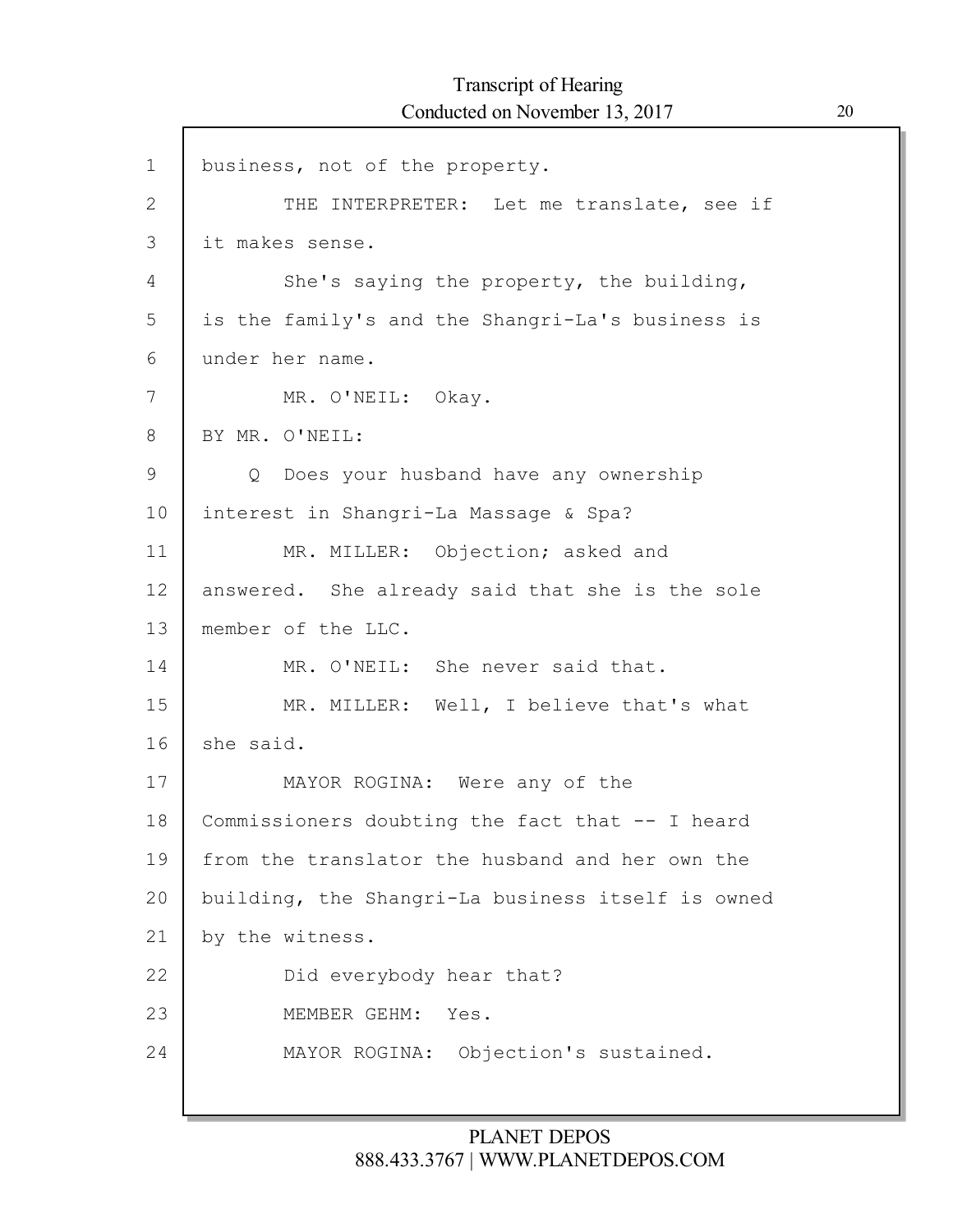| $\mathbf{1}$ | MEMBER SILKAITIS: Kind of. Not really.             |
|--------------|----------------------------------------------------|
| $\mathbf{2}$ | I never heard her specifically saying that she's   |
| 3            | the sole owner.                                    |
| 4            | Is she the sole owner of the business?             |
| 5            | MAYOR ROGINA: All right. Then -- this is           |
| 6            | informal. This is a hearing. You may ask her, to   |
| 7            | the witness.                                       |
| 8            | MEMBER SILKAITIS: Is she the sole owner            |
| 9            | of Shangri-La, the business?                       |
| 10           | THE INTERPRETER: The business --                   |
| 11           | MEMBER SILKAITIS: Not the building. Is             |
| 12           | she the sole owner?                                |
| 13           | MAYOR ROGINA: See, there's some doubt              |
| 14           | here. We're not getting a clear answer here.       |
| 15           | THE INTERPRETER: She's a little bit                |
| 16           | confused, and I am a little confused, too.         |
| 17           | MR. MILLER: Counsel, if you have the               |
| 18           | articles of organization, we'll stipulate to that. |
| 19           | MR. O'NEIL: I don't. That's what I'm               |
| 20           | trying to find out.                                |
| 21           | All right. I'm going to move on.                   |
| 22           | MAYOR ROGINA: All right.                           |
| 23           | BY MR. O'NEIL:                                     |
| 24           | Now, on January 11th -- excuse me.<br>Q            |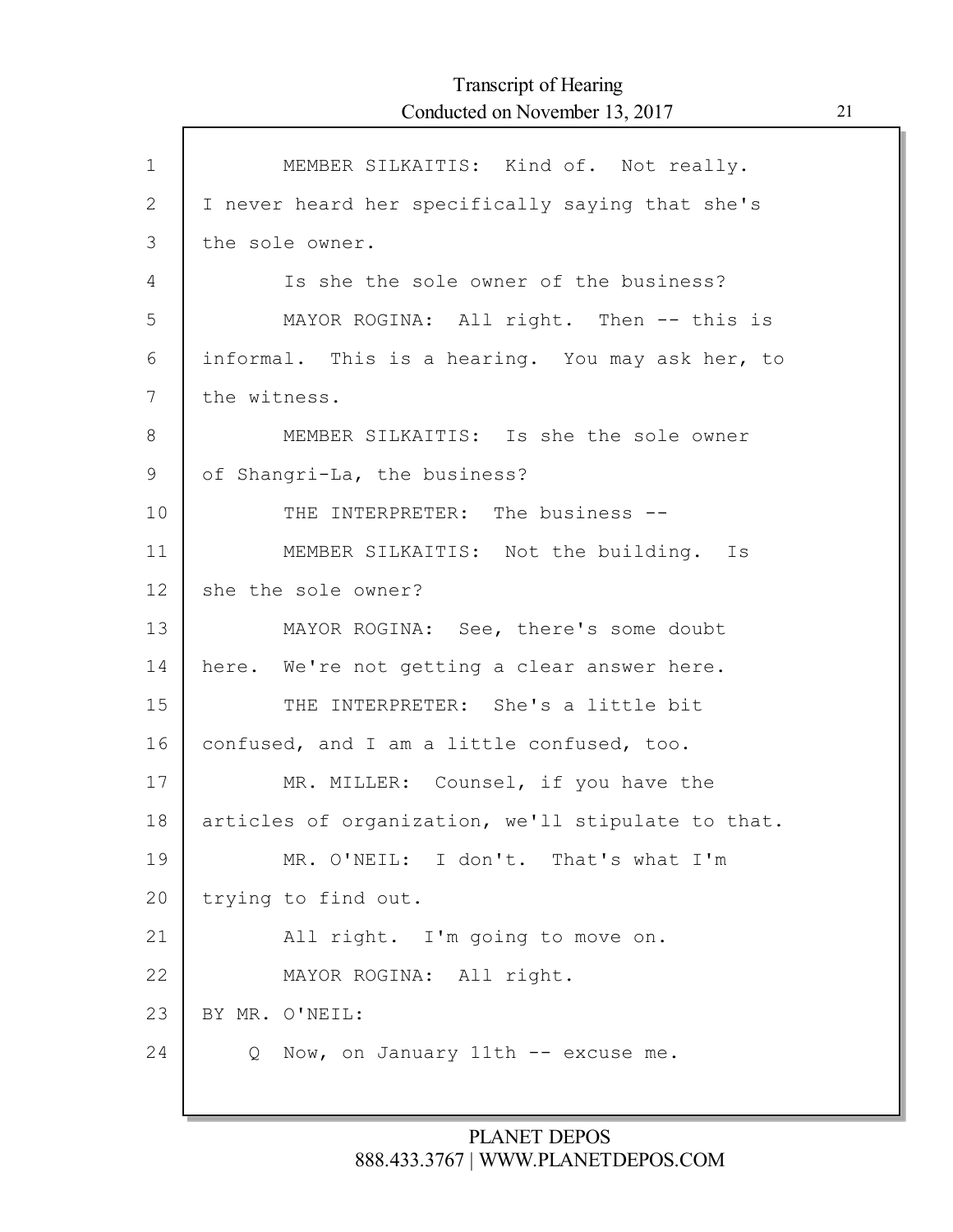| $\mathbf 1$  | January 11th of this year, at approximately      |
|--------------|--------------------------------------------------|
| $\mathbf{2}$ | 7:41 in the evening, were you on the premises at |
| 3            | 2015 Dean Street?                                |
| 4            | THE INTERPRETER: 7 -- what time did              |
| 5            | you say?                                         |
| 6            | MR. O'NEIL: 7:41 in the evening.                 |
| 7            | THE INTERPRETER: She said she's at that          |
| 8            | building but she's at a different business       |
| 9            | activity --                                      |
| 10           | MAYOR ROGINA: Okay.                              |
| 11           | THE INTERPRETER: -- working                      |
| 12           | responsibility.                                  |
| 13           | BY MR. O'NEIL:                                   |
| 14           | Q You weren't conducting any business of the     |
| 15           | massage spa at that time?                        |
| 16           | THE INTERPRETER: She -- she's saying the         |
| 17           | Shangri-La has massage and also the table tennis |
| 18           | part --                                          |
| 19           | Q Okay.                                          |
| 20           | THE INTERPRETER: -- includes both of --          |
| 21           | $both --$                                        |
| 22           | MAYOR ROGINA: Was she present -- was she         |
| 23           | present in the table tennis area?                |
| 24           | THE INTERPRETER: That's what she's               |
|              |                                                  |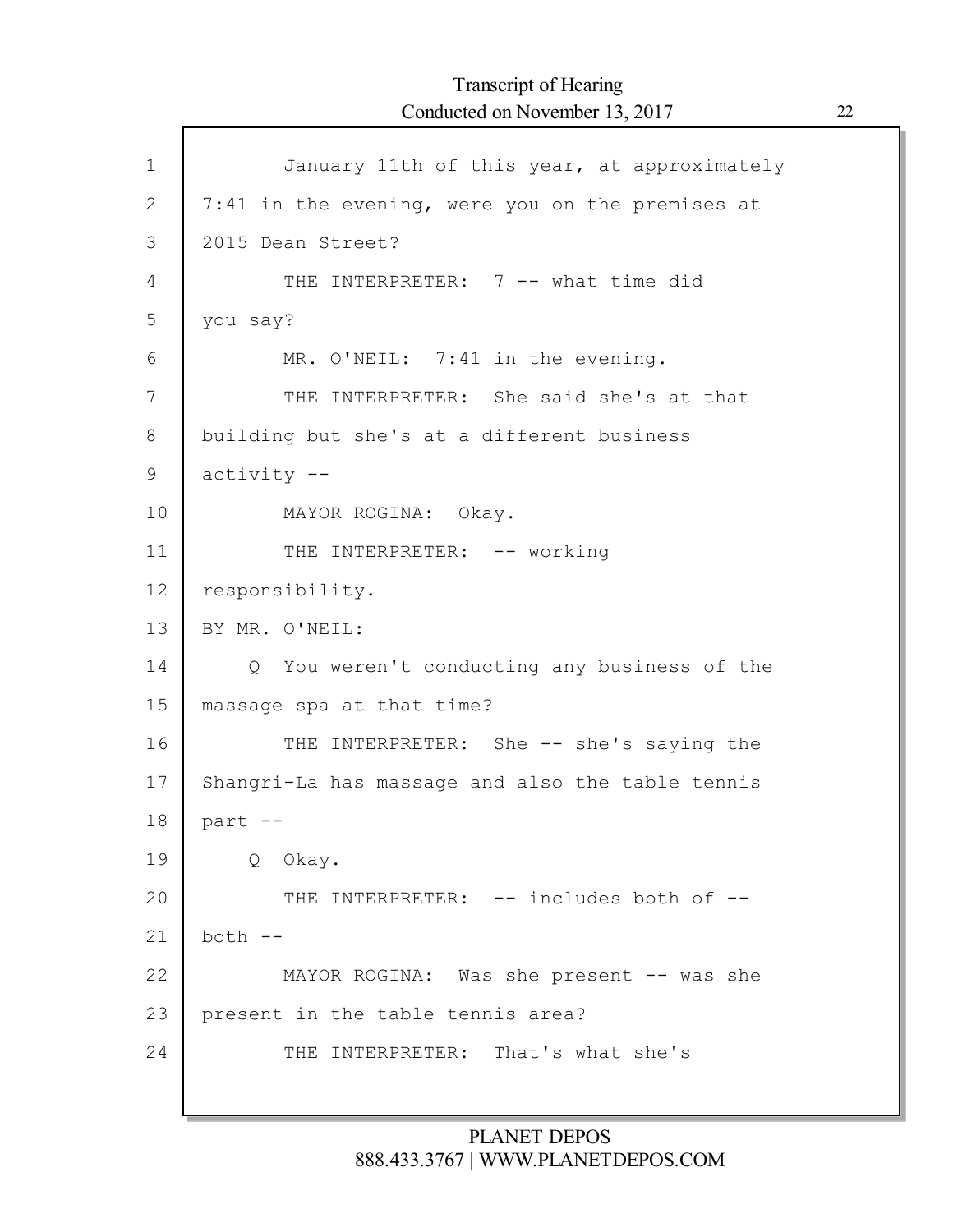| $\mathbf 1$  | saying, she's doing that part of it.                      |
|--------------|-----------------------------------------------------------|
| $\mathbf{2}$ | MAYOR ROGINA: All right.                                  |
| 3            | BY MR. O'NEIL:                                            |
| 4            | Q You were supervising the table tennis part              |
| 5            | of the -- that was going on in the premises; is           |
| 6            | that correct?                                             |
| 7            | A Yes.                                                    |
| 8            | Q Okay.                                                   |
| 9            | MAYOR ROGINA: That's clear.                               |
| 10           | Did you have a conversation with Inspector<br>$Q_{\perp}$ |
| 11           | Anyon approximately an hour later?                        |
| 12           | Inspector? Police?<br>A                                   |
| 13           | Inspector Anyon, A-n-y-o-n.<br>Q                          |
| 14           | What is the $-$ - Anyon?<br>A                             |
| 15           | Let me withdraw the question.<br>Q                        |
| 16           | MR. O'NEIL: Inspector Anyon, will you                     |
| 17           | step up here for a second?                                |
| 18           | MAYOR ROGINA: Counsel, are we talking                     |
| 19           | about the events as it $-$ as they occurred on the        |
| 20           | evening of the 17th?                                      |
| 21           | MR. O'NEIL: Yes -- no. The evening of                     |
| 22           | January 11th, 2017, yes.                                  |
| 23           | Step up here.                                             |
| 24           | ///                                                       |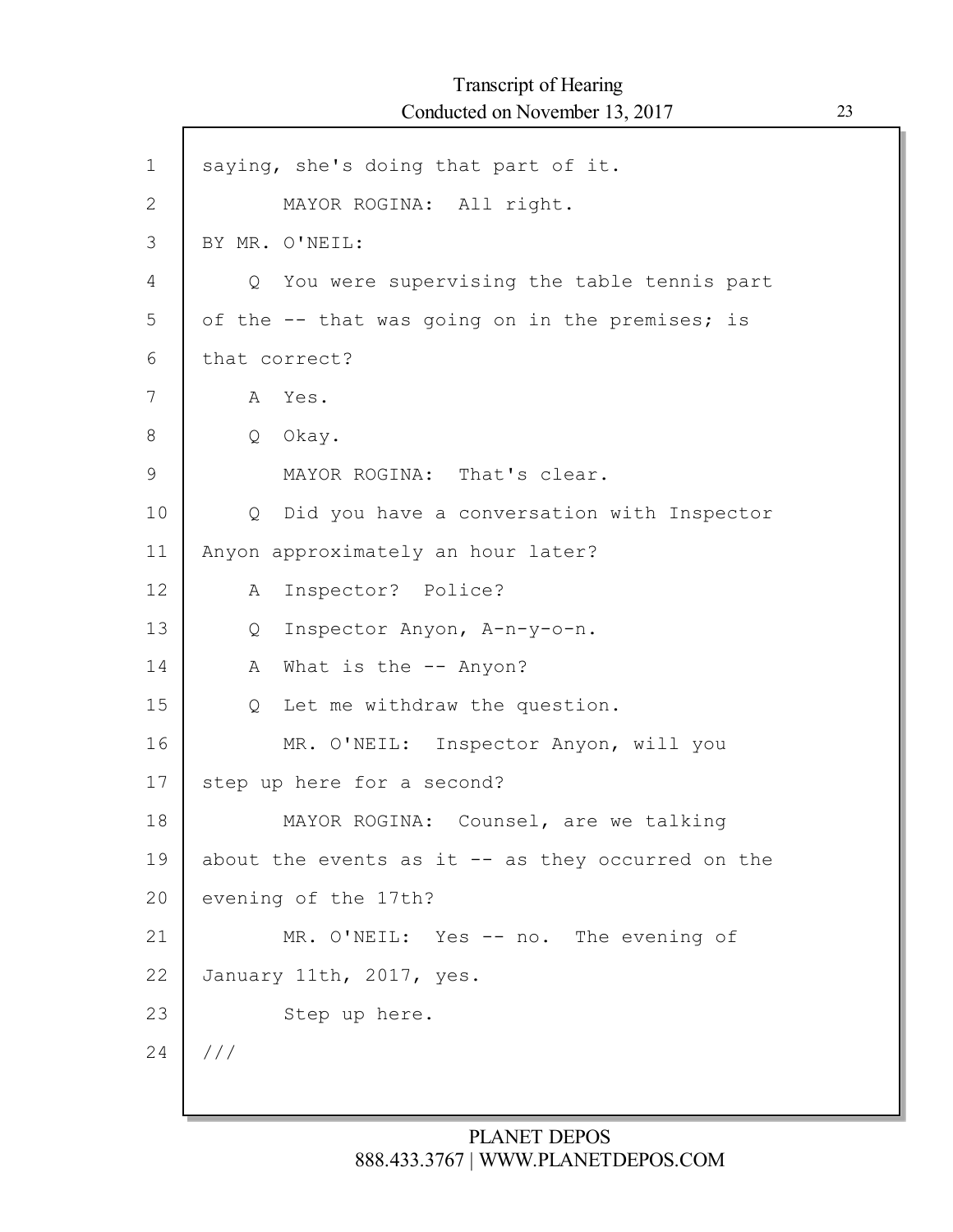| $\mathbf 1$ | BY MR. O'NEIL:                                    |
|-------------|---------------------------------------------------|
| 2           | Q On the night of January 11th when you were      |
| 3           | supervising the table tennis, did you have a      |
| 4           | conversation with this young woman?               |
| 5           | THE WITNESS (in English): Yes, sir.               |
| 6           | Yes, sir.                                         |
| 7           | Q And you recognize she's a police officer?       |
| 8           | THE WITNESS (in English): Yes --                  |
| 9           | THE COURT REPORTER: I need her to speak           |
| 10          | through the interpreter, please.                  |
| 11          | THE INTERPRETER: She said yes.                    |
| 12          | Q Did you advise Inspector Anyon that             |
| 13          | Ming Ng $-$ - M-i-n-g; last name, N-g $-$ is the  |
| 14          | manager of the business and left there at 5:30 in |
| 15          | the evening?                                      |
| 16          | THE INTERPRETER: So she -- she calls              |
| 17          | everybody up front manager. And her husband was   |
| 18          | there that day. She calls -- and there is another |
| 19          | front desk. She calls her manager, as well.<br>It |
| 20          | wasn't meaning that they are the manager of the   |
| 21          | Shangri-La, but she calls them manager.           |
| 22          | Okay. My question is, did you tell<br>$Q_{\cdot}$ |
| 23          | Inspector Anyon that your husband was the manager |
| 24          | and left that day at 5:30 in the evening?         |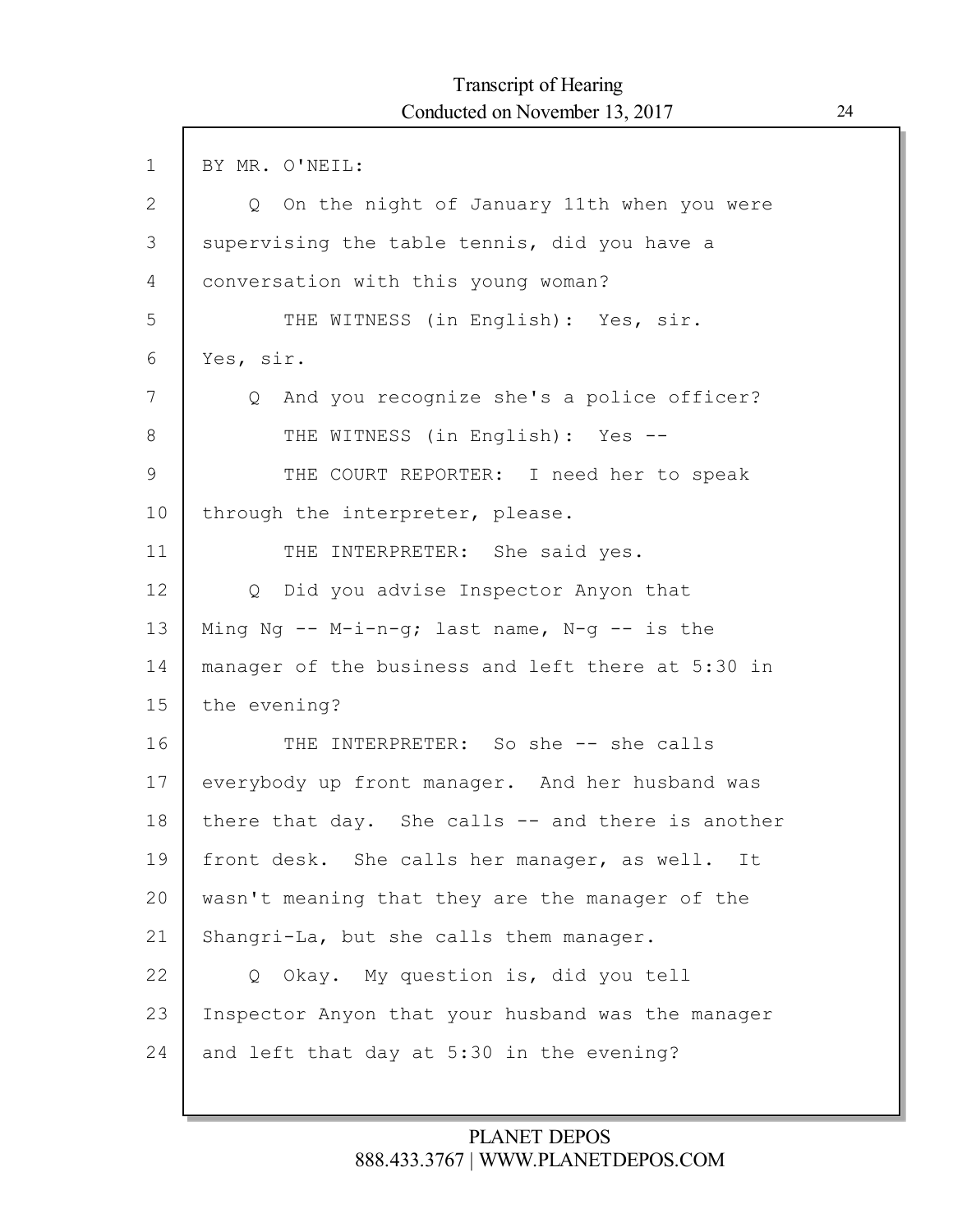| $\mathbf 1$    | THE INTERPRETER: She did tell her that                |
|----------------|-------------------------------------------------------|
| $\overline{2}$ | her husband left.                                     |
| 3              | Q Okay. Thanks.                                       |
| 4              | All right. Now, the next day, did you                 |
| 5              | meet with Sergeant Lamela from the St. Charles        |
| 6              | Police Department?                                    |
| 7              | A Miller? I'm sorry.                                  |
| 8              | Lamela, L-a-m-e-l-a.<br>Q                             |
| $\mathcal{G}$  | THE INTERPRETER: She doesn't remember.                |
| 10             | She doesn't remember who.                             |
| 11             | All right. The next day did you make a<br>$Q_{\rm c}$ |
| 12             | telephone call to the St. Charles Police              |
| 13             | Department and speak with Sergeant Lamela?            |
| 14             | THE INTERPRETER: Yes, she did.                        |
| 15             | So you called Sergeant Lamela?<br>$Q_{\perp}$         |
| 16             | Did he ask you if you were aware of what              |
| 17             | had happened the night before?                        |
| 18             | THE INTERPRETER: She said she knows. She              |
| 19             | was there.                                            |
| 20             | Q Okay. Did you tell Sergeant Lamela that             |
| 21             | you were not working at the time of the incident?     |
| 22             | INTERPRETER: She says she meant she<br>THE            |
| 23             | was not at the front desk, but that doesn't mean      |
| 24             | she wasn't in the premises, in the building.          |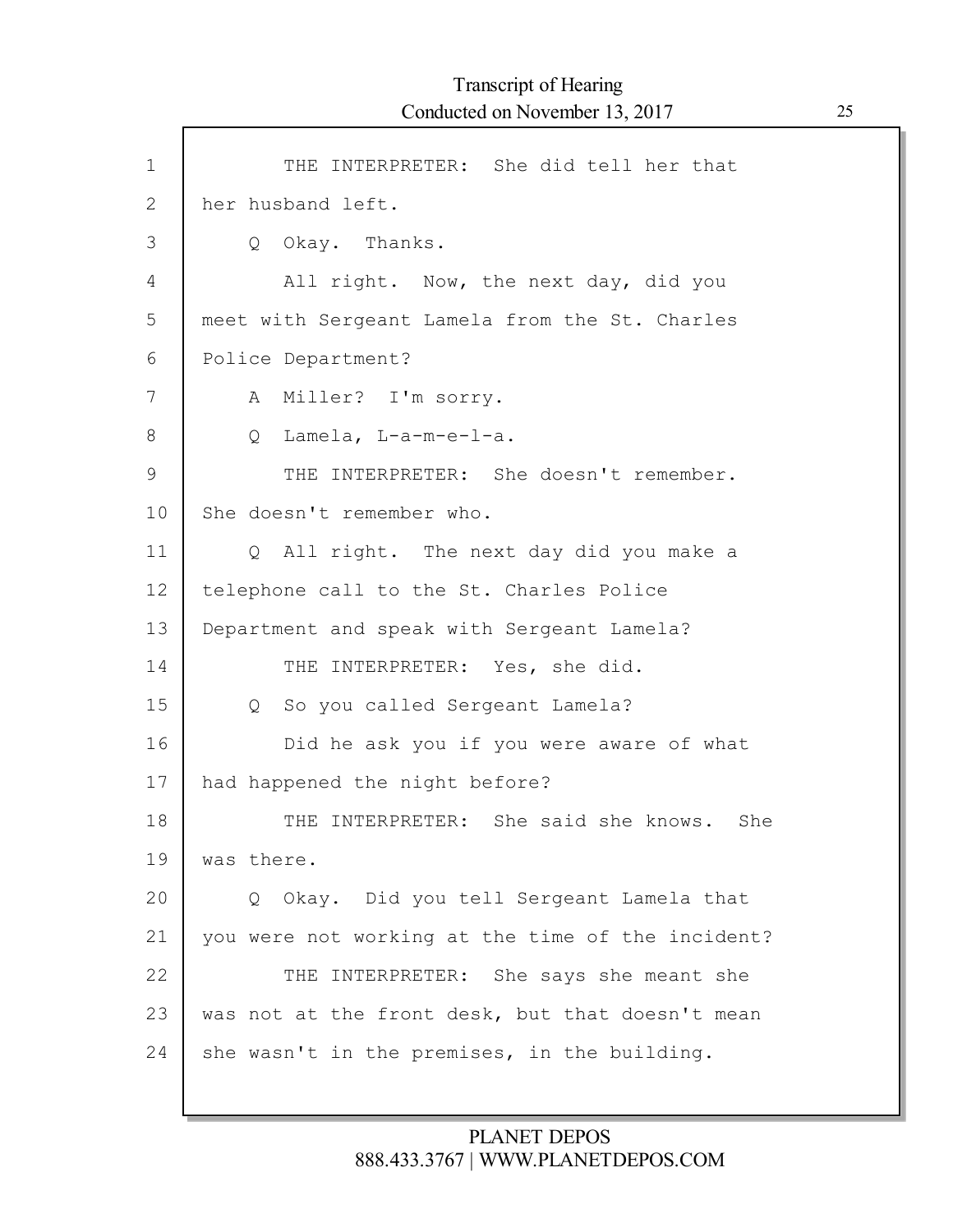Г

| $\mathbf 1$  | Q Did you tell Sergeant Lamela that you were       |
|--------------|----------------------------------------------------|
| $\mathbf{2}$ | called and informed of what occurred and responded |
| 3            | out to Shangri-La?                                 |
| 4            | THE INTERPRETER: I'm sorry.                        |
| 5            | Did you tell Sergeant Lamela the<br>$Q \qquad$     |
| 6            | following: That you were called by someone,        |
| 7            | informed of what occurred, and responded to        |
| 8            | Shangri-La?                                        |
| 9            | THE INTERPRETER: Called by --                      |
| 10           | MR. O'NEIL: I'll take it one at a time.            |
| 11           | THE WITNESS: Okay.                                 |
| 12           | Q You called Sergeant Lamela; correct?             |
| 13           | A Yes.                                             |
| 14           | MR. MILLER: Objection. You're leading              |
| 15           | the witness.                                       |
| 16           | MR. O'NEIL: This is cross-examination of           |
| 17           | an adverse witness, Counsel.                       |
| 18           | MR. MILLER: This isn't cross-examination.          |
| 19           | You called her as a witness in your case in chief. |
| 20           | MR. O'NEIL: It's an adverse witness.               |
| 21           | MR. MILLER: You didn't call her as an              |
| 22           | adverse witness --                                 |
| 23           | MAYOR ROGINA: I'm going to try my best to          |
| 24           | avoid the idiosyncrasies of leading and so on.     |
|              |                                                    |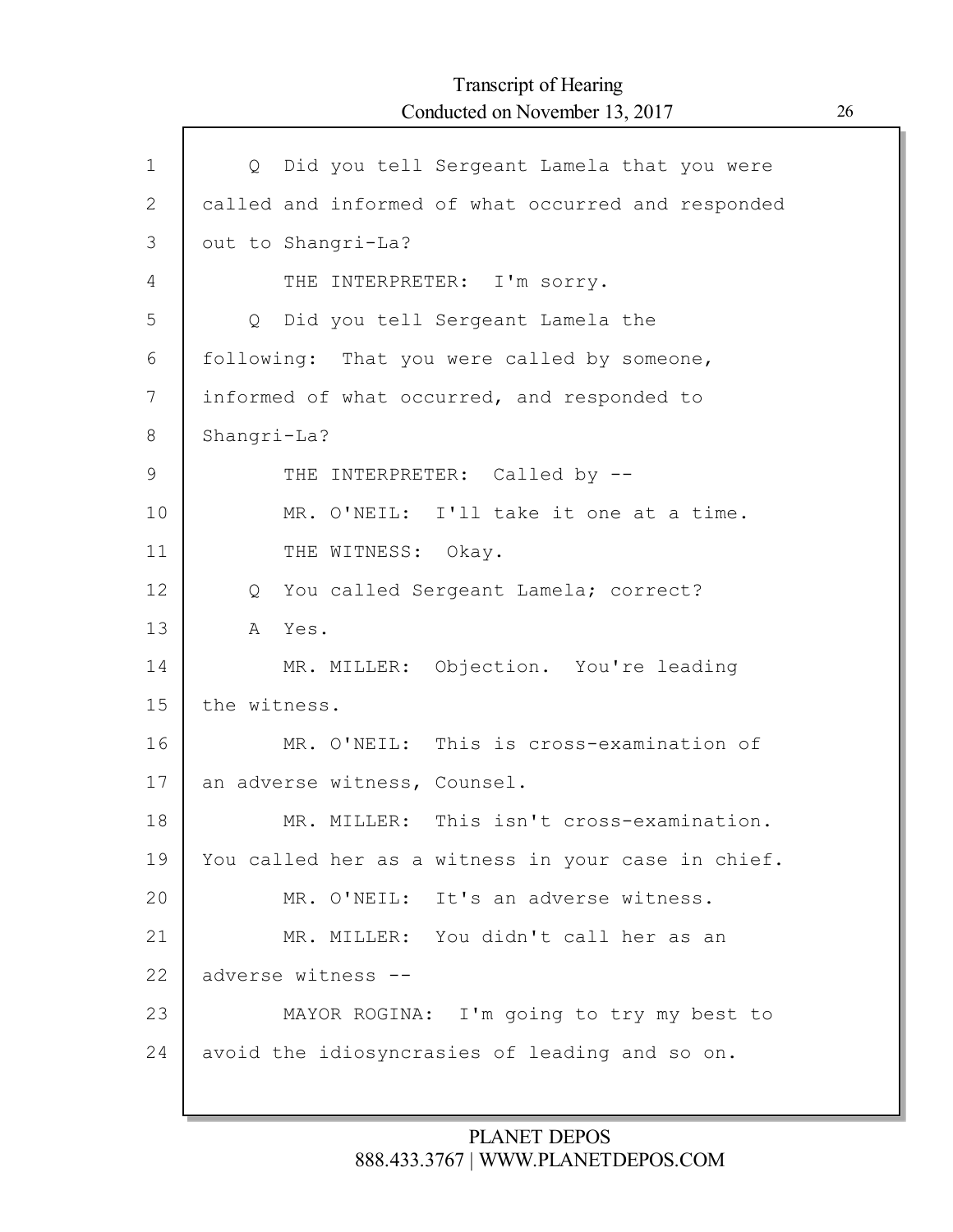1 2 3 4 5 6 7 8 9 10 11 12 13 14 15 16 17 18 19 20 21 22 23 24 I'm hoping we can get through it in a collegial fashion. But let's ask the questions and let's see if we can get the answers clearly. BY MR. O'NEIL: Q Did somebody call you and inform you what had occurred between the Illinois State Police agent and Hongbo Cui the night before? Did somebody call you and tell you that? THE INTERPRETER: She said there is -several days later there's someone tell -- told her. Q Okay. Do you -- were you represented by an attorney by the name of James Hyun, H-y-u-n? THE INTERPRETER: James Hyun? MR. O'NEIL: H-y-u-n. A Yes. Q Were you present here in front of this Commission on February 6th, 2017? THE INTERPRETER: February 6th, 2017? MR. O'NEIL: February 6th, 2017. A Yes. Q Do you recall -- and Mr. Hyun was your attorney?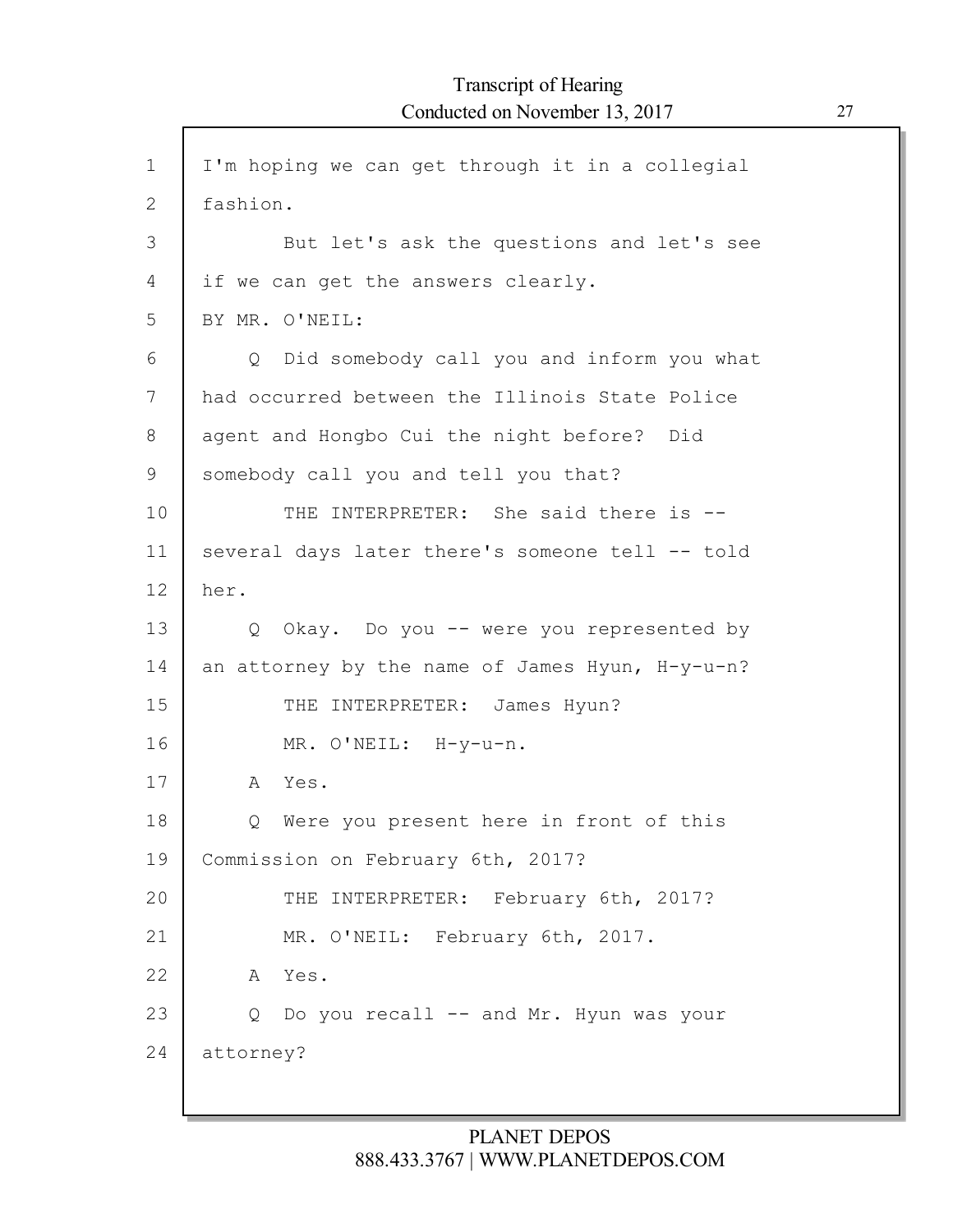| $\mathbf{1}$ | THE INTERPRETER: She said, yes, Hyun is                      |
|--------------|--------------------------------------------------------------|
| 2            | the attorney.                                                |
| 3            | Do you recall him addressing this body on<br>$\circ$         |
| 4            | that evening?                                                |
| 5            | THE INTERPRETER: She said she remembered                     |
| 6            | but she didn't understand.                                   |
| 7            | Q Okay. Do you understand -- when you speak                  |
| 8            | to Mr. Hyun, do you understand what he says?                 |
| 9            | No. There was no translator.<br>A                            |
| 10           | THE INTERPRETER: So she doesn't                              |
| 11           | understand.                                                  |
| 12           | Do you recall him saying that you were not<br>$Q_{\perp}$    |
| 13           | at the business establishment that night, that you           |
| 14           | were at home and had a personal commitment with              |
| 15           | your son?                                                    |
| 16           | Do you remember your attorney saying that                    |
| 17           | to this body right here?                                     |
| 18           | THE INTERPRETER: She says she never said                     |
| 19           | that.                                                        |
| 20           | MR. O'NEIL: No, I'm not asking if she                        |
| 21           | said that.                                                   |
| 22           | Do you recall your attorney saying that to<br>$\overline{Q}$ |
| 23           | this Board?                                                  |
| 24           | MR. MILLER: I'm going to object to that                      |
|              |                                                              |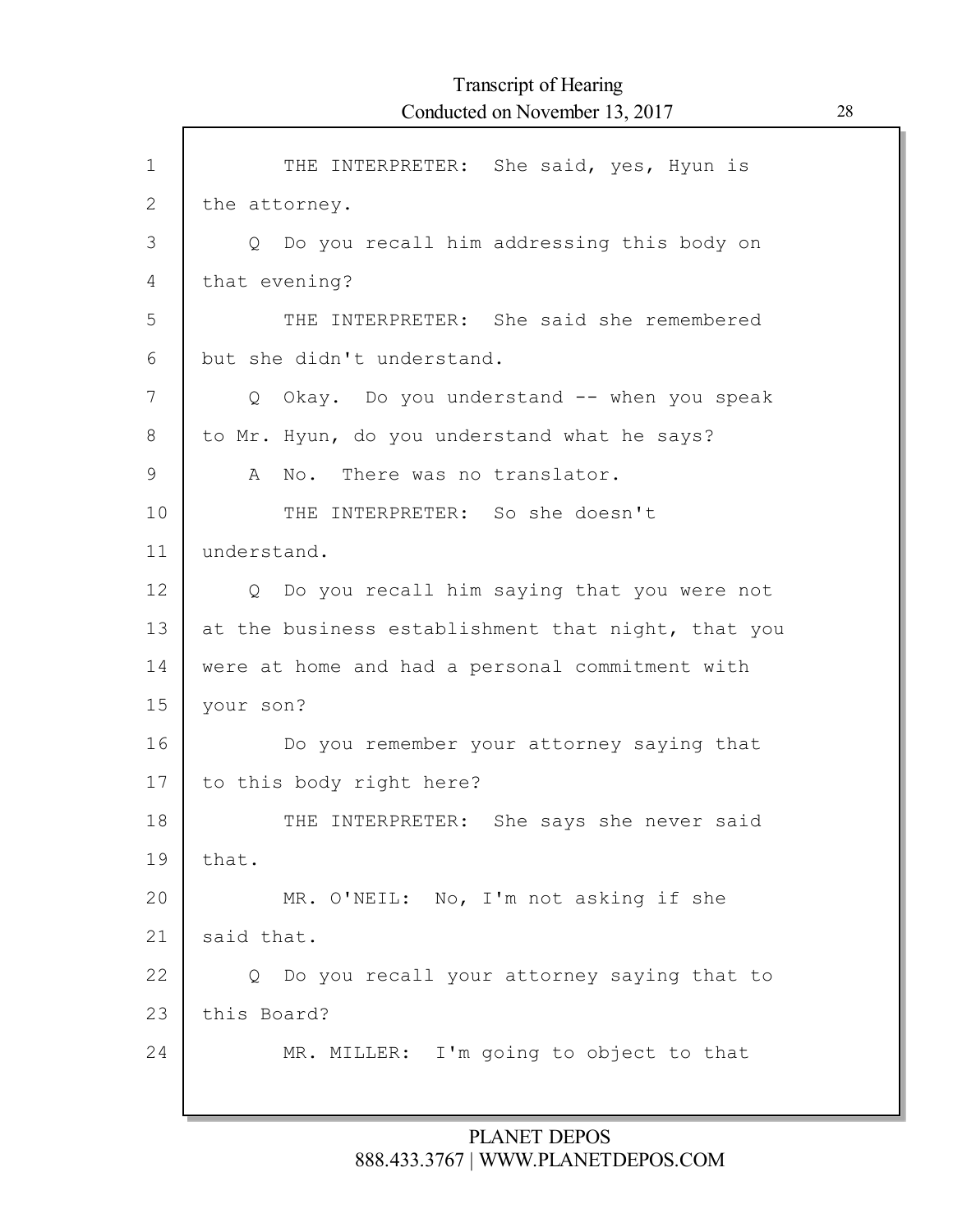| $\mathbf 1$ | question. She already said she didn't understand |
|-------------|--------------------------------------------------|
| 2           | what her attorney was saying.                    |
| 3           | MR. O'NEIL: Well, she can answer it that         |
| 4           | way.                                             |
| 5           | MAYOR ROGINA: I think the point's been           |
| 6           | made. You can move on, Counsel.                  |
| 7           | MR. O'NEIL: Okay.                                |
| 8           | THE INTERPRETER: Do I translate anything         |
| 9           | $or --$                                          |
| 10          | MAYOR ROGINA: He'll ask another question.        |
| 11          | BY MR. O'NEIL:                                   |
| 12          | Finally, ma'am, on May 26th, 2015 $-$ -<br>Q     |
| 13          | THE INTERPRETER: '15?                            |
| 14          | MR. O'NEIL: '15.                                 |
| 15          | Q -- were you charged with prostitution by       |
| 16          | the Geneva Police Department?                    |
| 17          | MR. MILLER: Objection. She was never             |
| 18          | charged with prostitution. You're misleading,    |
| 19          | misstating. The witness --                       |
| 20          | MAYOR ROGINA: I'm going to sustain the           |
| 21          | objection.                                       |
| 22          | BY MR. O'NEIL:                                   |
| 23          | Did you complete a pretrial diversion<br>Q       |
| 24          | program through the Kane County State's Attorney |
|             |                                                  |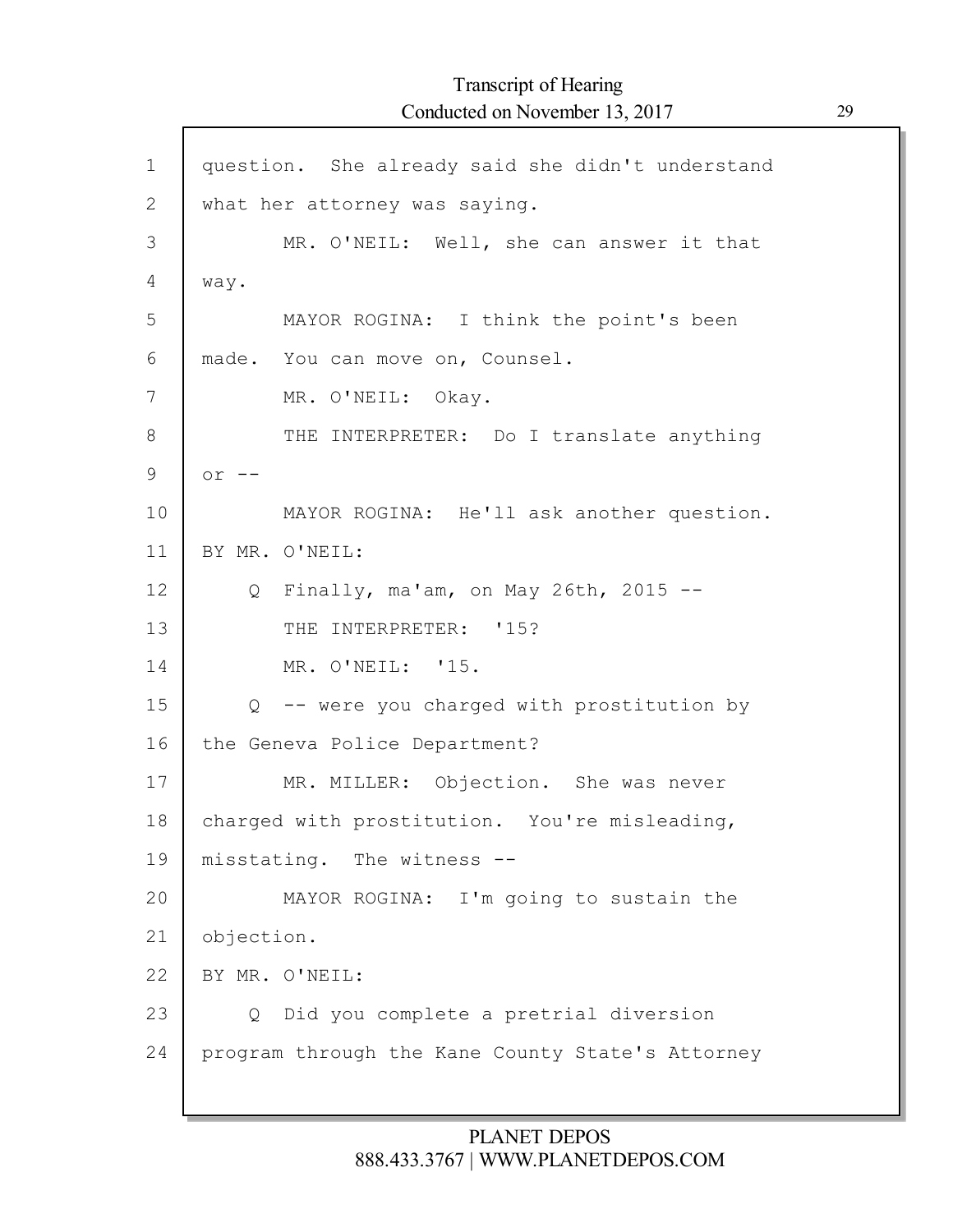1 2 3 4 5 6 7 8 9 10 11 12 13 14 15 16 17 18 19 20 21 22 23 24 office for that charge? THE INTERPRETER: I -- did -- did --I'm sorry. Q Did you complete a diversion program through the Kane County State's Attorney's office? THE INTERPRETER: "Diversion program"? I have to look up that word. Sorry. What did you say? "Diversion"? MR. O'NEIL: "Diversion," d-i-v-e-r-s-i-o-n. Q Let me ask -- MAYOR ROGINA: I think, based upon the question -- I think it's simple to ask her did she complete a program sponsored by Kane County. Back then. Start with that. She either did or she didn't so -- THE INTERPRETER: She doesn't know. She doesn't remember. MAYOR ROGINA: She doesn't remember going to a program -- I want to make this clear. Counsel, I think, asked a clear question. She does not remember attending a program sponsored by the County? THE INTERPRETER: Kane County; right?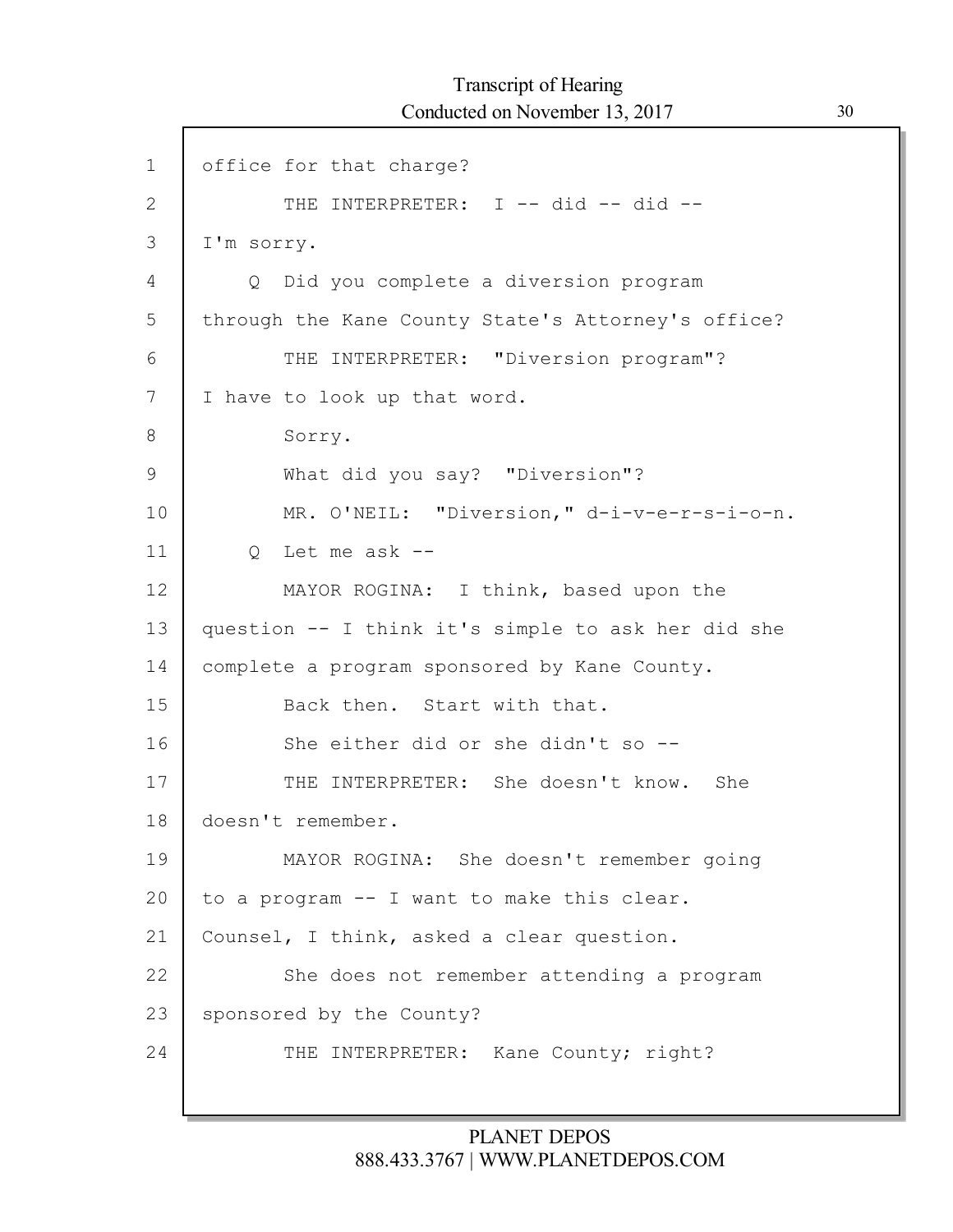| MAYOR ROGINA: I think the answer --                      |
|----------------------------------------------------------|
| I think the Commissioners understand. She's --           |
| you don't understand that?                               |
| THE WITNESS (in English): I don't                        |
| understand.                                              |
| MAYOR ROGINA: All right. Let's proceed.                  |
| MR. O'NEIL: That's all the questions                     |
| I have of this witness, your Honor.                      |
| MAYOR ROGINA: Mr. Miller, do you have                    |
| some questions for the witness?                          |
| MR. MILLER: Yeah, I just have a couple                   |
| follow-up questions.                                     |
| Thank you.                                               |
| CROSS-EXAMINATION BY COUNSEL FOR THE LICENSEE            |
| BY MR. MILLER:                                           |
| Ms. Jiang, it's your testimony today that<br>$Q_{\perp}$ |
| you were actually on the premises on January 11th,       |
| pursuant to the alleged prostitution charge; is          |
| that correct?                                            |
| THE INTERPRETER: Yes. She says, yeah,                    |
| she's in that building.                                  |
| Q Okay. And you testified today that you                 |
| were actually in a table tennis tournament;              |
| correct?                                                 |
|                                                          |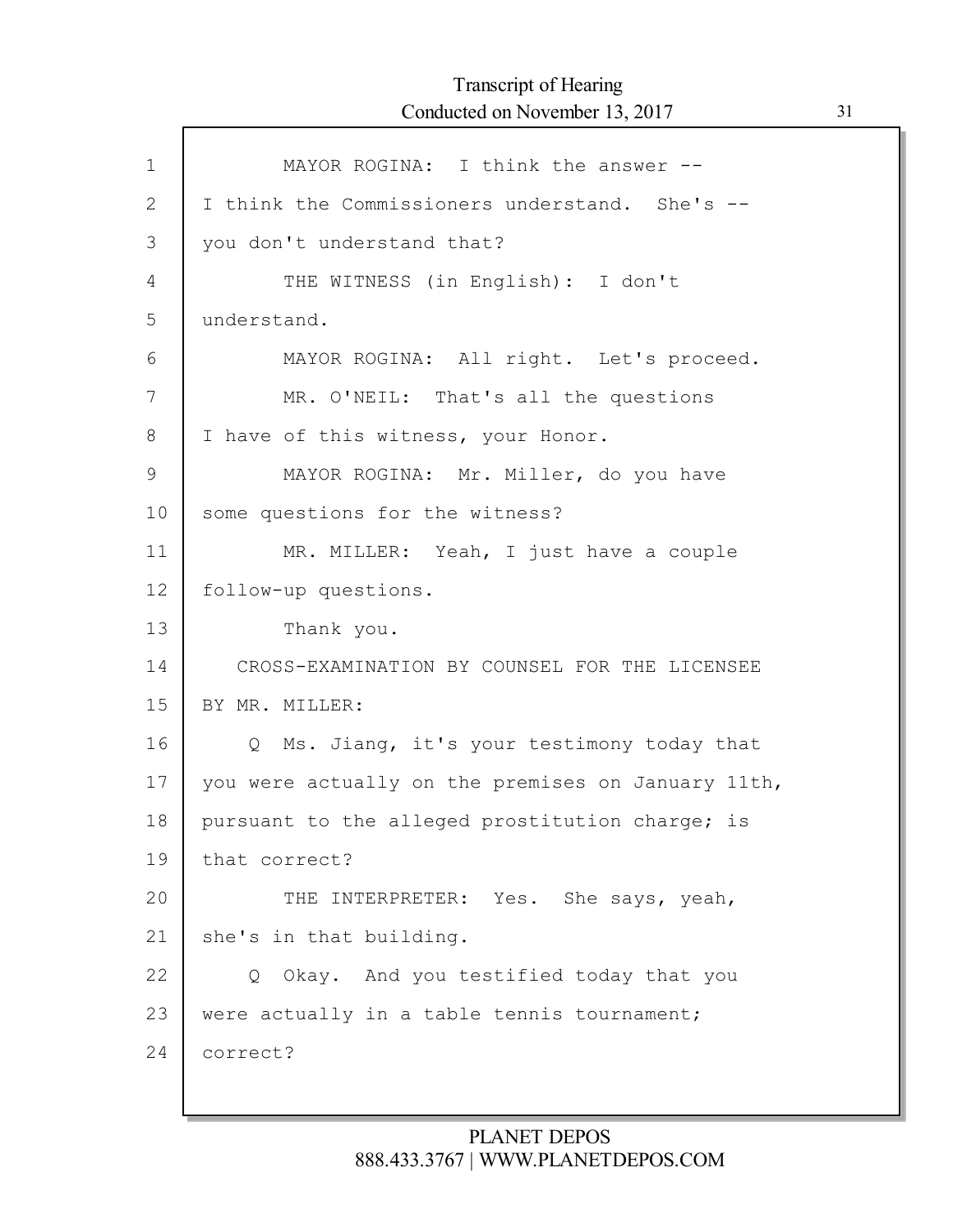| $\mathbf 1$  | A Yeah.                                                |
|--------------|--------------------------------------------------------|
| $\mathbf{2}$ | THE INTERPRETER: She was watching the                  |
| 3            | kids.                                                  |
| 4            | And the table tennis tournament or the<br>$\circ$      |
| 5            | table tennis itself was actually in the same           |
| 6            | building that the Shangri-La Spa is; correct?          |
| 7            | Yes. It's next door to the Shangri-La --<br>A          |
| 8            | there's a door.                                        |
| 9            | Q So it's in the same building; correct?               |
| 10           | A It's in the same building.                           |
| 11           | THE WITNESS (in English): Yes. Same                    |
| 12           | building.                                              |
| 13           | And on January 12th, when the detective<br>$Q_{\perp}$ |
| 14           | came to speak with you, were you on the premises,      |
| 15           | as well?                                               |
| 16           | THE INTERPRETER: January 12th?                         |
| 17           | MR. MILLER: The next day, January 12th.                |
| 18           | THE INTERPRETER: Yes, she said.                        |
| 19           | Q And on the 12th, when the police officer             |
| 20           | came to speak with you, do you recall where you        |
| 21           | were actually?                                         |
| 22           | THE INTERPRETER: She was working with a                |
| 23           | client.                                                |
| 24           | She was working with a client and she says             |
|              |                                                        |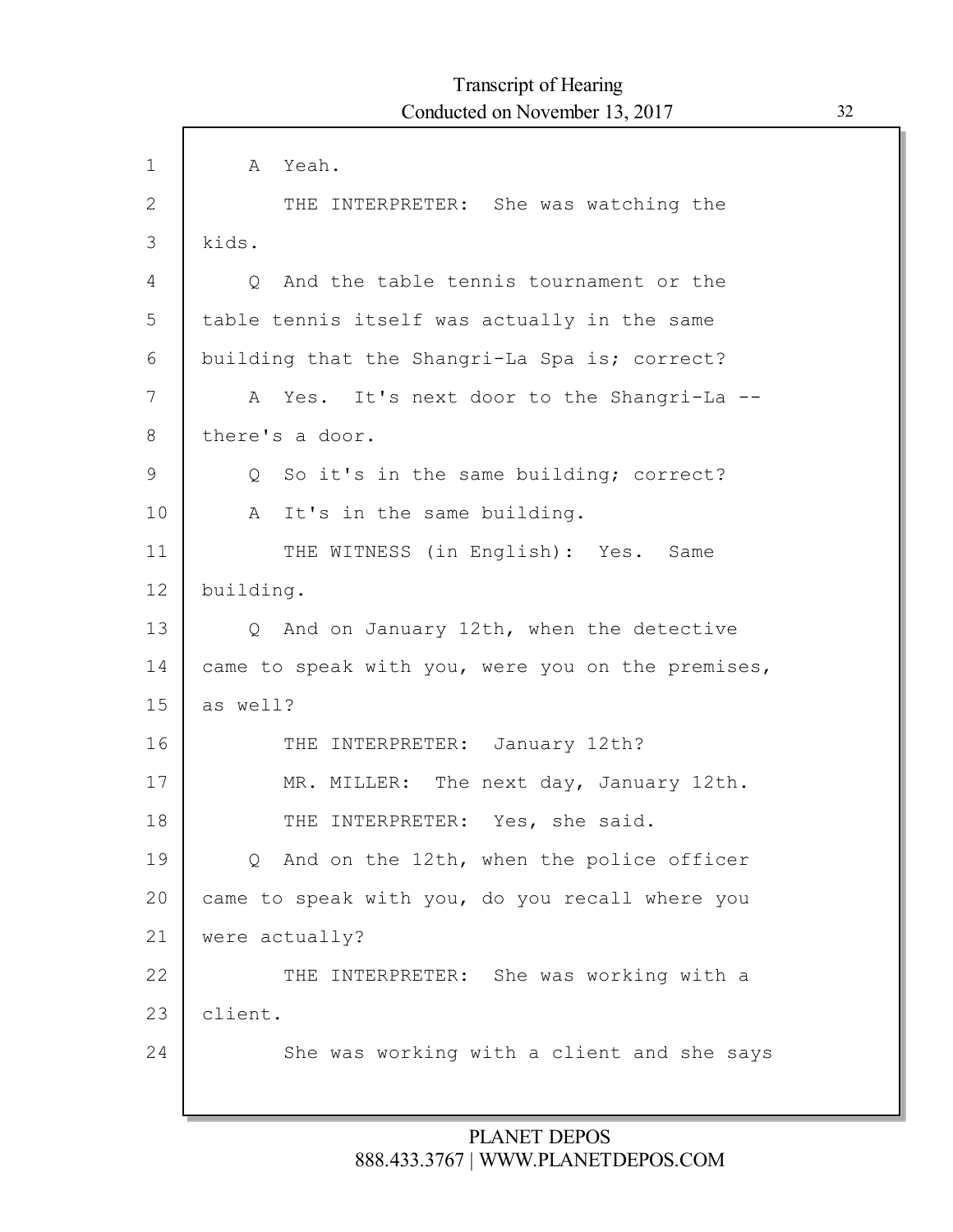```
1
2
3
4
5
6
7
8
9
10
11
12
13
14
15
16
17
18
19
20
21
22
23
24
    she will contact the police after she's -- she
    was --
         Q Is it fair to say that, if you're actually
    working on a client, that you've instructed the
     front office personnel not to bother you?
        A Yes.
            THE INTERPRETER: She has instructed the
    front desk.
        Q And on January 17th, when the police
    allegedly visited the establishment and asked for
    you, do you recall where you were on that day?
            THE INTERPRETER: 17th?
        Q Were you working on a client?
            THE INTERPRETER: She says she's working
    on a client.
        Q Okay. Is it fair to say that when someone
    asks you if you're actually working, that you
    connotate that statement or question with actually
    working on a client as opposed to being in the
    building?
        A Yes.
            THE INTERPRETER: That would be her
    understanding.
        Q And isn't it true in this matter that
```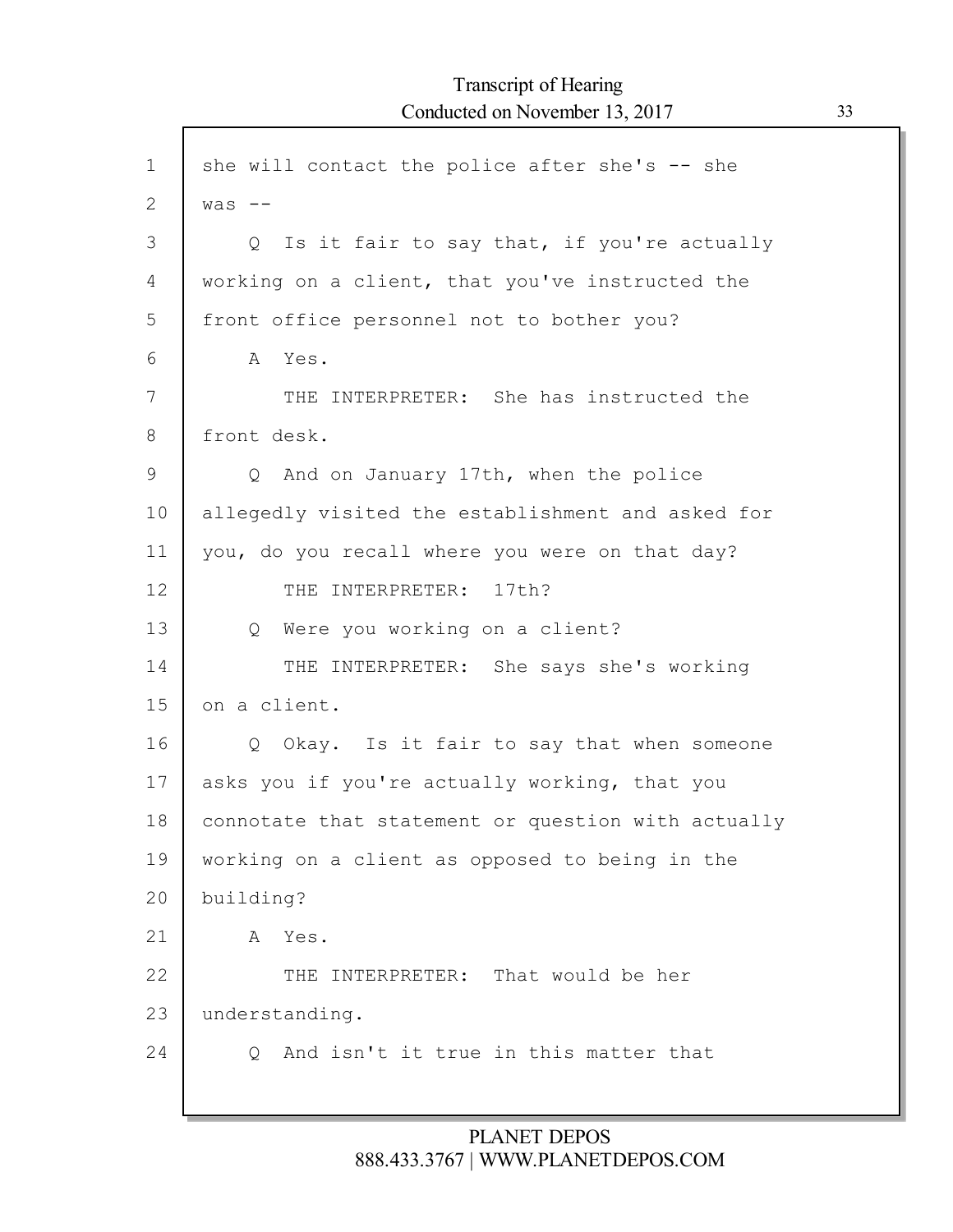$\mathsf{l}$ 

| you've pled guilty to no prostitution charges? Is |
|---------------------------------------------------|
| that correct?                                     |
| THE INTERPRETER: She says she didn't              |
| understand what they were saying.                 |
| MR. MILLER: Okay. No more questions.              |
| MAYOR ROGINA: Can I -- Counsel, I want to         |
| get clarity on that last question that you asked. |
| Repeat that last question you asked her.          |
| MR. MILLER: Well, I should say --                 |
| MAYOR ROGINA: You can --                          |
| MR. MILLER: I think she said she didn't           |
| understand the question.                          |
| So subsequent if she, in fact, pled               |
| guilty -- which isn't the case -- I don't think   |
| she has an understanding of being able to --      |
| MAYOR ROGINA: I'll sustain your objection         |
| originally.                                       |
| THE INTERPRETER: Can I interrupt a                |
| little bit?                                       |
| MAYOR ROGINA: In a minute.                        |
| But, Counsel, maybe through you we can get        |
| an answer. We didn't get an answer on the         |
|                                                   |
| diversion program.                                |
|                                                   |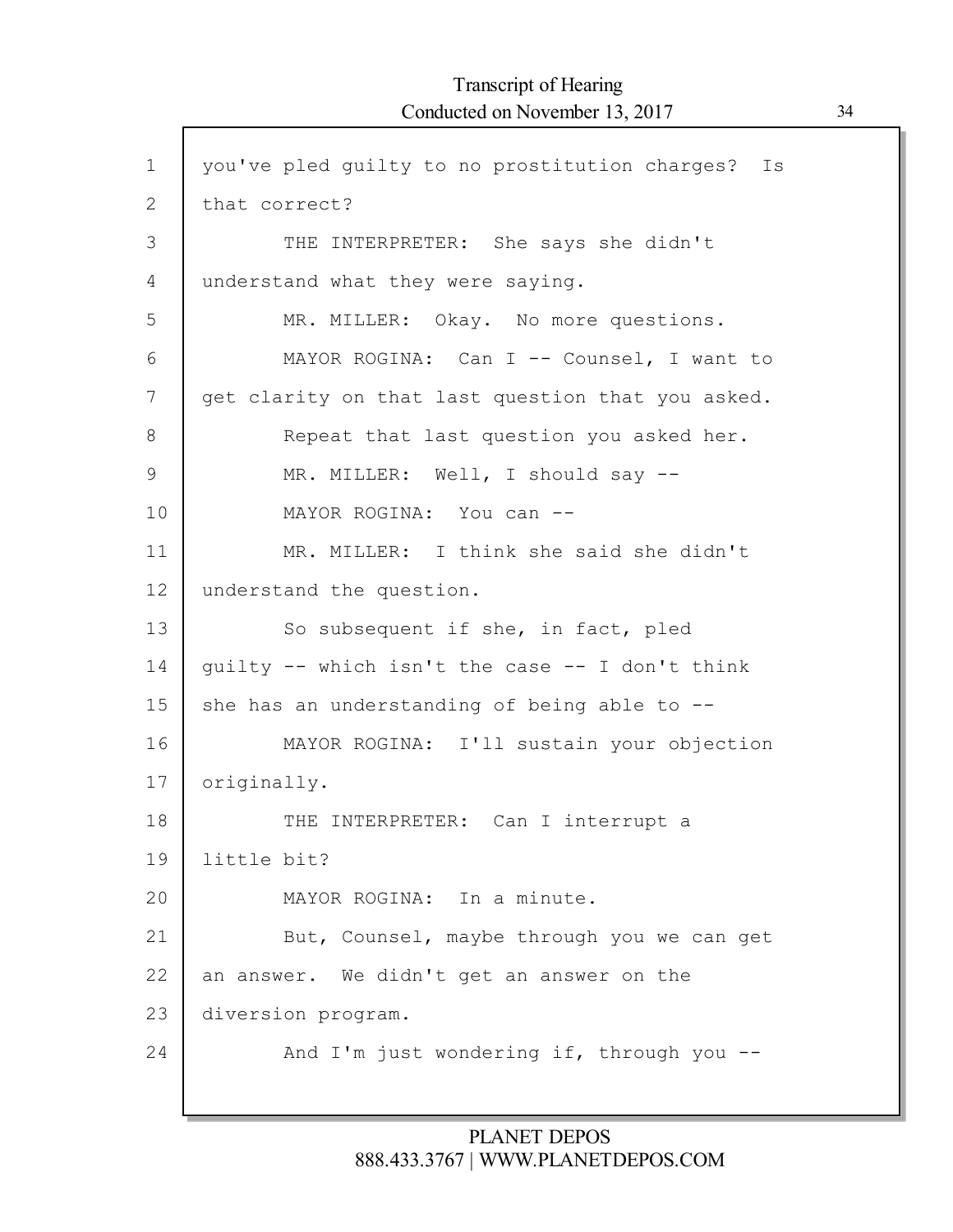Г

| $\mathbf 1$ | MR. MILLER: I don't think that's                   |
|-------------|----------------------------------------------------|
| 2           | dispositive in this matter, quite frankly, whether |
| 3           | she entered a diversion program or not. That's     |
| 4           | not one of the charges being offered here --       |
| 5           | MAYOR ROGINA: I understand that.                   |
| 6           | MR. MILLER: -- to revoke the license.              |
| 7           | MAYOR ROGINA: But on direct when counsel           |
| 8           | asked the question, you didn't object to that, and |
| 9           | I thought to myself, "Well" --                     |
| 10          | MR. MILLER: I didn't.                              |
| 11          | MAYOR ROGINA: -- "you're going to allow            |
| 12          | that to come in," and then she -- as I recall, she |
| 13          | said she didn't understand the question about the  |
| 14          | diversion program.                                 |
| 15          | So I guess we'll leave that sit as is and          |
| 16          | we'll move on.                                     |
| 17          | MR. MILLER: Okay.                                  |
| 18          | MAYOR ROGINA: Is that fair?                        |
| 19          | MEMBER SILKAITIS: May I ask a question?            |
| 20          | MR. MILLER: That's fair.                           |
| 21          | MAYOR ROGINA: Yes.                                 |
| 22          | MEMBER SILKAITIS: What was your question           |
| 23          | to her? What was your question to her?             |
| 24          | MR. MILLER: Did she plead quilty to                |
|             |                                                    |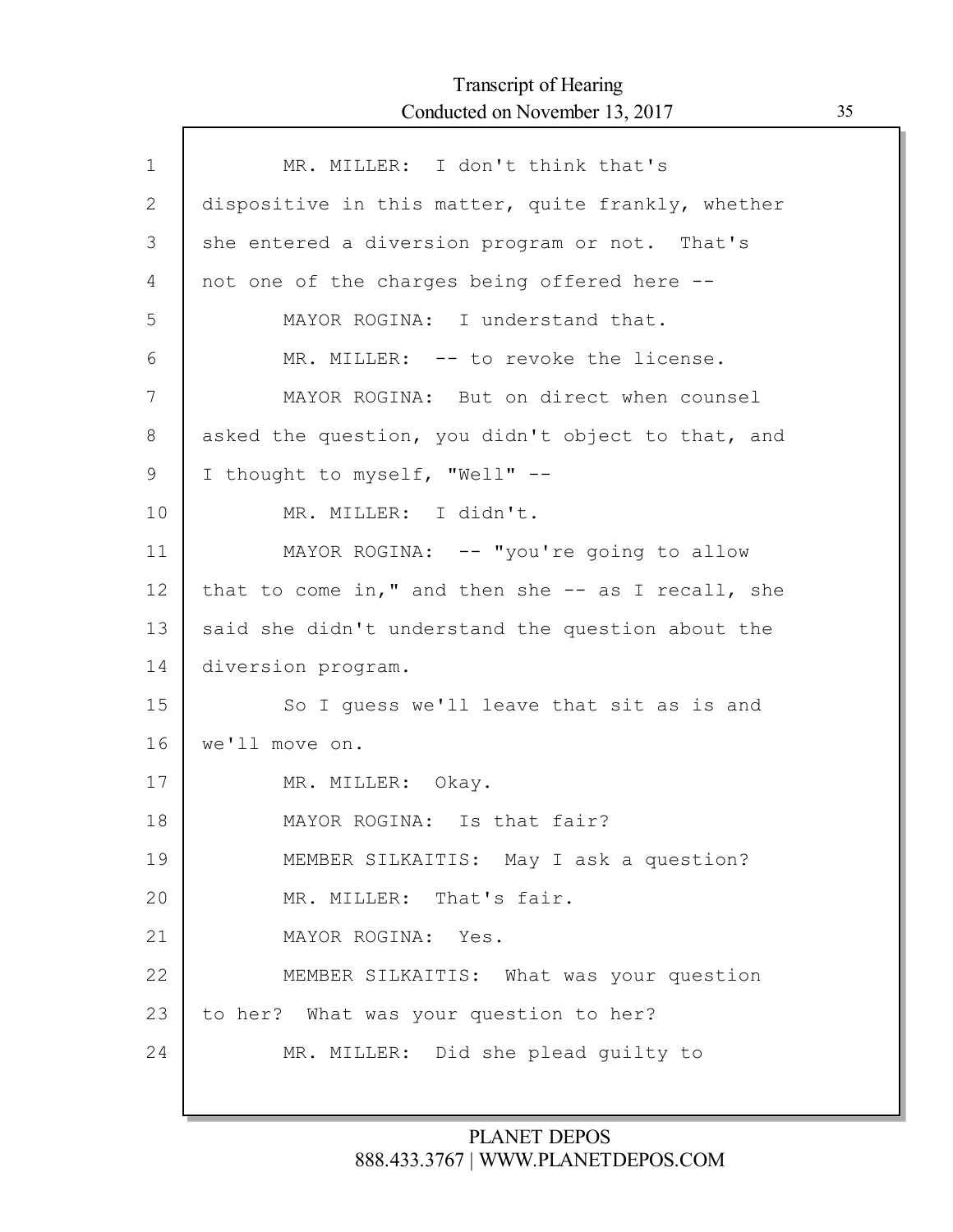| $\mathbf 1$   | any -- let me clarify -- solicitation charge.    |
|---------------|--------------------------------------------------|
| $\mathbf{2}$  | MEMBER SILKAITIS: But your question was          |
| 3             | prostitution charge.                             |
| 4             | MR. MILLER: Well, it's the same thing.           |
| 5             | MEMBER SILKAITIS: Okay. So -- and she            |
| 6             | did not answer the question; correct?            |
| 7             | MAYOR ROGINA: She said she didn't                |
| 8             | understand the question.                         |
| $\mathcal{G}$ | MEMBER SILKAITIS: She didn't understand          |
| 10            | the question.                                    |
| 11            | MAYOR ROGINA: All right.                         |
| 12            | MR. MILLER: I'll strike the question.            |
| 13            | MAYOR ROGINA: All right, Counsel.                |
| 14            | Thanks.                                          |
| 15            | Redirect?                                        |
| 16            | MR. O'NEIL: Just one.                            |
| 17            | MAYOR ROGINA: Please.                            |
| 18            | REDIRECT EXAMINATION BY COUNSEL FOR THE CLAIMANT |
| 19            | BY MR. O'NEIL:                                   |
| 20            | Q Were you arrested on May 26th, 2015, for       |
| 21            | solicitation of prostitution?                    |
| 22            | THE INTERPRETER: "Solicitation"?                 |
| 23            | May $--$                                         |
| 24            | MR. O'NEIL: May 26th, 2015.                      |
|               |                                                  |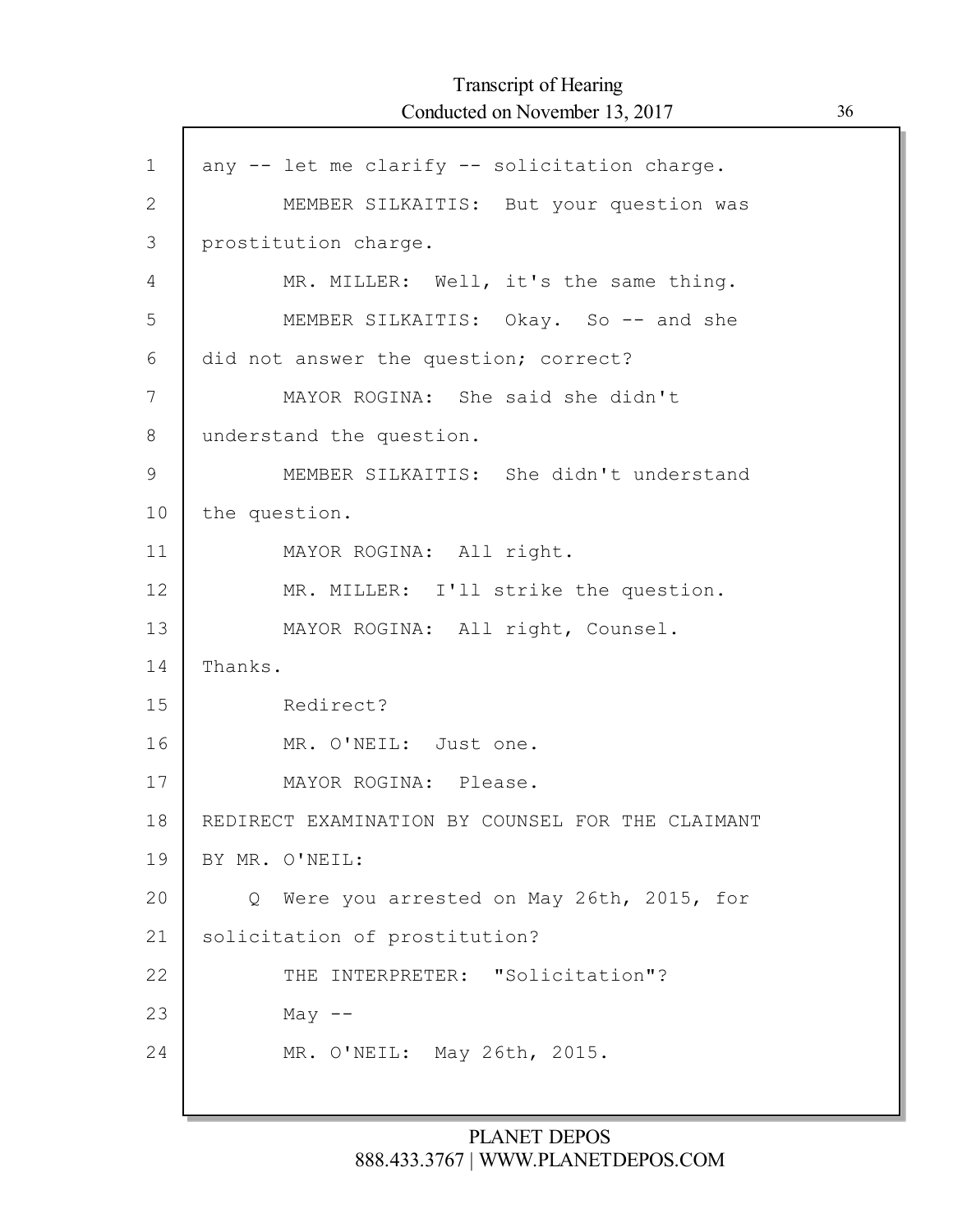$\Gamma$ 

| $\mathbf 1$  | MR. MILLER: I'm going to object to that           |
|--------------|---------------------------------------------------|
| $\mathbf{2}$ | question. I'm not sure --                         |
| 3            | THE INTERPRETER: She said -- she said             |
| 4            | they -- they -- she did. They withdraw the charge |
| 5            | because she didn't do what they said she did.     |
| 6            | MAYOR ROGINA: They withdrew the charge?           |
| 7            | All right.                                        |
| 8            | THE INTERPRETER: She didn't -- so they            |
| 9            | withdraw the charge to her.                       |
| 10           | MAYOR ROGINA: All right.                          |
| 11           | MR. O'NEIL: Nothing further.                      |
| 12           | MAYOR ROGINA: Anything else for her, this         |
| 13           | witness?                                          |
| 14           | MR. MILLER: No further questions.                 |
| 15           | MAYOR ROGINA: You may step down.                  |
| 16           | Thank you.                                        |
| 17           | THE INTERPRETER: Sorry if I did wrong.            |
| 18           | MAYOR ROGINA: Call your next witness,             |
| 19           | Mr. O'Neil.                                       |
| 20           | MR. O'NEIL: I call Special Agent Mike             |
| 21           | Young of the Illinois State Police.               |
| 22           | MAYOR ROGINA: Mike Young?                         |
| 23           | MR. O'NEIL: Common spelling, Y-o-u-n-g.           |
| 24           | MAYOR ROGINA: Very good.                          |
|              |                                                   |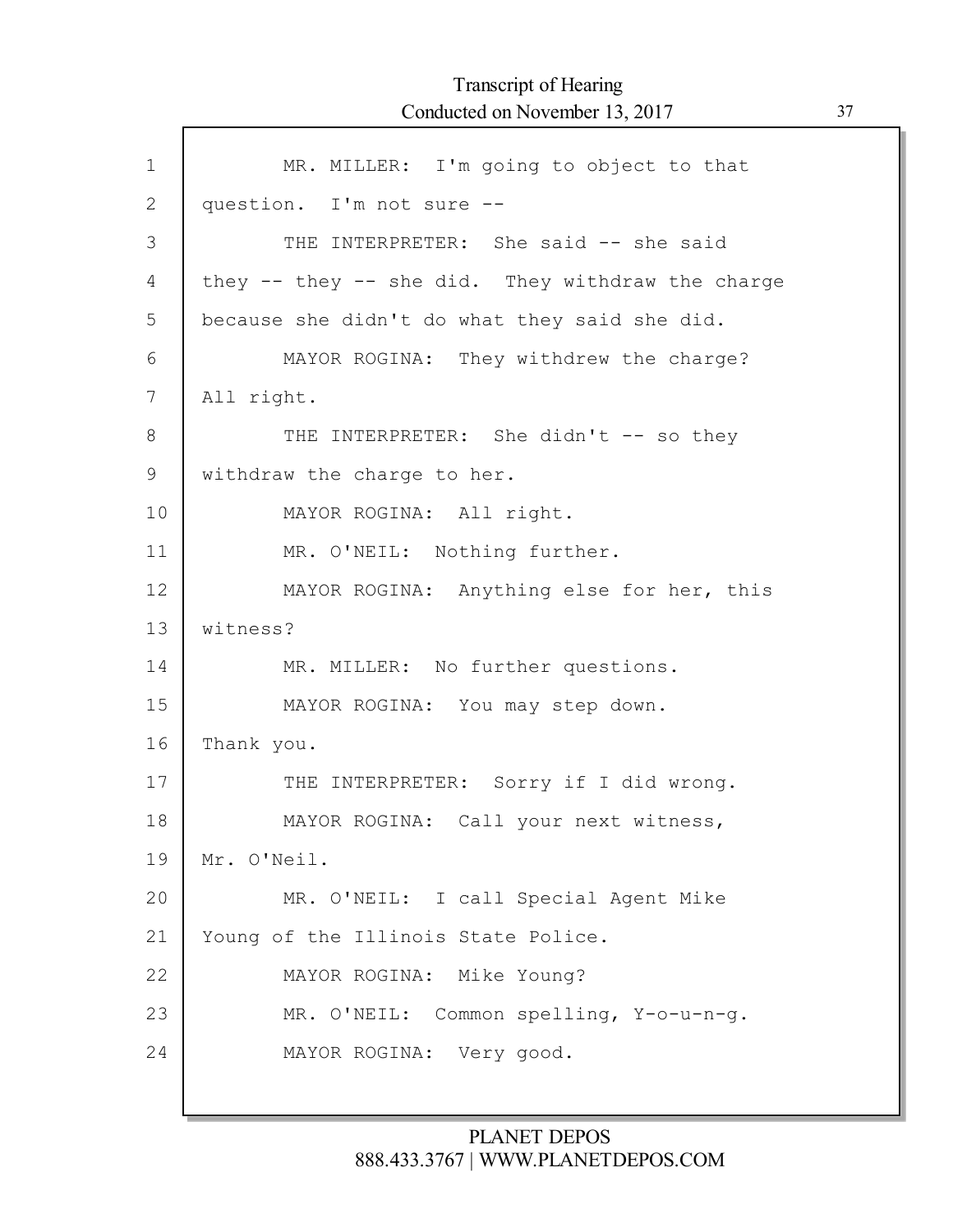| $\mathbf 1$  | Mr. Young?                                         |
|--------------|----------------------------------------------------|
| $\mathbf{2}$ | THE WITNESS: Yes, sir.                             |
| 3            | MR. O'NEIL: Maybe we can get you a chair           |
| 4            | without $--$ well $--$                             |
| 5            | THE WITNESS: It's okay.                            |
| 6            | MEMBER GEHM: Is he --                              |
| 7            | MAYOR ROGINA: Is he okay? Tight                    |
| 8            | quarters.                                          |
| $\mathsf 9$  | THE WITNESS: A little bit.                         |
| 10           | MICHAEL YOUNG,                                     |
| 11           | having been duly sworn, testified as follows:      |
| 12           | DIRECT EXAMINATION BY COUNSEL FOR THE CLAIMANT     |
| 13           | BY MR. O'NEIL:                                     |
| 14           | Q Sir, state your name for the record.             |
| 15           | Special Agent Michael Young, Y-o-u-n-g.<br>A       |
| 16           | Q And, Mr. Young, obviously -- what is your        |
| 17           | occupation?                                        |
| 18           | I'm a special agent with the Illinois<br>A         |
| 19           | State Police, North Central Narcotics Task Force.  |
| 20           | Okay. And how long have you been a sworn<br>Q      |
| 21           | peace officer for the state of Illinois?           |
| 22           | Approximately 8 1/2 years.<br>A                    |
| 23           | All right. And as a special agent, what<br>Q       |
| 24           | areas do you look into -- you said you're with the |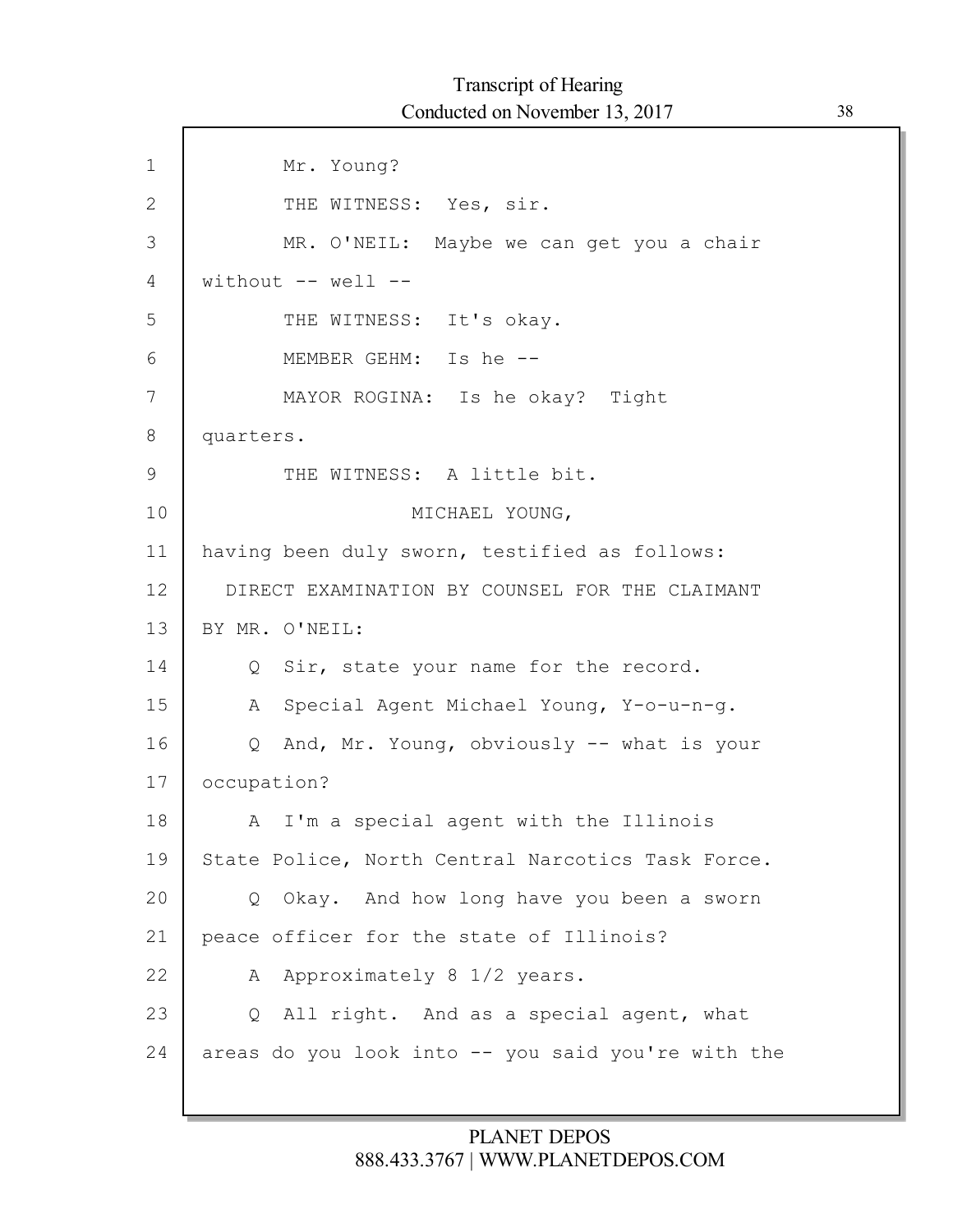| $\mathbf{1}$ | North Central Narcotics Task Force, but you're not     |
|--------------|--------------------------------------------------------|
| 2            | confined to that task force; is that correct?          |
| 3            | No. We investigate narcotics<br>A                      |
| 4            | investigations; obviously, prostitution                |
| 5            | investigations; felony charges, that sort of           |
| 6            | thing. Misdemeanors.                                   |
| 7            | Okay. And I want to draw your attention<br>$Q_{\perp}$ |
| 8            | to January 11th of 2017 in the evening. Do you         |
| 9            | recall that evening?                                   |
| 10           | Yes.<br>A                                              |
| 11           | And do you recall what your assignment was<br>$\circ$  |
| 12           | that night?                                            |
| 13           | I was acting in an undercover capacity to<br>A         |
| 14           | enter the Shangri-La Massage parlor and conduct an     |
| 15           | investigation into a complaint of prostitution.        |
| 16           | All right. And prior to going to that<br>Q             |
| 17           | location, what, if anything, did you do to prepare     |
| 18           | yourself?                                              |
| 19           | I'm not sure I understand.<br>A                        |
| 20           | Okay. At some point you were going in to<br>Q          |
| 21           | investigate a complaint of prostitution.               |
| 22           | Did you procure United States currency in              |
| 23           | order to consummate a deal in the event one was        |
| 24           | made?                                                  |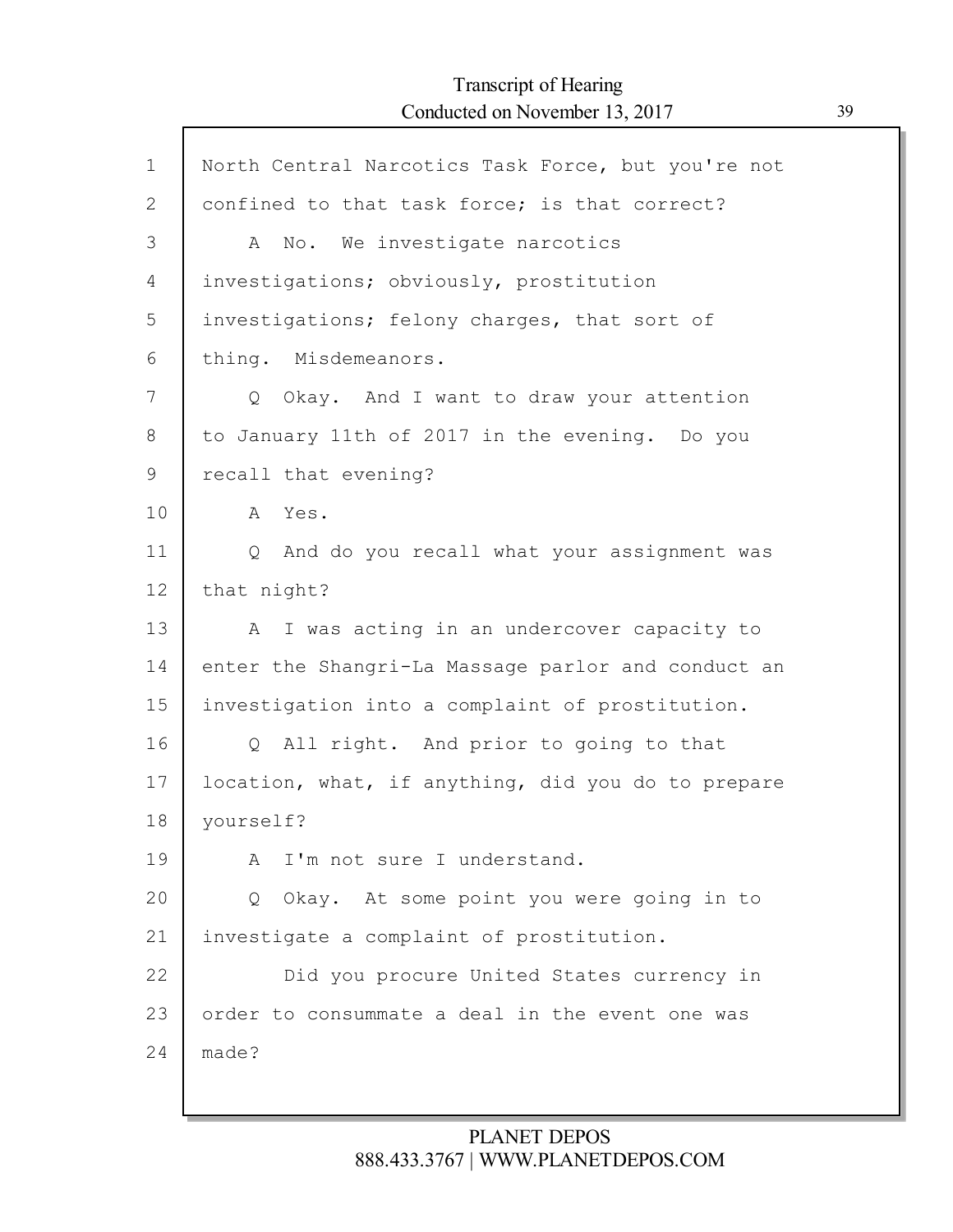# Transcript of Hearing Conducted on November 13, 2017 40

| $\mathbf{1}$  | I did.<br>A                                                 |
|---------------|-------------------------------------------------------------|
| $\mathbf{2}$  | What did you do?<br>Q                                       |
| 3             | I received officially advanced funds from<br>Α              |
| 4             | my supervisor, were signed over to me.                      |
| 5             | I photocopied those official advanced funds prior           |
| 6             | to entering the establishment.                              |
| 7             | Why did you photocopy the official<br>Q                     |
| 8             | advanced funds?                                             |
| $\mathcal{G}$ | To record the serial numbers and the<br>Α                   |
| 10            | denominations.                                              |
| 11            | And those serial numbers that you<br>Q                      |
| 12            | photocopied, you then use them after a transaction          |
| 13            | is made?                                                    |
| 14            | Yes. They are recorded.<br>A                                |
| 15            | When you walked into the establishment at<br>$\overline{Q}$ |
| 16            | 2015 Dean Street, how were you dressed?                     |
| 17            | In normal, everyday clothes. My exact<br>А                  |
| 18            | attire I don't recall exactly.                              |
| 19            | You weren't in a coat and tie with your<br>Q                |
| 20            | badge hanging on it?                                        |
| 21            | No, sir.<br>A                                               |
| 22            | Q Okay. As you walked in the door, what did                 |
| 23            | you see?                                                    |
| 24            | There was a front desk, which I do not<br>A                 |
|               |                                                             |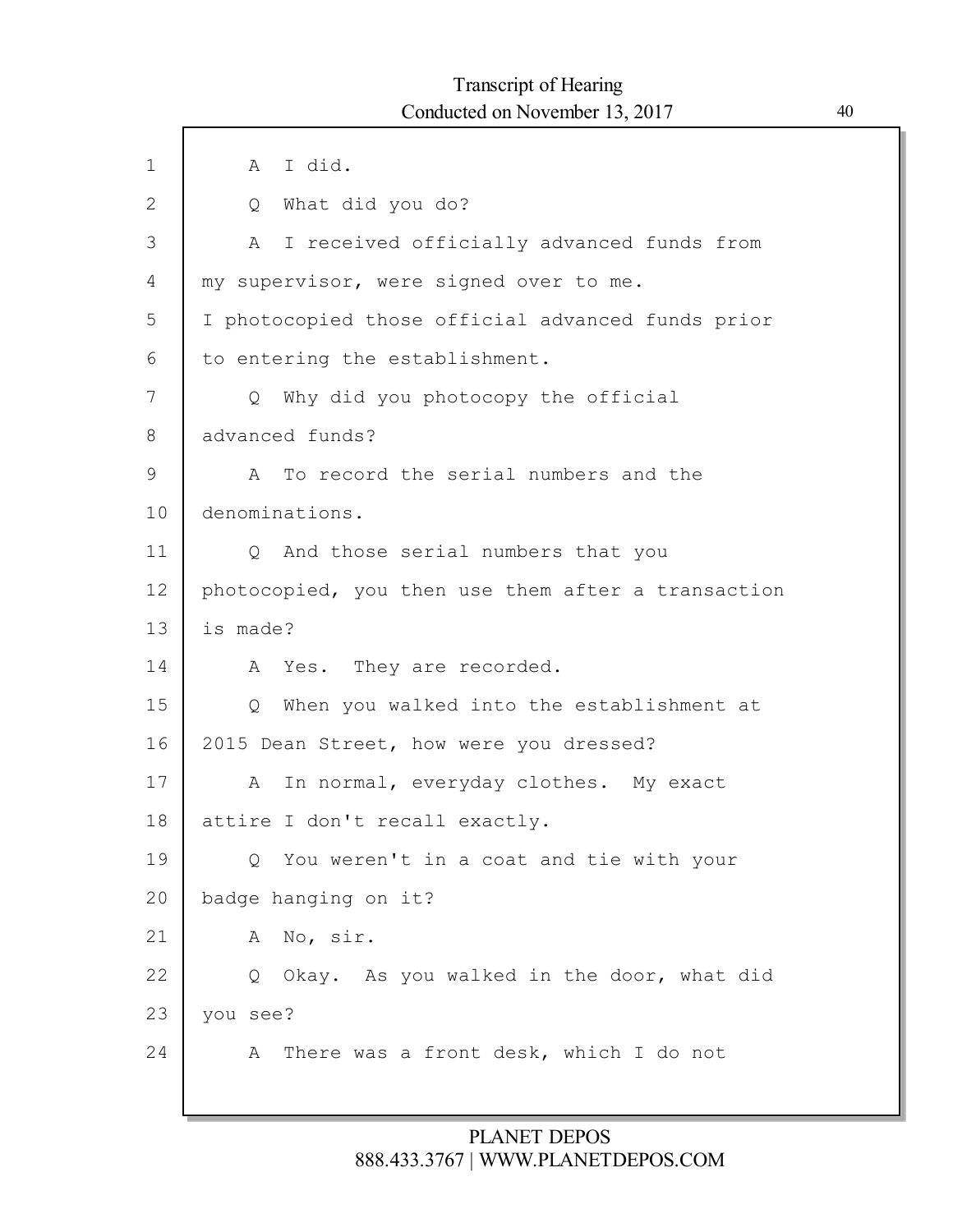# Transcript of Hearing Conducted on November 13, 2017 41

Г

| $\mathbf 1$  | recall anybody standing at. The lobby was empty.   |
|--------------|----------------------------------------------------|
| $\mathbf{2}$ | Q And how -- did you just stand there? Did         |
| 3            | you sit down? What did you do?                     |
| 4            | A I believe I stood at the counter and             |
| 5            | waited. And a young lady came from the back and    |
| 6            | spoke to me.                                       |
| 7            | Q Okay. When a young lady came from the            |
| 8            | back, can you tell the Board here, the Commission, |
| 9            | what she was wearing?                              |
| 10           | A She was wearing a long sweater-type dress        |
| 11           | and no shoes.                                      |
| 12           | MAYOR ROGINA: You said "no shoes"?                 |
| 13           | THE WITNESS: Correct.                              |
| 14           | Q And how far down her body would you say          |
| 15           | the sweater went?                                  |
| 16           | A I believe it was in the area of the knee,        |
| 17           | but I couldn't -- I can't remember exactly the     |
| 18           | length.                                            |
| 19           | Did you have a conversation with her?<br>Q         |
| 20           | Yes.<br>Α                                          |
| 21           | What did she say to you and what did you<br>Q      |
| 22           | say to her?                                        |
| 23           | I asked for a 30-minute massage, and she<br>A      |
| 24           | said it would be \$45. I provided \$60 United      |
|              |                                                    |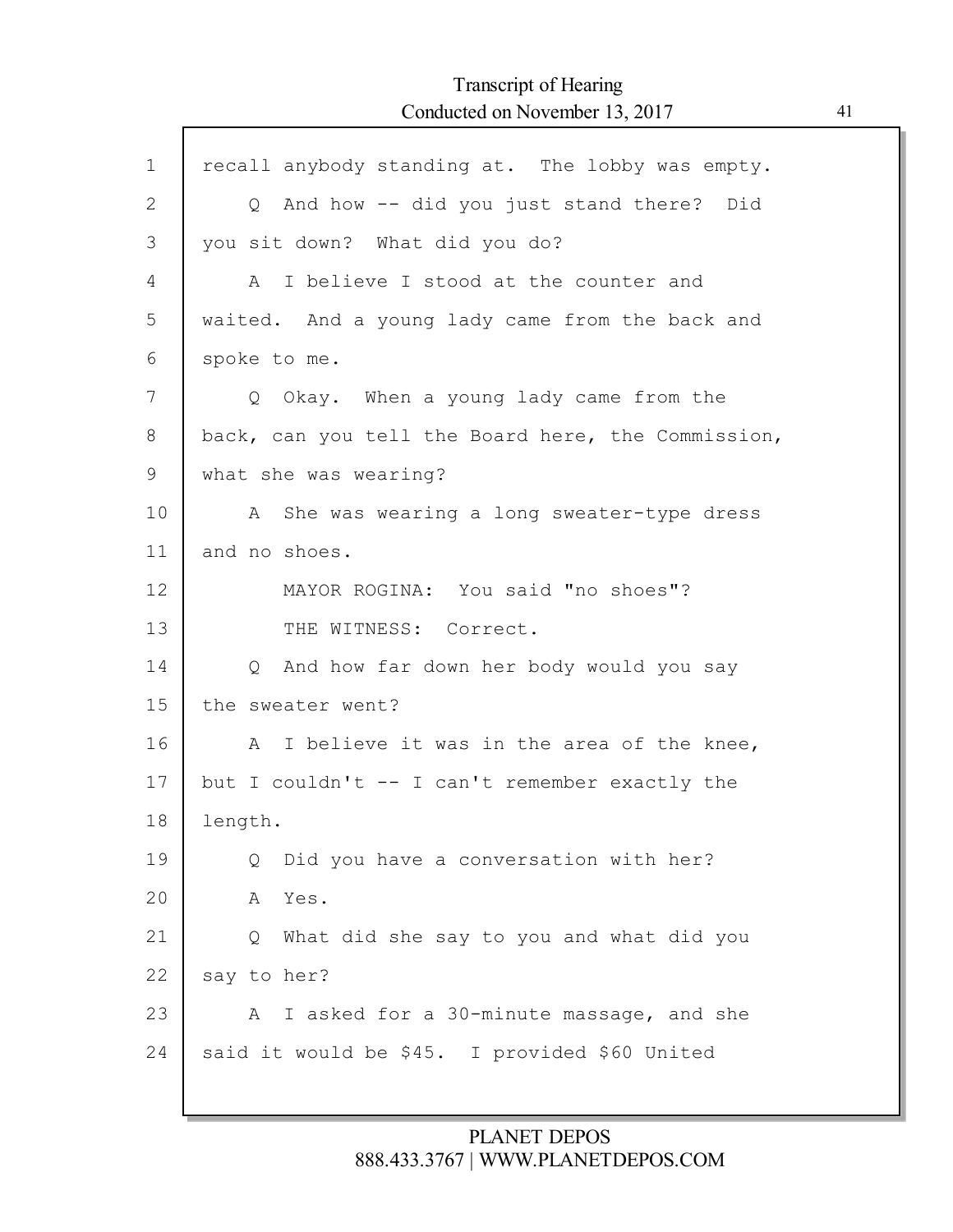| $\mathbf 1$  | States currency, official advanced funds, at which       |
|--------------|----------------------------------------------------------|
| $\mathbf{2}$ | point she said that she would have to get me             |
| 3            | change.                                                  |
| 4            | Q Okay. And when she said she had to go get              |
| 5            | change, what did you do?                                 |
| 6            | A I asked her if she wanted me to follow her             |
| 7            | and she said yes. She showed me to Room No. 10,          |
| 8            | showed me where a white robe was, and said that          |
| 9            | I could shower.                                          |
| 10           | I removed my clothes, placed the white                   |
| 11           | robe on, and walked towards the shower. She had          |
| 12           | mentioned that she had turned the shower on              |
| 13           | for me.                                                  |
| 14           | When you say you removed your clothes, did<br>$\circ$    |
| 15           | you remove all of your clothes?                          |
| 16           | Yes, I did.<br>A                                         |
| 17           | So when you went to the shower, all you<br>Q             |
| 18           | had on was a white robe?                                 |
| 19           | Correct.<br>A                                            |
| 20           | How long did you stay in the shower?<br>Q                |
| 21           | A couple minutes. I couldn't tell you<br>A               |
| 22           | exactly.                                                 |
| 23           | After you got out of the shower, what did<br>$Q_{\perp}$ |
| 24           | you do?                                                  |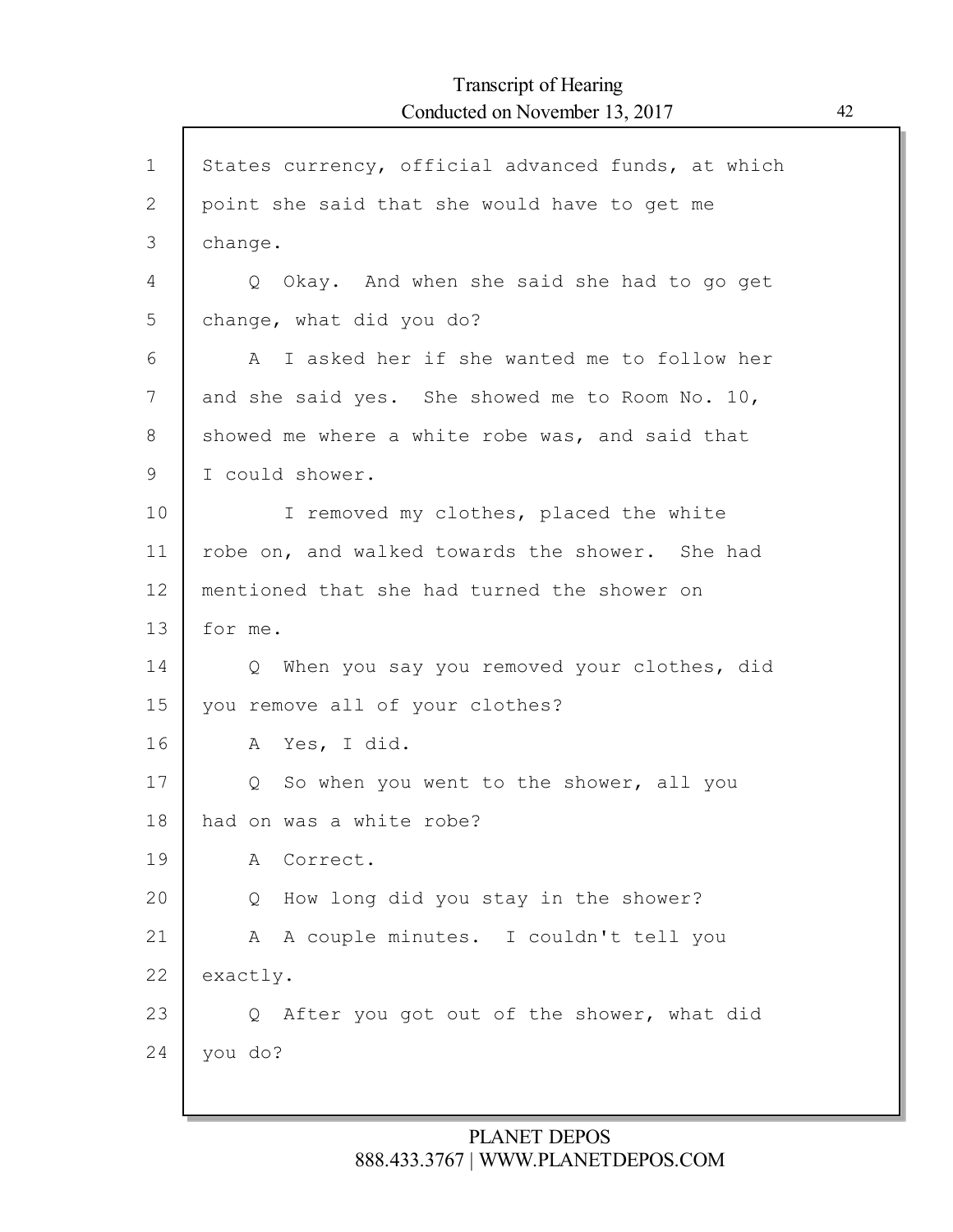# Transcript of Hearing Conducted on November 13, 2017 43

ľ

| $\mathbf 1$ | I returned to Room No. 10.<br>A                         |
|-------------|---------------------------------------------------------|
| 2           | Do you recall approximately what time it<br>$Q_{\cdot}$ |
| 3           | was that you returned to Room No. 10?                   |
| 4           | I believe it was 8:10. I'm not a hundred<br>A           |
| 5           | percent sure, though.                                   |
| 6           | All right. When you were back in the<br>$\circ$         |
| 7           | room -- you went in by yourself?                        |
| 8           | A I believe so.                                         |
| 9           | And at some point did the woman who met<br>$Q_{\perp}$  |
| 10          | you at the front desk before enter the room?            |
| 11          | A Yes.                                                  |
| 12          | What did you do?<br>$Q_{\rm c}$                         |
| 13          | I removed the white robe and laid on the<br>A           |
| 14          | table, face down.                                       |
| 15          | You removed the robe? And you had no<br>$\circ$         |
| 16          | clothes on underneath?                                  |
| 17          | A Correct.                                              |
| 18          | Did she tell you to put the robe on or to<br>Q          |
| 19          | put a towel over any part of yourself?                  |
| 20          | No.<br>A                                                |
| 21          | Q Over -- did she cover any part of your                |
| 22          | qenitals?                                               |
| 23          | No.<br>Α                                                |
| 24          | Were you laying on your stomach or on your<br>Q         |
|             |                                                         |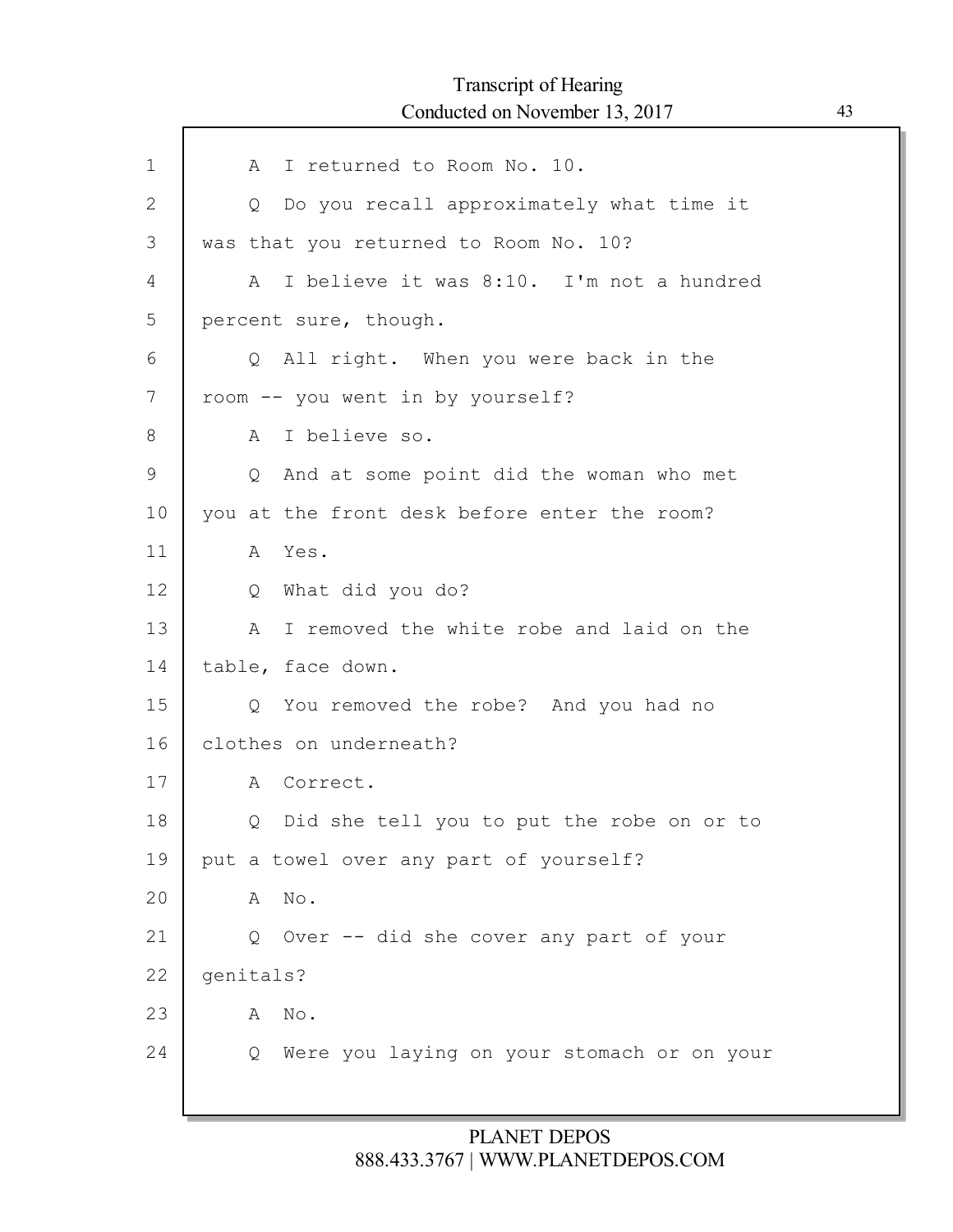| $\mathbf 1$  | back or on your side?                                |
|--------------|------------------------------------------------------|
| $\mathbf{2}$ | A On my stomach.                                     |
| 3            | Q As you were laying on your stomach, what           |
| 4            | did you experience?                                  |
| 5            | A I believe she started to massage my lower          |
| 6            | extremities, my legs.                                |
| 7            | Did she apply any sort of cream, oil, any<br>$\circ$ |
| 8            | sort of lubricant?                                   |
| 9            | A Yes. She applied oil.                              |
| 10           | And can you describe what exactly she was<br>$\circ$ |
| 11           | massaging on your legs and what portion of your      |
| 12           | lower extremities?                                   |
| 13           | A My thighs up to about approximately my             |
| 14           | buttocks.                                            |
| 15           | Q Now, are there any markings on your body           |
| 16           | that would draw her attention?                       |
| 17           | A Yes.                                               |
| 18           | What do you have?<br>Q                               |
| 19           | A I have numerous tattoos, tattoos on my             |
| 20           | left leg from my hip to my foot, as well as from     |
| 21           | my back -- on my back from approximately my          |
| 22           | shoulder to just above my buttocks and as well as    |
| 23           | my right arm.                                        |
| 24           | Now, as she's massaging your legs up to<br>Q         |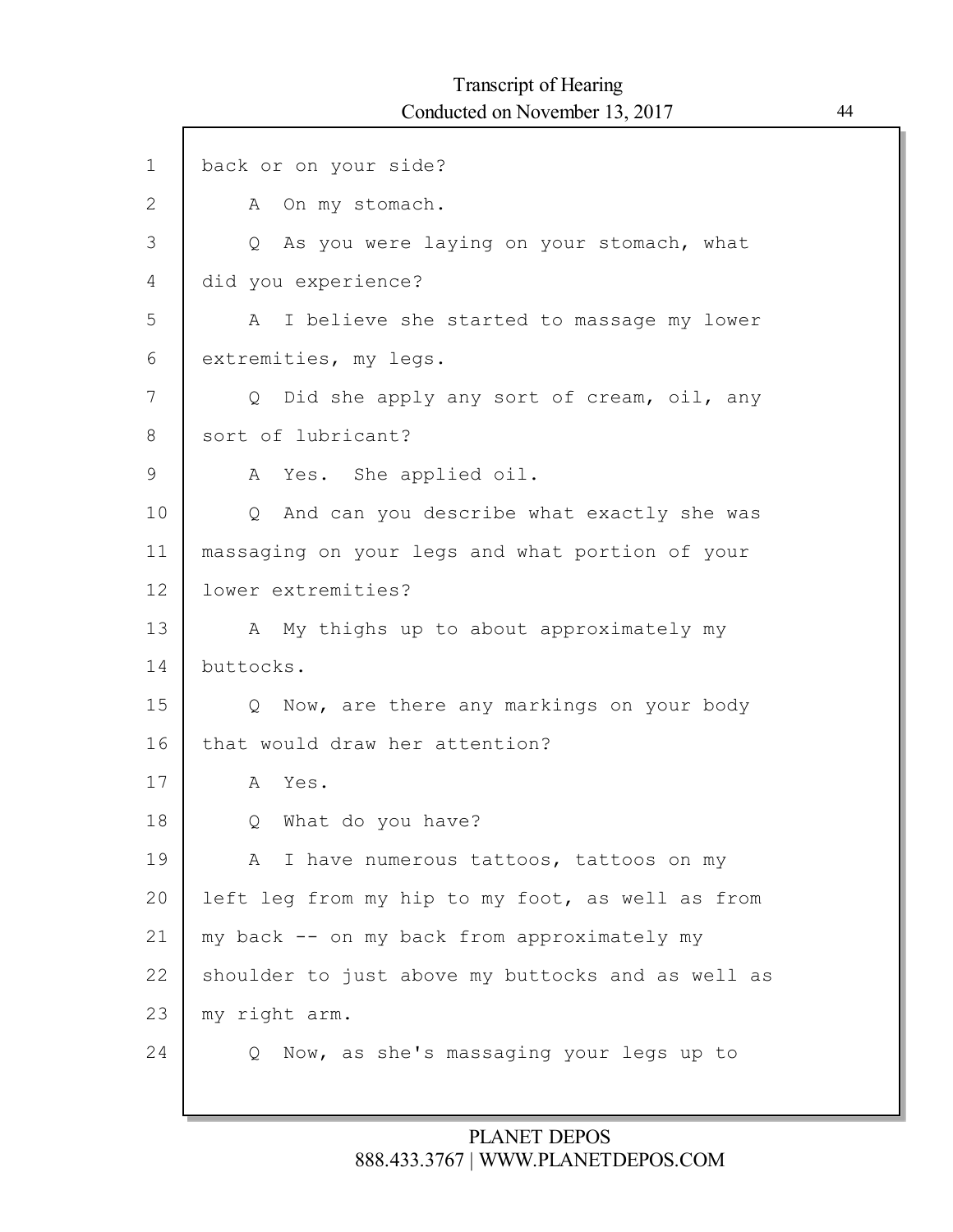| $\mathbf 1$    | your buttocks, what was the lighting like in the        |
|----------------|---------------------------------------------------------|
| $\overline{2}$ | room?                                                   |
| 3              | It was dim.<br>A                                        |
| 4              | At any point were the lights turned down<br>$Q_{\perp}$ |
| 5              | further?                                                |
| 6              | A Yes, they were.                                       |
| 7              | What prompted the lights being turned<br>Q              |
| 8              | down?                                                   |
| 9              | I believe it was when we had a<br>A                     |
| 10             | conversation about what else I wanted.                  |
| 11             | Q Okay.                                                 |
| 12             | I didn't -- I said I didn't understand.<br>A            |
| 13             | Again -- she asked me again, "What do you want?"        |
| 14             | I said I didn't understand.                             |
| 15             | So she asked me to turn over to my back.                |
| 16             | And $--$                                                |
| 17             | Q Let's -- let me ask a question prior to               |
| 18             | you turning over.                                       |
| 19             | As you're laying on your stomach getting a              |
| 20             | massage, did you hear her do something or feel          |
| 21             | something?                                              |
| 22             | I don't think I know -- I don't remember.<br>A          |
| 23             | I'm sorry.                                              |
| 24             | Q All right. Let me ask you this: At some               |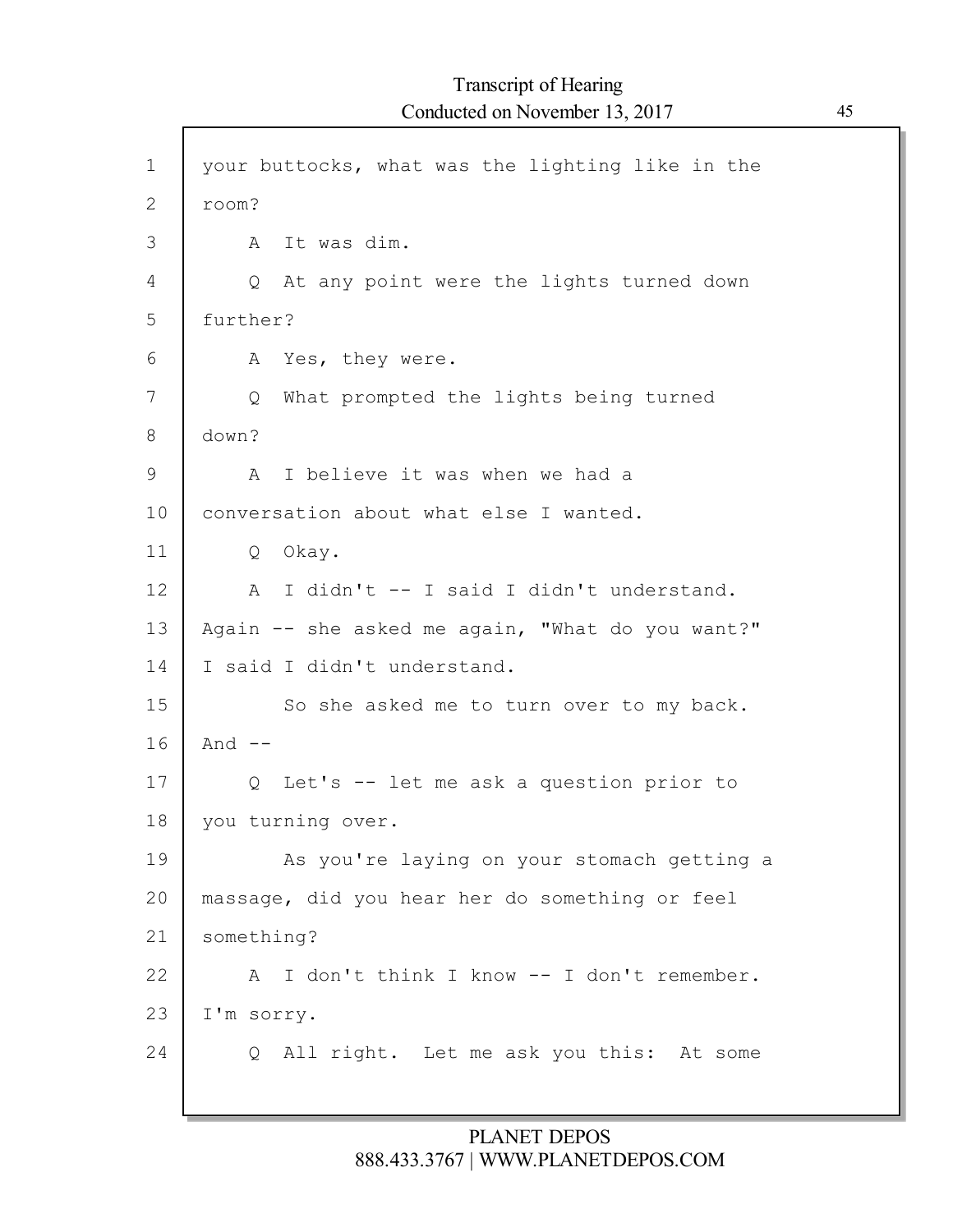| $\mathbf 1$  | point did you look over at a lounge chair in the |
|--------------|--------------------------------------------------|
| $\mathbf{2}$ | corner of the room?                              |
| 3            | A Yes, I did.                                    |
| 4            | Q When you had entered the room that             |
| 5            | night -- when you had entered the room after     |
| 6            | taking the shower, were there any articles of    |
| 7            | clothing in that chair?                          |
| 8            | No, there was not.<br>A                          |
| 9            | Q As she started asking "What else do you        |
| 10           | want?" did you happen to see the chair?          |
| 11           | A Yes. There was a pair of what appeared to      |
| 12           | be women's jean shorts placed on the chair.      |
| 13           | Q And when you say "jean shorts," are they       |
| 14           | necessarily short-cut shorts?                    |
| 15           | A Yes.                                           |
| 16           | Q So it's possible she could have had them       |
| 17           | underneath the long sweater?                     |
| 18           | A Correct.                                       |
| 19           | Q At some point during the massage she asked     |
| 20           | you to turn over; is that correct?               |
| 21           | Yes.<br>A                                        |
| 22           | What did she say as you turned over?<br>Q        |
| 23           | I believe she asked me again what<br>A           |
| 24           | I wanted.                                        |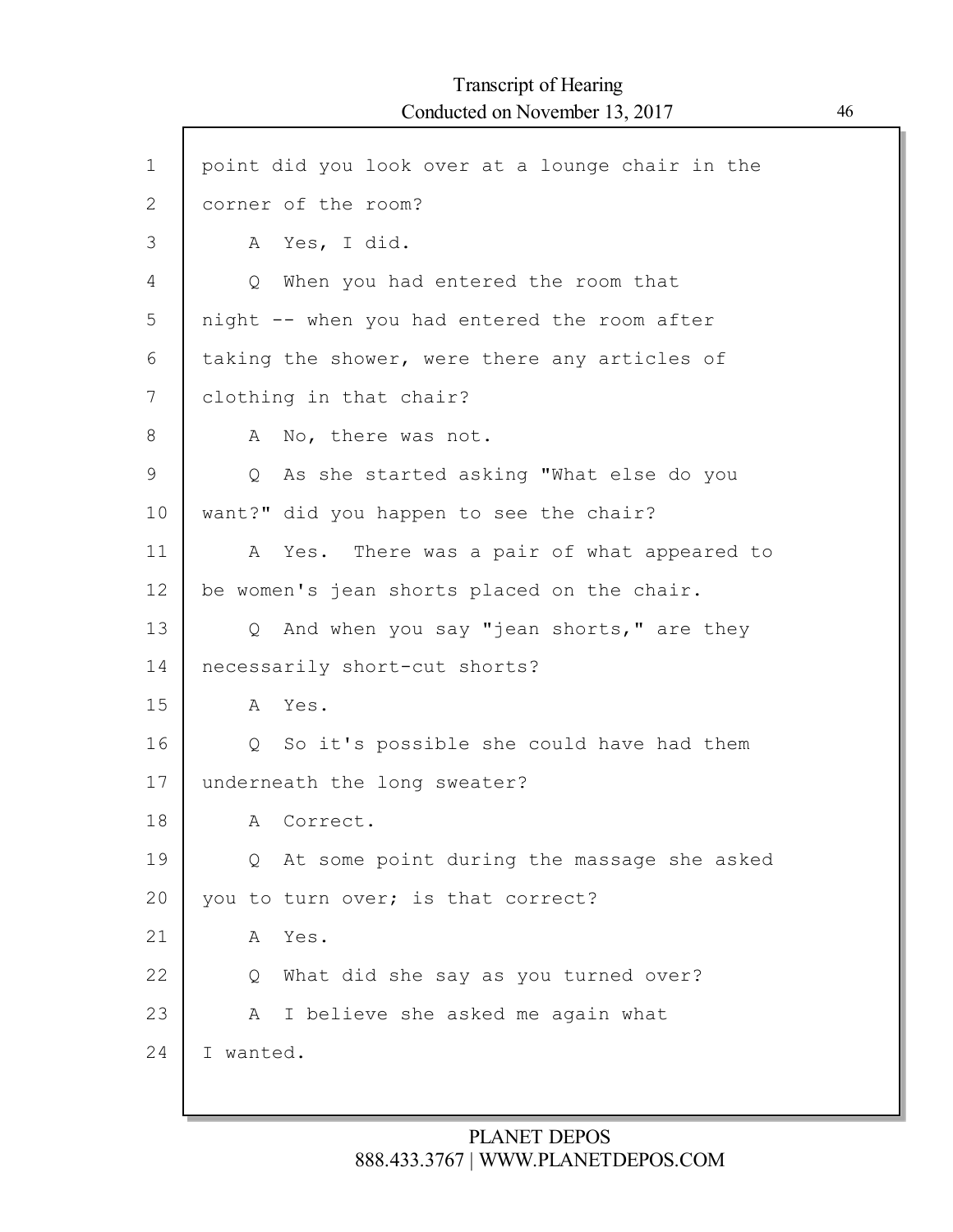| As you turned over, were you still naked?<br>Q   |
|--------------------------------------------------|
| Yes, I was.<br>A                                 |
| Q So at this point your genitals were            |
| exposed to her?                                  |
| A Yes.                                           |
| Did she continue the massage of your lower<br>Q  |
| body after you turned over?                      |
| Yes. It was up on the front of my thighs.<br>A   |
| Would you stand up and show the<br>Q             |
| Commissioners where she massaged your thighs and |
| to what point she went.                          |
| It was up to approximately this area up<br>A     |
| here.                                            |
| Q So indicating, for the record, up almost       |
| to the hips, over the thighs, up and around the  |
| pelvic area?                                     |
| Yes.<br>A                                        |
| Do you want to show counsel?<br>Q                |
| A (Indicating.)                                  |
| At that point what did she say to you?<br>Q      |
| I believe our conversation turned to<br>Α        |
| whether I wanted a hand job, I believe. I don't  |
| recall exactly.                                  |
| And do you recall what you asked her, what<br>Q  |
|                                                  |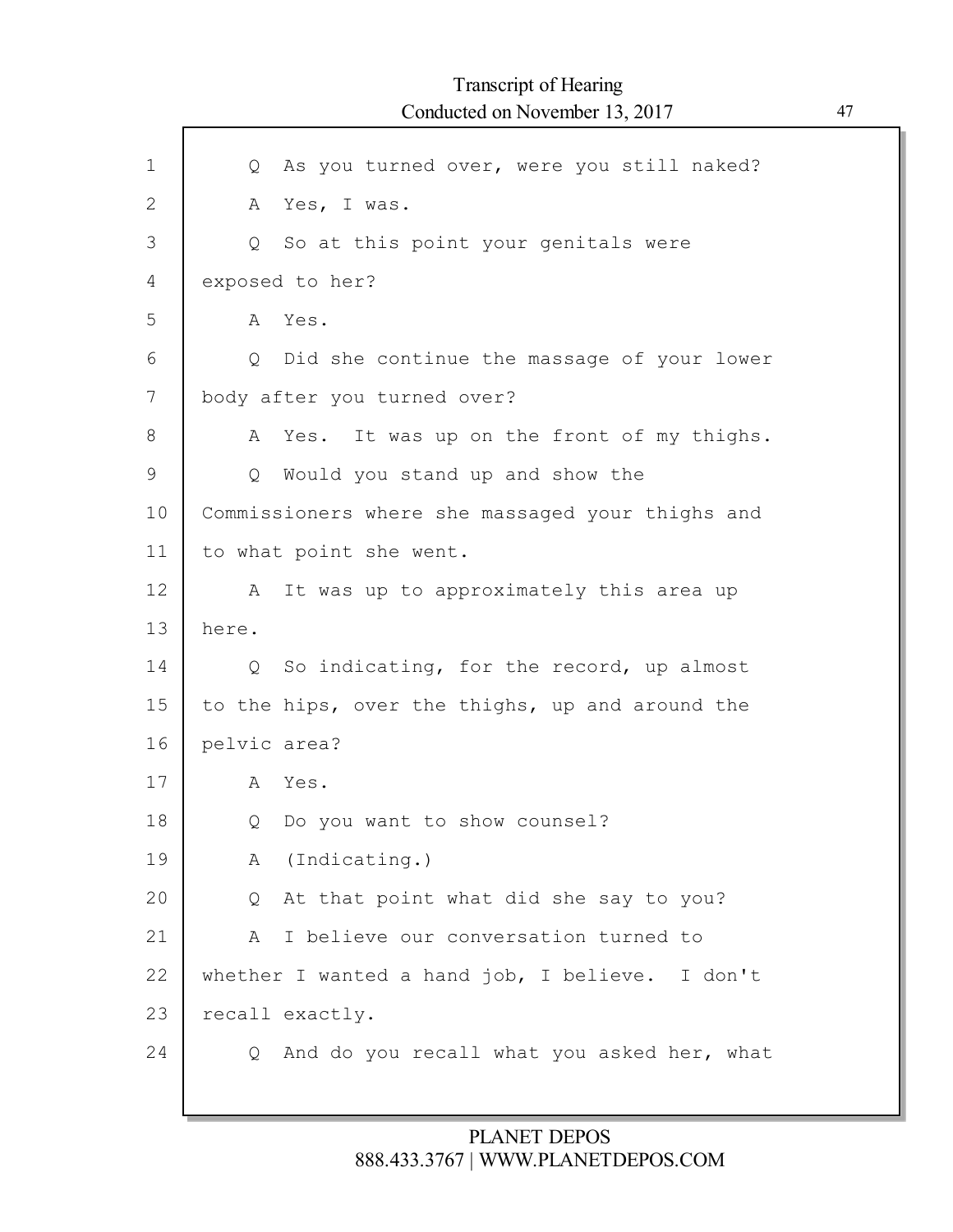| $\mathbf 1$ | the cost was?                                    |
|-------------|--------------------------------------------------|
| 2           | A Yes. I believe she said it was a hundred       |
| 3           | dollars and that she could take her clothes off, |
| 4           | at which point I said that I didn't agree with   |
| 5           | that, it was too expensive.                      |
| 6           | She asked me how much it cost me the last        |
| 7           | time I was within Shangri-La, and I said that it |
| 8           | was not offered to me. She asked why. At that    |
| 9           | point I said I didn't know, and she speculated   |
| 10          | that the last girl was scared.                   |
| 11          | So we had a conversation about the cost of       |
| 12          | what the hand job would be. I said 20, she said  |
| 13          | 40, at which point I said, "Well, how much for   |
| 14          | sex?"                                            |
| 15          | Q And when you said "How much for sex?" what     |
| 16          | were you implying there?                         |
| 17          | A Sexual intercourse.                            |
| 18          | And when you asked her how much for sex,<br>Q    |
| 19          | how did she respond?                             |
| 20          | $"$ \$125."<br>A                                 |
| 21          | How did you respond to that?<br>Q                |
| 22          | I said, "I have a hundred."<br>A                 |
| 23          | At which point she had -- excuse me --           |
| 24          | went over to the shorts -- I'm sorry. Let me     |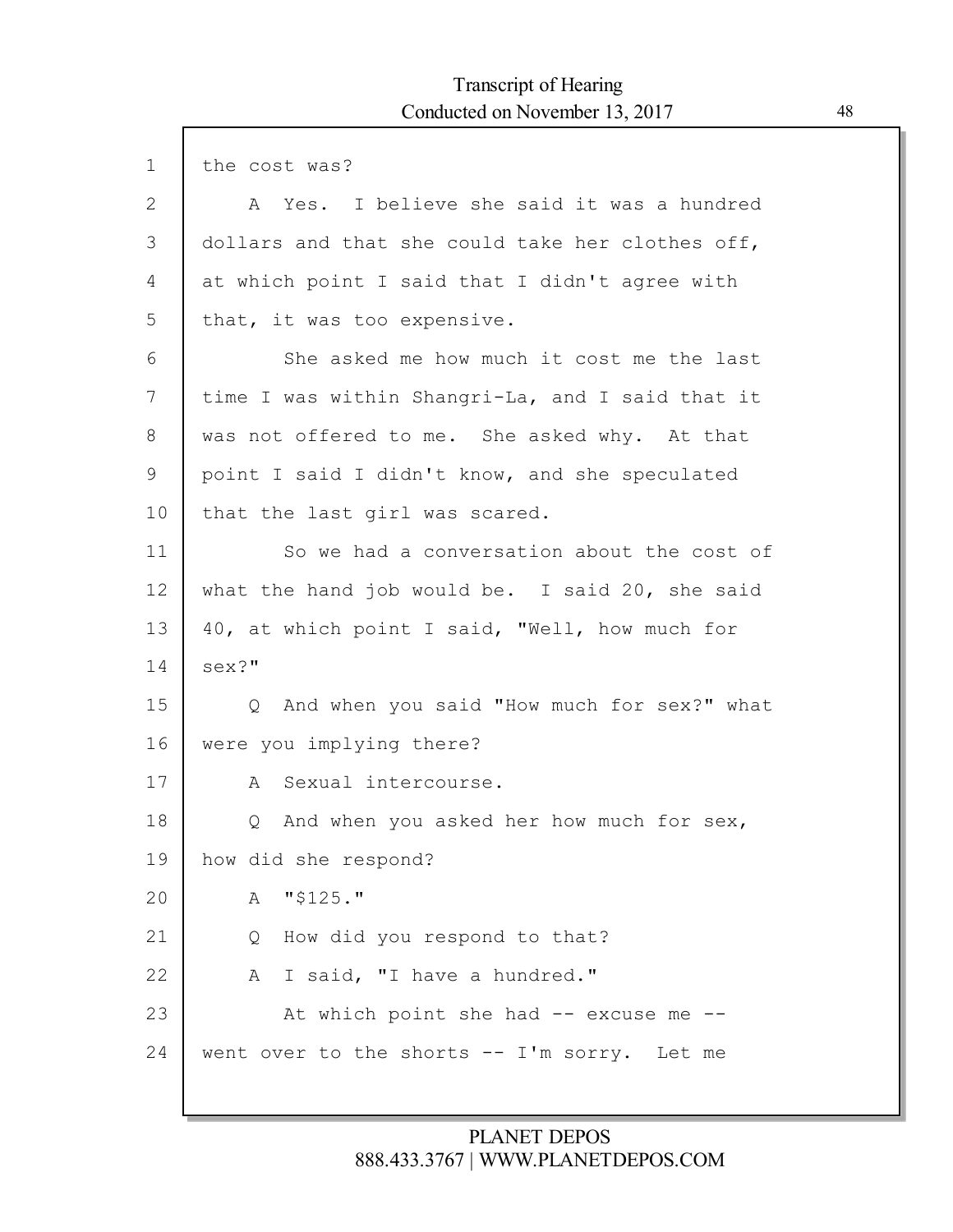| $\mathbf 1$ | back up.                                         |
|-------------|--------------------------------------------------|
| 2           | We had a conversation about whether I had        |
| 3           | a condom or not. I said I did not. I asked her   |
| 4           | if she had a condom, and she retrieved one from  |
| 5           | the pair of shorts that were sitting on the red  |
| 6           | lounge chair.                                    |
| 7           | She retrieved the condom and removed it          |
| 8           | from the package and began to place it on my     |
| 9           | penis.                                           |
| 10          | And I told her that I didn't want to do          |
| 11          | this because I was married, at which point she   |
| 12          | asked me if I wanted a blow job instead. She     |
| 13          | began to start and I stopped her immediately, at |
| 14          | which point I said, you know, "I -- I don't want |
| 15          | to do that. What if I just watch you?" at which  |
| 16          | point she agreed and laid on the table.          |
| 17          | And do you want me to continue?                  |
| 18          | And what did she do?<br>$\circ$                  |
| 19          | I'm sorry?<br>A                                  |
| 20          | And what did she do?<br>Q                        |
| 21          | She had to touch herself, at which point<br>A    |
| 22          | I covered myself with my hands, and we had a     |
| 23          | conversation while she was touching herself.     |
| 24          | And as she's touching herself, did she<br>Q      |
|             |                                                  |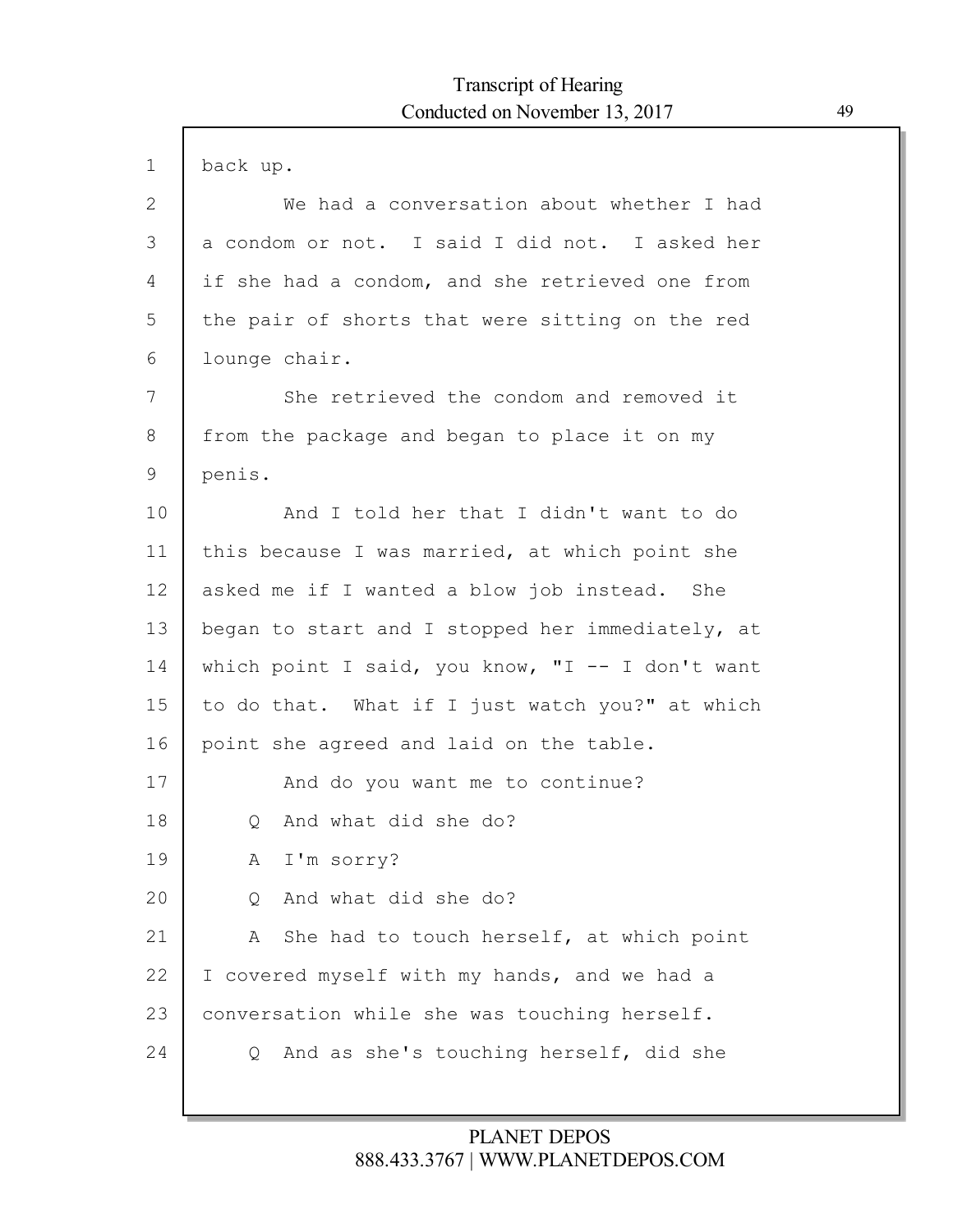$\Gamma$ 

| $\mathbf 1$  | make any suggestions to you?                      |
|--------------|---------------------------------------------------|
| $\mathbf{2}$ | A Yes. She asked if I wanted to jerk off on       |
| 3            | the table.                                        |
| 4            | MAYOR ROGINA: Repeat.                             |
| 5            | A (Continuing.) I wanted -- she asked if          |
| 6            | I wanted to jerk off onto the table, at which     |
| 7            | point I said, no, I was fine where I was at.      |
| 8            | Q Did she ask you if you were a police            |
| 9            | officer?                                          |
| 10           | A She did.                                        |
| 11           | And what did you -- how did you respond?<br>Q     |
| 12           | After some conversation I told her no. We<br>A    |
| 13           | did kind of have a back-and-forth about it,       |
| 14           | similar to -- she asked me if I was a police      |
| 15           | officer, and I said, "You wouldn't know if I was" |
| 16           | and kind of had this back-and-forth.              |
| 17           | But eventually I said that I was not.             |
| 18           | So when she took the condom out of the<br>Q       |
| 19           | shorts -- first of all, let me back up.           |
| 20           | The shorts weren't in that chair when you         |
| 21           | entered the room after the shower; is that        |
| 22           | correct?                                          |
| 23           | Correct.<br>A                                     |
| 24           | And sometime before the time you saw her<br>Q     |
|              |                                                   |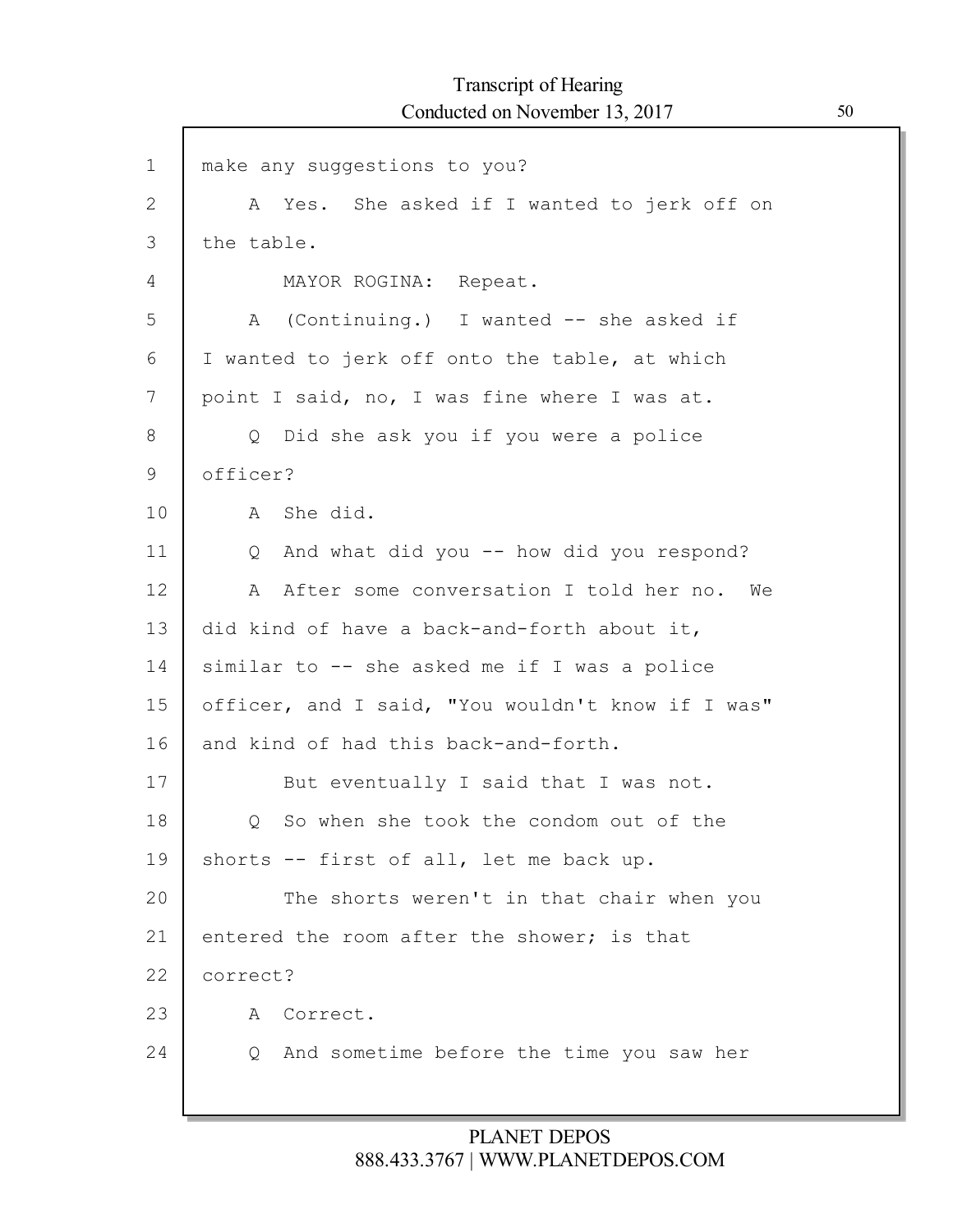$\Gamma$ 

| $\mathbf 1$  | going into the pocket, somehow the shorts got        |
|--------------|------------------------------------------------------|
| $\mathbf{2}$ | there?                                               |
| 3            | Correct.<br>A                                        |
| 4            | As she went to place the condom on your<br>Q         |
| 5            | penis, did she touch your penis?                     |
| 6            | Yes.<br>A                                            |
| 7            | Did you provide her with the \$100 of<br>$Q_{\perp}$ |
| 8            | official advanced funds?                             |
| 9            | I did.<br>A                                          |
| 10           | And what were the denominations of those<br>Q        |
| 11           | dollars?                                             |
| 12           | A \$20 bills.                                        |
| 13           | So there were five \$20 bills?<br>Q                  |
| 14           | Yes.<br>A                                            |
| 15           | So at two points -- you gave her 60 for<br>Q         |
| 16           | the massage, she gave you \$15 change?               |
| 17           | Yes.<br>A                                            |
| 18           | And for the purported intercourse that you<br>Q      |
| 19           | wanted, you gave her a hundred dollars?              |
| 20           | Yes.<br>A                                            |
| 21           | She accepted -- took that from your hand?<br>Q       |
| 22           | Yes.<br>Α                                            |
| 23           | I'm going to show you City Exhibit 1.<br>Q           |
| 24           | $\frac{1}{2}$                                        |
|              |                                                      |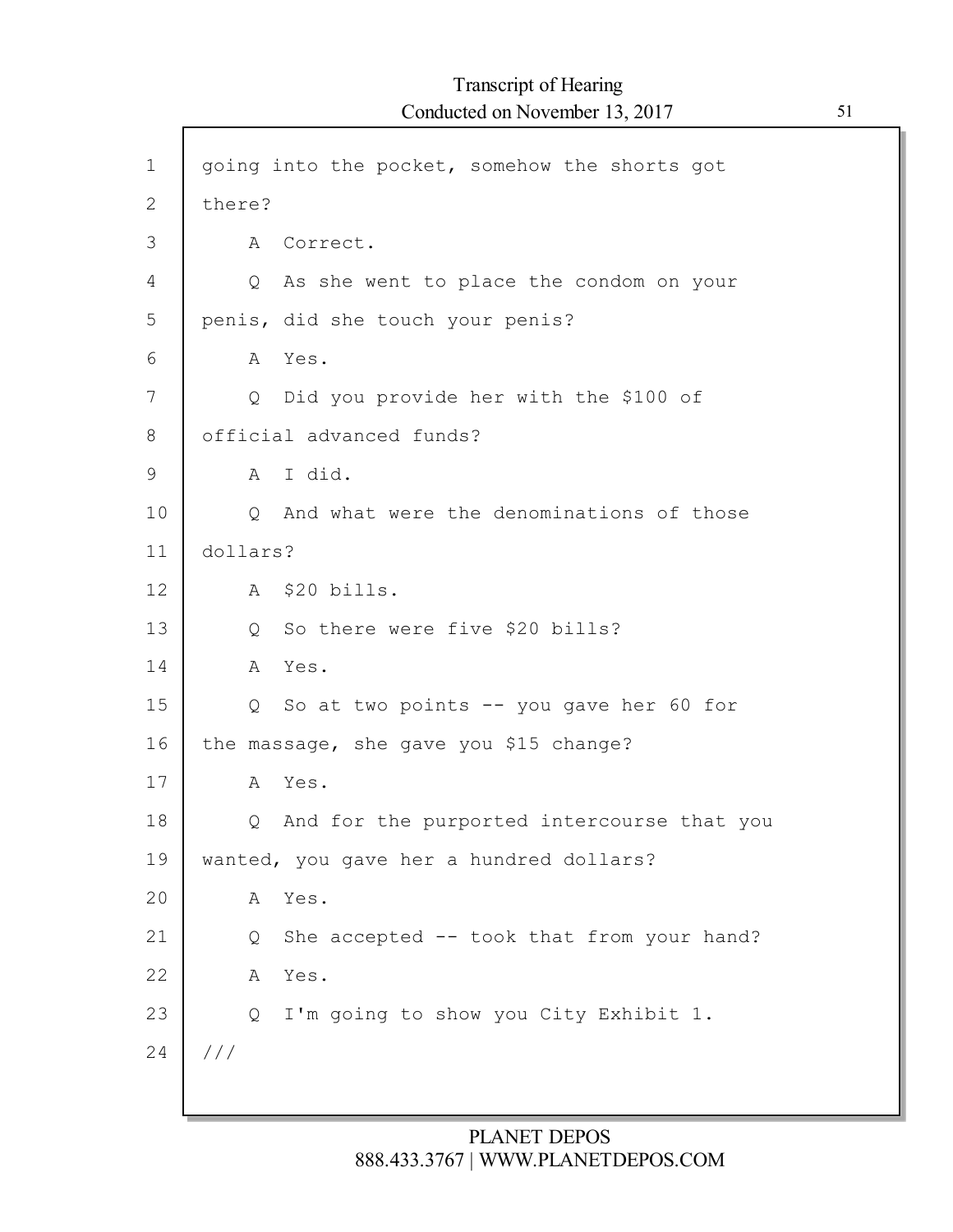1 2 3 4 5 6 7 8 9 10 11 12 13 14 15 16 17 18 19 20 21 22 23 24 (City Exhibit 1 marked for identification.) Q Do you recognize that exhibit, sir? A Yes, I do. Q And what is that? A That is Ms. Cui, the young lady that conducted the massage as well as negotiated a sex act. MR. O'NEIL: All right. I'd ask that Exhibit 1 be entered in evidence. MAYOR ROGINA: Marked Exhibit 1 placed in evidence, a picture of the individual that he testified he had a massage on that date. (City Exhibit 1 admitted into evidence.) BY MR. O'NEIL: Q Now, after you -- I believe you stated that you told her that your time is up. A Yes. Q And what did -- what did the woman depicted in Exhibit 1 do? A After a conversation about, well, time didn't matter, she was the boss -- and I said, "You're the boss?" and she said she was the boss of the room -- we had clothed and I had provided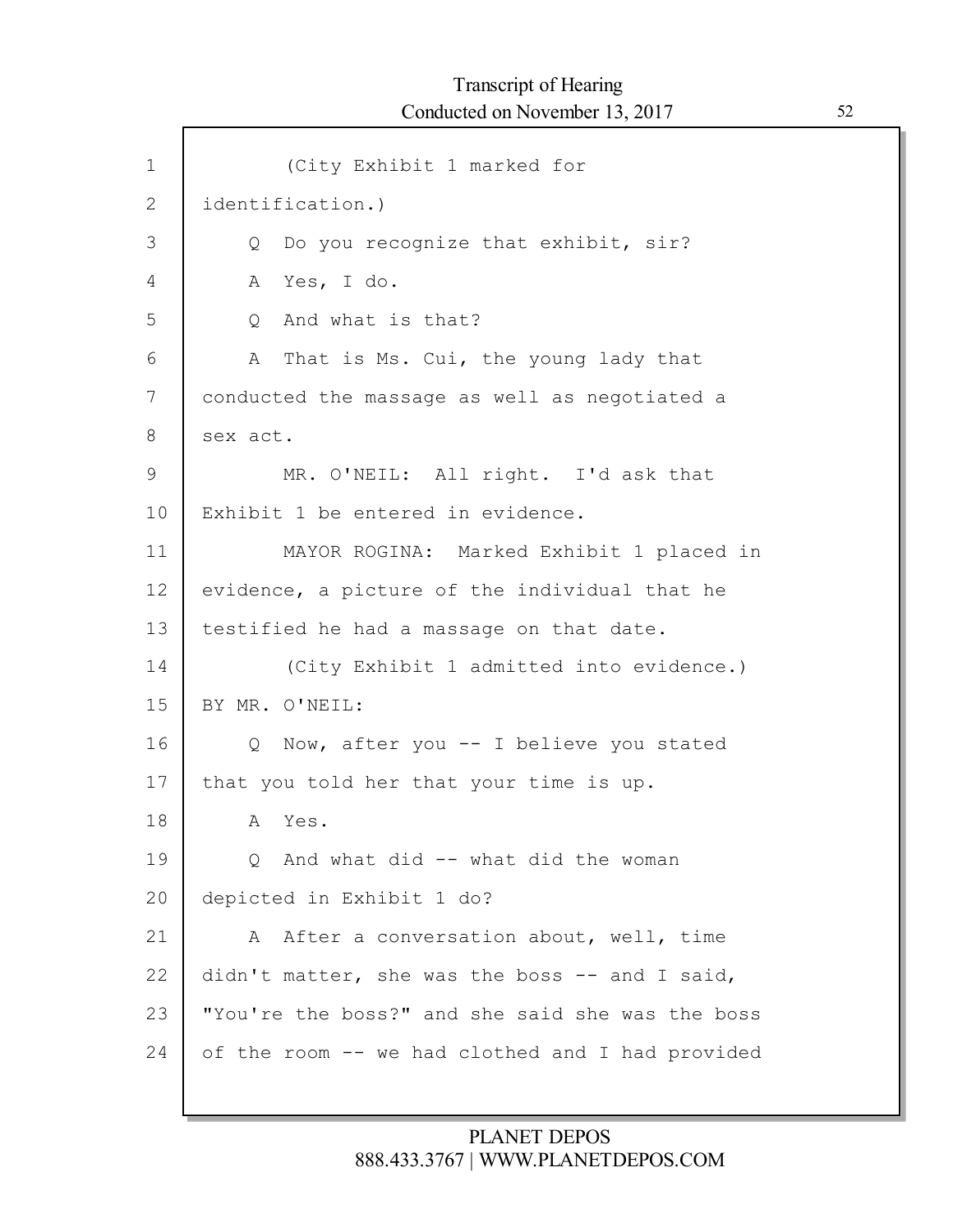# Transcript of Hearing Conducted on November 13, 2017 53

Г

| $\mathbf{1}$   | her money. We continued to have a conversation.        |
|----------------|--------------------------------------------------------|
| $\overline{2}$ | She hugged me. She kissed my cheek. And we             |
| 3              | walked out of the room.                                |
| 4              | Q When you walked out of the room -- let me            |
| 5              | ask you this: When you walked into the facility        |
| 6              | that night, did you see any other woman except for     |
| 7              | the woman portrayed in Exhibit 1?                      |
| 8              | I did not see another woman. I heard a<br>A            |
| 9              | voice.                                                 |
| 10             | Okay.<br>Q                                             |
| 11             | The phone $--$<br>A                                    |
| 12             | When you exited the facility that night,<br>Q          |
| 13             | was there any person at the front desk or out          |
| 14             | about the front of the premises?                       |
| 15             | Not that I recall.<br>A                                |
| 16             | After you went out, did other officers<br>$Q_{\perp}$  |
| 17             | enter the premises?                                    |
| 18             | A Yes, they did.                                       |
| 19             | And at that time did you receive a text<br>$Q_{\perp}$ |
| 20             | from Inspector Anyon concerning the person that        |
| 21             | was being placed under arrest?                         |
| 22             | Yes.<br>A                                              |
| 23             | And did you affirm that was the person<br>Q            |
| 24             | that performed or attempted to perform these sex       |
|                |                                                        |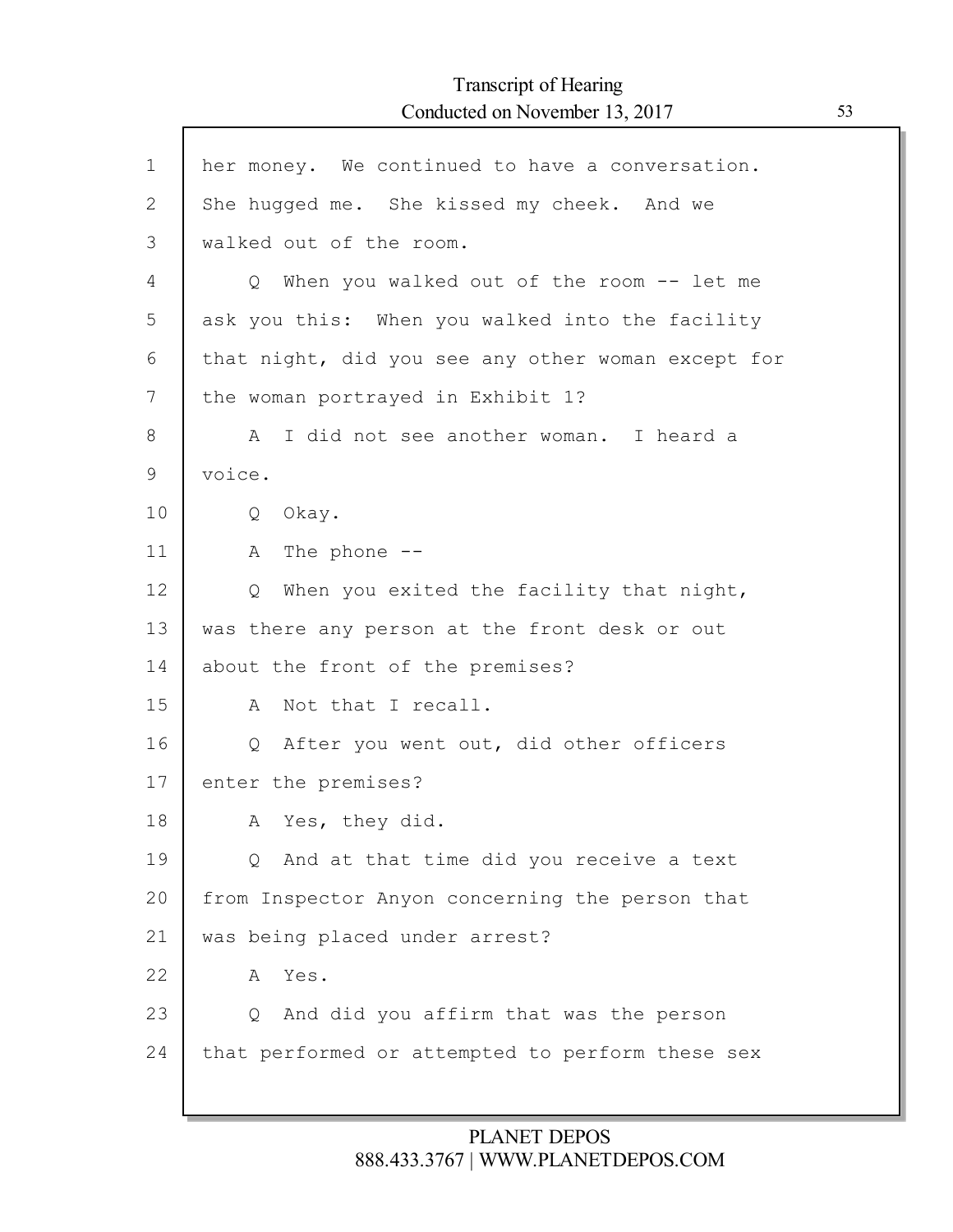1 2 3 4 5 6 7 8 9 10 11 12 13 14 15 16 17 18 19 20 21 22 23 24 acts upon you? A Yes. MR. O'NEIL: May I have a moment, your Honor. I'm probably done. MAYOR ROGINA: Yes. One. MR. O'NEIL: No further questions of this witness. MAYOR ROGINA: Thank you. Mr. Miller, cross-examination. CROSS-EXAMINATION BY COUNSEL FOR THE LICENSEE BY MR. MILLER: Q Officer, good afternoon. As it relates to the hundred dollars that you gave the alleged individual in Exhibit 1, what was the hundred dollars for? A It was taken in there just as -- it was carried in, obviously, for the purchase of the massage, as well as if I needed to pay for any sex acts. Q Okay. But the actual hundred dollars that, quote/unquote, "was asked for in relation to a sex act," what sex act was performed for that hundred dollars? A There was no -- there was an agreed-upon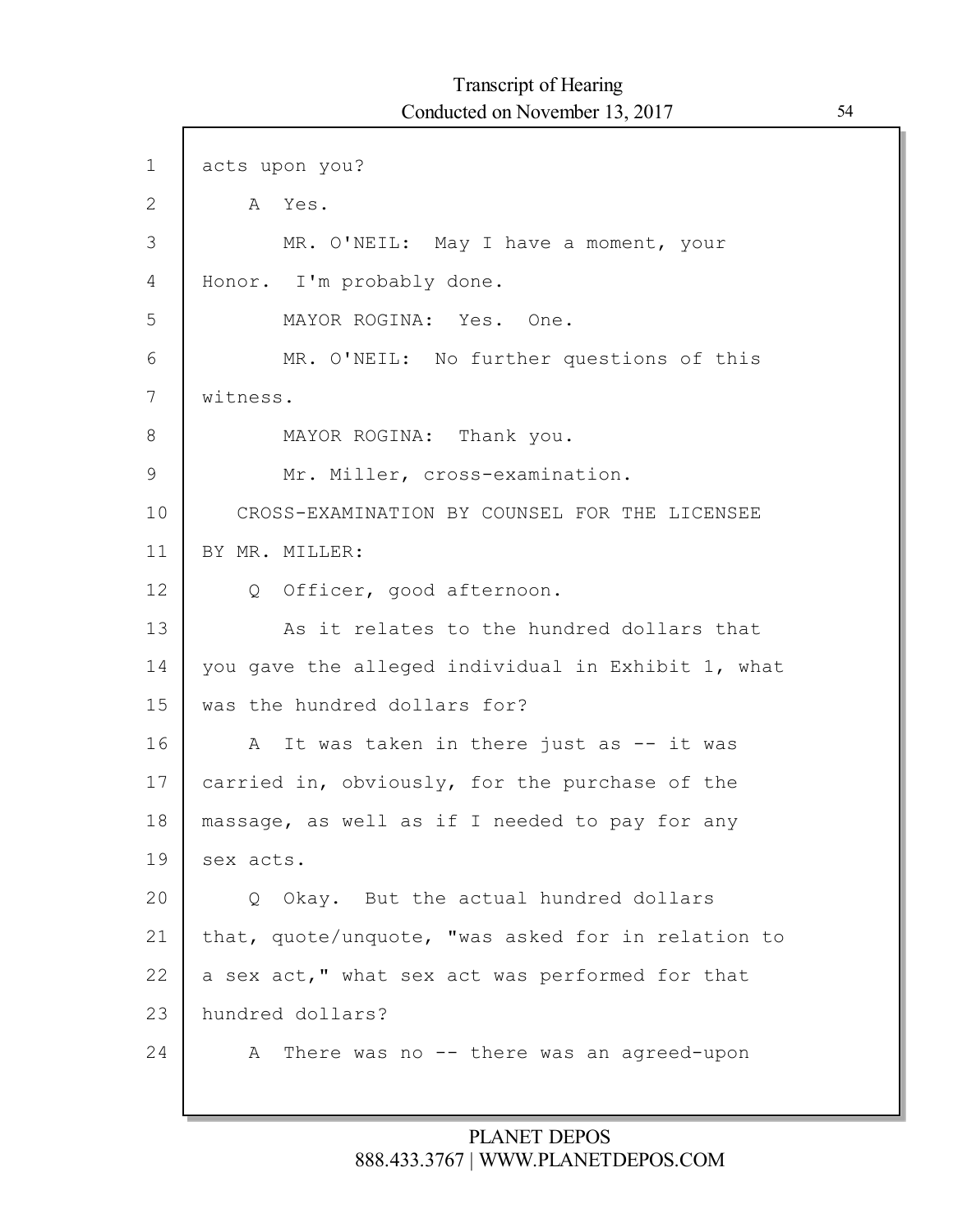$\mathsf{l}$ 

| $\mathbf 1$ | act for sexual intercourse for \$125.              |
|-------------|----------------------------------------------------|
| 2           | Q Okay. But there was no sexual act                |
| 3           | actually performed; correct?                       |
| 4           | A Correct.                                         |
| 5           | MR. MILLER: No further questions.                  |
| 6           | MAYOR ROGINA: Redirect?                            |
| 7           | MR. O'NEIL: Very quickly.                          |
| 8           | REDIRECT EXAMINATION BY COUNSEL FOR THE CLAIMANT   |
| 9           | BY MR. O'NEIL:                                     |
| 10          | Q Did the woman depicted in Chief's                |
| 11          | Exhibit 1 touch any part of your body, any sexual  |
| 12          | or genital area of your body?                      |
| 13          | A Yes, she did.                                    |
| 14          | Q And at any point did she tell you or --          |
| 15          | tell you to cover up or make you cover up when you |
| 16          | exposed your genitalia?                            |
| 17          | No.<br>A                                           |
| 18          | MR. O'NEIL: That's it.                             |
| 19          | MAYOR ROGINA:<br>Recross?                          |
| 20          | Yeah.<br>MR. MILLER:                               |
| 21          | Scope of the redirect,<br>MAYOR ROGINA:            |
| 22          | obviously.                                         |
| 23          | MR. MILLER: Okay.                                  |
| 24          | //                                                 |
|             |                                                    |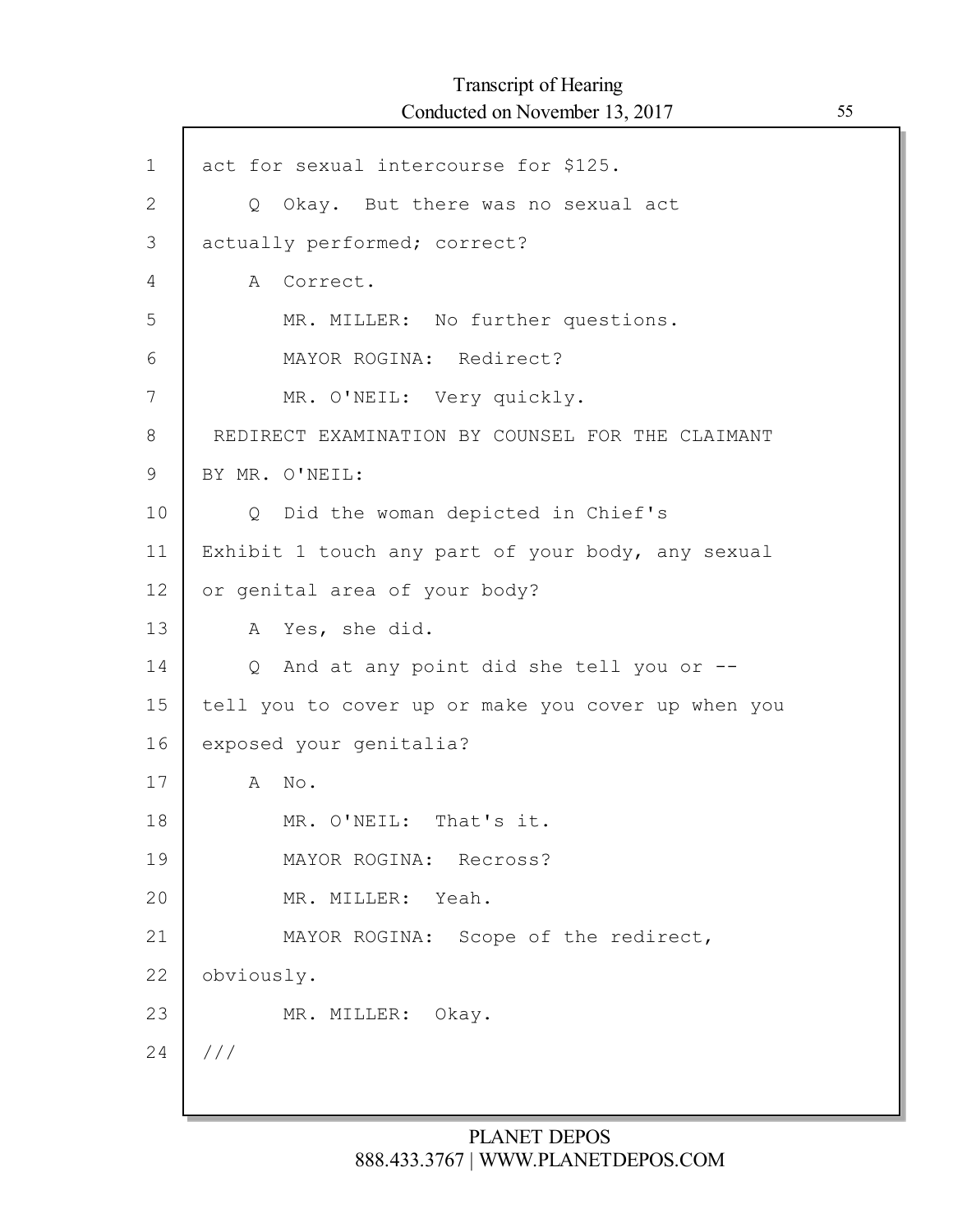$\Gamma$ 

| $\mathbf 1$    | RECROSS-EXAMINATION BY COUNSEL FOR THE LICENSEE    |
|----------------|----------------------------------------------------|
| $\overline{2}$ | BY MR. MILLER:                                     |
| 3              | Q Officer, I'm looking at your report. And         |
| 4              | you just testified that she never -- the alleged   |
| 5              | perpetrator in Exhibit 1 never advised you to      |
| 6              | cover up yourself; correct? Isn't that what you    |
| 7              | just testified to?                                 |
| 8              | A Correct.                                         |
| 9              | But, in fact, if I read your report, it<br>$\circ$ |
| 10             | says, "Cui stated I should have covered myself.    |
| 11             | I stated it was impossible for me to cover myself  |
| 12             | with a towel."                                     |
| 13             | That was $-$<br>A                                  |
| 14             | Q So, in fact, she did say to cover                |
| 15             | yourself; correct?                                 |
| 16             | A At the end of the night, yes.                    |
| 17             | MR. MILLER: No further questions.                  |
| 18             | MAYOR ROGINA: The answer was "At the end           |
| 19             | of the night"?                                     |
| 20             | THE WITNESS: Yes. Near the end of the              |
| 21             | encounter, yes.                                    |
| 22             | MAYOR ROGINA: Eight -- I think that's it,          |
| 23             | redirect, recross. I think we --                   |
| 24             | MR. O'NEIL: I'm done.                              |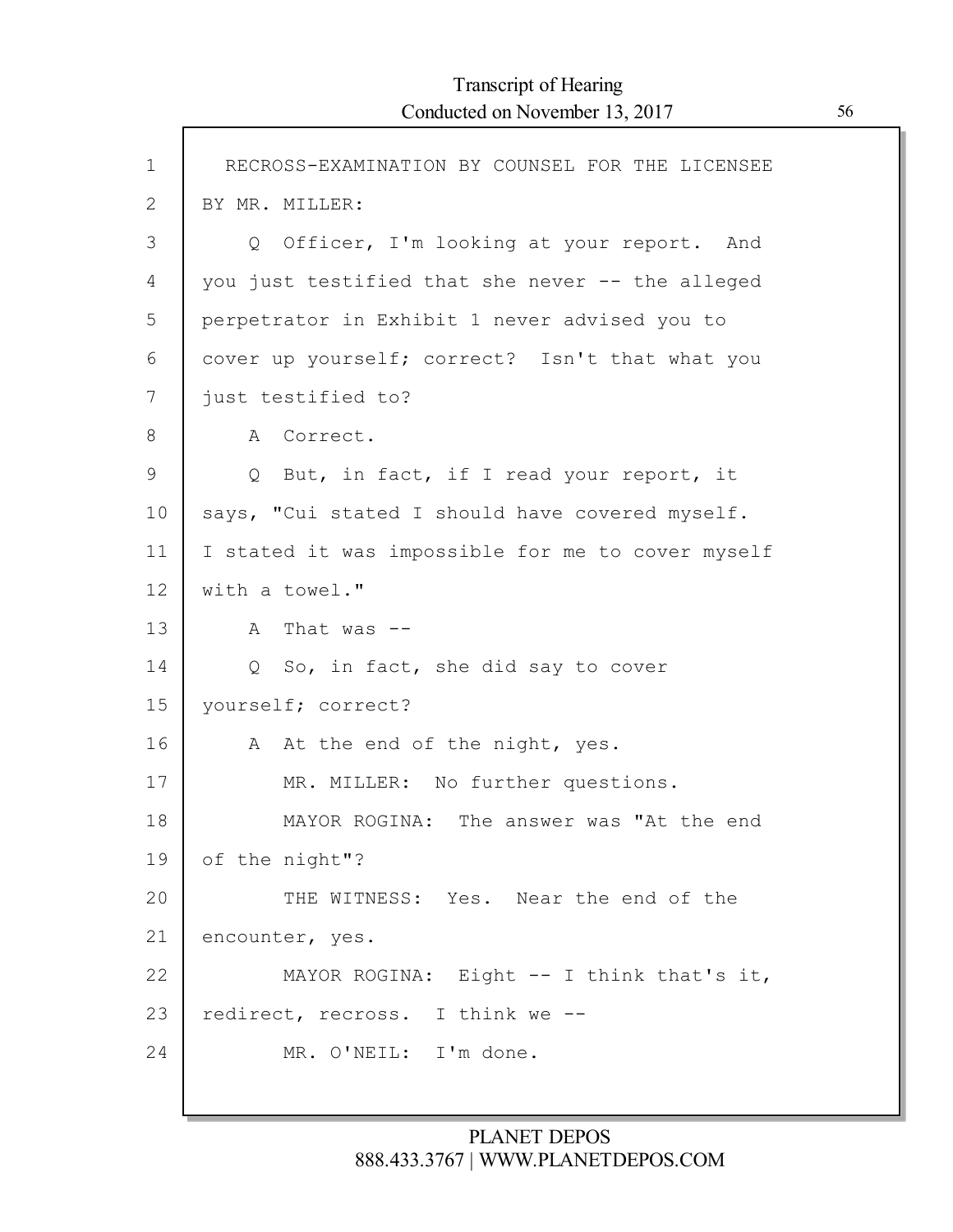| $\mathbf{1}$ | MAYOR ROGINA: -- can excuse this witness.     |
|--------------|-----------------------------------------------|
| $\mathbf{2}$ | Officer, thank you so much. We                |
| 3            | appreciate it.                                |
| 4            | MR. MILLER: Thank you, Officer.               |
| 5            | MAYOR ROGINA: Call your next witness.         |
| 6            | MR. O'NEIL: I don't have any -- are you       |
| 7            | anticipating recalling him as --              |
| 8            | MR. MILLER: I don't have any other            |
| 9            | witnesses.                                    |
| 10           | MR. O'NEIL: All right. Judge, can the         |
| 11           | special agent be excused?                     |
| 12           | MAYOR ROGINA: The special agent can be        |
| 13           | excused.                                      |
| 14           | (Witness excused.)                            |
| 15           | MR. O'NEIL: Or you can stay if you want to.   |
| 16           | Inspector Anyon.                              |
| 17           | MAYOR ROGINA: Good evening.                   |
| 18           | THE WITNESS: Good evening.                    |
| 19           | MR. O'NEIL: You've been sworn, haven't        |
| 20           | you?                                          |
| 21           | THE WITNESS: Yes, I have.                     |
| 22           | MELINDA ANYON,                                |
| 23           | having been duly sworn, testified as follows: |
| 24           | //                                            |
|              |                                               |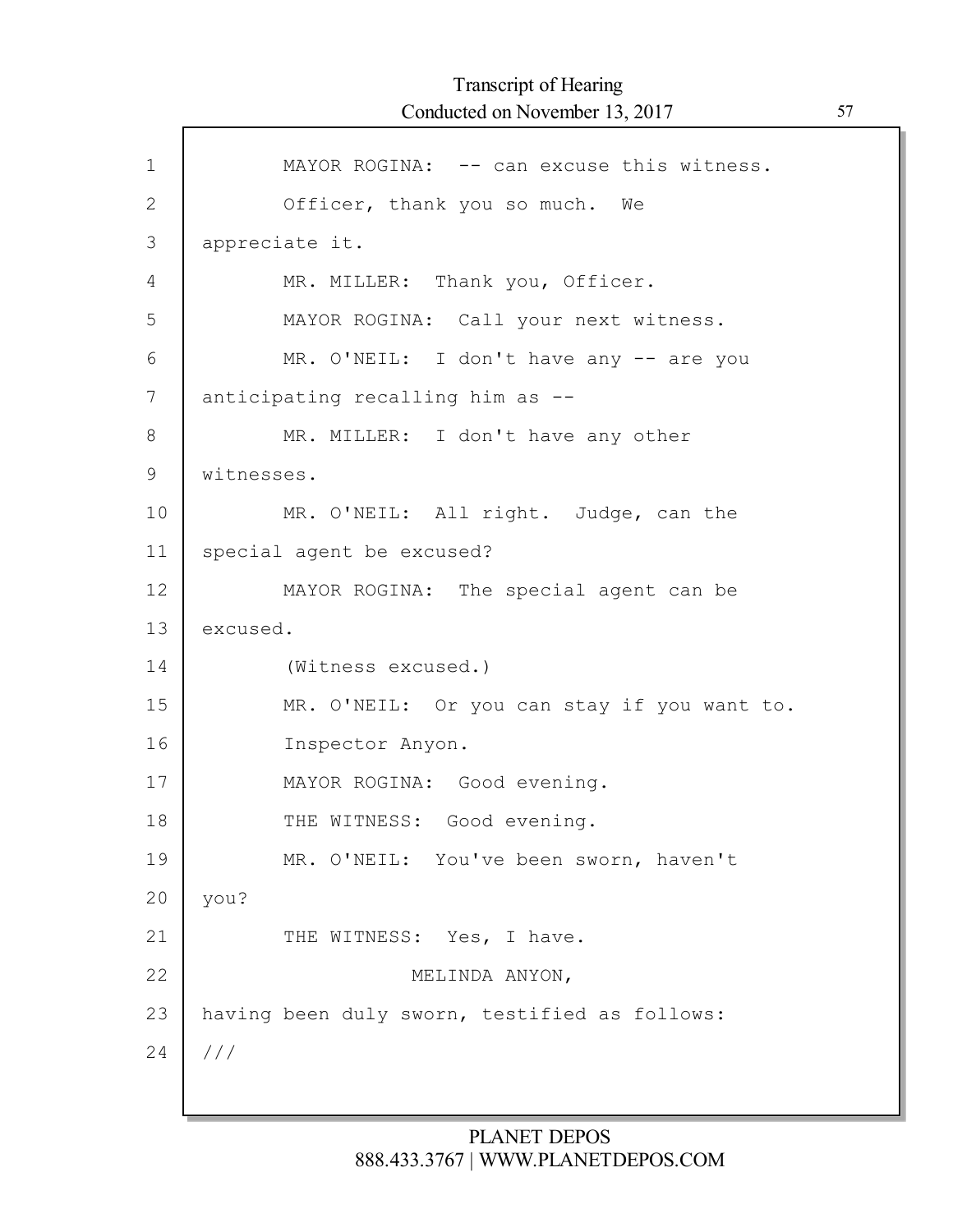$\Gamma$ 

| $\mathbf 1$ | DIRECT EXAMINATION BY COUNSEL FOR THE CLAIMANT     |
|-------------|----------------------------------------------------|
| 2           | BY MR. O'NEIL:                                     |
| 3           | Q State your name and spell your last for          |
| 4           | the record, please.                                |
| 5           | Melinda Anyon, A-n-y-o-n.<br>A                     |
| 6           | And what is your occupation?<br>Q                  |
| 7           | Police officer.<br>A                               |
| 8           | What is your present assignment?<br>Q              |
| 9           | I'm currently assigned to the Illinois<br>A        |
| 10          | State Police North Central Narcotics Task Force.   |
| 11          | How many years have you been a peace<br>$\circ$    |
| 12          | officer?                                           |
| 13          | Approximately 11.<br>A                             |
| 14          | And but for your present assignment to the<br>Q    |
| 15          | Illinois State Police North Central Narcotics Task |
| 16          | Force, what is your permanent assignment?          |
| 17          | Approximately two years currently.<br>A            |
| 18          | No, I mean $--$<br>Q                               |
| 19          | I'm sorry.<br>A                                    |
| 20          | -- where are you employed normally if<br>Q         |
| 21          | you're not on assignment?                          |
| 22          | St. Charles.<br>A                                  |
| 23          | You're a police officer for the City of<br>Q       |
| 24          | St. Charles?                                       |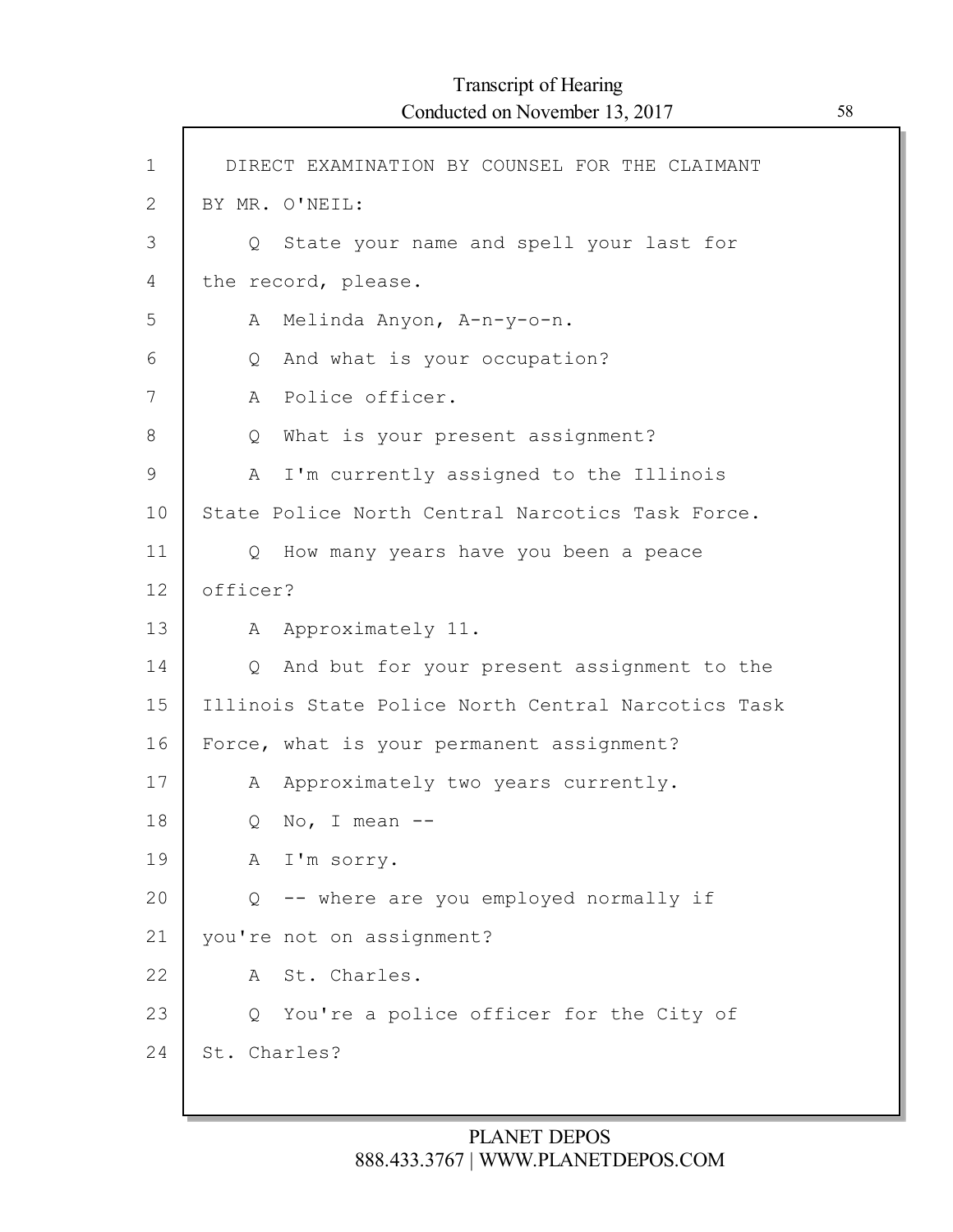| $\mathbf 1$  | Yes.<br>A                                                |
|--------------|----------------------------------------------------------|
| $\mathbf{2}$ | Q All right. I want to draw your attention               |
| 3            | to the evening of January 11th of this year.             |
| 4            | Do you recall meeting with Special Agent                 |
| 5            | Young?                                                   |
| 6            | Yes.<br>A                                                |
| 7            | And there was a master sergeant for the<br>$\circ$       |
| 8            | State Police?                                            |
| 9            | A Yes.                                                   |
| 10           | And where did you meet prior to going to<br>$\circ$      |
| 11           | Dean Street?                                             |
| 12           | St. Charles Police Department.<br>A                      |
| 13           | And at that time did you observe the<br>Q                |
| 14           | officially advanced funds?                               |
| 15           | I did.<br>A                                              |
| 16           | And did you or did -- did you keep copies<br>$Q_{\perp}$ |
| 17           | of the money that was run on the copier?                 |
| 18           | I did have a copy in my vehicle.<br>A                    |
| 19           | Q All right. At some point you went to                   |
| 20           | 2015 Dean Street; is that correct?                       |
| 21           | That is correct.<br>A                                    |
| 22           | Who did you ride with?<br>Q                              |
| 23           | I was -- I believe I was -- on that<br>A                 |
| 24           | night -- I'm sorry. We did a surveillance detail         |
|              |                                                          |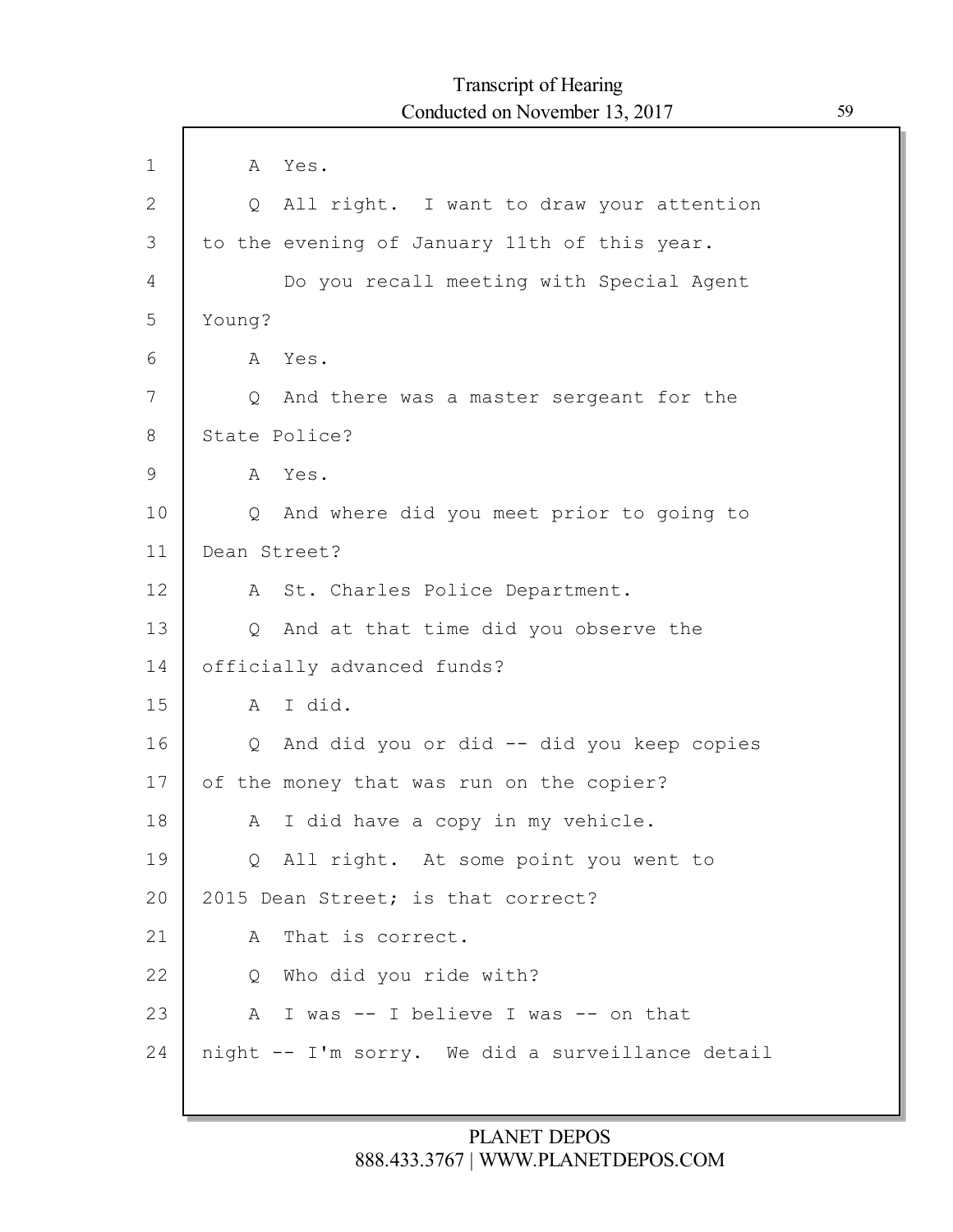| $\mathbf 1$  | a few times so -- I believe I was by myself, but        |
|--------------|---------------------------------------------------------|
| $\mathbf{2}$ | I was part of a surveillance team.                      |
| 3            | But Special Agent Young went separately?<br>$Q_{\perp}$ |
| 4            | A Correct. He was in his own vehicle by                 |
| 5            | himself.                                                |
| 6            | And when you arrived at the premises, at<br>$\circ$     |
| 7            | the 2015 Dean, were you there when Special Agent        |
| 8            | Young entered?                                          |
| 9            | I observed him enter the business.<br>Yes.<br>A         |
| 10           | Where were you parked?<br>Q                             |
| 11           | I was in the parking lot that is just east<br>A         |
| 12           | of the business.                                        |
| 13           | Q And necessarily at 7:40 in the evening in             |
| 14           | January it's dark out?                                  |
| 15           | A Yes.                                                  |
| 16           | Was the front of the business lighted?<br>Q             |
| 17           | It was.<br>A                                            |
| 18           | As you sat there, other than seeing the<br>Q            |
| 19           | special agent go in, did you see anyone else go in      |
| 20           | that night?                                             |
| 21           | I saw one male subject leave that evening.<br>A         |
| 22           | I was not there when he entered.                        |
| 23           | Q All right. At approximately what time, if             |
| 24           | you recall, did Special Agent Young exit the            |
|              |                                                         |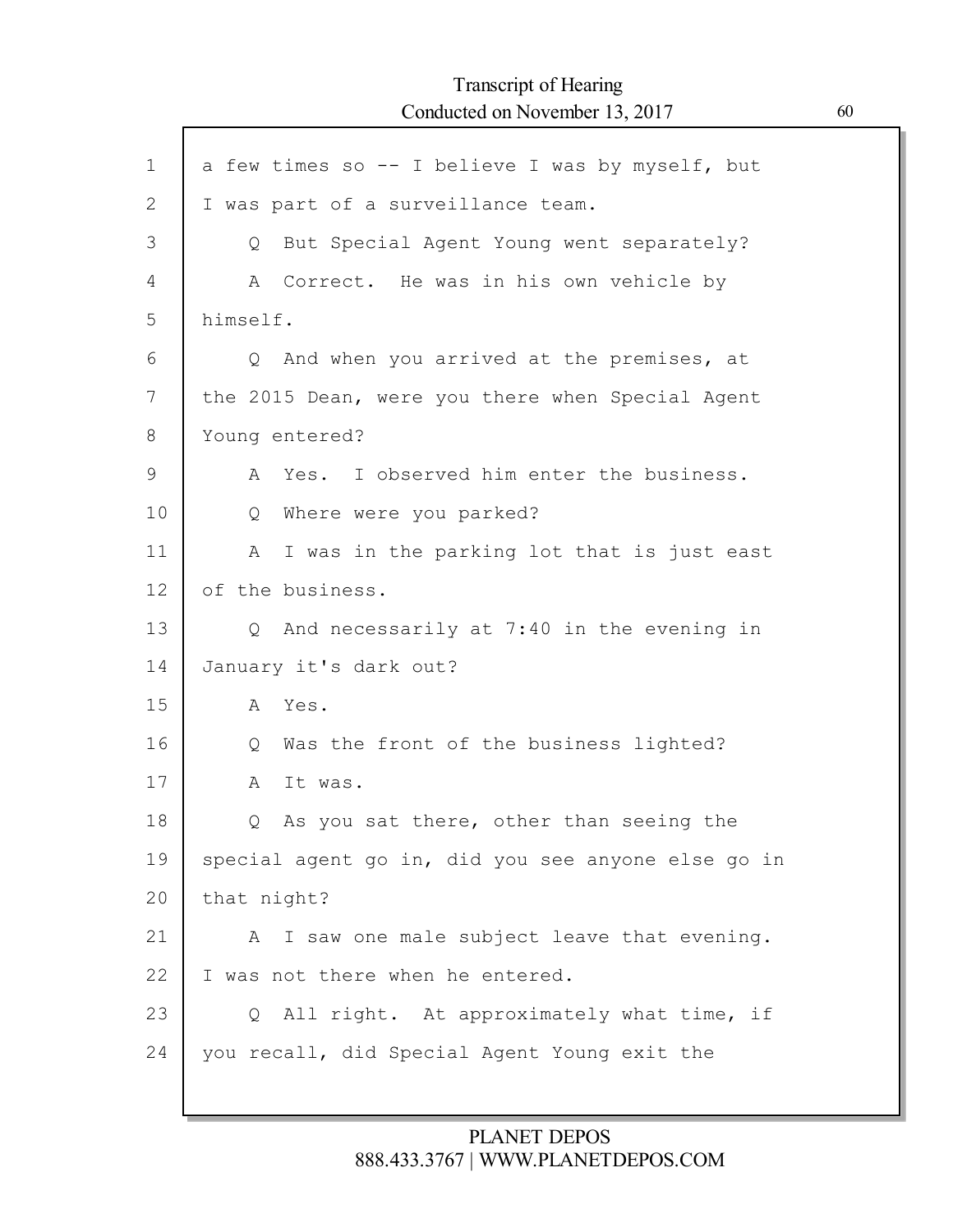$\mathsf{l}$ 

| $\mathbf 1$ | building?                                                |
|-------------|----------------------------------------------------------|
| 2           | A I do not recall.                                       |
| 3           | Okay. A few minutes?<br>Q                                |
| 4           | Don't guess. Don't guess. At some point                  |
| 5           | you saw him exit?                                        |
| 6           | A Correct.                                               |
| 7           | And then what did you do?<br>$Q_{\cdot}$                 |
| 8           | He gave a signal that $--$ that the exchange<br>A        |
| 9           | of money for a sex act was completed.                    |
| 10          | And you entered with whom?<br>$Q_{\perp}$                |
| 11          | Master Sergeant Smith.<br>A                              |
| 12          | Were there any other St. Charles police<br>$\circ$       |
| 13          | officers with you that evening?                          |
| 14          | A Officer Grove.                                         |
| 15          | And when you entered, what did you do?<br>Q              |
| 16          | A I believe initially just Master Sergeant               |
| 17          | Smith and I entered and encountered Ms. --               |
| 18          | Cui?<br>Q.                                               |
| 19          | -- Cui. Thank you.<br>A                                  |
| 20          | And I took a picture of her and sent it to               |
| 21          | Special Agent Young to confirm that that is who,         |
| 22          | indeed, was in the room with him.                        |
| 23          | At some point did you have a conversation<br>$Q_{\perp}$ |
| 24          | with Lifa Jiang?                                         |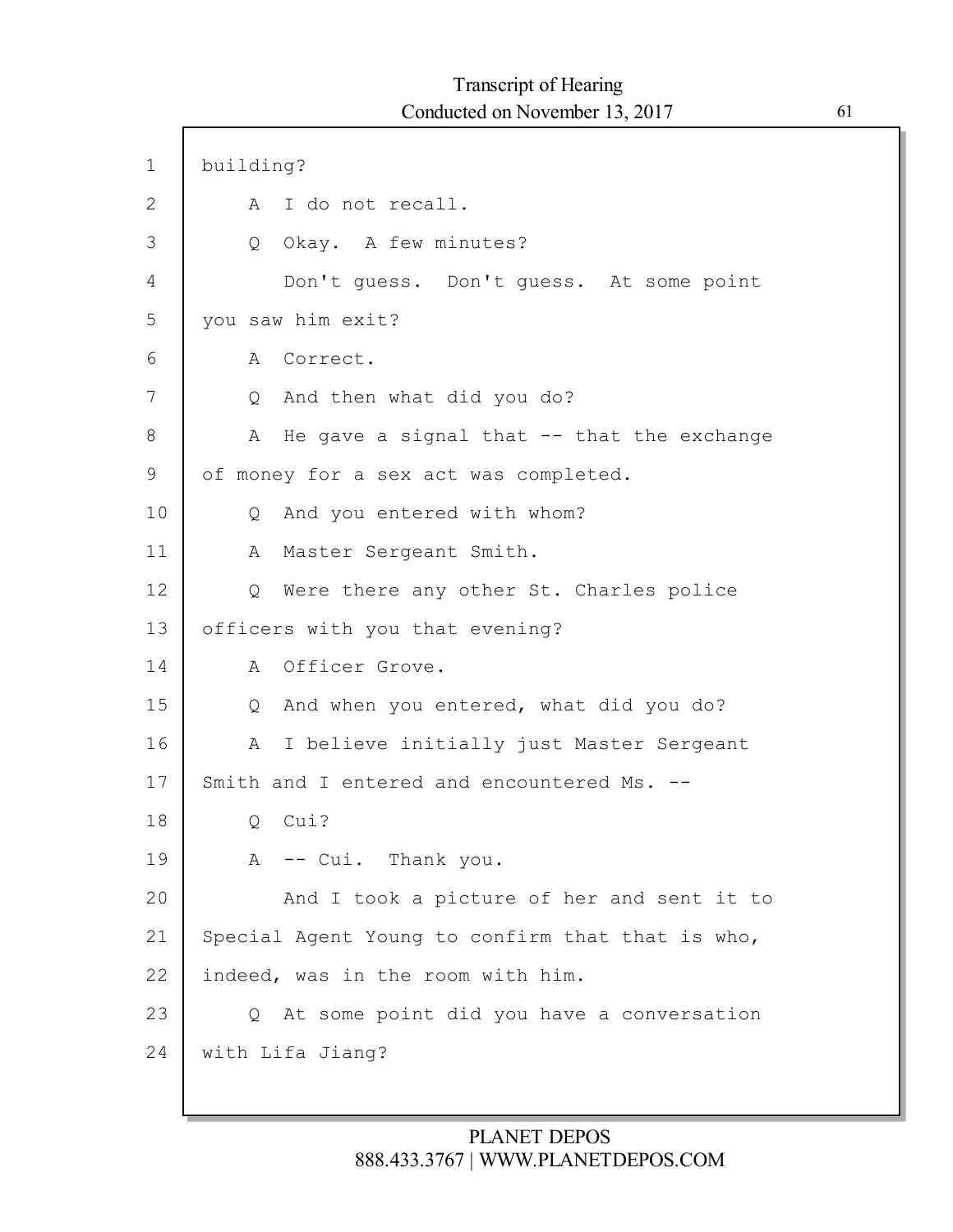| $\mathbf 1$ | A I did.                                            |
|-------------|-----------------------------------------------------|
| 2           | Okay. Do you see her here in this room<br>Q         |
| 3           | today?                                              |
| 4           | I do.<br>A                                          |
| 5           | Q Can you point her out and describe an             |
| 6           | article of clothing, please.                        |
| 7           | Sure. She's sitting with a black-and-red<br>A       |
| 8           | plaid shirt, long black hair.                       |
| 9           | And when you spoke to her, was it just the<br>Q     |
| 10          | two of you, or was anyone else present?             |
| 11          | I believe Master Sergeant Smith was there,<br>A     |
| 12          | but there was no one else present other than law    |
| 13          | enforcement.                                        |
| 14          | Did you announce who you were?<br>$\circ$           |
| 15          | Yes.<br>A                                           |
| 16          | Were you dressed plainclothes or uniform?<br>Q      |
| 17          | I had a tactical vest that said "Police"<br>A       |
| 18          | with a badge.                                       |
| 19          | And what did you say to her and what did<br>$\circ$ |
| 20          | she say to you?                                     |
| 21          | I asked to speak to the manager on duty,<br>A       |
| 22          | and she advised that the manager had to leave       |
| 23          | earlier in the evening and provided a name.         |
| 24          | Was that name Ming Ng?<br>Q                         |
|             |                                                     |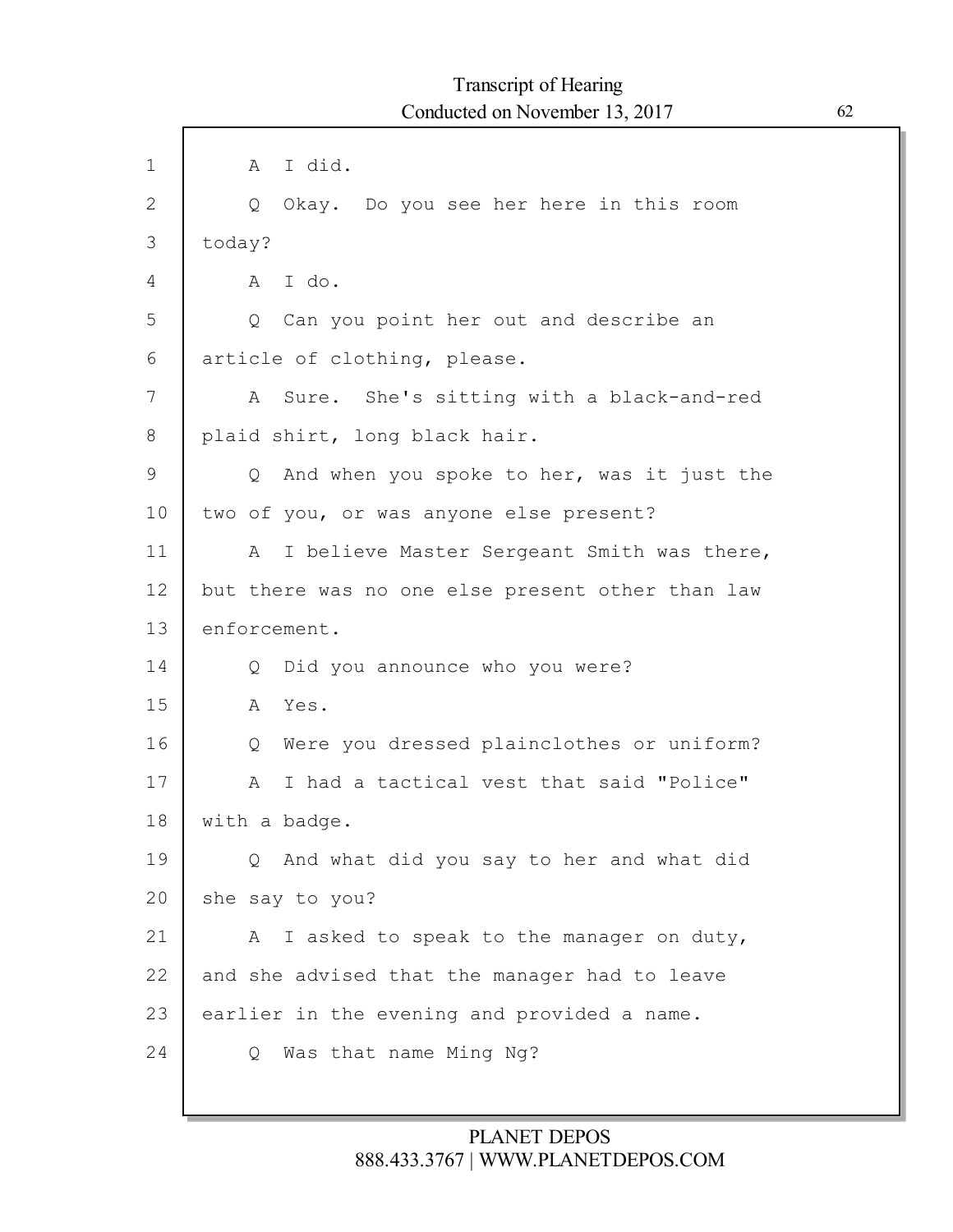| $\mathbf 1$   | I believe so.<br>A                                   |
|---------------|------------------------------------------------------|
| $\mathbf{2}$  | That's $--$ okay.<br>$Q_{\perp}$                     |
| 3             | I documented it in my report.<br>A                   |
| 4             | When you entered, was there anyone in the<br>$\circ$ |
| 5             | area -- the vestibule where you entered?             |
| 6             | No.<br>A                                             |
| 7             | There was no one at the front desk?<br>Q             |
| 8             | There was no one at the front desk.<br>A             |
| $\mathcal{G}$ | At some point did you recover currency?<br>Q         |
| 10            | I did.<br>A                                          |
| 11            | Q Can you tell the Commission what currency          |
| 12            | you recovered and where?                             |
| 13            | There were three \$20 bills in the cash<br>A         |
| 14            | register at the front of the lobby. There was a      |
| 15            | desk and there is a cash register there. The         |
| 16            | three \$20 bills -- OAF -- which was prerecorded     |
| 17            | and I had a copy of serial numbers and               |
| 18            | denominations were located in that cash register.    |
| 19            | And those numbers matched what you had<br>$\circ$    |
| 20            | copied earlier?                                      |
| 21            | Correct.<br>Α                                        |
| 22            | At some point did you discover other<br>Q            |
| 23            | money?                                               |
| 24            | Yes. We asked Ms. --<br>A                            |
|               |                                                      |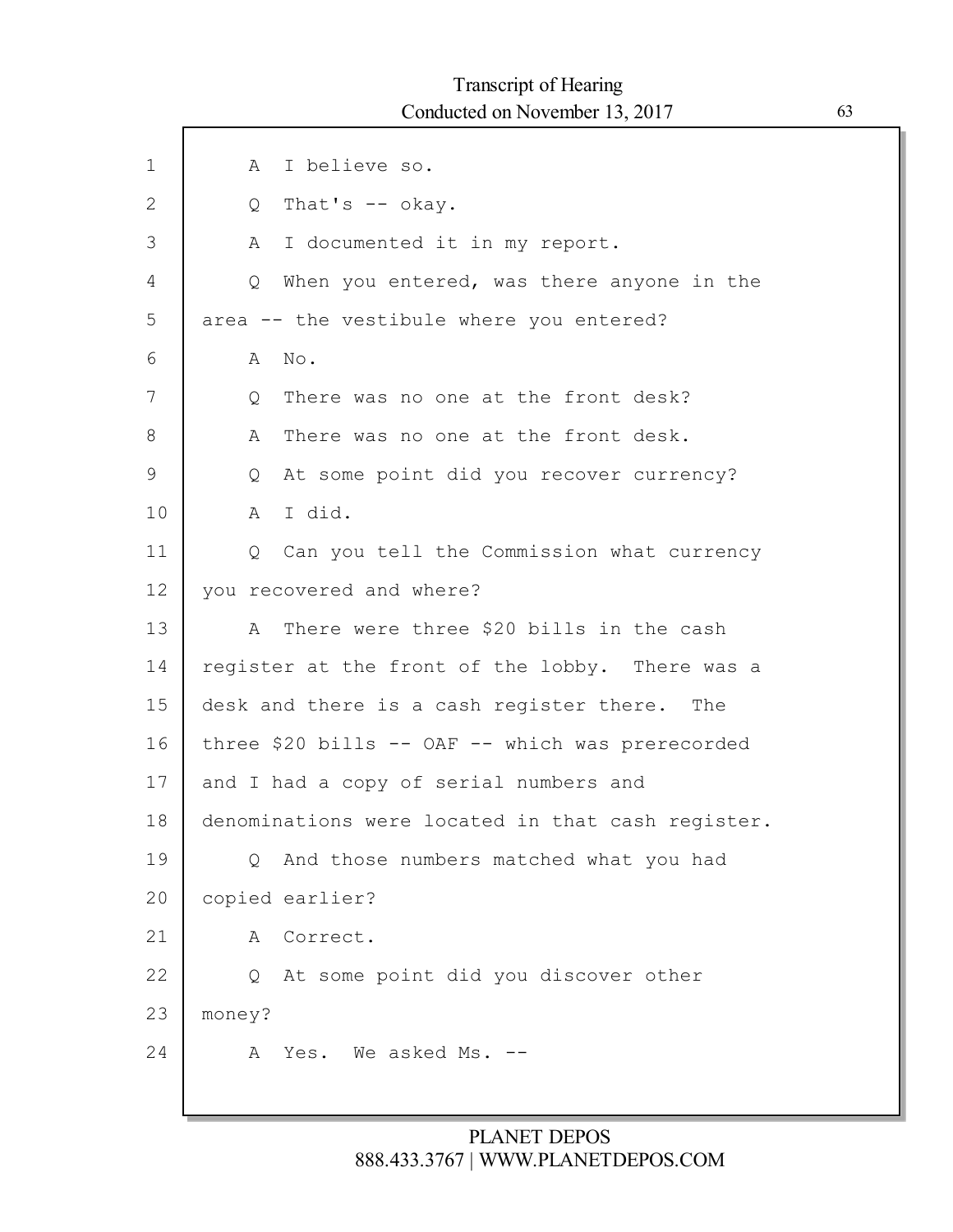| $\mathbf 1$ | Cui?<br>Q                                            |
|-------------|------------------------------------------------------|
| 2           | -- Cui where the money was that she<br>A             |
| 3           | received from her last client.                       |
| 4           | And then she took a key to a locker                  |
| 5           | located within the business, unlocked the locker,    |
| 6           | and the hundred dollars which was prerecorded --     |
| 7           | I was able to match that that was, indeed, the       |
| 8           | hundred dollars that Special Agent Young entered     |
| 9           | the business with, along with her driver's license   |
| 10          | and some credit cards, things of -- that were        |
| 11          | identifiable with her name in that locker.           |
| 12          | Q Was there also an expired massage                  |
| 13          | therapist's license in the locker?                   |
| 14          | Yes, there was.<br>A                                 |
| 15          | At some point did you place her under<br>Q           |
| 16          | arrest? Or who placed her under arrest?              |
| 17          | I can't recall who actually put<br>A                 |
| 18          | handcuffs -- put her into handcuffs. Officer         |
| 19          | Grove transported her to St. Charles Police          |
| 20          | Department for us.                                   |
| 21          | And at some point did you ask her to make<br>$\circ$ |
| 22          | a statement?                                         |
| 23          | I did. I advised her of her Miranda<br>A             |
| 24          | rights.                                              |
|             |                                                      |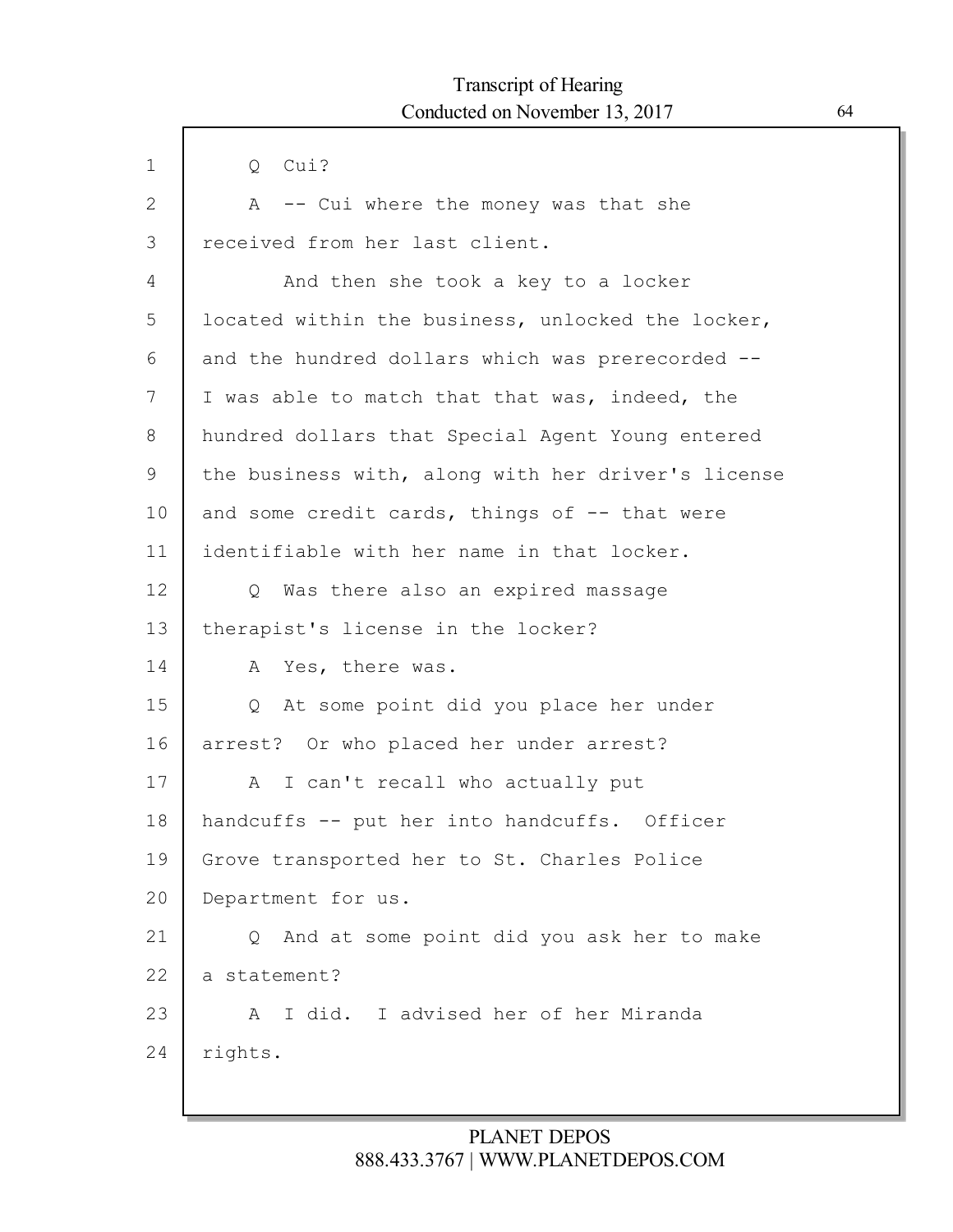| $\mathbf{1}$ | Q Okay. And I'm going to show you what's         |
|--------------|--------------------------------------------------|
| 2            | marked as Chief's Exhibit 3.                     |
| 3            | (Chief's Exhibit 3 marked for                    |
| 4            | identification.)                                 |
| 5            | Q Would you take a look at that. First of        |
| 6            | all, tell me if you recognize that.              |
| 7            | A Yes, I do.                                     |
| 8            | Q And what do you recognize that exhibit         |
| 9            | to be?                                           |
| 10           | A It's the statement of constitutional           |
| 11           | rights and waiver.                               |
| 12           | Q All right. And whose signatures appear on      |
| 13           | that?                                            |
| 14           | It is mine and Officer Grove's.<br>A             |
| 15           | Q All right. And is this -- this is a copy,      |
| 16           | obviously. Is this in substantially the same     |
| 17           | condition as the waiver of constitutional rights |
| 18           | and waiver was on January 11, 2017?              |
| 19           | Yes, it is.<br>А                                 |
| 20           | Did you read that form to her?<br>Q              |
| 21           | I did.<br>A                                      |
| 22           | Did you have -- and when you read it to<br>Q     |
| 23           | her, what did you do to make sure she understood |
| 24           | and acknowledged that those rights had been read |
|              |                                                  |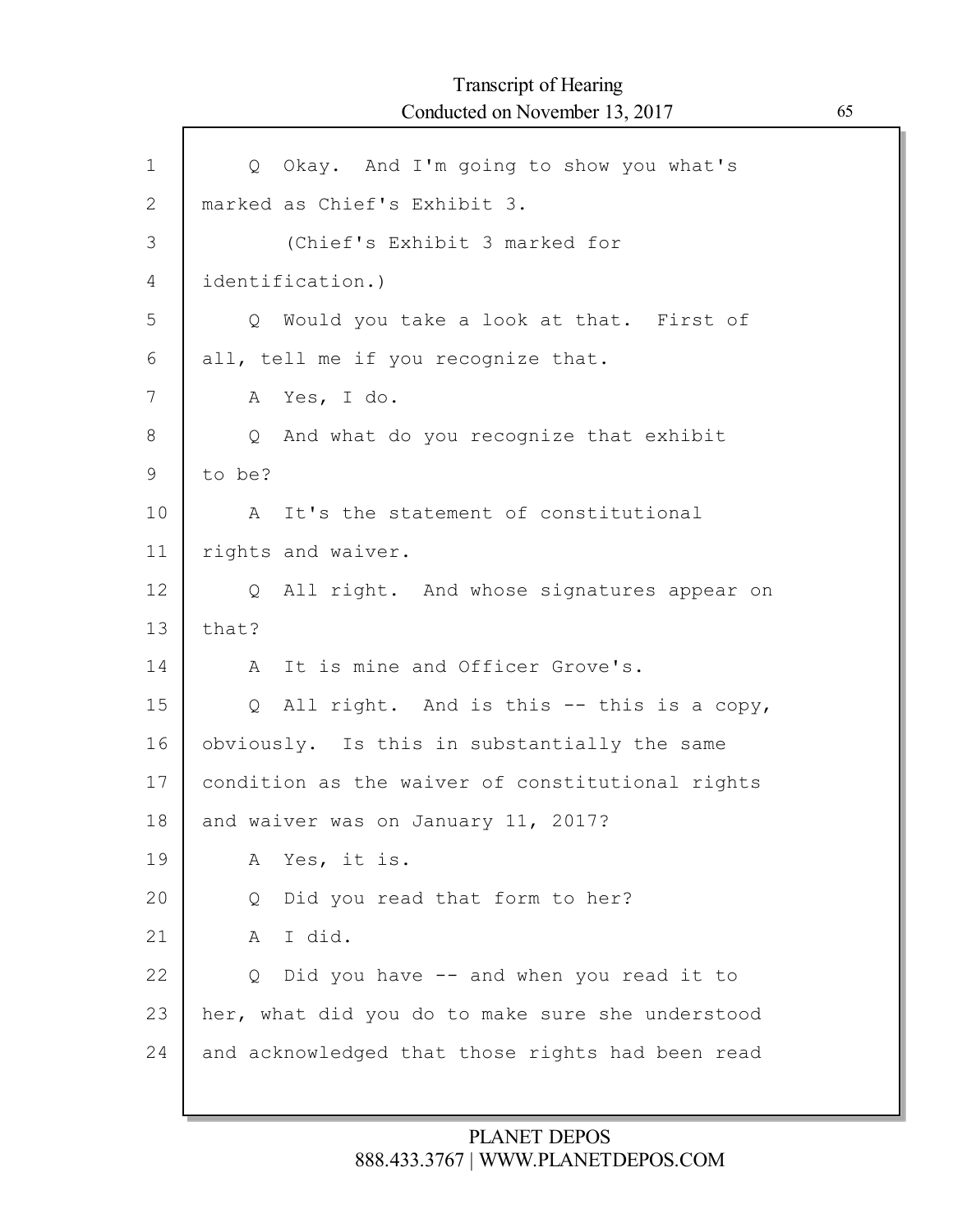| $\mathbf 1$  | to her?                                            |
|--------------|----------------------------------------------------|
| $\mathbf{2}$ | I asked her to initial next to each right,<br>A    |
| 3            | just indicating that she understood them.          |
| 4            | Q Okay. And that's what each C on the              |
| 5            | left is?                                           |
| 6            | A Correct.                                         |
| 7            | I'm curious. At any time that night did<br>Q       |
| 8            | you have any problem communicating with Ms. Jiang  |
| 9            | in English -- I mean -- I'm -- strike that.        |
| 10           | Did $-$ when you were back at the $-$ did          |
| 11           | you have any problems communicating with Ms. Jiang |
| 12           | in English?                                        |
| 13           | A No, I did not.                                   |
| 14           | MR. O'NEIL: I'm going to ask that                  |
| 15           | Exhibit 3 be entered into evidence.                |
| 16           | MAYOR ROGINA: Exhibit 3, marked, Chief's           |
| 17           | Exhibit 3, into evidence.                          |
| 18           | MR. MILLER: No objection.                          |
| 19           | MAYOR ROGINA: Thank you.                           |
| 20           | (Chief's Exhibit 3 admitted into evidence.)        |
| 21           | BY MR. O'NEIL:                                     |
| 22           | Now, she didn't want to give a statement,<br>Q     |
| 23           | $did$ she $--$                                     |
| 24           | She did not.<br>A                                  |
|              |                                                    |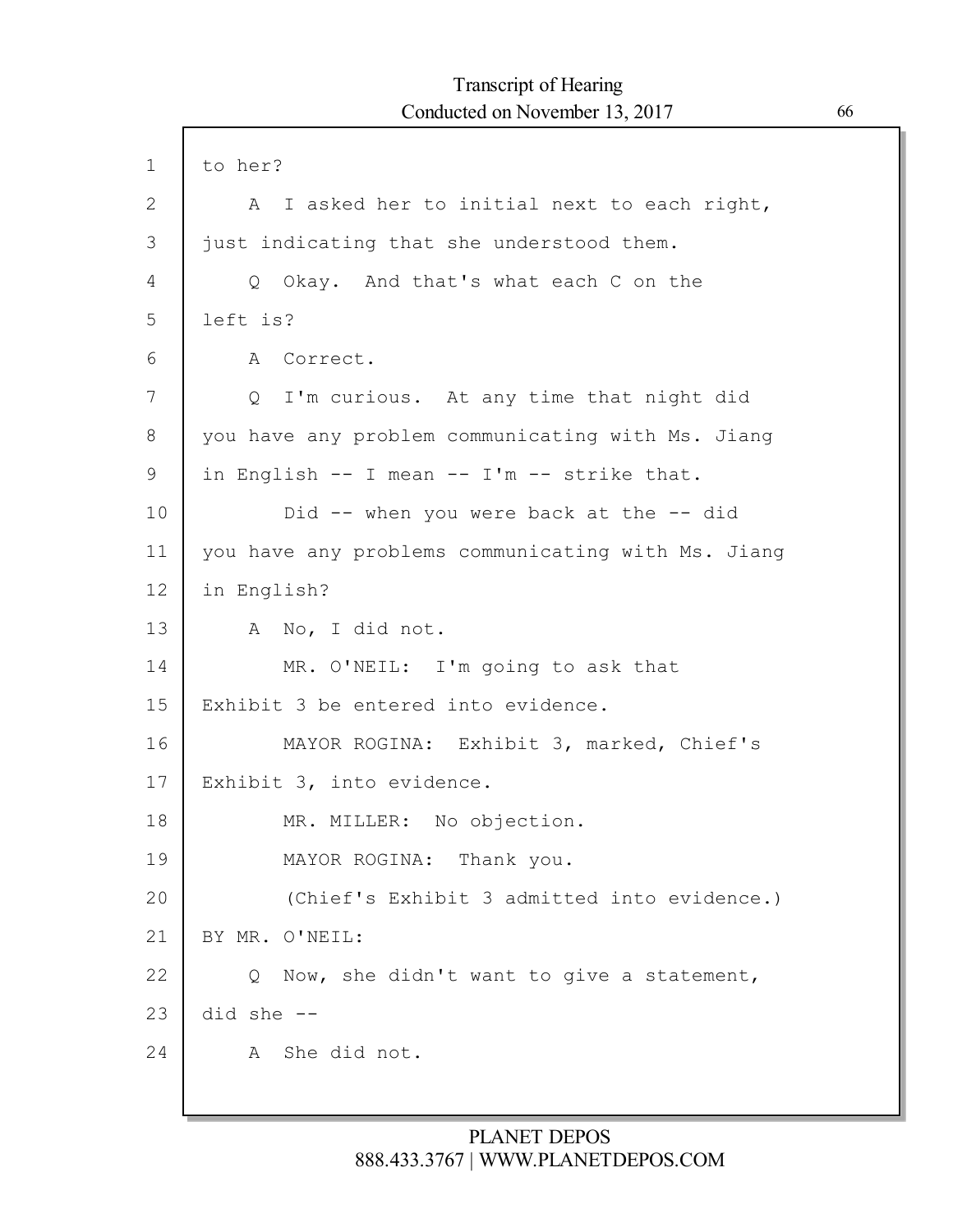| $\mathbf 1$  | -- Ms. Cui.<br>$Q_{\perp}$                         |
|--------------|----------------------------------------------------|
| $\mathbf{2}$ | Now, on January 17th of this year, you             |
| 3            | went back out to 2015 Dean Street, didn't you?     |
| 4            | I did.<br>A                                        |
| 5            | What was the purpose of going there?<br>Q          |
| 6            | I needed to issue the forfeiture for the<br>A      |
| 7            | funds that were taken from the register that       |
| 8            | evening.                                           |
| $\mathsf 9$  | Okay. And perhaps we should explain that.<br>Q     |
| 10           | Other than the officially advanced funds,          |
| 11           | you also found what in the cash register?          |
| 12           | I don't remember the dollar amount, but<br>A       |
| 13           | there was additional currency in that cash         |
| 14           | register mixed in with the OAF.                    |
| 15           | With the officially advanced funds?<br>$Q_{\cdot}$ |
| 16           | With the official advanced funds.<br>A             |
| 17           | So you had to serve them with a notice as<br>Q     |
| 18           | to what the disposition of that currency could be? |
| 19           | Correct.<br>A                                      |
| 20           | Do you recall what time you responded<br>Q         |
| 21           | there with Officer Schomer?                        |
| 22           | I do not. I don't recall.<br>A                     |
| 23           | Okay.<br>Q                                         |
| 24           | I did document it in the report.<br>A              |
|              |                                                    |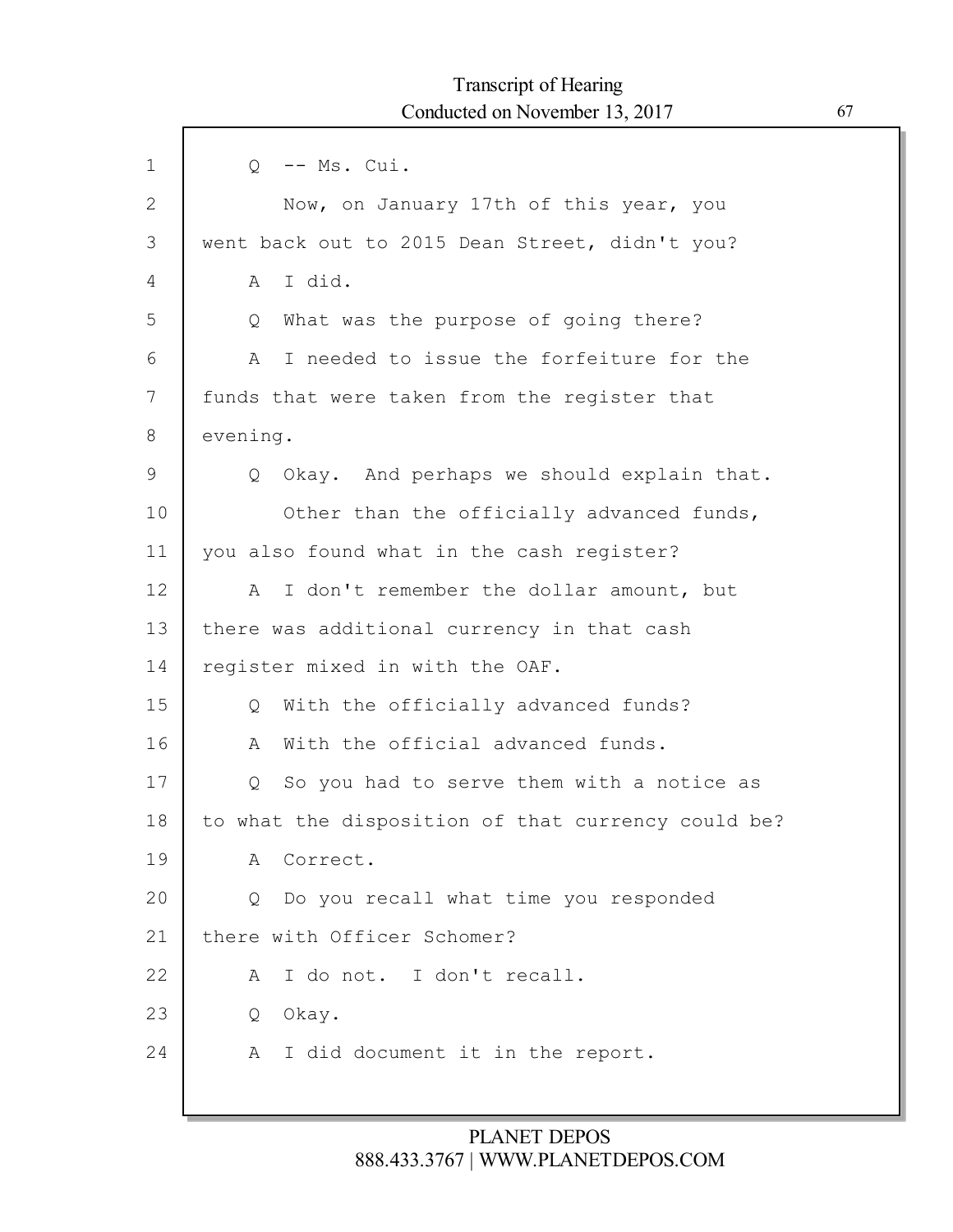# Transcript of Hearing Conducted on November 13, 2017 68

| $\mathbf{1}$ | Q Is there anything that would reflect --      |
|--------------|------------------------------------------------|
| $\mathbf{2}$ | refresh your recollection as to what time you  |
| 3            | arrived at 2015 Dean Street on the night of    |
| 4            | January 17th?                                  |
| 5            | My report will reflect that.<br>A              |
| 6            | MR. O'NEIL: May I approach so she can          |
| 7            | refresh her recollection as to the time?       |
| 8            | MAYOR ROGINA: Any objection?                   |
| 9            | MR. MILLER: No objection.                      |
| 10           | On the 17th $I$ -- I was there at<br>A         |
| 11           | approximately 9:35 p.m.                        |
| 12           | Q Okay. And at that time did you have a        |
| 13           | conversation with an employee of Shangri-La?   |
| 14           | I did.<br>A                                    |
| 15           | Would that be Suzhen, S-u-z-h-e-n, Jiang?<br>Q |
| 16           | That is how she identified herself, yes.<br>A  |
| 17           | All right. Did you have any problem<br>Q       |
| 18           | communicating in English with her?             |
| 19           | $\mathbb{N} \circ$ .<br>A                      |
| 20           | You don't speak Mandarin, do you?<br>Q         |
| 21           | No, I do not.<br>A                             |
| 22           | Did you ask her where the manager was?<br>Q    |
| 23           | I did.<br>A                                    |
| 24           | And what -- how did she respond?<br>Q          |
|              |                                                |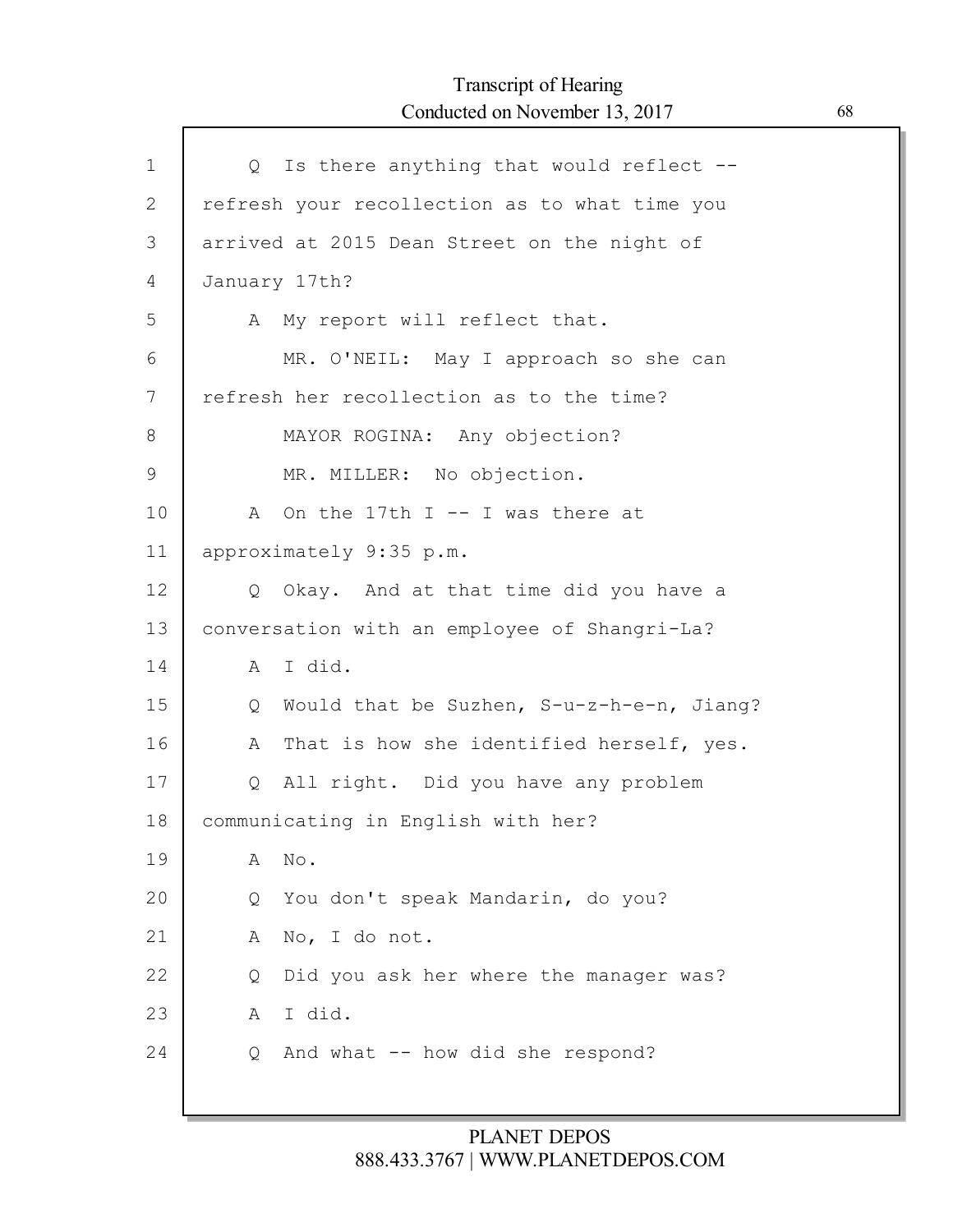| $\mathbf 1$ | A She stated that there was not a manager           |
|-------------|-----------------------------------------------------|
| 2           | there at that time.                                 |
| 3           | And this was at 9:35 in the evening?<br>$Q_{\perp}$ |
| 4           | Correct.<br>A                                       |
| 5           | And the business was open?<br>Q                     |
| 6           | A<br>It was open.                                   |
| 7           | All the lights were on?<br>Q                        |
| 8           | A Yes.                                              |
| 9           | MR. O'NEIL: If I may have a moment, your            |
| 10          | Honor, I may be done.                               |
| 11          | I have no further questions.                        |
| 12          | MAYOR ROGINA: Mr. Miller, before you do             |
| 13          | cross, I just want to go back to --                 |
| 14          | MR. MILLER: Thank you.                              |
| 15          | MAYOR ROGINA: -- the beginning of this              |
| 16          | hearing when I may have said "9:35 a.m." And        |
| 17          | I think the record clearly reflects the fact that   |
| 18          | it's 9:35 p.m., and we'll proceed with that for     |
| 19          | the record.                                         |
| 20          | Cross-examination.                                  |
| 21          | MR. MILLER: Thank you.                              |
| 22          | CROSS-EXAMINATION BY COUNSEL FOR THE LICENSEE       |
| 23          | BY MR. MILLER:                                      |
| 24          | Officer, on January 11th, after the --<br>$\circ$   |
|             |                                                     |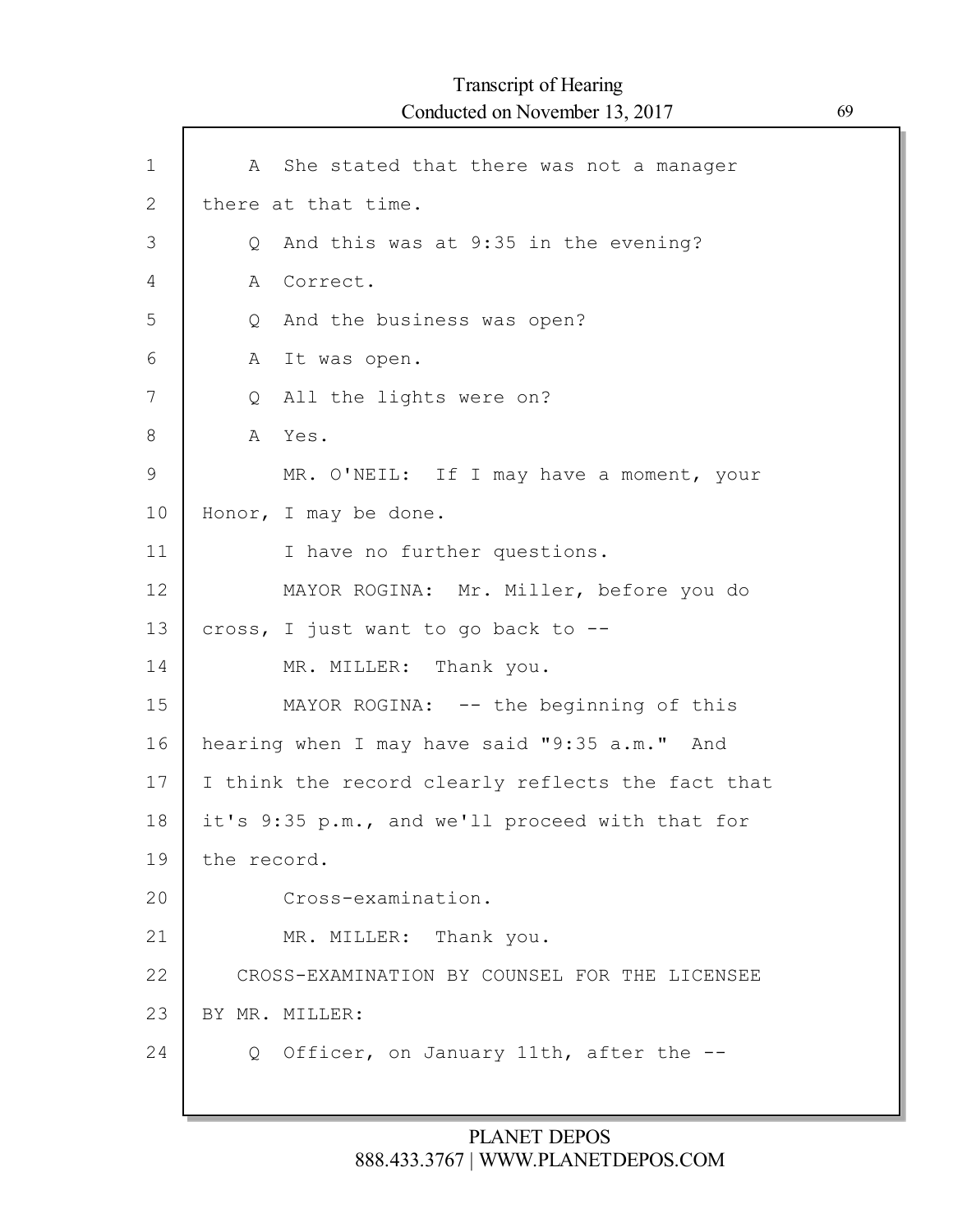| $\mathbf 1$  | Officer Young left Shangri-La, did you guys have  |
|--------------|---------------------------------------------------|
| $\mathbf{2}$ | that facility under surveillance?                 |
| 3            | Yes.<br>A                                         |
| 4            | Did you see any vehicles come and go?<br>Q        |
| 5            | No.<br>A                                          |
| 6            | Q So it's quite possible that Ms. Lifa Jiang      |
| 7            | was actually in the premises since you didn't see |
| 8            | any vehicles come and go; is that correct?        |
| 9            | A Yes.                                            |
| 10           | On the 17th of January, is it possible<br>Q       |
| 11           | that Ms. Jiang was actually in the facility and   |
| 12           | you didn't see her?                               |
| 13           | I only encountered one subject at the<br>A        |
| 14           | front counter.                                    |
| 15           | Q But is it possible that she was in the          |
| 16           | facility and you didn't see her?                  |
| 17           | MR. O'NEIL: Object. It's asking for               |
| 18           | speculation.                                      |
| 19           | MAYOR ROGINA: She's -- she can speculate.         |
| 20           | It's a clear question.                            |
| 21           | You can answer the question.                      |
| 22           | It's possible either way. I only<br>A             |
| 23           | encountered one subject so it's possible.         |
| 24           | Right.<br>Q                                       |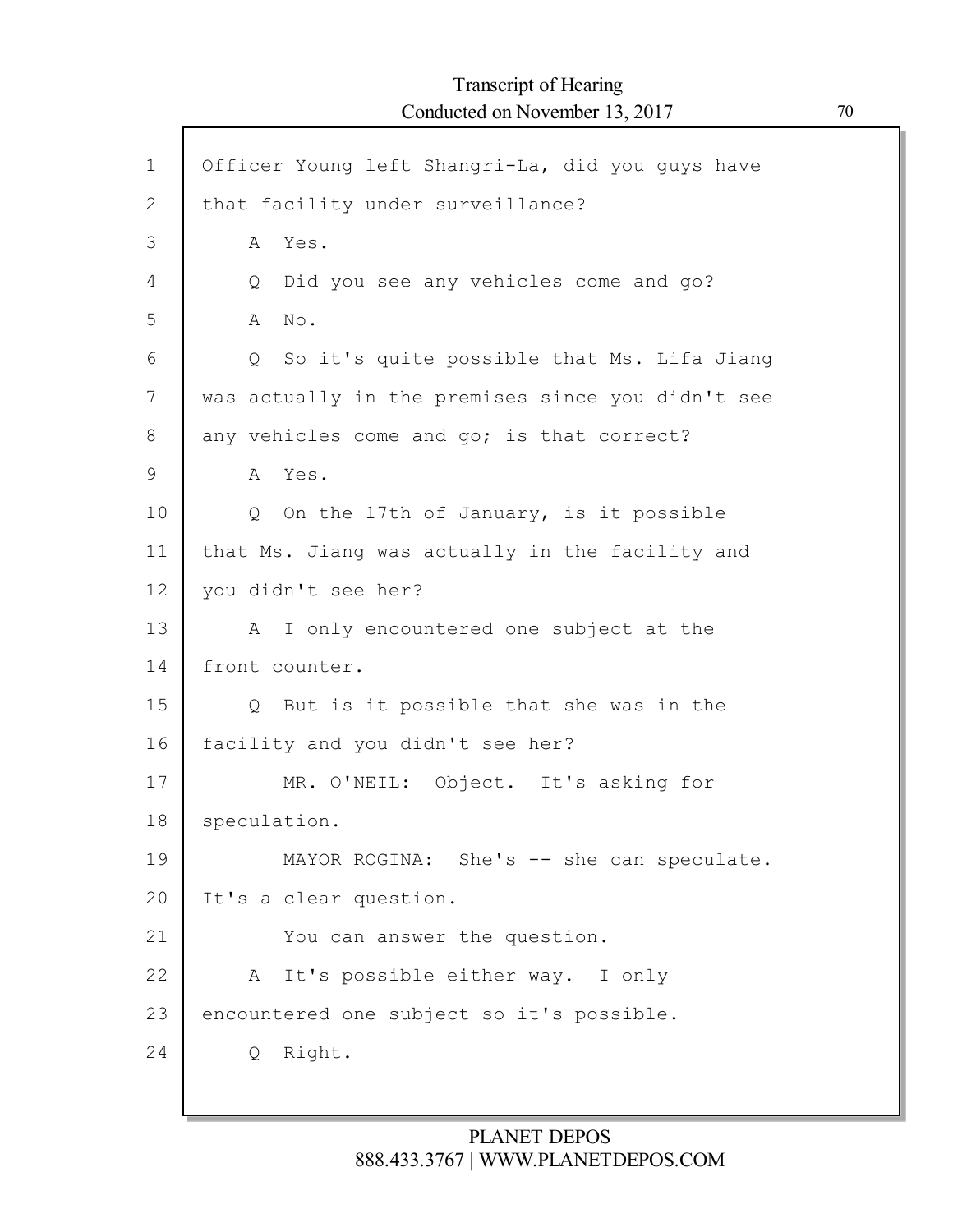$\Gamma$ 

| $\mathbf 1$  | MR. MILLER: I have no further questions.    |
|--------------|---------------------------------------------|
| $\mathbf{2}$ | MAYOR ROGINA: All right. Redirect?          |
| 3            | MR. O'NEIL: None.                           |
| 4            | MAYOR ROGINA: None.                         |
| 5            | Officer, thank you so much. Appreciate it.  |
| 6            | THE WITNESS: Thank you.                     |
| 7            | MAYOR ROGINA: Anything further,             |
| 8            | Mr. O'Neil?                                 |
| 9            | MR. O'NEIL: If I may have a moment to       |
| 10           | speak with my client.                       |
| 11           | MAYOR ROGINA: You may.                      |
| 12           | MR. O'NEIL: Thank you.                      |
| 13           | MAYOR ROGINA: Is that a prelude to          |
| 14           | another witness or to closing argument?     |
| 15           | MR. O'NEIL: That's what I have to find out. |
| 16           | You always talk to your client before you   |
| 17           | make a decision on what you're going to do. |
| 18           | MAYOR ROGINA: Take a momentary recess.      |
| 19           | (A recess was taken from 5:42 p.m. to       |
| 20           | 5:43 p.m.                                   |
| 21           | MR. O'NEIL: At this time, your Honor, the   |
| 22           | chief rests.                                |
| 23           | MAYOR ROGINA: Chief rests their case.       |
| 24           | All right.                                  |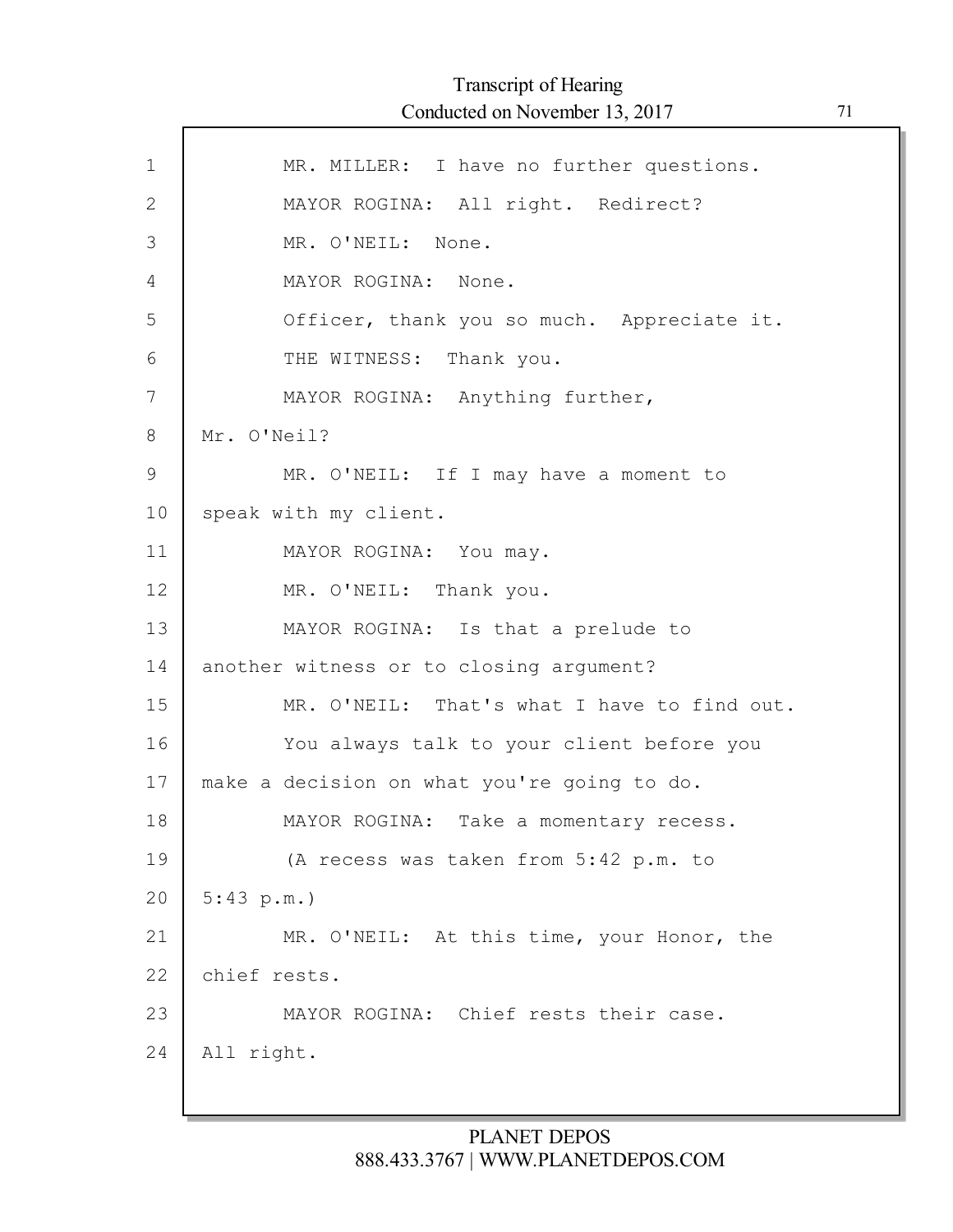1 2 3 4 5 6 7 8 9 10 11 12 13 14 15 16 17 18 19 20 21 22 23 24 We'll go to Mr. Miller, and you may  $call --$ MR. MILLER: Your Honor, the Respondent would like to call Lifa Jiang to the stand. MAYOR ROGINA: All right. Proceed, Counselor. MR. MILLER: Thank you. LIFA JIANG, after having been duly sworn/affirmed and testified, through the interpreter testified further as follows: FURTHER DIRECT EXAMINATION BY COUNSEL FOR THE LICENSEE BY MR. MILLER: Q Ms. Jiang, is it your policy within the spa not to allow acts of prostitution? A Yes, it is true. Q Do you have a company policy whereby, if an employee is found to have solicited prostitution, that they're terminated? THE INTERPRETER: So she -- she has a policy to terminate -- to terminate -- she has a policy to terminate the person and, also, the person needs to compensate for the loss, if there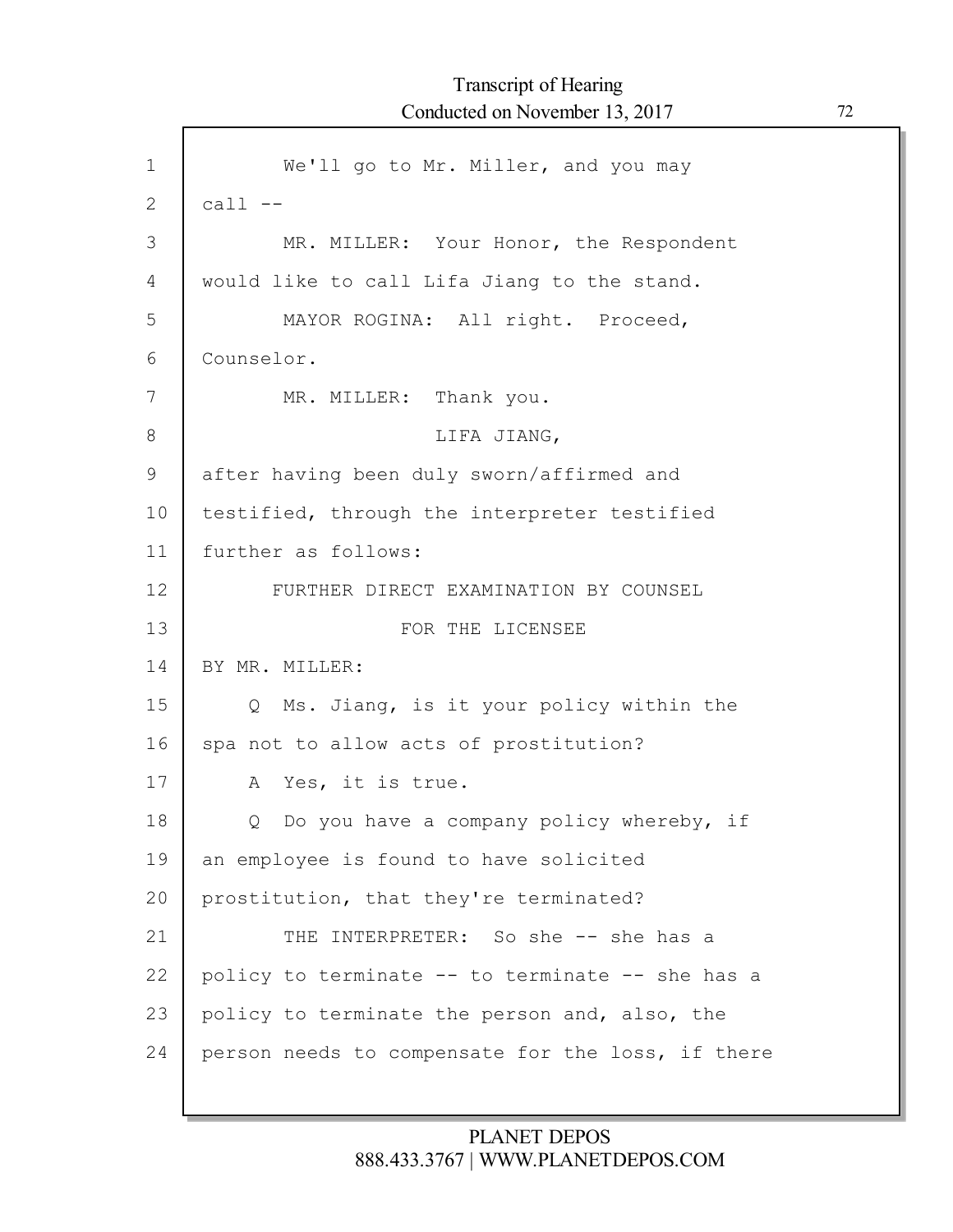Г

| $\mathbf 1$   | are some business losses.                            |
|---------------|------------------------------------------------------|
| $\mathbf{2}$  | Did you terminate Ms. Cui?<br>Q                      |
| 3             | THE INTERPRETER: She did fire her right              |
| 4             | away.                                                |
| 5             | Q When did you terminate her? The next day?          |
| 6             | THE INTERPRETER: Right away she                      |
| 7             | terminated her.                                      |
| 8             | MR. MILLER: I have no further questions,             |
| $\mathcal{G}$ | your Honor.                                          |
| 10            | MAYOR ROGINA: Cross?                                 |
| 11            | FURTHER CROSS-EXAMINATION BY COUNSEL                 |
| 12            | FOR THE CLAIMANT                                     |
| 13            | BY MR. O'NEIL:                                       |
| 14            | Q When's the last time you had contact               |
| 15            | with her?                                            |
| 16            | THE INTERPRETER: The last time? The most             |
| 17            | recent?                                              |
| 18            | MR. O'NEIL: With Ms. Cui, the most recent            |
| 19            | time.                                                |
| 20            | THE INTERPRETER: About three months ago,             |
| 21            | she $-$ she asked her about $-$ you know, because of |
| 22            | her business loss, she wanted her to -- what's the   |
| 23            | word? Is it "compensate"? I don't know if            |
| 24            | it's -- "compensate" is the right word but like,     |
|               |                                                      |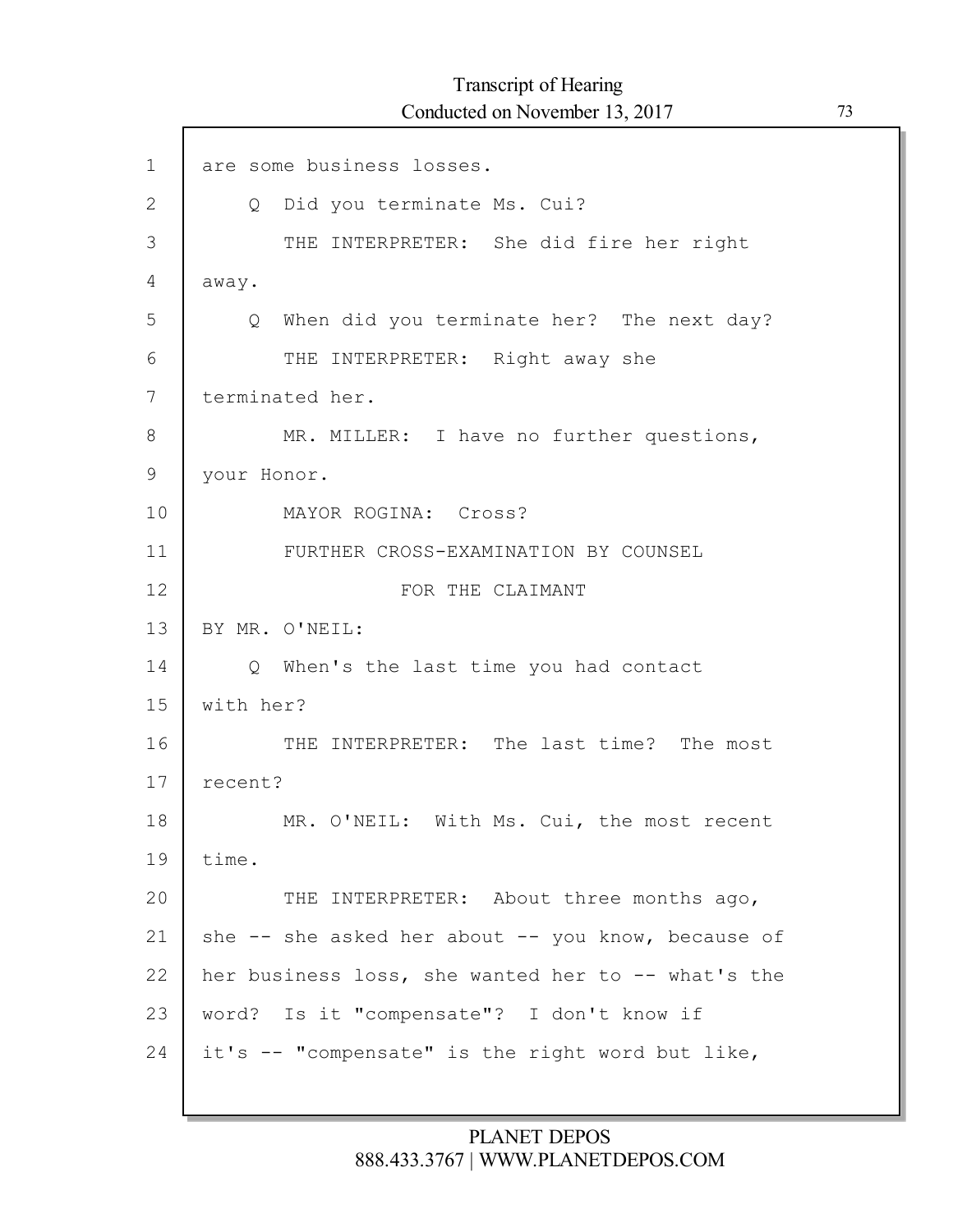| $\mathbf 1$ | you know --                                        |
|-------------|----------------------------------------------------|
| 2           | MR. O'NEIL: I understand.                          |
| 3           | THE INTERPRETER: -- because they are               |
| 4           | business losses, then she needs to --              |
| 5           | Q She wanted some money for losing her job?        |
| 6           | THE INTERPRETER: Not her. No, no, no.              |
| 7           | No. For com- -- the business --                    |
| 8           | MAYOR ROGINA: No, no.                              |
| 9           | Can we clarify here?                               |
| 10          | You asked a question as to the last time           |
| 11          | she had contact --                                 |
| 12          | MR. O'NEIL: Correct.                               |
| 13          | MAYOR ROGINA: -- with Ms. Cui.                     |
| 14          | MR. O'NEIL: Correct.                               |
| 15          | THE INTERPRETER: It's three months ago.            |
| 16          | MAYOR ROGINA: And the answer I thought             |
| 17          | I heard was three months ago.                      |
| 18          | MR. O'NEIL: Correct.                               |
| 19          | MAYOR ROGINA: And the reasoning for that           |
| 20          | was to seek compen- -- her to seek compensation -- |
| 21          | THE INTERPRETER: Right.                            |
| 22          | MAYOR ROGINA: -- for loss of business.             |
| 23          | MR. O'NEIL: Oh, okay.                              |
| 24          | MAYOR ROGINA: Is that correct? Did                 |
|             |                                                    |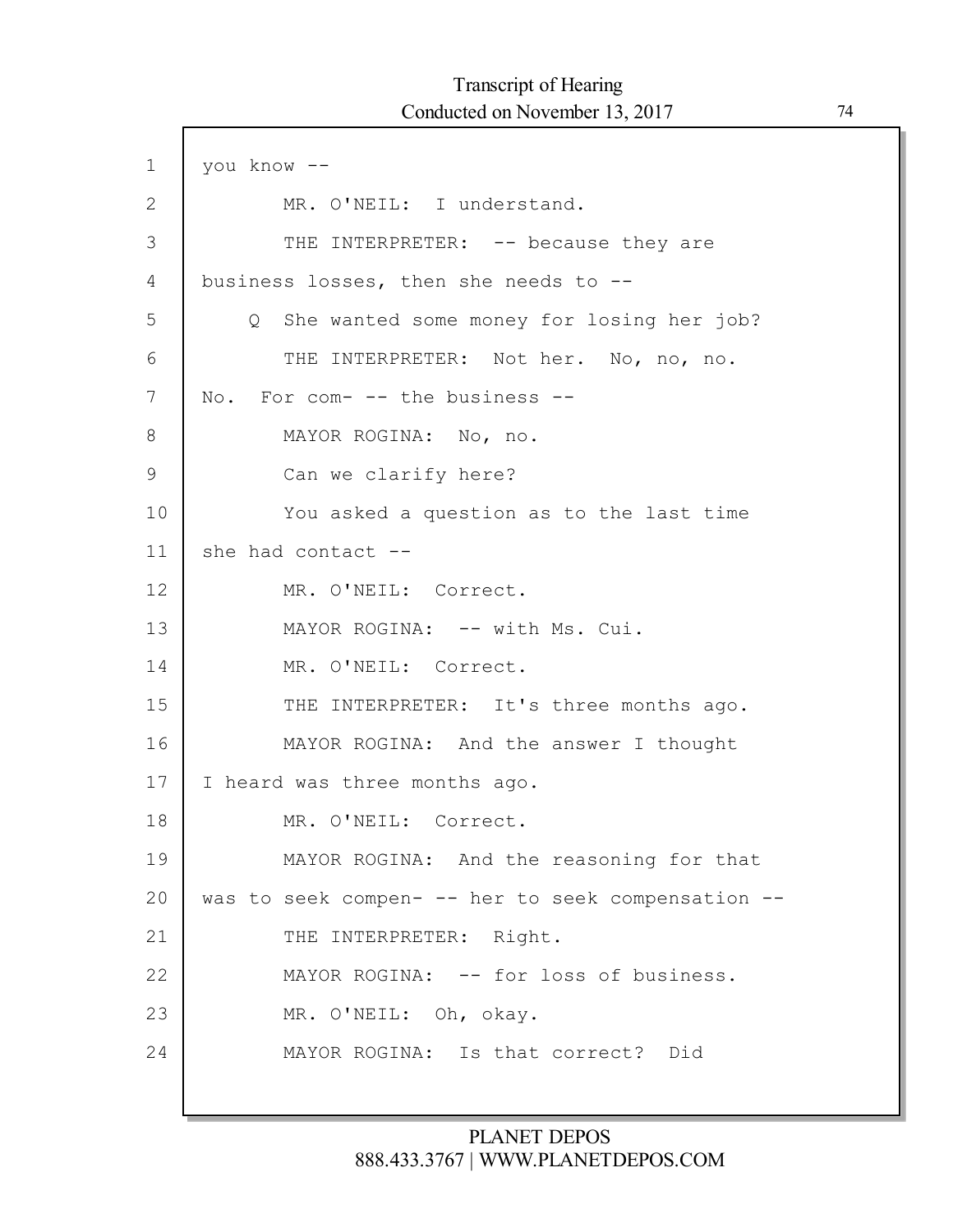Г

| $\mathbf 1$   | you -- is that the interpreter's --                |
|---------------|----------------------------------------------------|
| $\mathbf{2}$  | THE INTERPRETER: Yes. Yes.                         |
| 3             | MAYOR ROGINA: All right.                           |
| 4             | MR. O'NEIL: All right. No further                  |
| 5             | questions.                                         |
| 6             | MAYOR ROGINA: Anything else, Mr. Miller?           |
| 7             | MR. MILLER: No, your Honor.                        |
| 8             | MAYOR ROGINA: Very good.                           |
| $\mathcal{G}$ | You may step down.                                 |
| 10            | (Witness excused.)                                 |
| 11            | MAYOR ROGINA: I would ask each lawyer to           |
| 12            | take just a quick moment, and then I would like to |
| 13            | hear short closing arguments by each side.         |
| 14            | MR. O'NEIL: Before we do that, your                |
| 15            | Honor, I would ask the Liquor Control Commission   |
| 16            | to take judicial notice of its own minutes of the  |
| 17            | meeting of February 6th, 2017, which I have a      |
| 18            | copy of.                                           |
| 19            | I can get another copy for you. Do you             |
| 20            | have them?                                         |
| 21            | MR. MILLER: I've got a copy of it.                 |
| 22            | MR. O'NEIL: And I'll refer to them in my           |
| 23            | closing argument.                                  |
| 24            | MAYOR ROGINA: All right.                           |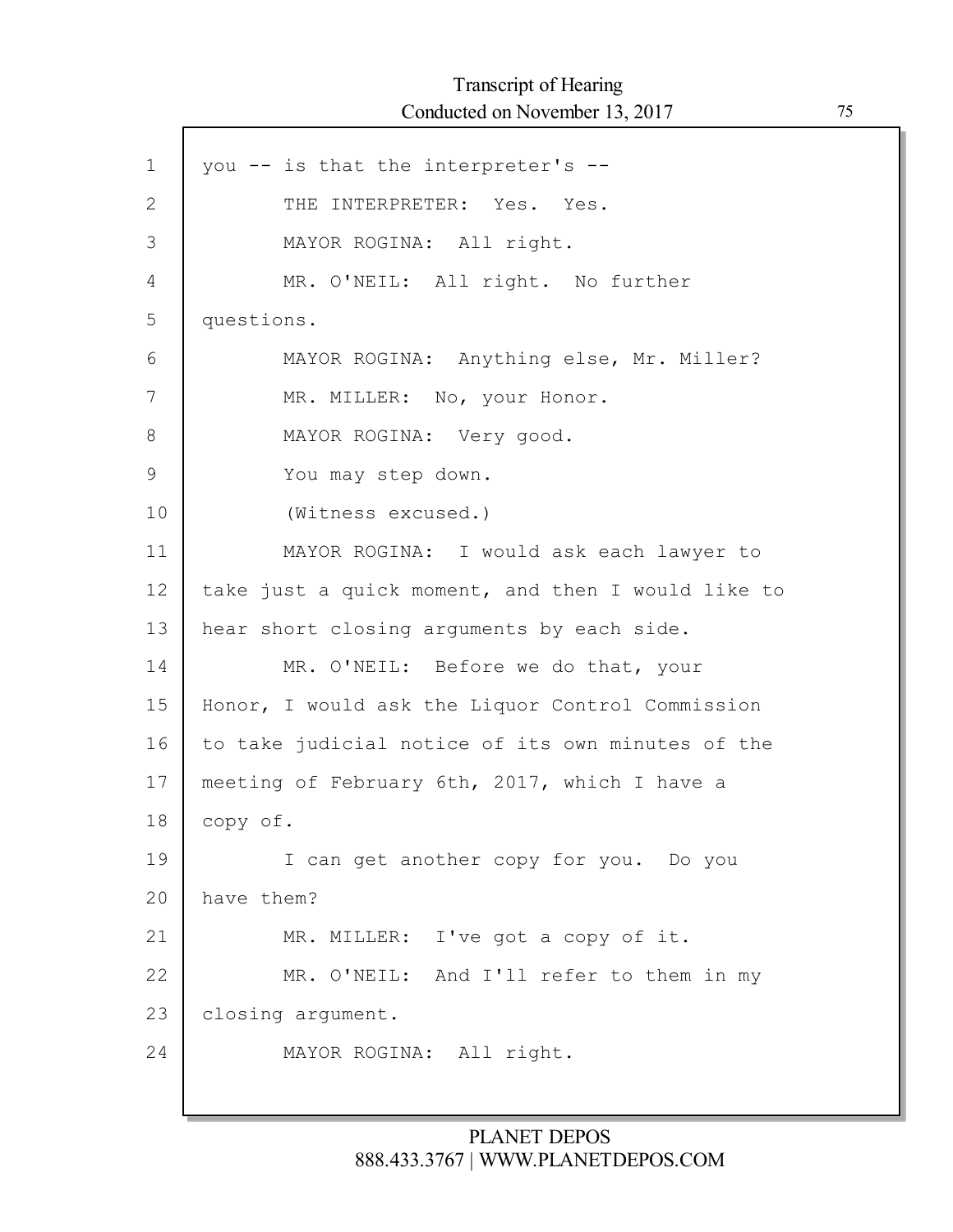Г

| $\mathbf{1}$  | MR. MILLER: I'm going to object to                |
|---------------|---------------------------------------------------|
| $\mathbf{2}$  | that -- I'm going to object to that document in   |
| 3             | $totality$ --                                     |
| 4             | MAYOR ROGINA: All right.                          |
| 5             | MR. MILLER: -- standing objection.                |
| 6             | It was remanded for hearing. None of that         |
| 7             | should matter.                                    |
| 8             | MAYOR ROGINA: All right. Let's approach.          |
| $\mathcal{G}$ | (An off-the-record discussion was held.)          |
| 10            | MAYOR ROGINA: The objection's sustained.          |
| 11            | Mr. O'Neil.                                       |
| 12            | MR. O'NEIL: This is the problem you have          |
| 13            | when you have too many pieces of paper and trying |
| 14            | to keep them orderly.                             |
| 15            | This is it.                                       |
| 16            | Thank you for your time. Thank you for            |
| 17            | hearing the evidence in this matter.              |
| 18            | Recall this is not a criminal case. It            |
| 19            | doesn't require proof beyond a reasonable doubt.  |
| 20            | This is an administrative hearing where proof is  |
| 21            | by a preponderance of the evidence.               |
| 22            | What is a preponderance of the evidence?          |
| 23            | It's more often defined as more likely true than  |
| 24            | not or, on the scales of justice that you may see |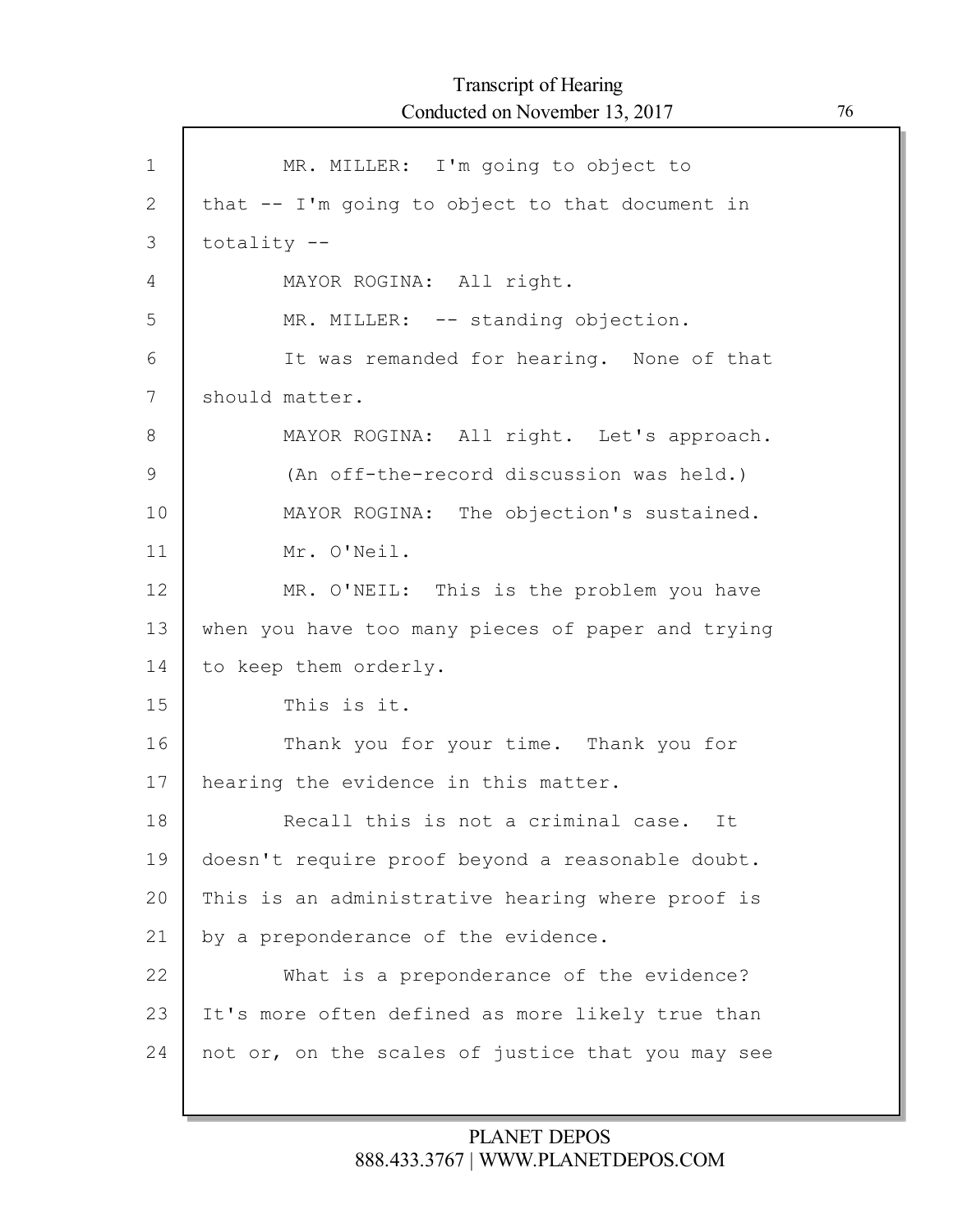| $\mathbf 1$    | on TV -- here are the scales of justice. If the    |
|----------------|----------------------------------------------------|
| 2              | chief has met the burden by that much, the case is |
| 3              | proven.                                            |
| $\overline{4}$ | So what has to be proved for this case is          |
| 5              | contained right out of the complaint of violation. |
| 6              | The first one, 5.20.130, is that no person         |
| 7              | shall place his or her hands, to touch upon with   |
| 8              | any part of his or her body, to touch a sexual or  |
| 9              | genital area of another person.                    |
| 10             | The evidence is unrebutted that the                |
| 11             | employee of Shangri-La touched the genital area of |
| 12             | Special -- of the special agent by placing the     |
| 13             | condom onto his penis.                             |
| 14             | The second charge is $5.20.130(H)$ , "No           |
| 15             | massage therapist" -- et cetera, et cetera --      |
| 16             | "whether or not for compensation of any form,      |
| 17             | which would require the touching of the patron's   |
| 18             | sexual or genital area." That Count 2 is quilty.   |
| 19             | No. 3, 5.20.180 (B) (10), "The license             |
| 20             | holder permits acts of prostitution or             |
| 21             | solicitation for acts of prostitution to be        |
| 22             | performed within the premises."                    |
| 23             | Now, we don't know what the past                   |
| 24             | relationship between Ms. Cui and Ms. Jiang are,    |
|                |                                                    |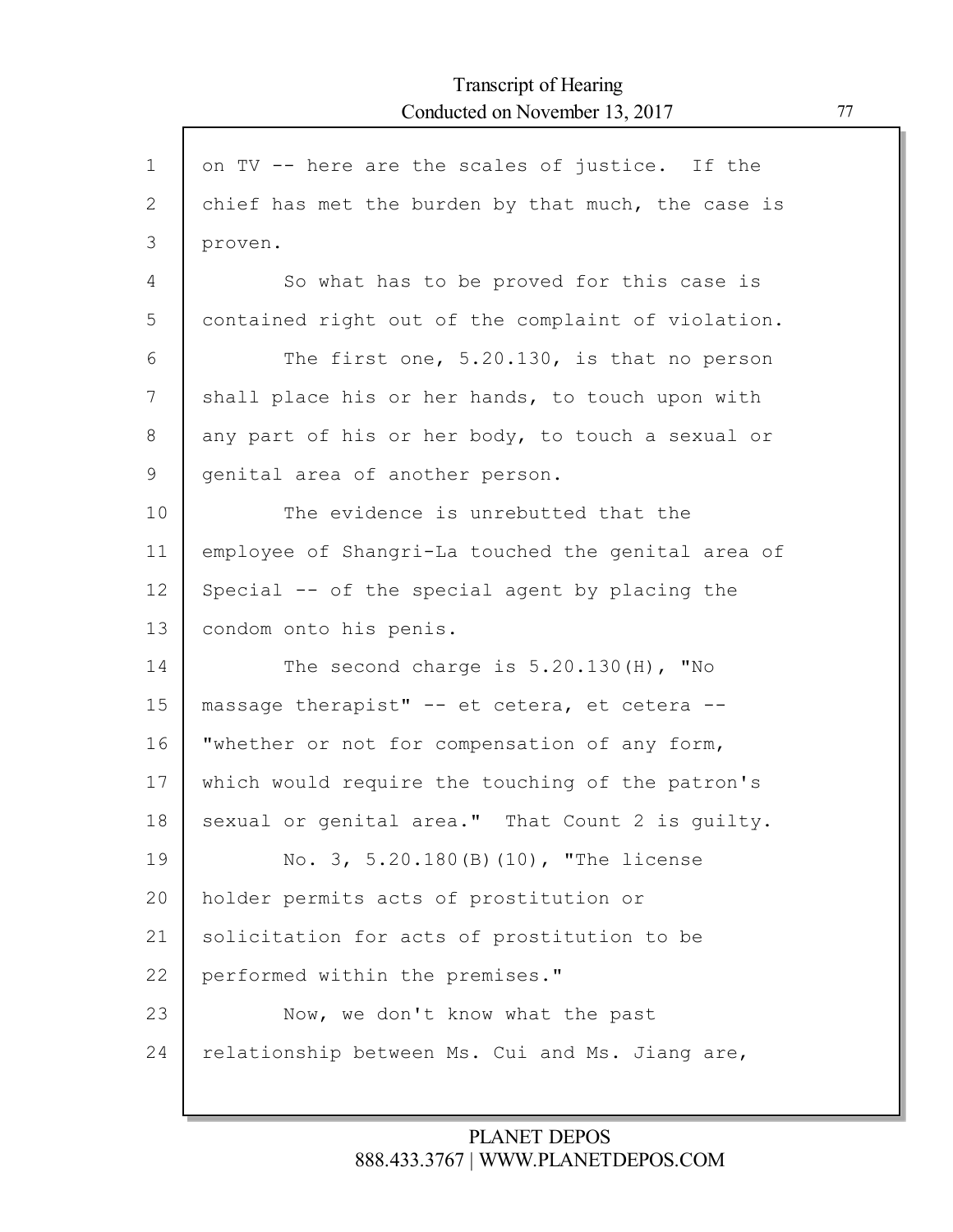$\Gamma$ 

| $\mathbf 1$ | but this we do know: Ms. Cui was in the licensed   |
|-------------|----------------------------------------------------|
| 2           | facility by herself when the agent entered. He     |
| 3           | saw no one else.                                   |
| 4           | Ms. Cui, by her own admission, was beyond          |
| 5           | a door -- I actually think she says in another     |
| 6           | building; she had to go through a door --          |
| 7           | supervising a table tennis match.                  |
| 8           | So maybe Ms. Cui is acting as a rogue on           |
| 9           | her own; maybe not. You never heard her deny that  |
| 10          | she warned Ms. Cui not to perform any acts of      |
| 11          | prostitution, that they were trained not to        |
| 12          | perform any acts of prostitution. All she did,     |
| 13          | which was self-serving, was sometime thereafter    |
| 14          | fire her.                                          |
| 15          | Now, it seems to me a person of reasonable         |
| 16          | experience and reasonable sensitivities, when they |
| 17          | hire massage therapists, they look beyond "Do they |
| 18          | have a license?"                                   |
| 19          | They would say, "What is your background?          |
| 20          | Where have you been? Why are you coming to me      |
| 21          | now? You know these are our rules. We do not       |
| 22          | touch genital areas. We do not solicit for sex."   |
| 23          | We never heard any evidence of the sort            |
| 24          | that that's the sort of training that this         |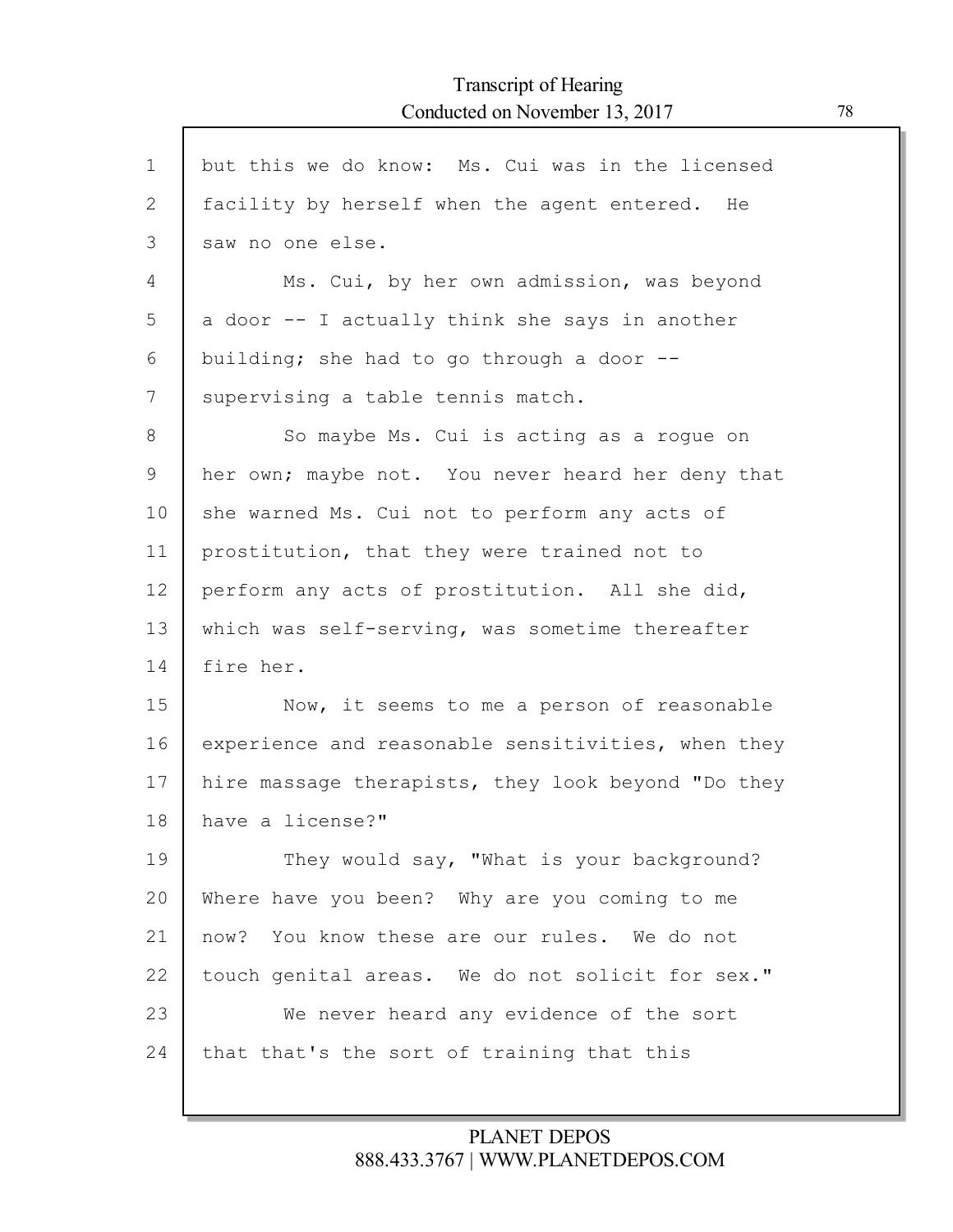Г

| $\mathbf{1}$  | enterprise takes place in. When they get caught,   |
|---------------|----------------------------------------------------|
| 2             | they get fired, but that's the lack of quality     |
| 3             | control.                                           |
| 4             | Violation $5.20.110(A)$ , "A licensee of a         |
| 5             | licensed massage establishment shall" --           |
| 6             | mandatory, not permissive -- "have the premises    |
| 7             | supervised at all times when open for business     |
| $8\,$         | with at least one person who is a licensed massage |
| $\mathcal{G}$ | therapist. The licensee shall personally           |
| 10            | supervise the business or shall delegate."         |
| 11            | Well, now, Ms. Jiang says tonight she was          |
| 12            | beyond the door, managing the table tennis         |
| 13            | tournament. There was no one else in the           |
| 14            | building. She told Inspector Anyon that her        |
| 15            | husband went home at 5:30. There was no one else   |
| 16            | on the premises that was supervising. There was    |
| 17            | Ms. Cui in there running her little gamut of       |
| 18            | illegal activities.                                |
| 19            | So in a sense, by commission or omission,          |
| 20            | she permitted her employee and, therefore, her     |
| 21            | business to violate this count.                    |
| 22            | 5.20.130 (E), again, "A patron's sexual and        |
| 23            | genital areas, as defined herein, must be covered  |
| 24            | by towels, cloths" -- et cetera, et cetera --      |
|               |                                                    |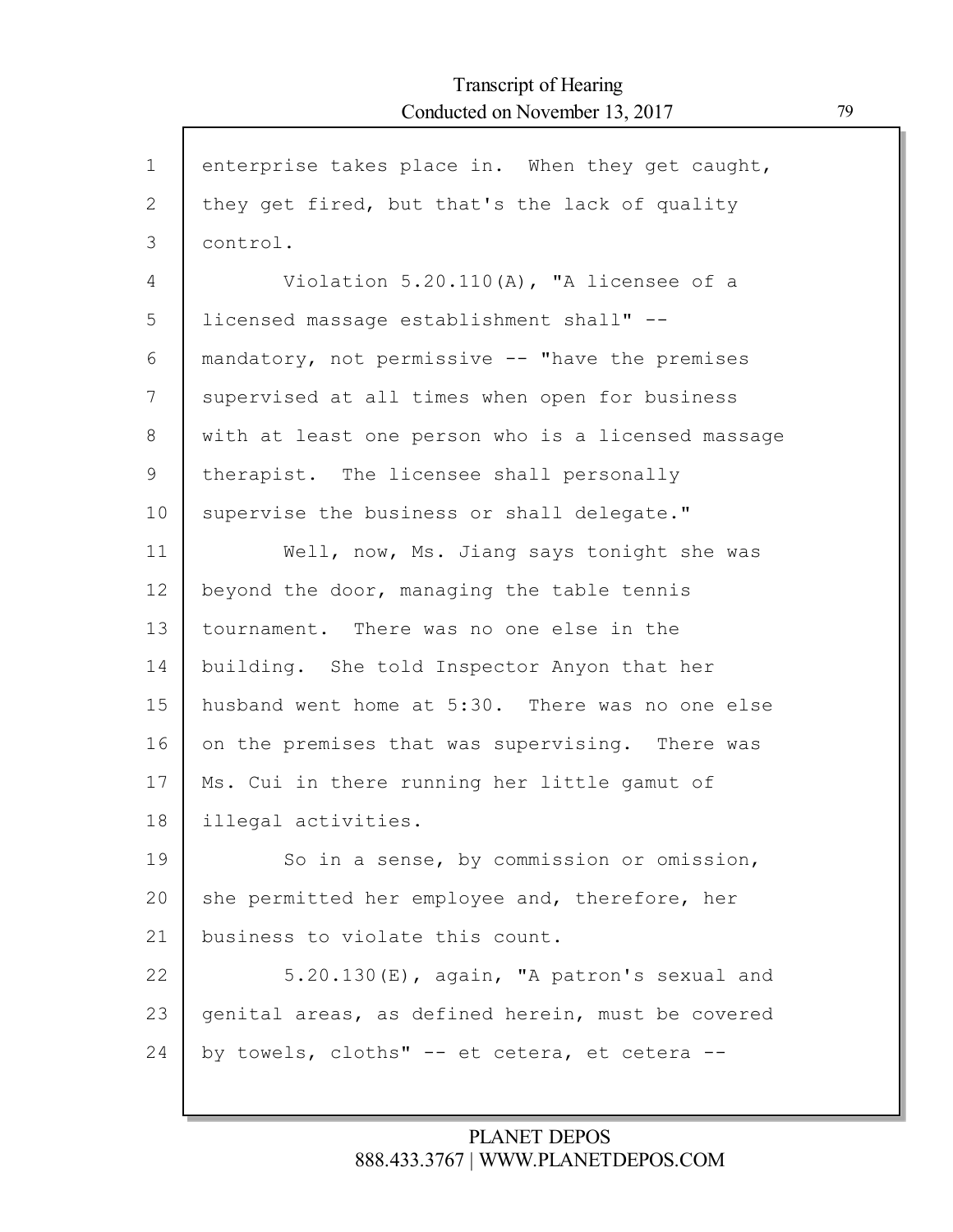Г

| $\mathbf 1$   | "when in the presence of a massage therapist or    |
|---------------|----------------------------------------------------|
| $\mathbf{2}$  | employee."                                         |
| 3             | So what did we hear unrebutted in this             |
| 4             | case? The special agent went in, took a shower,    |
| 5             | dried off, put his robe back on, and went back to  |
| 6             | Room No. 10. When he got back to Room No. 10, he   |
| 7             | took the robe off. He told you he was completely   |
| 8             | naked. Ms. Cui walks in and doesn't say "Cover     |
| $\mathcal{G}$ | up." She doesn't say that until the end of the     |
| 10            | transaction is done.                               |
| 11            | That is a strict liability offense. If a           |
| 12            | patron wants to uncover themselves, taking off a   |
| 13            | robe, you give them a towel to cover their genital |
| 14            | area. That was not done at all. In fact, I don't   |
| 15            | think there was any testimony that there was any   |
| 16            | towels other than in the shower area in the        |
| 17            | massage room to cover up the genital areas.        |
| 18            | Now, the charges from January 17th are             |
| 19            | quite simple, quite -- not simple but they're not  |
| 20            | as elaborate and not as specific, not as deep.     |
| 21            | Inspector Anyon went out there with                |
| 22            | Officer Schomer of the St. Charles Police          |
| 23            | Department to serve the paper -- the papers -- the |
| 24            | forfeiture notice for the money that was           |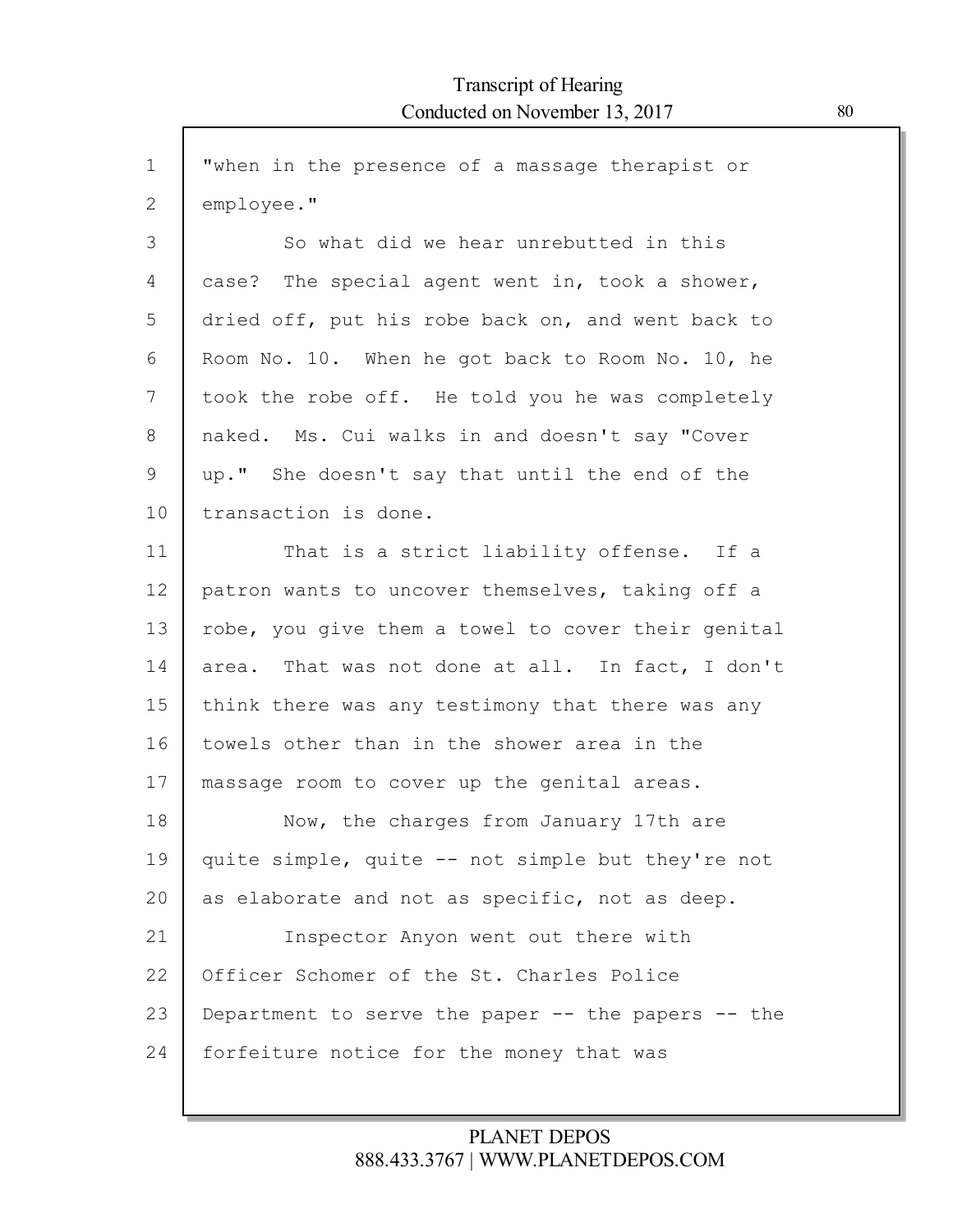Г

| $\mathbf{1}$   | intermingled with the officially advanced funds in   |
|----------------|------------------------------------------------------|
| $\overline{2}$ | the cash register at the business.                   |
| 3              | When she got there, a person with the same           |
| 4              | last name -- we still don't know who she was --      |
| 5              | said the manager left at eight o'clock. Now,         |
| 6              | Officer Anyon and Officer Schomer went there at      |
| 7              | 9:35.<br>Again, there's a lack of supervision there. |
| 8              | By a preponderance of the evidence, by               |
| 9              | both direct and circumstantial evidence, you can     |
| 10             | discern there is no supervision at this business.    |
| 11             | It's a free-for-all. Whatever these employees        |
| 12             | want to do, there's no one there to instruct them,   |
| 13             | to make sure they're doing it right, to do           |
| 14             | anything that's correct under the Code.              |
| 15             | I would respectfully submit to you that              |
| 16             | the chief has met the burden of proof with           |
| 17             | competent evidence on all of the items contained     |
| 18             | in the complaint of violation, and I would           |
| 19             | respectfully request that you find the business      |
| 20             | quilty on all counts.                                |
| 21             | Thank you.                                           |
| 22             | MAYOR ROGINA: Thank you.                             |
| 23             | Response, Mr. Miller?                                |
| 24             | MR. MILLER: Well, preponderance of the               |
|                |                                                      |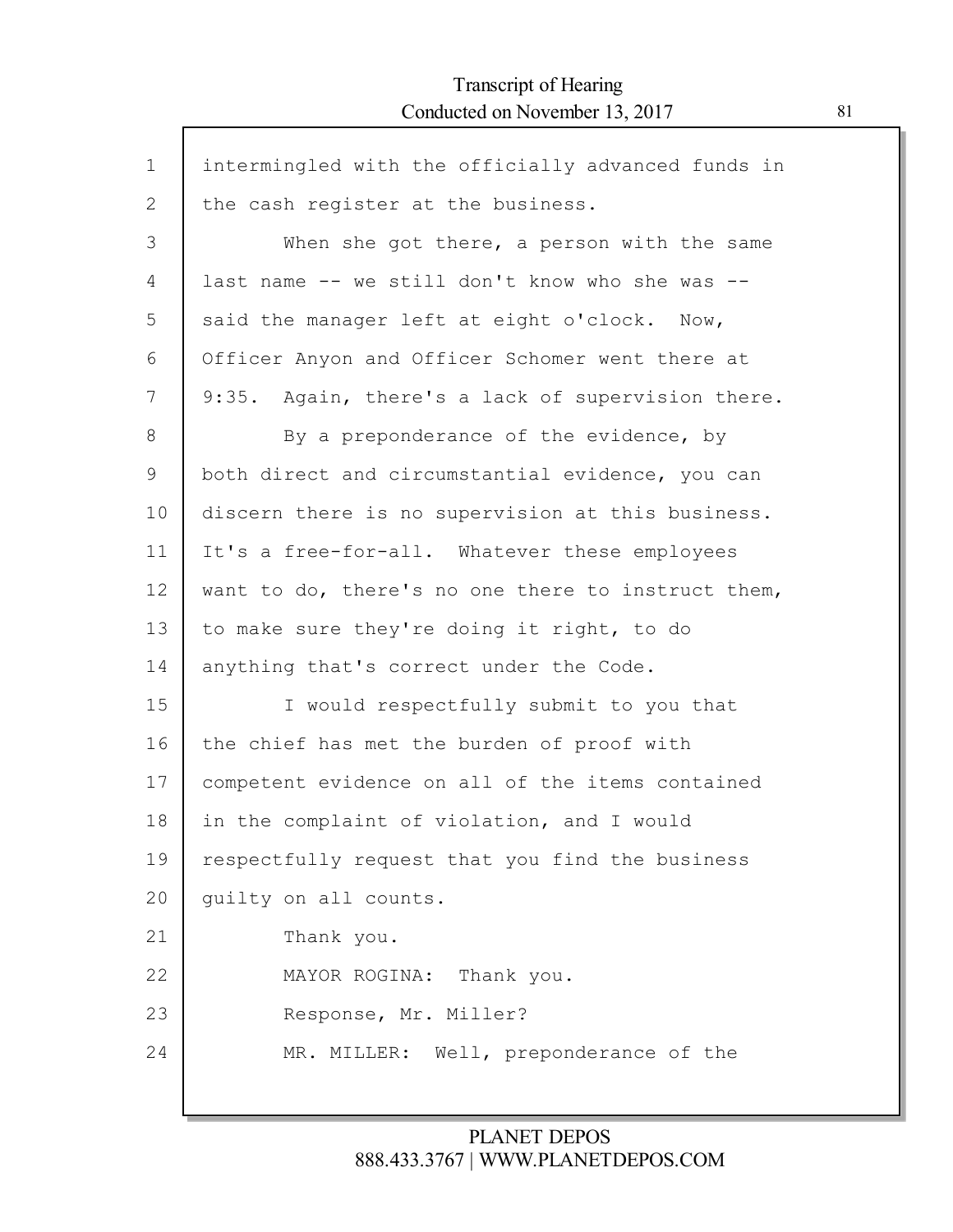ľ

| $\mathbf{1}$ | evidence is certainly more likely than not that my |
|--------------|----------------------------------------------------|
| 2            | client was in the premises both on the 11th and    |
| 3            | the 17th.                                          |
| 4            | In fact, the officer testified while the           |
| 5            | facility was under surveillance they didn't see    |
| 6            | any cars come and go. So at 8:48 they went in; my  |
| 7            | client was there, nothing to contradict her        |
| 8            | testimony that she was there on the 11th.          |
| 9            | Certainly, on the 17th she was there;              |
| 10           | however, she instructs the front -- the front      |
| 11           | office staff to elaborate that she's not available |
| 12           | or not there because she's working on a client.    |
| 13           | In terms of policies and procedures,               |
| 14           | knowingly allowing prostitution to exhibit on the  |
| 15           | premises, she's testified she didn't. They have a  |
| 16           | company policy; they actually have employees       |
| 17           | actually execute an agreement. She terminated      |
| 18           | that employee the day after or shortly after she   |
| 19           | became aware of it.                                |
| 20           | Quite frankly, the Petitioner can't meet           |
| 21           | their burden of proof. This is a roque employee    |
| 22           | who perpetrated or allegedly perpetrated an act of |
| 23           | solicitation.                                      |
| 24           | My client didn't knowingly allow it; she           |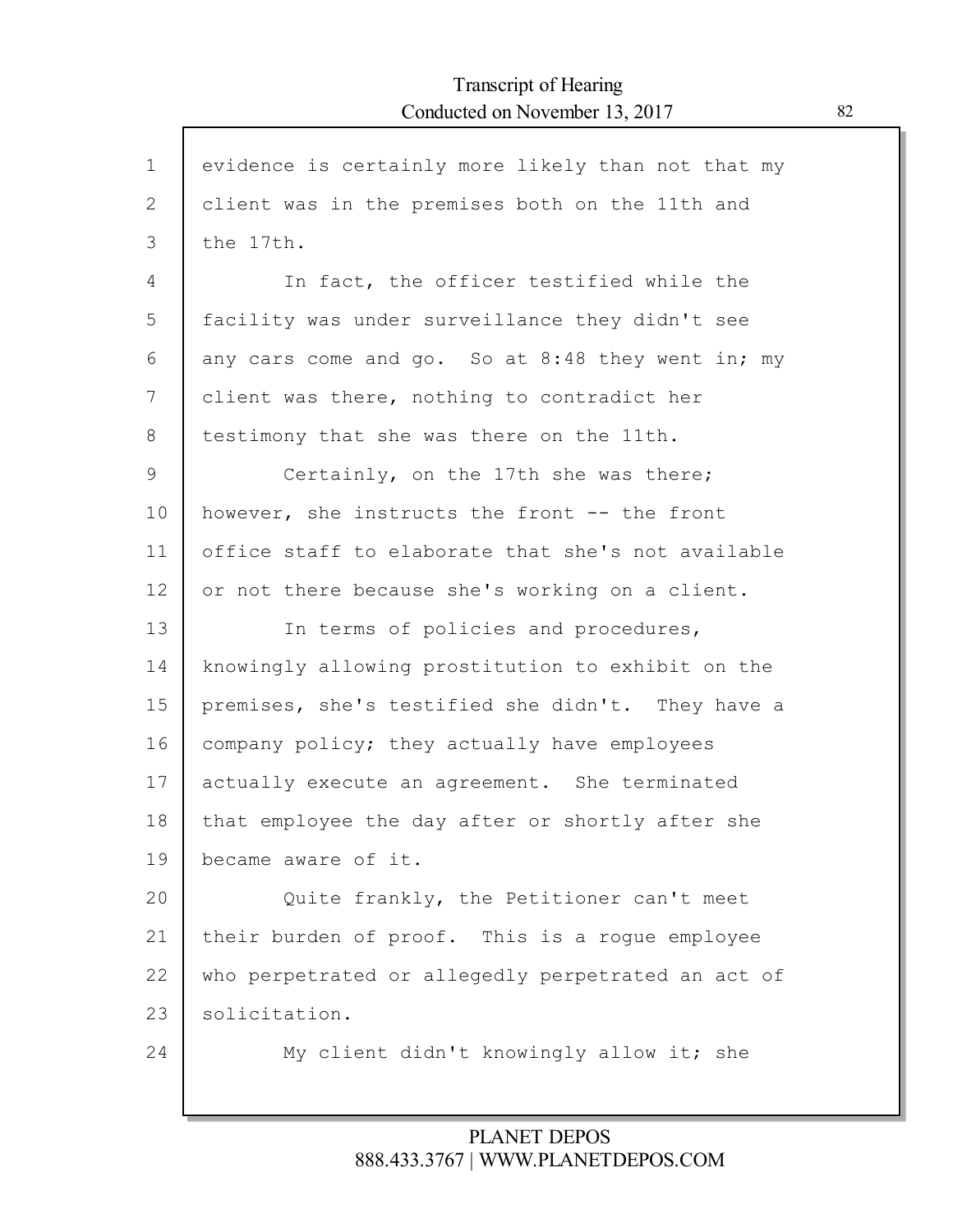$\mathsf{l}$ 

| $\mathbf 1$ | has a policy against it; she supervised on the     |
|-------------|----------------------------------------------------|
| 2           | premises both on the 11th and the 17th. She was    |
| 3           | just in an adjacent office watching table tennis   |
| 4           | on the 11th.                                       |
| 5           | I respectfully submit to you and the Board         |
| 6           | that my client's license is valuable to her, it's  |
| 7           | a source of her -- her single source of income,    |
| 8           | and she takes it seriously.                        |
| 9           | We submit to you that you find that she            |
| 10          | didn't violate, personally, any of the ordinances  |
| 11          | that the police have accused her of.               |
| 12          | Thank you.                                         |
| 13          | MAYOR ROGINA: Mr. Miller, if you may --            |
| 14          | and I -- the reason I sustained the objection from |
| 15          | Mr. O'Neil is the fact that Judge Akemann vacated  |
| 16          | that last decision so -- and -- vacated the        |
| 17          | decision and, obviously, basically wiped off the   |
| 18          | hearing from the face of the earth.                |
| 19          | So having said that, I'll ask you the same         |
| 20          | question I asked previous counsel at that          |
| 21          | particular hearing, and it simply is this: Do you  |
| 22          | recognize or accept, as a matter of law, the fact  |
| 23          | that an employer -- not in a criminal basis; I'm   |
| 24          | not implying that at all but on a civil basis --   |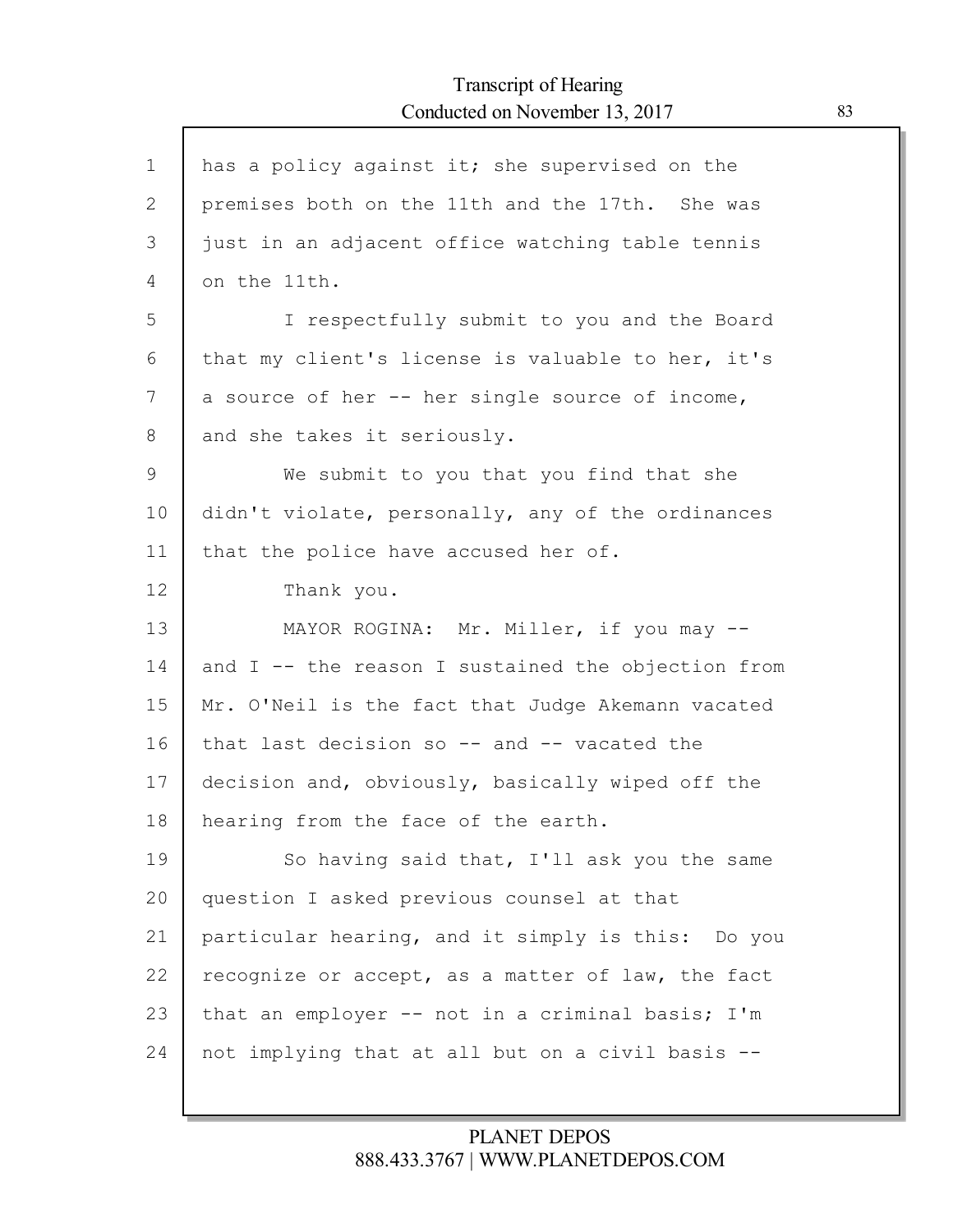Г

| $\mathbf{1}$ | an employer is responsible for the actions of the  |
|--------------|----------------------------------------------------|
| $\mathbf{2}$ | employee in the scope of the job?                  |
| 3            | MR. MILLER: I accept the respondeat                |
| 4            | superior, which is your analogy to that.           |
| 5            | MAYOR ROGINA: Respondeat superior?                 |
| 6            | MR. MILLER: Yeah.                                  |
| 7            | But that's only, quite frankly, in issues          |
| 8            | of negligence, not when you're talking about tort  |
| 9            | law. Tort law is where there's an intentional act. |
| 10           | you can't control employees from perpetrating      |
| 11           | intentional acts.                                  |
| 12           | So if you look at the common law here in           |
| 13           | Illinois or any case law, an employer is           |
| 14           | responsible for their employee when they commit an |
| 15           | act of negligence, certainly not when it's a tort, |
| 16           | an intentional, willful act. You cannot hold an    |
| 17           | employer responsible if they committed an          |
| 18           | intentional act.                                   |
| 19           | MAYOR ROGINA: That leads me to my second           |
| 20           | question, which comes from your closing argument.  |
| 21           | And that is the fact that -- did you imply         |
| 22           | in your closing argument that the licensee fired   |
| 23           | or released the perpetrator of this act or alleged |
| 24           | act because of the fact she believed that the act  |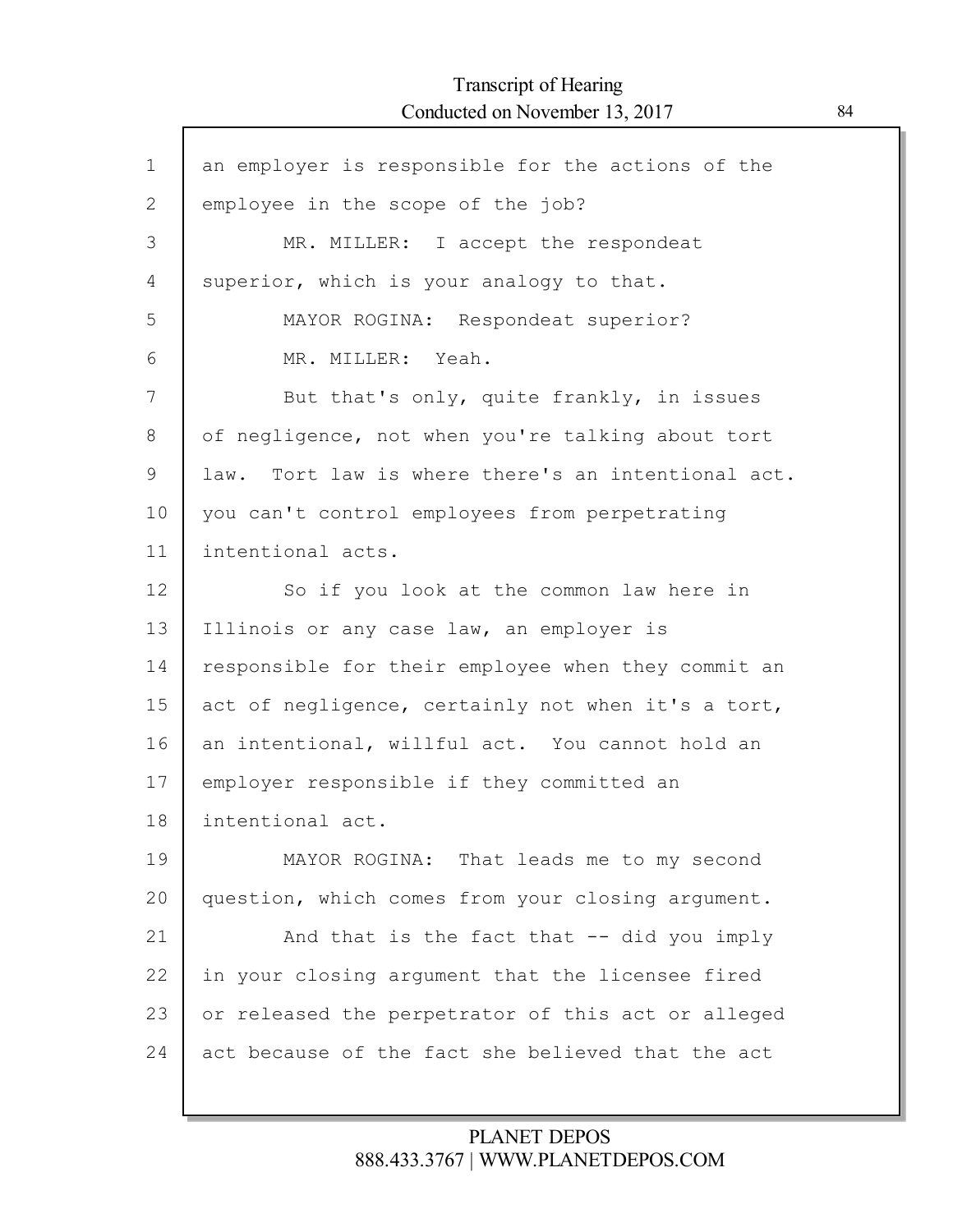Г

| $\mathbf 1$  | was committed?                                     |
|--------------|----------------------------------------------------|
| $\mathbf{2}$ | MR. MILLER: Well, I think her testimony            |
| 3            | was that she terminated her immediately. And in    |
| 4            | my closing argument what I advocate for is there's |
| 5            | a policy within the scope of her business, which   |
| 6            | is any allegations of impropriety or solicitation  |
| 7            | warrants a termination, and that's what she did.   |
| 8            | And, mind you, she terminated her the              |
| 9            | next day when, in fact, those were just            |
| 10           | allegations. I haven't heard any testimony from    |
| 11           | anyone that -- and it's certainly not my burden    |
| 12           | of proof -- that Ms. Cui was found guilty of       |
| 13           | solicitation.                                      |
| 14           | So, you know, you're innocent until you're         |
| 15           | proven guilty. My client didn't even wait for      |
| 16           | that. She exercised her right, as an equitable     |
| 17           | employer, to terminate the relationship            |
| 18           | immediately upon these allegations.                |
| 19           | MAYOR ROGINA: All right.                           |
| 20           | Rebuttal?                                          |
| 21           | MR. O'NEIL: Just quickly.                          |
| 22           | Counsel's stated -- not based on any               |
| 23           | evidence -- that his client has their employees    |
| 24           | execute an agreement not to commit any crimes, not |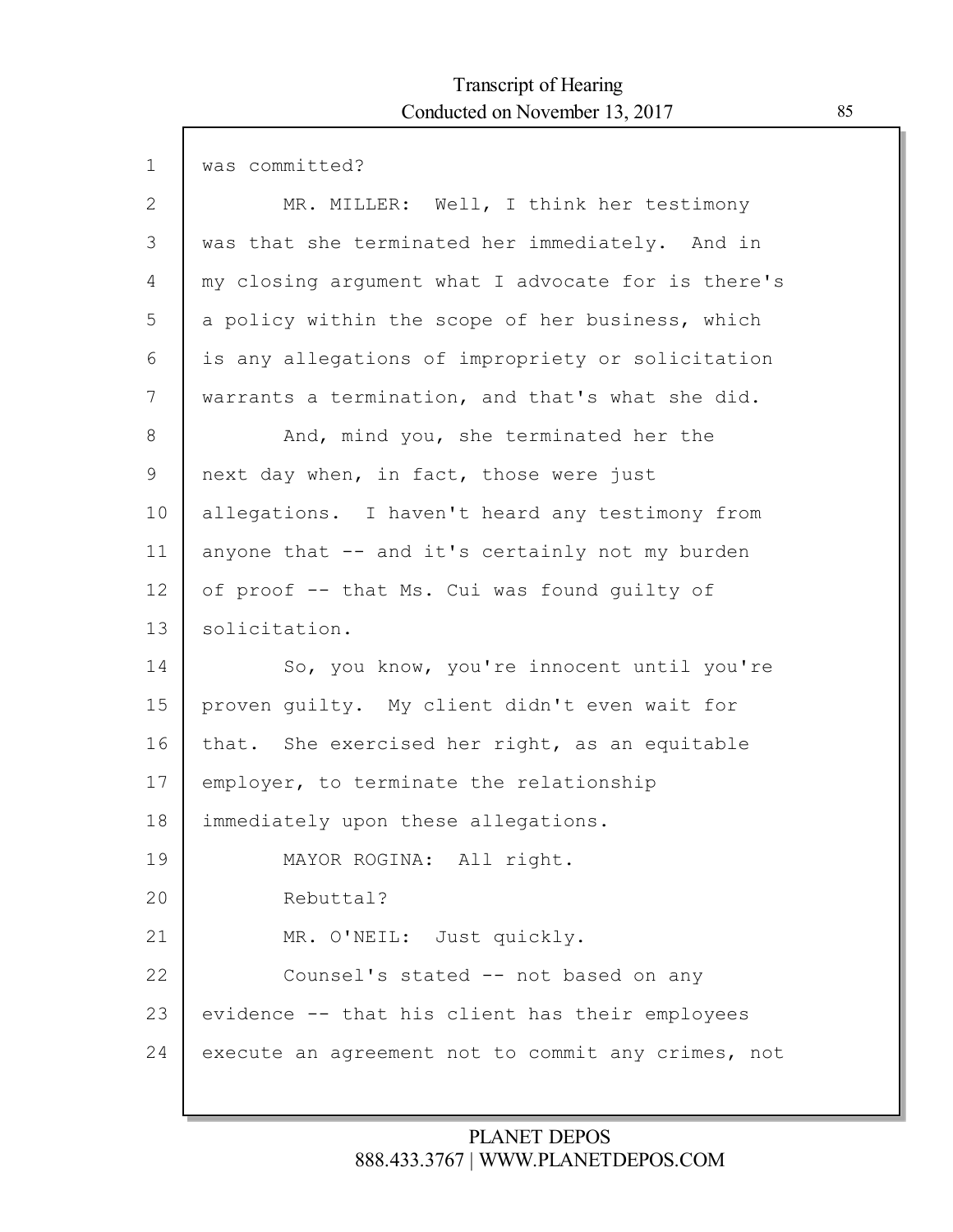Г

| $\mathbf 1$  | to prostitute themselves.                          |
|--------------|----------------------------------------------------|
| $\mathbf{2}$ | Where is it? Where's the agreement?                |
| 3            | Thank you.                                         |
| 4            | MAYOR ROGINA: All right. I'm going to              |
| 5            | thank both Mr. O'Neil and Mr. Miller --            |
| 6            | MR. MILLER: Thank you.                             |
| 7            | MAYOR ROGINA: -- and the members of the            |
| 8            | Liquor Commission and I will retire to executive   |
| 9            | session to discuss this matter.                    |
| 10           | In accordance with Judge Akemann's order           |
| 11           | on September 20th, 2017, the following will occur: |
| 12           | In 10 to 14 days, I will render a decision in this |
| 13           | matter.                                            |
| 14           | If I believe the Petitioner has not met            |
| 15           | its burden on every count, I will so order the     |
| 16           | licensee to carry on with business as usual.       |
| 17           | If I believe the Petitioner has met his            |
| 18           | burden on one or more of the named violations of   |
| 19           | the Massage Establishment Code, per Judge          |
| 20           | Akemann's order, I will ask if you would like to   |
| 21           | present a mitigation argument or mitigation        |
| 22           | document. If an argument, I would hope to          |
| 23           | schedule within two weeks of the order. If a       |
| 24           | document, I would like it presented within         |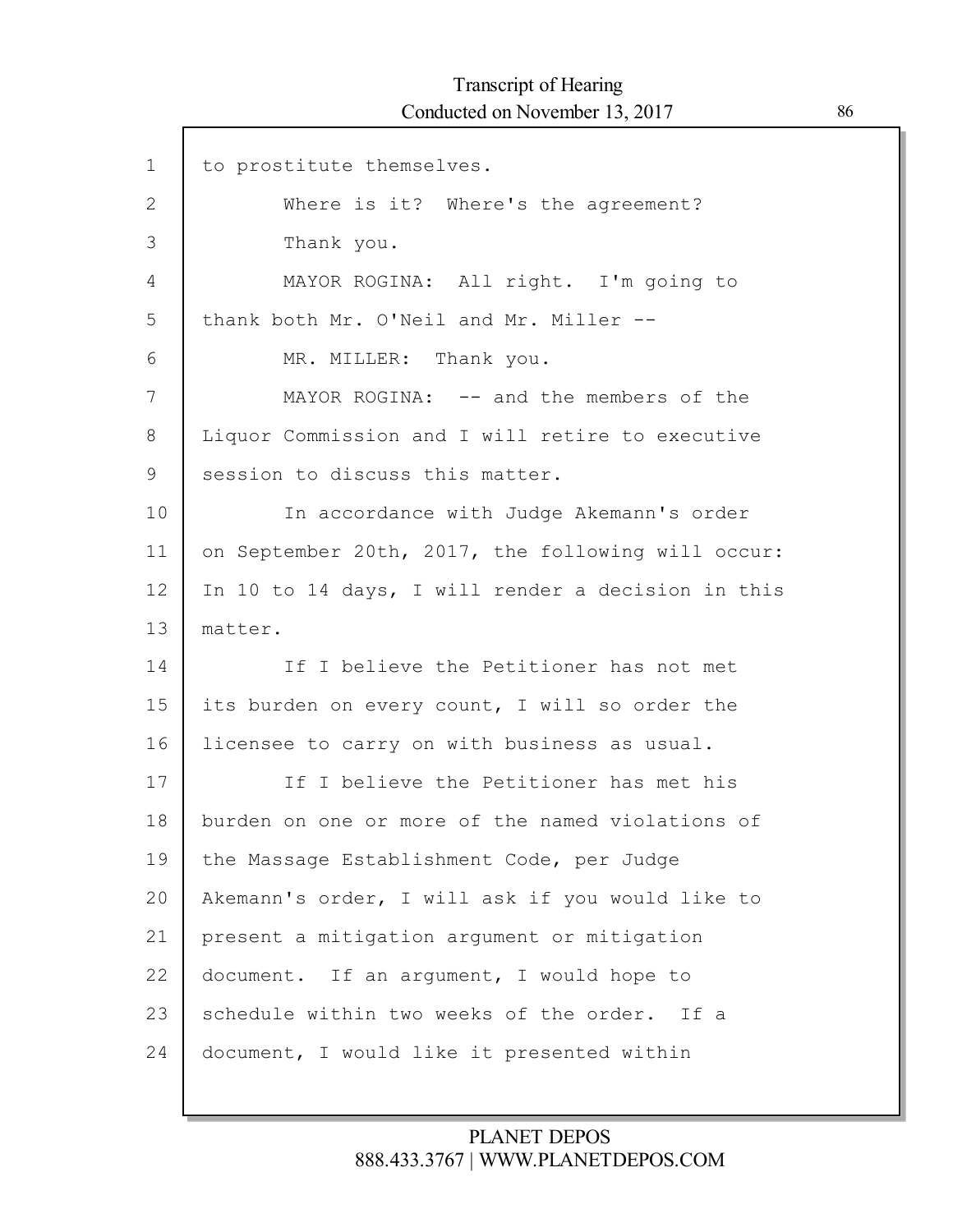Г

| $\mathbf 1$ | two weeks of the order.                    |
|-------------|--------------------------------------------|
| 2           | Any final questions?                       |
| 3           | MR. MILLER: No, your Honor. I appreciate   |
| 4           | the opportunity to do that in mitigation.  |
| 5           | MAYOR ROGINA: All right.                   |
| 6           | Then thank you to Mr. O'Neil, Mr. Miller,  |
| 7           | and the witnesses who presented testimony. |
| 8           | And may I entertain a motion to move to    |
| 9           | executive session.                         |
| 10          | MEMBER GEHM: So moved.                     |
| 11          | MEMBER VITEK: Second.                      |
| 12          | MEMBER CARRIGNAN: Second.                  |
| 13          | MAYOR ROGINA: Seconded, I think -- Lora    |
| 14          | got in on the second. Seconded by Vitek.   |
| 15          | We need to call the roll, then, Tracey.    |
| 16          | CLERK CONTI: Silkaitis.                    |
| 17          | MEMBER SILKAITIS: Yes.                     |
| 18          | CLERK CONTI: Carrignan.                    |
| 19          | MEMBER CARRIGNAN: Yes.                     |
| 20          | CLERK CONTI: Vitek.                        |
| 21          | MEMBER VITEK: Yes.                         |
| 22          | CLERK CONTI: Gehm.                         |
| 23          | MEMBER GEHM: Yes.                          |
| 24          | MAYOR ROGINA: Thank you.                   |
|             |                                            |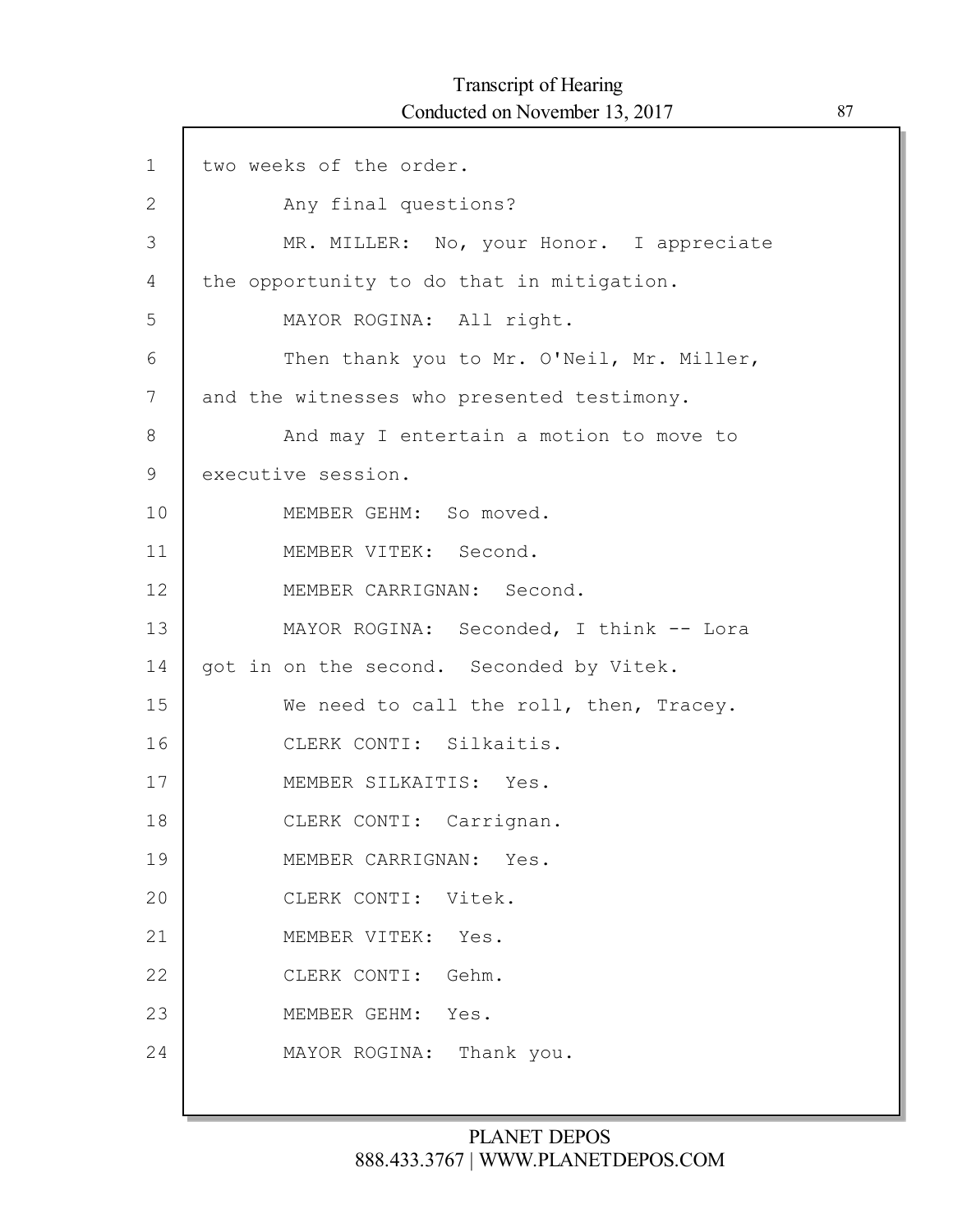Г

| $\,1\,$        | We'll move to executive session. |
|----------------|----------------------------------|
| $\sqrt{2}$     | (Off the record at $6:05$ p.m.)  |
| $\mathfrak{Z}$ |                                  |
| $\overline{4}$ |                                  |
| $\mathsf S$    |                                  |
| $\sqrt{6}$     |                                  |
| $\overline{7}$ |                                  |
| $\,8\,$        |                                  |
| $\mathsf 9$    |                                  |
| $10$           |                                  |
| $11\,$         |                                  |
| $12\,$         |                                  |
| $13\,$         |                                  |
| $1\,4$         |                                  |
| $15\,$         |                                  |
| 16             |                                  |
| $17$           |                                  |
| $1\,8$         |                                  |
| 19             |                                  |
| 20             |                                  |
| 21             |                                  |
| 22             |                                  |
| 23             |                                  |
| 24             |                                  |
|                |                                  |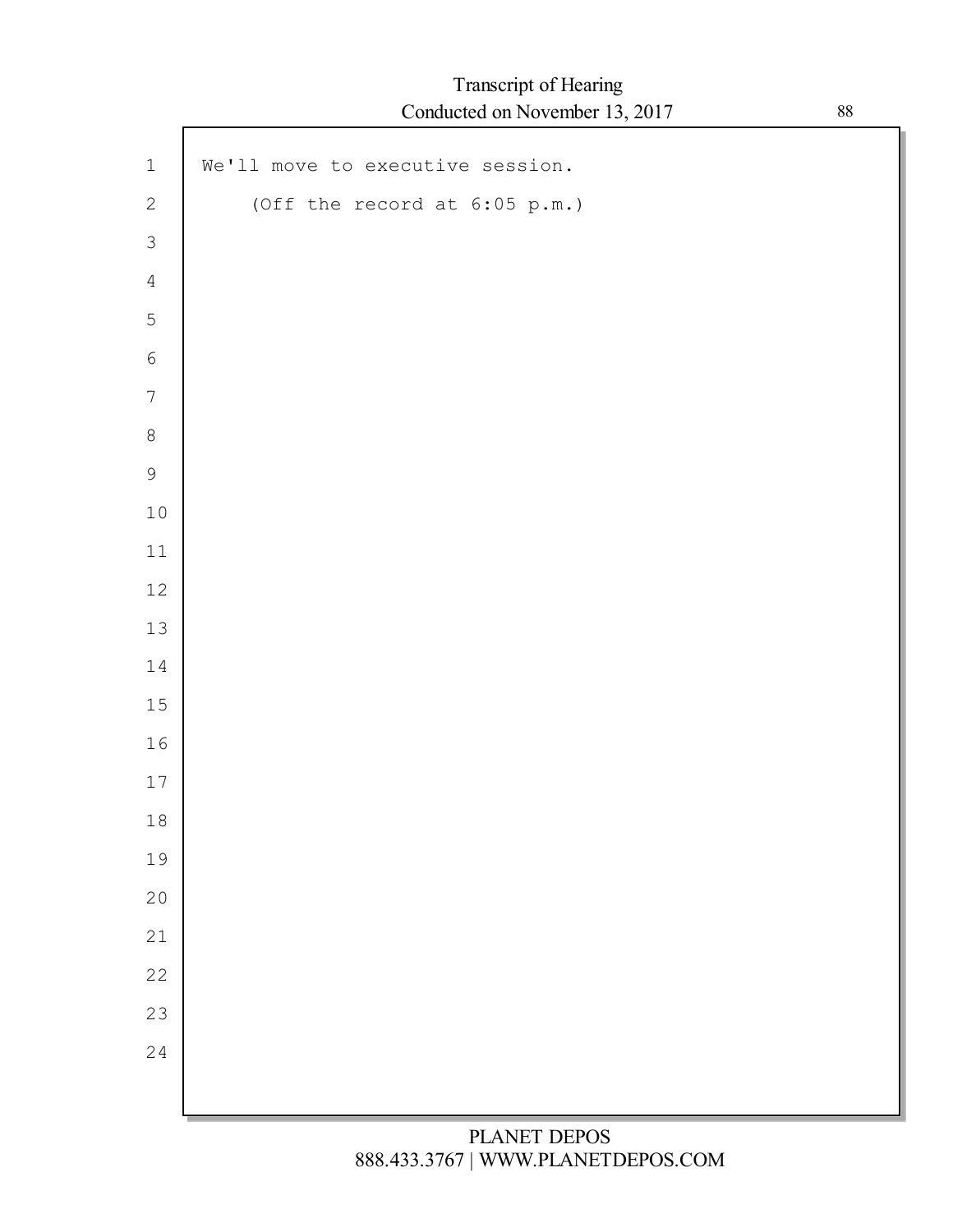| $\mathbf{1}$ | CERTIFICATE OF SHORTHAND REPORTER                                                               |
|--------------|-------------------------------------------------------------------------------------------------|
| 2            |                                                                                                 |
| 3            | I, Melanie L. Humphrey-Sonntag, Certified                                                       |
| 4            | Shorthand Reporter No. 084-004299, CSR, RDR, CRR,                                               |
| 5            | CRC, FAPR, and a Notary Public in and for the                                                   |
| 6            | County of Kane, State of Illinois, the officer                                                  |
| 7            | before whom the foregoing proceedings were taken,                                               |
| 8            | do certify that the foregoing transcript is a true                                              |
| 9            | and correct record of the proceedings, that said                                                |
| 10           | proceedings were taken by me and thereafter                                                     |
| 11           | reduced to typewriting under my supervision, and                                                |
| 12           | that I am neither counsel for, related to, nor                                                  |
| 13           | employed by any of the parties to this case and                                                 |
| 14           | have no interest, financial or otherwise, in its                                                |
| 15           | outcome.                                                                                        |
| 16           |                                                                                                 |
| 17           | IN WITNESS WHEREOF, I have hereunto set my                                                      |
| 18           | hand and affixed my notarial seal this 22nd day of                                              |
| 19           | November, 2017.                                                                                 |
| 20           | My commission expires July 3, 2021.                                                             |
| 21           | OFFICIAL SEAL                                                                                   |
| 22           | M L Humphrey-Sonntag<br>Notary Public, State of Illinois<br>My Commission Expires July 3, 2021; |
| 23           | HUMPHREY-SONNTAG<br>MELANIE                                                                     |
| 24           | NOTARY PUBLIC IN AND FOR ILLINOIS                                                               |
|              |                                                                                                 |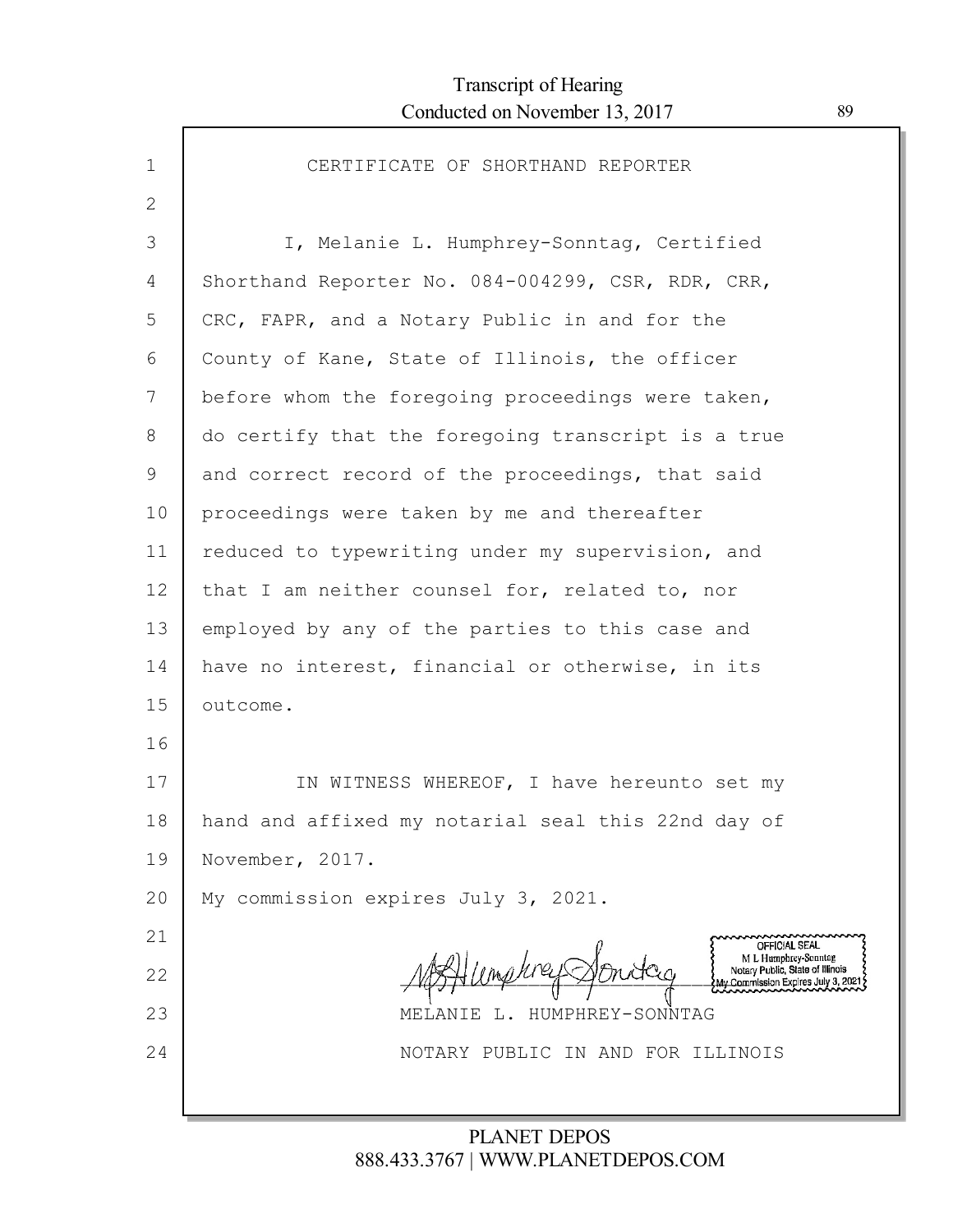| $\mathbf{A}$                  | 54:1, 54:19,      | advocate             | agreed                       |
|-------------------------------|-------------------|----------------------|------------------------------|
|                               | 72:16, 77:20,     | 85:4                 | 49:16                        |
| $a-n-y-o-n$                   | 77:21, 78:10,     | affirm               | agreed-upon                  |
| 23:13, 58:5                   | 78:12, 84:11      | 53:23                | 54:24                        |
| able                          | actual            | affirmed             | agreement                    |
| 34:15, 64:7                   | 15:6, 54:20       | 17:6, 72:9           | 15:9, 82:17,                 |
| about                         | actually          | affixed              | 85:24, 86:2                  |
| 8:15, 10:13,<br>11:12, 16:19, | 14:13, 14:18,     | 89:18                | akemann                      |
| 19:21, 19:22,                 | 14:19, 14:24,     | after                | 83:15                        |
| 23:19, 35:13,                 | 31:17, 31:23,     | $8:8$ , $13:11$ ,    | akemann's                    |
| 44:13, 45:10,                 | 32:5, 32:21,      | 17:6, 33:1,          | 86:10, 86:20                 |
| 48:11, 49:2,                  | 33:3, 33:17,      | 40:12, 42:23,        | alderman                     |
| 50:13, 52:21,                 | 33:18, 55:3,      | $46:5$ , $47:7$ ,    | 7:20                         |
| 53:14, 73:20,                 | 64:17, 70:7,      | 50:12, 50:21,        | a11                          |
| 73:21, 84:8                   | 70:11, 78:5,      | 52:16, 52:21,        | 6:17, 7:4,                   |
| above                         | 82:16, 82:17      | 53:16, 69:24,        | 9:23, 11:18,                 |
| 44:22                         | additional        | 72:9, 82:18          | 13:11, 15:21,                |
| absolutely                    | 67:13             | afternoon            | 15:24, 16:3,                 |
| 16:13                         | addressing        | 6:2, 7:10,           | 17:1, 17:16,                 |
| accept                        | 28:3              | 9:10, 9:15,          | 18:8, 18:22,                 |
| 6:18, 83:22,                  | adjacent          | 14:4, 54:12          | $21:5$ , $21:21$ ,           |
| 84:3                          | 83:3              | again                | 21:22, 23:2,                 |
| accepted                      | adm               | 12:17, 45:13,        | 25:4, 25:11,                 |
| 51:21                         | 5:3               | 46:23, 79:22,        | 31:6, 31:7,                  |
| accordance                    | administer        | 81:7                 | 36:11, 36:13,                |
| 86:10                         | 15:23             | against              | 37:7, 37:10,                 |
| accused                       | administrative    | 83:1                 | 38:23, 39:16,                |
| 83:11                         | 76:20             | agent                | 42:15, 42:17,                |
| acknowledged                  | admission         | 10:6, 10:10,         | 43:6, 45:24,                 |
| 65:24                         | 78:4              | 11:4, 11:6,          | 50:19, 52:9,                 |
| act                           | admitted          | 12:3, 12:12,         | 57:10, 59:2,                 |
| 52:8, 54:22,                  | 52:14, 66:20      | 12:20, 12:24,        | 59:19, 60:23,                |
| 55:1, 55:2,                   | advanced          | 27:8, 37:20,         | 65:6, 65:12,                 |
| 61:9, 82:22,                  | 10:8, 12:20,      | 38:15, 38:18,        | 65:15, 68:17,                |
| 84:9, 84:15,                  | 12:23, 40:3,      | 38:23, 57:11,        | 69:7, 71:2,                  |
| 84:16, 84:18,                 | $40:5$ , $40:8$ , | 57:12, 59:4,         | 71:24, 72:5,                 |
| 84:23, 84:24                  | 42:1, 51:8,       | 60:3, 60:7,          | 75:3, 75:4,                  |
| acting                        | 59:14, 67:10,     | 60:19, 60:24,        | 75:24, 76:4,                 |
| 39:13, 78:8                   | 67:15, 67:16,     | 61:21, 64:8,         | 76:8, 78:12,<br>79:7, 80:14, |
| actions                       | 81:1              | 77:12, 78:2,<br>80:4 | 81:17, 81:20,                |
| 84:1                          | adverse           |                      | 83:24, 85:19,                |
| activities                    | 26:17, 26:20,     | agents               | 86:4, 87:5                   |
| 10:3, 79:18                   | 26:22             | 8:15, 8:24,<br>12:18 | allegations                  |
| activity                      | advise            |                      | 85:6, 85:10,                 |
| 22:9                          | 24:12             | ago<br>73:20, 74:15, | 85:18                        |
| acts                          | advised           | 74:17                | alleged                      |
| 11:12, 15:6,                  | 56:5, 62:22,      | agree                | 8:22, 15:10,                 |
|                               | 64:23             | 48:4                 |                              |
|                               |                   |                      |                              |
|                               |                   |                      |                              |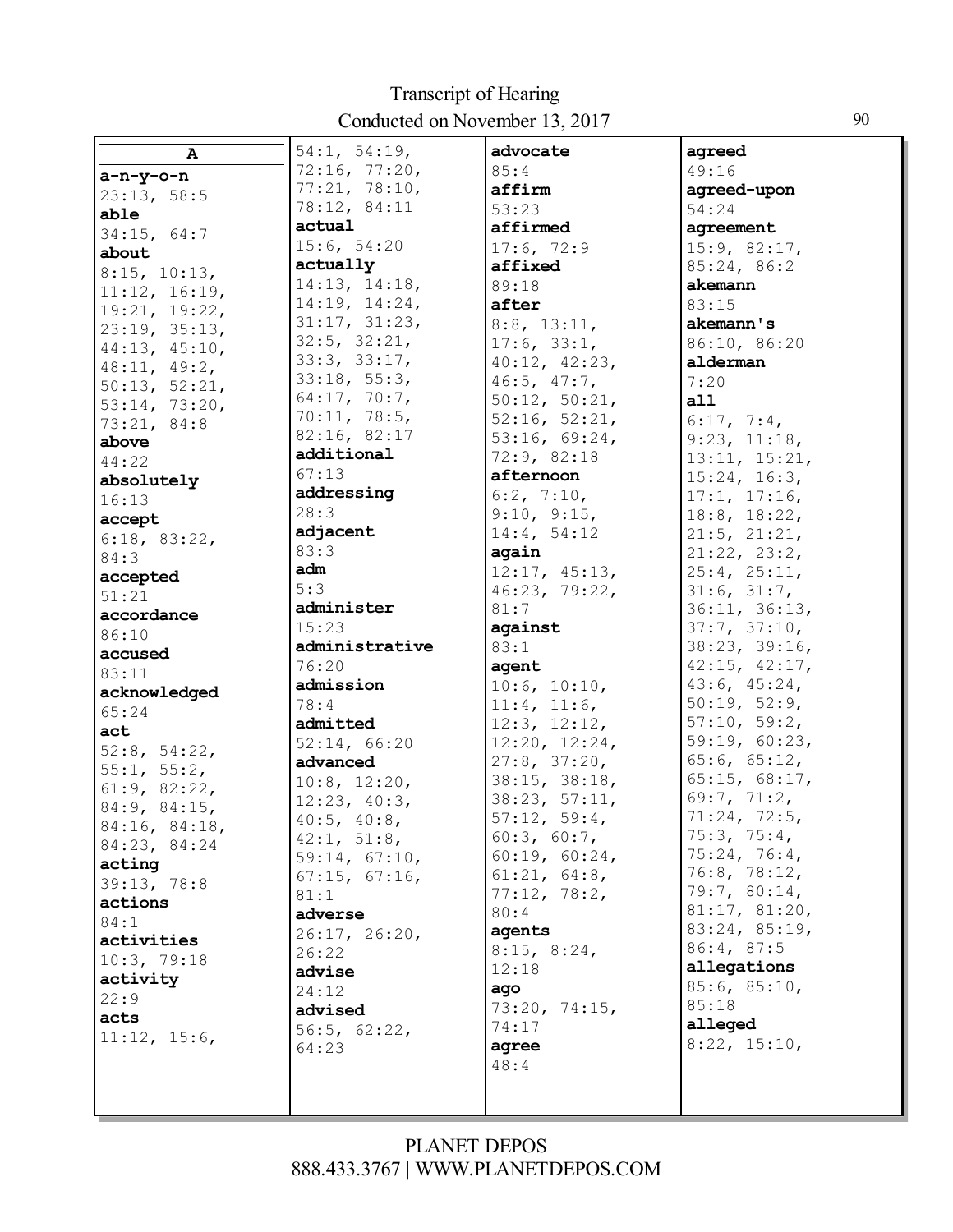| 31:18, 54:14,      | 11:7, 15:12,         | applied                 | article            |
|--------------------|----------------------|-------------------------|--------------------|
| 56:4, 84:23        | 19:17, 20:9,         | 18:18, 19:10,           | 62:6               |
| allegedly          | 20:17, 22:14,        | 44:9                    | articles           |
| 33:10, 82:22       | 36:1, 43:19,         | apply                   | 21:18, 46:6        |
| alleges            | 43:21, 44:7,         | 44:7                    | ask                |
| 8:12               | $44:15$ , $45:4$ ,   |                         |                    |
|                    | 46:6, 50:1,          | appreciate              | 8:7, 8:9,          |
| allow              |                      | 57:3, 71:5,             | 15:18, 15:21,      |
| 35:11, 72:16,      | 53:6, 53:13,         | 87:3                    | 21:6, 25:16,       |
| 82:24              | 54:18, 55:11,        | approach                | 27:3, 29:10,       |
| allowing           | 55:14, 57:6,         | 68:6, 76:8              | 30:11, 30:13,      |
| 82:14              | 57:8, 61:12,         | approve                 | 35:19, 45:17,      |
| almost             | 66:7, 66:8,          | 6:19, 6:21              | 45:24, 50:8,       |
| 47:14              | 66:11, 68:8,         | approximately           | 52:9, 53:5,        |
| along              | 68:17, 70:4,         | 8:16, 8:22,             | 64:21, 66:14,      |
| 13:1, 64:9         | 70:8, 77:8,          | 22:1, 23:11,            | 68:22, 75:11,      |
| already            | 77:16, 78:10,        | 38:22, 43:2,            | 75:15, 83:19,      |
| 20:12, 29:1        | 78:12, 78:23,        | 44:13, 44:21,           | 86:20              |
| also               | 80:15, 82:6,         | 47:12, 58:13,           | asked              |
| 3:8, 13:19,        | 83:10, 84:13,        | 58:17, 60:23,           | 11:11, 11:23,      |
| $15:5$ , $18:20$ , | 85:6, 85:10,         | 68:11                   | 12:10, 12:15,      |
| 22:17, 64:12,      | 85:22, 85:24,        | area                    | 14:17, 19:3,       |
| 67:11, 72:23       | 87:2, 89:13          | 11:22, 22:23,           | 20:11, 30:21,      |
| always             | anybody              | 41:16, 47:12,           | 33:10, 34:7,       |
| 71:16              | 41:1                 | 47:16, 55:12,           | 34:8, 35:8,        |
| amount             | anyon                | 63:5, 77:9,             | 41:23, 42:6,       |
|                    | 4:21, 13:4,          | 77:11, 77:18,           | 45:13, 45:15,      |
| 67:12              | 13:13, 23:11,        | 80:14, 80:16            | 46:19, 46:23,      |
| analogy            | 23:13, 23:14,        | areas                   | 47:24, 48:6,       |
| 84:4               | 23:16, 24:12,        | 38:24, 78:22,           | $48:8$ , $48:18$ , |
| announce           | 24:23, 53:20,        | 79:23, 80:17            | 49:3, 49:12,       |
| 62:14              | 57:16, 57:22,        | argument                | 50:2, 50:5,        |
| another            | 58:5, 79:14,         |                         | 50:14, 54:21,      |
| 24:18, 29:10,      | 80:21, 81:6          | $4:5$ , $4:6$ , $4:7$ , | 62:21, 63:24,      |
| 53:8, 71:14,       | anyone               | 71:14, 75:23,           | 66:2, 73:21,       |
| 75:19, 77:9,       | 60:19, 62:10,        | 84:20, 84:22,           | 74:10, 83:20       |
| 78:5               | 63:4, 85:11          | 85:4, 86:21,            | asking             |
| answer             | anything             | 86:22                   | 28:20, 46:9,       |
| 17:17, 21:14,      | 9:13, 29:8,          | arguments               | 70:17              |
| 29:3, 31:1,        | 37:12, 39:17,        | 8:9, 75:13              | asks               |
| 34:22, 36:6,       | 68:1, 71:7,          | arm                     | 33:17              |
| 56:18, 70:21,      | 75:6, 81:14          | 44:23                   | assigned           |
| 74:16              | appear               | around                  | 58:9               |
| answered           | 65:12                | 47:15                   |                    |
| 13:20, 20:12       | appeared             | arrest                  | assignment         |
| answers            |                      | 53:21, 64:16            | 39:11, 58:8,       |
| 17:16, 27:4        | 15:1, 15:2,<br>46:11 | arrested                | 58:14, 58:16,      |
| anticipating       | application          | 36:20                   | 58:21              |
| 57:7               |                      | arrived                 | attempted          |
| any                | 5:7                  | 60:6, 68:3              | 53:24              |
| $7:2$ , 8:7, 9:6,  |                      |                         |                    |
|                    |                      |                         |                    |
|                    |                      |                         |                    |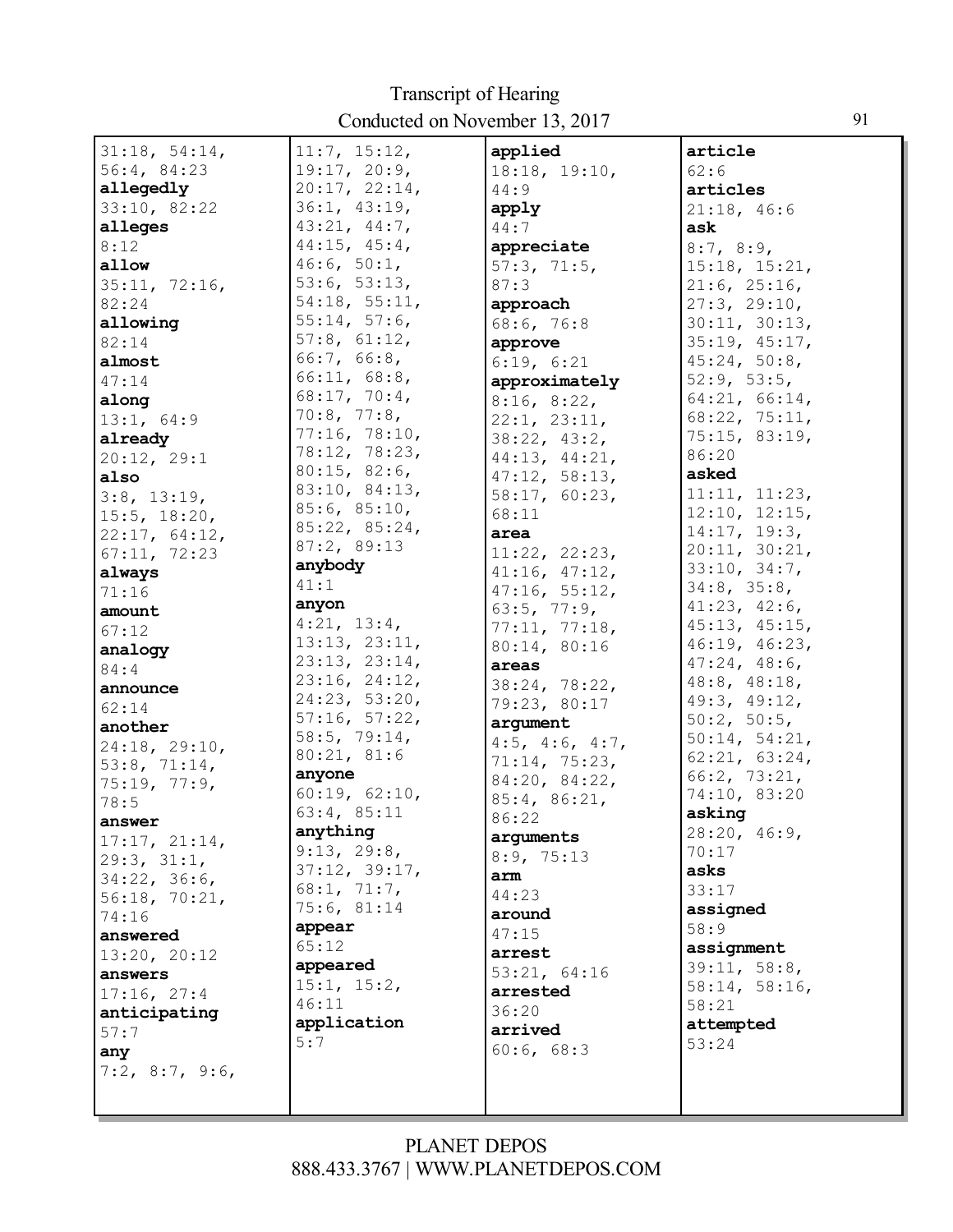| attending         | badge                               | $43:8$ , $44:5$ ,     | 82:2, 83:2, 86:5   |
|-------------------|-------------------------------------|-----------------------|--------------------|
| 30:22             | 40:20, 62:18                        | 45:9, 46:23,          | bother             |
| attention         | balance                             | 47:21, 47:22,         | 33:5               |
| 39:7, 44:16,      | 16:23                               | 48:2, 52:16,          | briefly            |
| 59:2              | based                               | 59:23, 60:1,          | 10:1               |
| attire            | 30:12, 85:22                        | 61:16, 62:11,         | brought            |
| 40:18             | basically                           | 63:1, 86:14,          | 12:20, 12:24       |
| attorney          | 83:17                               | 86:17                 | building           |
| 9:4, 27:14,       | basis                               | believed              | 19:14, 20:4,       |
| 27:24, 28:2,      | 83:23, 83:24                        | 84:24                 | 20:20, 21:11,      |
| 28:16, 28:22,     | became                              | belong                | 22:8, 25:24,       |
| 29:2, 29:24       | 82:19                               | 19:15                 | 31:21, 32:6,       |
| attorney's        | because                             | best                  | 32:9, 32:10,       |
| 30:5              | 9:16, 37:5,                         | 26:23                 | 32:12, 33:20,      |
| attorneys         | 49:11, 73:21,                       | between               | 61:1, 78:6,        |
| 15:18             | 74:3, 82:12,                        | 11:4, 27:7,           | 79:14              |
| aurora            | 84:24                               | 77:24                 | burden             |
| 17:22             | been                                | beyond                | 77:2, 81:16,       |
| available         | 8:23, 12:3,                         | 76:19, 78:4,          | 82:21, 85:11,      |
| 82:11             | 13:9, 17:6,                         | 78:17, 79:12          | 86:15, 86:18       |
| avoid             | 29:5, 38:11,                        | bills                 | business           |
| 26:24             | 38:20, 57:19,                       | 10:9, 10:10,          | 6:18, 17:23,       |
| aware             | 57:23, 58:11,                       | 51:12, 51:13,         | 18:2, 18:8,        |
| 25:16, 82:19      | 65:24, 72:9,                        | 63:13, 63:16          | 18:11, 19:15,      |
| away              | 78:20                               | bit                   | 19:23, 20:1,       |
| 73:4, 73:6        | before                              | 9:17, 14:6,           | 20:5, 20:20,       |
| aye               | 1:1, 2:13,                          | 21:15, 34:19,         | 21:4, 21:9,        |
| 7:5               | 7:10, 9:6, 9:14,                    | 38:9                  | 21:10, 22:8,       |
| ayes              | 25:17, 27:8,                        | black                 | 22:14, 24:14,      |
| 7:6               | 43:10, 50:24,                       | 62:8                  | 28:13, 60:9,       |
| $\, {\bf B}$      | 69:12, 71:16,                       | black-and-red         | 60:12, 60:16,      |
|                   |                                     |                       |                    |
|                   |                                     | 62:7                  | $64:5$ , $64:9$ ,  |
| $b)$ (            | 75:14, 89:7                         | blow                  | 69:5, 73:1,        |
| 8:18, 77:19       | began                               |                       | 73:22, 74:4,       |
| back              | 10:17, 11:3,                        | 12:10, 49:12<br>board | 74:7, 74:22,       |
| 10:19, 10:23,     | 11:11, 11:21,                       |                       | 79:7, 79:10,       |
| 13:14, 30:15,     | 12:5, 12:14,                        | 28:23, 41:8,          | 79:21, 81:2,       |
| $41:5$ , $41:8$ , | 49:8, 49:13<br>begin                | 83:5                  | 81:10, 81:19,      |
| 43:6, 44:1,       |                                     | body                  | 85:5, 86:16        |
| 44:21, 45:15,     | 9:6, 9:11                           | 28:3, 28:17,          | buttocks           |
| 49:1, 50:19,      | beginning<br>69:15                  | 41:14, 44:15,         | 44:14, 44:22,      |
| 66:10, 67:3,      |                                     | 47:7, 55:11,          | 45:1               |
| 69:13, 80:5,      | being                               | 55:12, 77:8           | $\mathbf{C}$       |
| 80:6              | 11:13, 33:19,<br>$34:15$ , $35:4$ , | boss                  |                    |
| back-and-forth    |                                     | 52:22, 52:23          | $c-u-i$            |
| 50:13, 50:16      | 45:7, 53:21<br>believe              | both                  | 10:16              |
| background        |                                     | $8:8$ , 14:10,        | call               |
| 78:19             | 20:15, 41:4,                        | 15:18, 22:20,         | 6:3, 6:6, $10:2$ , |
|                   | 41:16, 43:4,                        | 22:21, 81:9,          |                    |
|                   |                                     |                       |                    |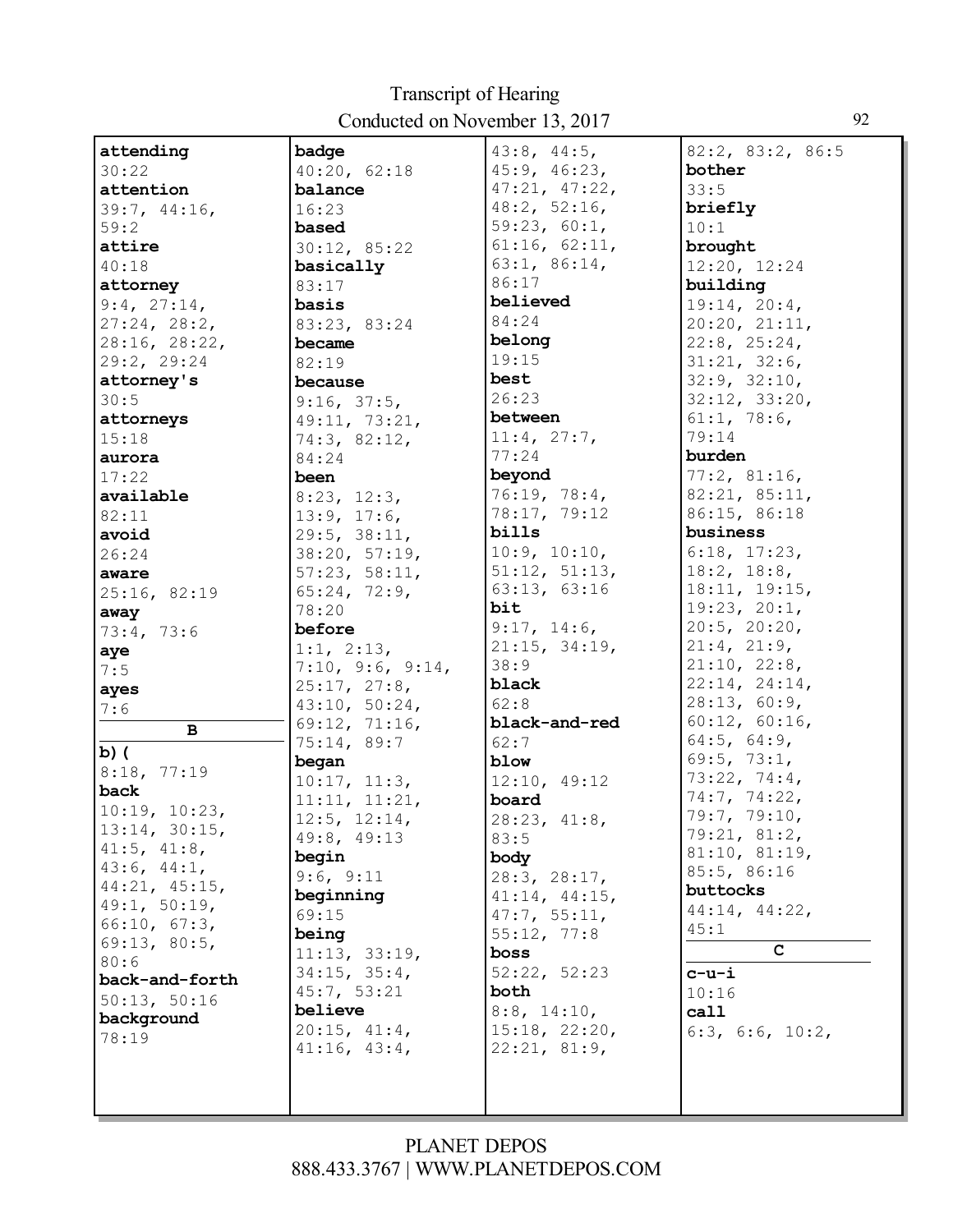| 16:4, 16:6,     | carried       | chairman                  | 51:23, 52:1,            |
|-----------------|---------------|---------------------------|-------------------------|
| 25:12, 26:21,   | 7:9, 54:17    | 3:2                       | 52:14, 58:23            |
| 27:6, 27:9,     | carrignan     | challenged                | civil                   |
| 37:18, 37:20,   | 3:3, 6:10,    | 9:17, 14:6                | 83:24                   |
| 57:5, 72:2,     | 6:11, 7:22,   | change                    | claimant                |
| 72:4, 87:15     | 87:12, 87:18, | 10:24, 42:3,              | 17:8, 36:18,            |
| called          | 87:19         | 42:5, 51:16               | 38:12, 55:8,            |
| 25:15, 26:2,    | carry         | charge                    | 58:1, 73:12             |
| 26:6, 26:9,     | 86:16         | 10:20, 30:1,              | clarify                 |
| 26:12, 26:19    | cars          | 31:18, 36:1,              | 36:1, 74:9              |
| calling         | 82:6          | 36:3, 37:4,               | clarity                 |
| 8:6             | case          | 37:6, 37:9,               | 34:7                    |
| calls           | 15:20, 16:12, | 77:14                     | clear                   |
| 24:16, 24:18,   | 26:19, 34:14, | charged                   | 19:20, 21:14,           |
| 24:19, 24:21    | 71:23, 76:18, | 29:15, 29:18              | 23:9, 30:20,            |
| came            | 77:2, 77:4,   | charges                   | 30:21, 70:20            |
| 10:16, 10:23,   | 80:4, 84:13,  | 9:5, 34:1,                | clearly                 |
| 11:2, 11:9,     | 89:13         | 35:4, 39:5,               |                         |
| 11:12, 12:19,   | cases         |                           | 27:4, 69:17             |
| 32:14, 32:20,   | 8:9           | 80:18                     | clerk                   |
| 41:5, 41:7      |               | charles                   | 3:14, 6:8,              |
|                 | cash          | 1:2, 1:12, 2:4,           | 6:10, 6:12,             |
| can             | 12:21, 13:19, | $2:6$ , 7:12, 7:15,       | 6:14, 87:16,            |
| 9:7, 9:13,      | 63:13, 63:15, | 8:13, 13:15,              | 87:18, 87:20,           |
| 9:18, 16:11,    | 63:18, 67:11, | 19:11, 25:5,              | 87:22                   |
| 16:20, 17:17,   | 67:13, 81:2   | 25:12, 58:22,             | client                  |
| 18:6, 18:14,    | caught        | 58:24, 59:12,             | 9:16, 14:6,             |
| 27:1, 27:4,     | 79:1          | 61:12, 64:19,             | 14:9, 14:19,            |
| 29:3, 29:6,     | central       | 80:22                     | 15:1, 15:7,             |
| 34:6, 34:10,    | 38:19, 39:1,  | cheek                     | 32:23, 32:24,           |
| 34:18, 34:21,   | 58:10, 58:15  | 53:2                      | 33:4, 33:13,            |
| 38:3, 41:8,     | certainly     | chief                     | 33:15, 33:19,           |
| 44:10, 57:1,    | 82:1, 82:9,   | $3:12$ , $5:5$ , $5:7$ ,  | 64:3, 71:10,            |
| 57:10, 57:12,   | 84:15, 85:11  | 8:1, 26:19,               | 71:16, 82:2,            |
| 57:15, 62:5,    | certificate   | 71:22, 71:23,             | 82:7, 82:12,            |
| 63:11, 68:6,    | 89:1          | 77:2,81:16                | 82:24, 85:15,           |
| 70:19, 70:21,   | certified     | chief's                   | 85:23                   |
| 74:9, 75:19,    | 2:13, 2:15,   | 18:24, 19:1,              | client's                |
| 81:9            | 89:3          | 55:10, 65:2,              | 83:6                    |
| can't           | certify       | 65:3, 66:16,              | clifford                |
| 41:17, 64:17,   | 89:8          | 66:20                     | 3:3, 7:21               |
| 82:20, 84:10    | cetera        | chinese                   | closing                 |
| cannot          | 11:19, 15:13, | 14:8, 17:3                | $4:5$ , $4:6$ , $8:9$ , |
| 84:16           | 77:15, 79:24  | circumstantial            | 71:14, 75:13,           |
| capacity        | chair         | 81:9                      | 75:23, 84:20,           |
| 39:13           | 12:1, 38:3,   | city                      | 84:22, 85:4             |
| cards           | 46:1, 46:7,   | 1:2, 2:4, 3:10,           | clothed                 |
| 13:2, 64:10     | 46:10, 46:12, | $5:4$ , $7:15$ , $10:2$ , | 52:24                   |
| care            | 49:6, 50:20   | 18:24, 19:11,             | clothes                 |
| 6:17, 9:7, 9:13 |               |                           | 11:16, 40:17,           |
|                 |               |                           |                         |
|                 |               |                           |                         |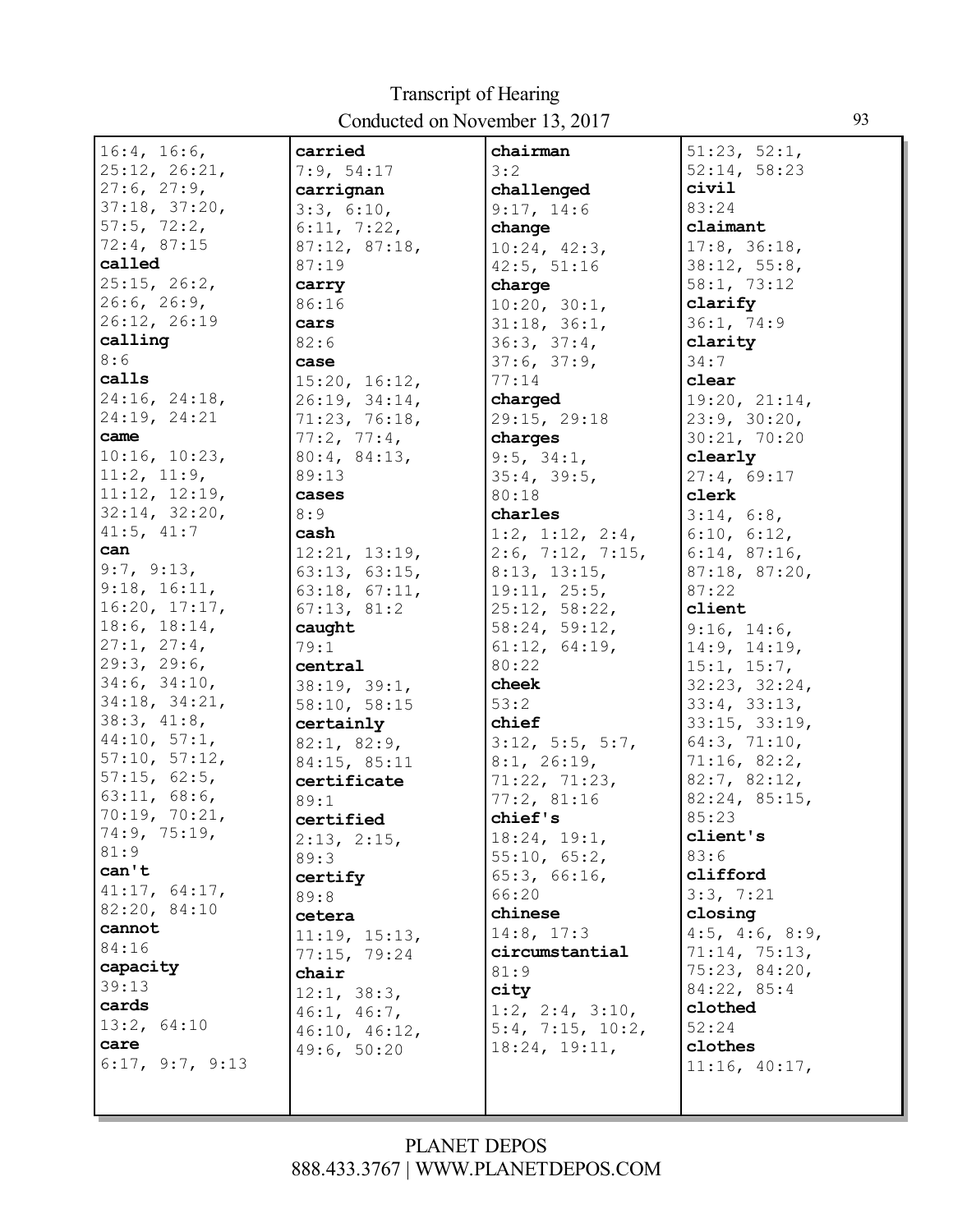| 42:10, 42:14,              | 68:18                 | constitutional                | 75:18, 75:19,         |
|----------------------------|-----------------------|-------------------------------|-----------------------|
| 42:15, 43:16,              | company               | $5:5$ , $65:10$ ,             | 75:21                 |
| 48:3                       | 72:18, 82:16          | 65:17                         | corner                |
| clothing                   | compen                | consummate                    | 12:2, 46:2            |
| 46:7, 62:6                 | 74:20                 | 39:23                         | correct               |
| cloths                     | compensate            | contact                       | 23:6, 26:12,          |
| 79:24                      | 72:24, 73:23,         | 33:1, 73:14,                  | 31:19, 31:24,         |
| coat                       | 73:24                 | 74:11                         | 32:6, 32:9,           |
| 40:19                      | compensation          | contained                     | 34:2, 36:6,           |
| code                       | 74:20, 77:16          | 77:5, 81:17                   | 39:2, 41:13,          |
| 8:13, 9:2,                 | competent             | conti                         | 42:19, 43:17,         |
| 81:14, 86:19               | 81:17                 | 3:14, 6:8,                    | 46:18, 46:20,         |
| collegial                  | complainant           | 6:10, 6:12,                   | 50:22, 50:23,         |
| 27:1                       | 3:11, 8:2             | 6:14, 87:16,                  | 51:3, 55:3,           |
| com                        | complaint             | 87:18, 87:20,                 | 55:4, 56:6,           |
| 74:7                       | 8:10, 39:15,          | 87:22                         | 56:8, 56:15,          |
| come                       | 39:21, 77:5,          | continue                      | 59:20, 59:21,         |
| 10:19, 16:8,               | 81:18                 | 47:6, 49:17                   | 60:4, 61:6,           |
| 16:10, 35:12,              | complete              | continued                     | 63:21, 66:6,          |
| 70:4, 70:8, 82:6           | 29:23, 30:4,          | 53:1                          | 67:19, 69:4,          |
| comes                      | 30:14                 | continuing                    | 70:8, 74:12,          |
| 84:20                      | completed             | 18:16, 50:5                   | 74:14, 74:18,         |
| coming                     | 61:9                  | contradict                    | 74:24, 81:14,<br>89:9 |
| 78:20                      | completely            | 82:7                          | corrected             |
| commission                 | 11:17, 80:7           | control                       | 8:23                  |
| 1:1, 6:4, 6:20,            | concerning            | 1:1, $6:3$ , $6:20$ ,         | cost                  |
| 7:12, 7:20,                | 53:20                 | 75:15, 79:3,                  | 48:1, 48:6,           |
| 13:24, 15:14,              | condition             | 84:10                         | 48:11                 |
| 17:11, 27:19,              | 65:17                 | conversation                  | could                 |
| $41:8$ , $63:11$ ,         | condom                | 7:2, 10:17,                   | 15:18, 42:9,          |
| 75:15, 79:19,              | 11:23, 11:24,         | 23:10, 24:4,                  | 46:16, 48:3,          |
| 86:8, 89:20                | 12:4, 49:3,           | 41:19, 45:10,                 | 67:18                 |
| commissioner<br>7:11, 7:17 | 49:4, 49:7,           | 47:21, 48:11,<br>49:2, 49:23, | couldn't              |
| commissioners              | 50:18, 51:4,<br>77:13 | 50:12, 52:21,                 | 41:17, 42:21          |
| 20:18, 31:2,               | conduct               | 53:1, 61:23,                  | counsel               |
| 47:10                      | 10:11, 39:14          | 68:13                         | 3:9, 3:11,            |
| commissions                | conducted             | conversations                 | 3:13, 5:2, 17:8,      |
| 7:18                       | 52:7                  | 11:4, 13:12                   | 21:17, 23:18,         |
| commit                     | conducting            | copied                        | 26:17, 29:6,          |
| 84:14, 85:24               | 22:14                 | 63:20                         | 30:21, 31:14,         |
| commitment                 | confined              | copier                        | 34:6, 34:21,          |
| 28:14                      | 39:2                  | 59:17                         | 35:7, 36:13,          |
| committed                  | confirm               | copies                        | 36:18, 38:12,         |
| 84:17, 85:1                | 61:21                 | 59:16                         | 47:18, 54:10,         |
| common                     | confused              | copy                          | 55:8, 56:1,           |
| 37:23, 84:12               | 21:16                 | 18:23, 59:18,                 | 58:1, 69:22,          |
| communicating              | connotate             | 63:17, 65:15,                 | 72:12, 73:11,         |
| 66:8, 66:11,               | 33:18                 |                               |                       |
|                            |                       |                               |                       |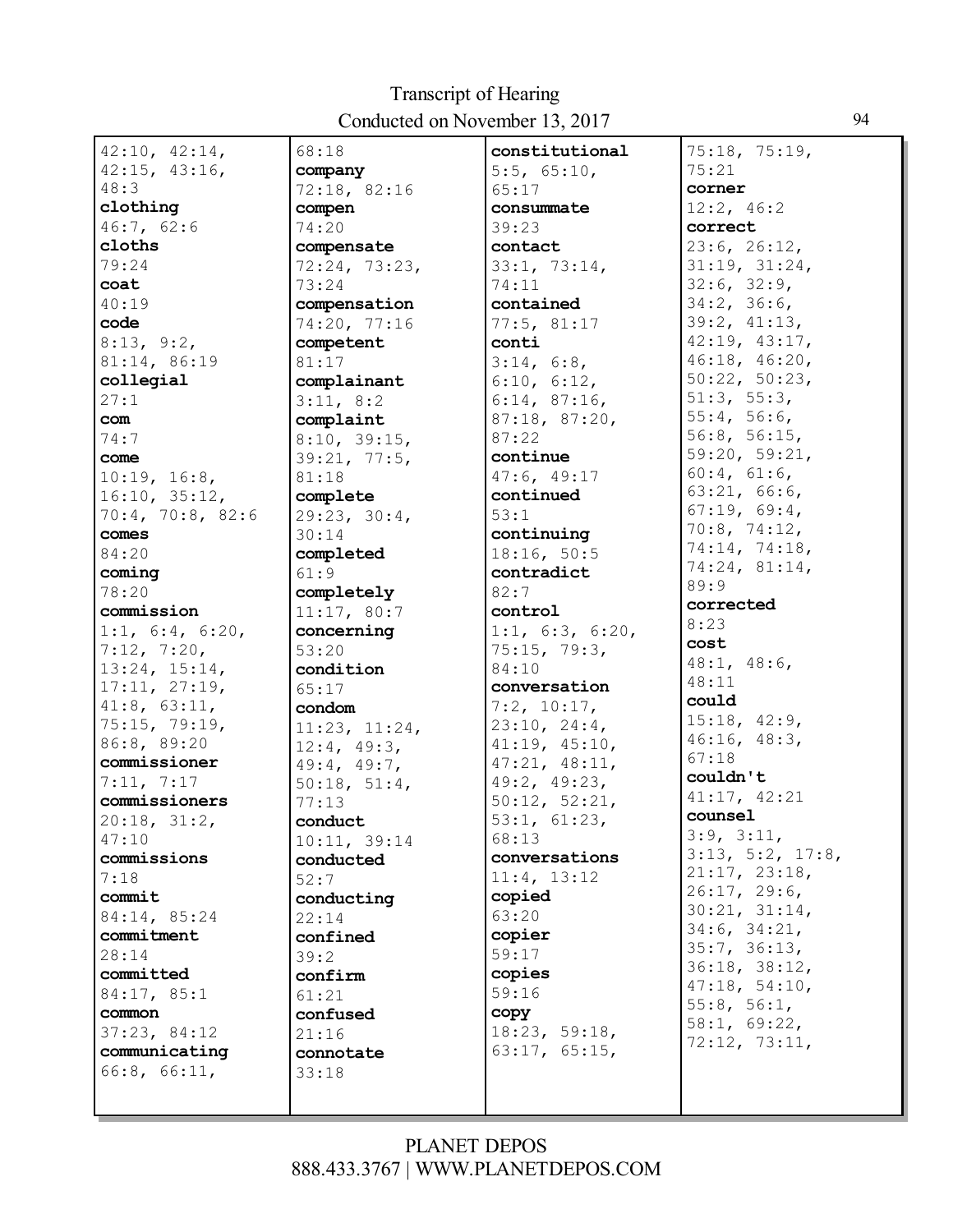| 83:20, 89:12                  | <b>CSI</b>        | 59:11, 59:20,                 | 45:12, 45:14,     |
|-------------------------------|-------------------|-------------------------------|-------------------|
| counsel's                     | 1:24, 89:4        | 60:7, 67:3, 68:3              | $48:4$ , $48:9$ , |
| 85:22                         | cui               | decision                      | 49:10, 52:22,     |
| counselor                     | 10:16, 11:5,      | 71:17, 83:16,                 | 66:22, 67:3,      |
| 72:6                          | 27:8, 52:6,       | 83:17, 86:12                  | 70:7, 70:12,      |
| count                         | 56:10, 61:18,     | deep                          | 70:16, 82:5,      |
| 77:18, 79:21,                 | 61:19, 64:1,      | 80:20                         | 82:15, 82:24,     |
| 86:15                         | $64:2$ , $67:1$ , | defined                       | 83:10, 85:15      |
| counter                       | 73:2, 73:18,      | 76:23, 79:23                  | different         |
| 41:4, 70:14                   | 74:13, 77:24,     | delegate                      | 22:8              |
| counts                        | 78:1, 78:4,       | 79:10                         | dim               |
| 81:20                         | 78:8, 78:10,      | denied                        | 45:3              |
| county                        | 79:17, 80:8,      | 9:4                           | diplomate         |
| 29:24, 30:5,                  | 85:12             | denominations                 | 2:14              |
| 30:14, 30:23,                 | cui's             | 40:10, 51:10,                 | direct            |
| 30:24,89:6                    | 12:24             | 63:18                         | 4:9, 17:8,        |
| couple                        | curious           | deny                          | 35:7, 38:12,      |
| 13:11, 31:11,                 | 66:7              | 78:9                          | 58:1, 72:12,      |
| 42:21                         | currency          | department                    | 81:9              |
| court                         | 13:18, 39:22,     | 13:15, 25:6,                  | directed          |
| 17:15, 24:9                   | 42:1, 63:9,       | 25:13, 29:16,                 | 10:21             |
| cover                         | 63:11, 67:13,     | 59:12, 64:20,                 | discern           |
| 43:21, 55:15,                 | 67:18             | 80:23                         | 81:10             |
| 56:6, 56:11,                  | currently         | depicted                      | disclose          |
| 56:14, 80:8,                  | 58:9, 58:17       | 52:20, 55:10                  | 18:19, 19:12      |
|                               |                   |                               |                   |
|                               | D                 | describe                      | discover          |
| 80:13, 80:17<br>covered       |                   |                               | 63:22             |
|                               | d-i-v-e-r-s-i-o-n | 44:10, 62:5<br>desk           | discuss           |
| 11:18, 49:22,<br>56:10, 79:23 | 30:10             |                               | 86:9              |
| crc                           | damages           | 10:15, 24:19,<br>25:23, 33:8, | discussion        |
| 1:24, 89:5                    | 15:12             | 40:24, 43:10,                 | 76:9              |
| cream                         | dark              | 53:13, 63:7,                  | disposition       |
| 44:7                          | 60:14             | 63:8, 63:15                   | 67:18             |
| credit                        | date              | detail                        | dispositive       |
| 13:2, 64:10                   | 13:20, 52:13      | 10:13, 11:10,                 | 35:2              |
| crimes                        | day               | 12:8, 59:24                   | diversion         |
| 85:24                         | 24:18, 24:24,     | details                       | 29:23, 30:4,      |
| criminal                      | 25:4, 25:11,      | 12:17                         | 30:6, 30:9,       |
| 76:18, 83:23                  | 32:17, 33:11,     | detective                     | 30:10, 34:23,     |
| cross                         | 73:5, 82:18,      | 15:2, 32:13                   | 35:3, 35:14       |
| 4:9, 69:13,                   | 85:9, 89:18       | didn't                        | document          |
| 73:10                         | days              | 26:21, 28:6,                  | 67:24, 76:2,      |
| cross-examination             | 27:11, 86:12      | 29:1, 30:16,                  | 86:22, 86:24      |
| 26:16, 26:18,                 | deal<br>39:23     | 34:3, 34:11,                  | documented        |
| 31:14, 54:9,                  |                   | 34:22, 35:8,                  | 63:3              |
| 54:10, 69:20,                 | dean              | 35:10, 35:13,                 | does              |
| 69:22, 73:11                  | 7:14, 10:4,       | 36:7, 36:9,                   | 19:17, 20:9,      |
| crr                           | 22:3, 40:16,      | 37:5, 37:8,                   | 30:22             |
| 1:24,89:4                     |                   |                               |                   |
|                               |                   |                               |                   |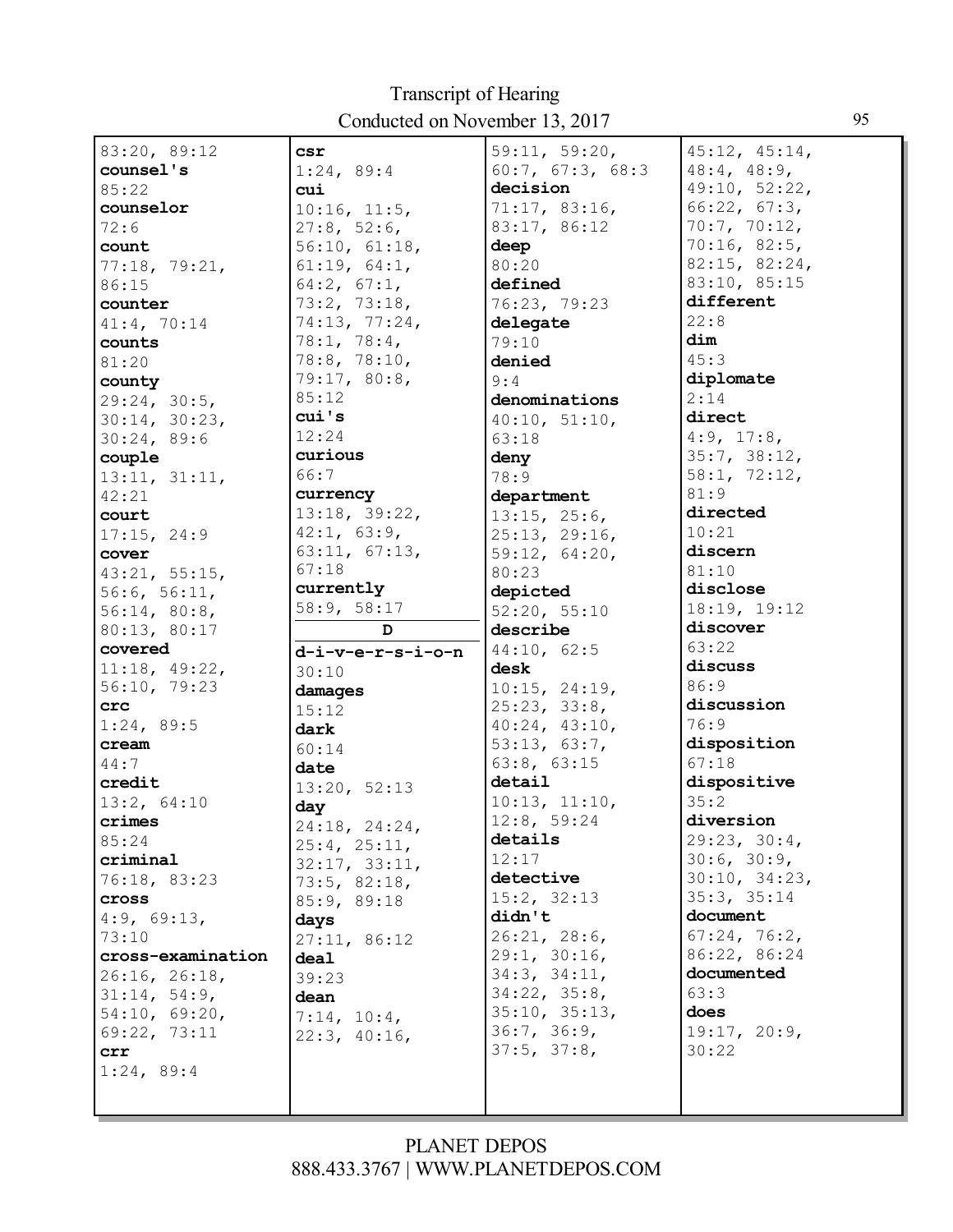| doesn't          | dress                 | employee      | enterprise        |
|------------------|-----------------------|---------------|-------------------|
| 25:9, 25:10,     | 41:10                 | 11:5, 11:10,  | 79:1              |
| 25:23, 28:10,    | dressed               | 11:15, 68:13, | entertain         |
|                  |                       |               |                   |
| 30:17, 30:18,    | 40:16, 62:16          | 72:19, 77:11, | 87:8              |
| 30:19, 76:19,    | dried                 | 79:20, 80:2,  | equitable         |
| 80:8, 80:9       | 80:5                  | 82:18, 82:21, | 85:16             |
| doing            | driver's              | 84:2, 84:14   | establishment     |
| 23:1, 81:13      | 64:9                  | employees     | 7:13, 8:13,       |
| dollar           | duly                  | 8:15, 9:1,    | 9:2, 11:16,       |
| 67:12            | 16:2, 17:6,           | 81:11, 82:16, | 12:21, 13:16,     |
| dollars          |                       | 84:10, 85:23  | 28:13, 33:10,     |
| 48:3, 51:11,     | 38:11, 57:23,<br>72:9 | employer      |                   |
|                  |                       |               | 40:6, 40:15,      |
| 51:19, 54:13,    | during                | 83:23, 84:1,  | 79:5, 86:19       |
| 54:15, 54:20,    | 46:19                 | 84:13, 84:17, | et                |
| 54:23, 64:6,     | duty                  | 85:17         | 11:19, 15:13,     |
| 64:8             | 62:21                 | employment    | 77:15, 79:24      |
| don't            | $\mathbf E$           | 15:9          | even              |
| 16:12, 16:14,    |                       | empty         | 85:15             |
| 16:16, 21:19,    | $\mathbf{e}$          | 41:1          | evening           |
| 31:3, 31:4,      | 8:19, 79:22           | encounter     | $11:8$ , $22:2$ , |
| 34:14, 35:1,     | each                  | 56:21         | 22:6, 23:20,      |
| 40:18, 45:22,    | 9:4, 66:2,            | encountered   |                   |
|                  | 66:4, 75:11,          |               | 23:21, 24:15,     |
| 47:22, 49:14,    | 75:13                 | 61:17, 70:13, | 24:24, 28:4,      |
| 57:6, 57:8,      | earlier               | 70:23         | 39:8, 39:9,       |
| 61:4, 67:12,     | 62:23, 63:20          | end           | 57:17, 57:18,     |
| 67:22, 68:20,    |                       | 56:16, 56:18, | 59:3, 60:13,      |
| 73:23, 77:23,    | earth                 | 56:20, 80:9   | 60:21, 61:13,     |
| 80:14, 81:4      | 83:18                 | enforcement   | 62:23, 67:8,      |
| done             | ease                  | 62:13         | 69:3              |
| 54:4, 56:24,     | 9:16                  | english       | event             |
| 69:10, 80:10,    | east                  |               | 39:23             |
| 80:14            | 2:5, 60:11            | 9:17, 14:7,   |                   |
| door             | eight                 | 17:12, 24:5,  | events            |
|                  | 56:22, 81:5           | 24:8, 31:4,   | 23:19             |
| 32:7, 32:8,      | either                | 32:11, 66:9,  | eventually        |
| 40:22, 78:5,     |                       | 66:12, 68:18  | 50:17             |
| 78:6, 79:12      | 9:7, 30:16,           | enter         | ever              |
| doubt            | 70:22                 | 39:14, 43:10, | 15:10             |
| 21:13, 76:19     | elaborate             | 53:17, 60:9   | every             |
| doubting         | 80:20, 82:11          | entered       | 86:15             |
| 20:18            | else                  | 13:5, 35:3,   | everybody         |
| down             | 11:11, 37:12,         | 46:4, 46:5,   | 16:20, 20:22,     |
| 11:12, 12:13,    | 45:10, 46:9,          | 50:21, 52:10, | 24:17             |
| 37:15, 41:3,     | 60:19, 62:10,         |               |                   |
| 41:14, 43:14,    | 62:12, 75:6,          | 60:8, 60:22,  | everyday          |
|                  | 78:3, 79:13,          | 61:10, 61:15, | 40:17             |
| 45:4, 45:8, 75:9 | 79:15                 | 61:17, 63:4,  | everyone          |
| draw             | employed              | 63:5, 64:8,   | $6:2$ , $16:21$   |
| 39:7, 44:16,     | 58:20, 89:13          | 66:15, 78:2   | evidence          |
| 59:2             |                       | entering      | 13:23, 14:5,      |
|                  |                       | 40:6          |                   |
|                  |                       |               |                   |
|                  |                       |               |                   |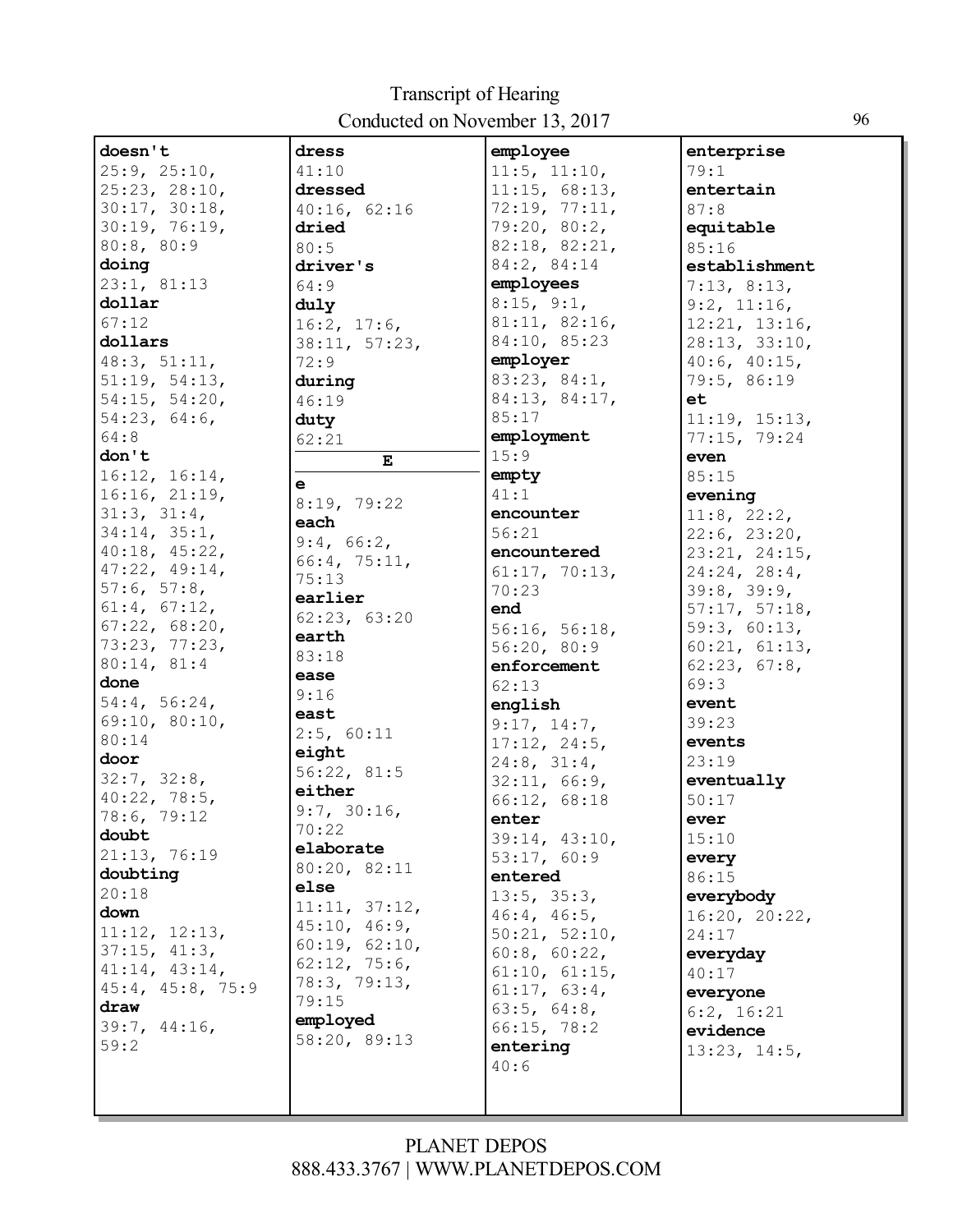| $\boxed{14:10, 15:15}$ | exhibits      | family's                   | 57:23, 72:11       |
|------------------------|---------------|----------------------------|--------------------|
| 52:10, 52:12,          | 5:3           | 20:5                       | foot               |
| 52:14, 66:15,          | exit          | fapr                       | 44:20              |
| 66:17, 66:20,          | 60:24, 61:5   | 1:24, 89:5                 | force              |
| 76:17, 76:21,          | exited        | far                        | 38:19, 39:1,       |
| 76:22, 77:10,          | 53:12         | 41:14                      | 39:2, 58:10,       |
| 78:23, 81:8,           | expect        | fashion                    | 58:16              |
| 81:9, 81:17,           | 13:24         | 27:2                       | foregoing          |
| 82:1, 85:23            | expensive     | favor                      | 89:7, 89:8         |
| exact                  | 48:5          | 7:4                        | forfeiture         |
| 40:17                  | experience    | february                   | 13:17, 67:6,       |
| exactly                | 44:4, 78:16   | 27:19, 27:20,              | 80:24              |
| 40:18, 41:17,          | expired       | 27:21, 75:17               | form               |
| 42:22, 44:10,          | 13:1, 64:12   | feel                       | 65:20, 77:16       |
| 47:23                  | expires       | 12:8, 45:20                | fornication        |
| examination            | 89:20         | felony                     | 11:14              |
| 17:8, 36:18,           | explain       | 39:5                       | found              |
| 38:12, 55:8,           | 67:9          | few                        | 12:19, 12:23,      |
| 58:1, 72:12            | exposed       | 60:1, 61:3                 | 13:19, 67:11,      |
| except                 | 47:4, 55:16   | final                      | 72:19, 85:12       |
| 53:6                   | extremities   | 87:2                       | frankly            |
| exchange               | 44:6, 44:12   |                            | 35:2, 82:20,       |
| 61:8                   |               | finally<br>29:12           | 84:7               |
| excuse                 | $\mathbf F$   | financial                  | free-for-all       |
| 21:24, 48:23,          | f             | 89:14                      | 81:11              |
| 57:1                   | 8:20          | find                       | from               |
| excused                | face          | 21:20, 71:15,              | 10:23, 12:3,       |
| 57:11, 57:13,          | 43:14, 83:18  | 81:19, 83:9                | $12:5$ , $15:24$ , |
| 57:14, 75:10           | facility      | fine                       | 20:19, 25:5,       |
| execute                | 10:7, 13:14,  | 9:22, 50:7                 | 40:3, 41:5,        |
| 82:17, 85:24           | 13:21, 14:16, | fire                       | 41:7, 44:20,       |
| executive              | 53:5, 53:12,  | 73:3, 78:14                | 44:21, 49:4,       |
| 86:8, 87:9,            | 70:2, 70:11,  | fired                      | 49:8, 51:21,       |
| 88:1                   | 70:16, 78:2,  |                            | 53:20, 64:3,       |
| exercised              | 82:5          | 79:2, 84:22<br>first       | 67:7, 71:19,       |
| 85:16                  | fact          |                            | 80:18, 83:14,      |
| exhibit                | 20:18, 34:13, | 6:17, 16:5,                | 83:18, 84:10,      |
| 18:24, 19:1,           | 56:9, 56:14,  | 16:7, 50:19,<br>65:5, 77:6 | 84:20, 85:10       |
| 51:23, 52:1,           | 69:17, 80:14, | five                       | front              |
| 52:3, 52:10,           | 82:4, 83:15,  |                            | 10:15, 12:22,      |
| 52:11, 52:14,          | 83:22, 84:21, | 16:2, 51:13                | 24:17, 24:19,      |
| 52:20, 53:7,           | 84:24, 85:9   | follow                     | 25:23, 27:18,      |
| 54:14, 55:11,          | fair          | 42:6                       | 33:5, 33:8,        |
| 56:5, 65:2,            | 33:3, 33:16,  | follow-up                  | 40:24, 43:10,      |
| 65:3, 65:8,            | 35:18, 35:20  | 31:12                      | 47:8, 53:13,       |
| 66:15, 66:16,          | fairly        | following                  | 53:14, 60:16,      |
| 66:17, 66:20,          | 15:15         | 8:12, 26:6,                | 63:7, 63:8,        |
| 82:14                  | family        | 86:11                      | 63:14, 70:14,      |
|                        | 18:10, 19:15  | follows                    |                    |
|                        |               | 17:7, 38:11,               |                    |
|                        |               |                            |                    |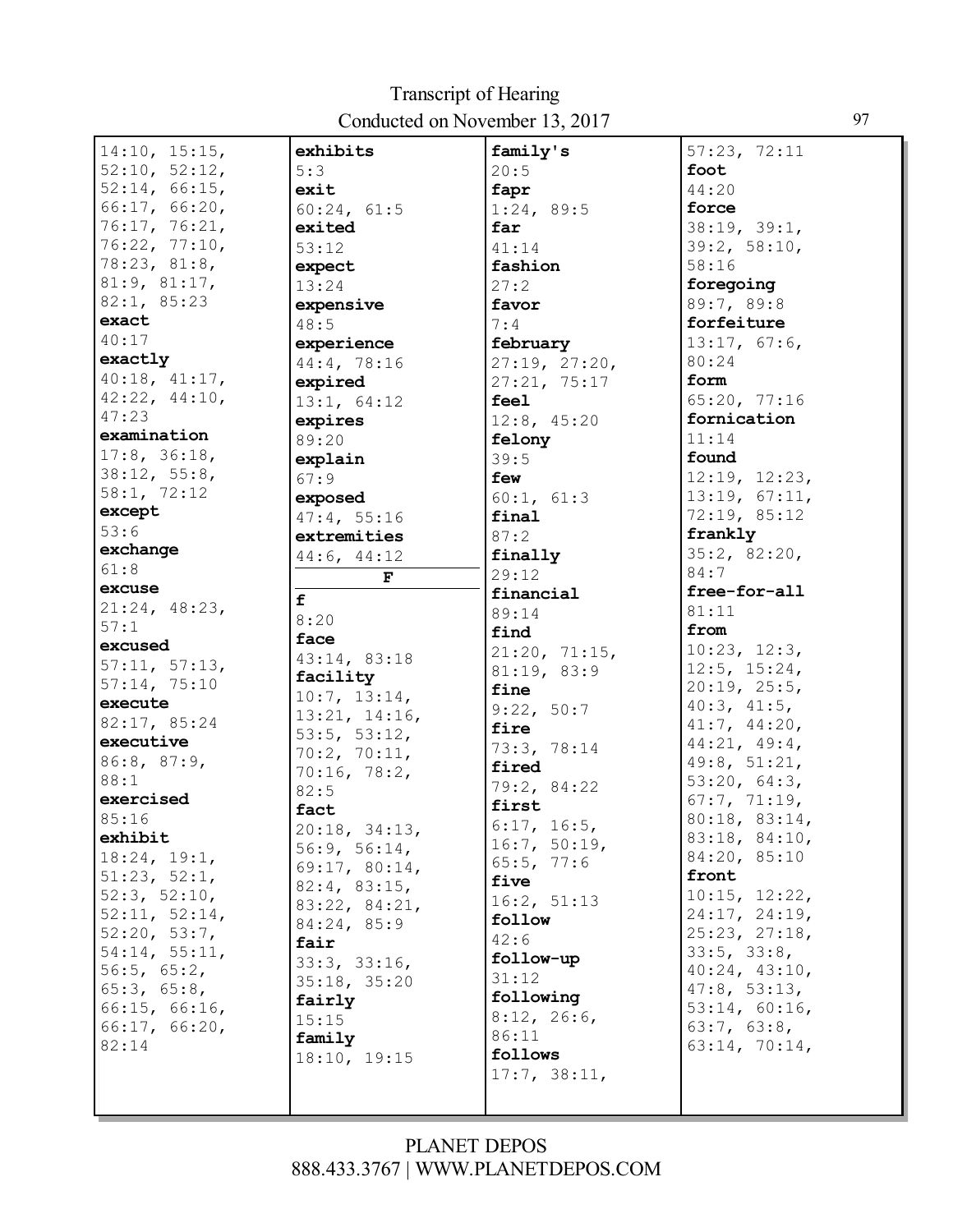| 82:10                        | get                            | 80:6, 81:3,                   | hall                         |
|------------------------------|--------------------------------|-------------------------------|------------------------------|
| front-of-store               | 10:22, 13:5,                   | 87:14                         | 2:4                          |
| 15:3                         | 13:6, 16:20,                   | graphic                       | hand                         |
| funds                        | 19:19, 27:1,                   | 10:13, 11:10                  | 16:1, 47:22,                 |
| 10:8, 12:20,                 | 27:4, 34:7,                    | grounds                       | 48:12, 51:21,                |
| 12:24, 40:3,                 | 34:21, 34:22,                  | 14:16                         | 89:18                        |
| $40:5$ , $40:8$ ,            | 38:3, 42:2,                    | grove                         | handcuffs                    |
| 42:1, 51:8,                  | 42:4, 75:19,                   | 61:14, 64:19                  | 64:18                        |
| 59:14, 67:7,                 | 79:1, 79:2                     | grove's                       | handed                       |
| 67:10, 67:15,                | getting                        | 65:14                         | 10:10                        |
| 67:16, 81:1                  | 21:14, 45:19                   | quess                         | hands                        |
| further                      | qirl                           | 35:15, 61:4                   | 49:22, 77:7                  |
| 7:2, 8:21,                   | 48:10                          | quilty                        | hanging                      |
| 37:11, 37:14,                | qive                           | 12:9, 34:1,                   | 10:23, 40:20                 |
| 45:5, 54:6,                  | 17:16, 66:22,                  | 34:14, 35:24,                 | happen                       |
| 55:5, 56:17,                 | 80:13                          | 77:18, 81:20,                 | 46:10                        |
| 69:11, 71:1,                 | qo                             | 85:12, 85:15                  | happened                     |
| 71:7, 72:11,                 | 10:11, 10:12,                  | quirk                         | 25:17                        |
| 72:12, 73:8,                 | 11:1, 12:17,                   | 3:9                           | has                          |
| 73:11, 75:4                  | 15:23, 42:4,                   | guys                          | 22:17, 33:7,                 |
| G                            | 60:19, 69:13,                  | 70:1                          | 34:15, 72:21,                |
| g                            | 70:4, 70:8,                    | $\, {\bf H}$                  | 72:22, 77:2,                 |
| 8:17                         | 72:1, 78:6, 82:6               | $\mathbf h$                   | 77:4, 81:16,                 |
| gamut                        | going                          | 8:18, 77:14                   | 83:1, 85:23,                 |
| 79:17                        | 12:17, 13:6,                   | $h-y-u-n$                     | 86:14, 86:17                 |
| gave                         | 14:5, 14:11,                   | 27:14, 27:16                  | have                         |
| 10:20, 51:15,                | 15:21, 18:22,<br>18:23, 21:21, | had                           | 6:21, 8:8,                   |
| 51:16, 51:19,                | 23:5, 26:23,                   | 11:23, 12:2,                  | 9:11, 9:18,                  |
| 54:14, 61:8                  | 28:24, 29:20,                  | 12:20, 12:24,                 | 11:24, 15:8,                 |
| gehm                         | 30:19, 35:11,                  | 13:9, 13:10,                  | 17:23, 18:23,                |
| 3:4, 6:14,                   | 37:1, 39:16,                   | 14:14, 25:17,                 | 20:9, 21:17,<br>23:10, 24:3, |
| 6:15, 6:22,                  | 39:20, 51:1,                   | 27:7, 28:14,                  | 30:7, 31:8,                  |
| 6:23, 7:21,                  | 51:23, 59:10,                  | 42:4, 42:11,                  | 31:9, 31:11,                 |
| 18:7, 20:23,                 | 65:1, 66:14,                   | 42:12, 42:18,                 | 38:20, 41:19,                |
| 38:6, 87:10,<br>87:22, 87:23 | 67:5, 71:17,                   | 43:15, 45:9,                  | 42:2, 44:18,                 |
| geneva                       | 76:1, 76:2, 86:4               | $46:4$ , $46:5$ ,             | 44:19, 46:16,                |
| 29:16                        | good                           | 46:16, 48:11,                 | 48:22, 50:13,                |
| genital                      | 6:2, 7:10,                     | 48:23, 49:2,                  | 53:1, 54:3,                  |
| 55:12, 77:9,                 | 9:10, 9:15,                    | 49:4, 49:21,<br>49:22, 50:16, | 56:10, 57:6,                 |
| 77:11, 77:18,                | 14:4, 16:19,                   | 52:13, 52:24,                 | 57:8, 57:21,                 |
| 78:22, 79:23,                | 37:24, 54:12,                  | 62:17, 62:22,                 | 58:11, 59:18,                |
| 80:13, 80:17                 | 57:17, 57:18,                  | 63:17, 63:19,                 | 61:23, 65:22,                |
| genitalia                    | 75:8                           | 65:24, 67:17,                 | 66:8, 66:11,                 |
| 11:18, 55:16                 | got                            | 73:14, 74:11,                 | 68:12, 68:17,                |
| qenitals                     | 12:14, 12:16,                  | 78:6                          | 69:9, 69:11,                 |
| 43:22, 47:3                  | 17:13, 42:23,                  | hair                          | 69:16, 70:1,                 |
|                              | 51:1, 75:21,                   | 62:8                          | 71:1, 71:9,                  |
|                              |                                |                               |                              |
|                              |                                |                               |                              |
|                              |                                |                               |                              |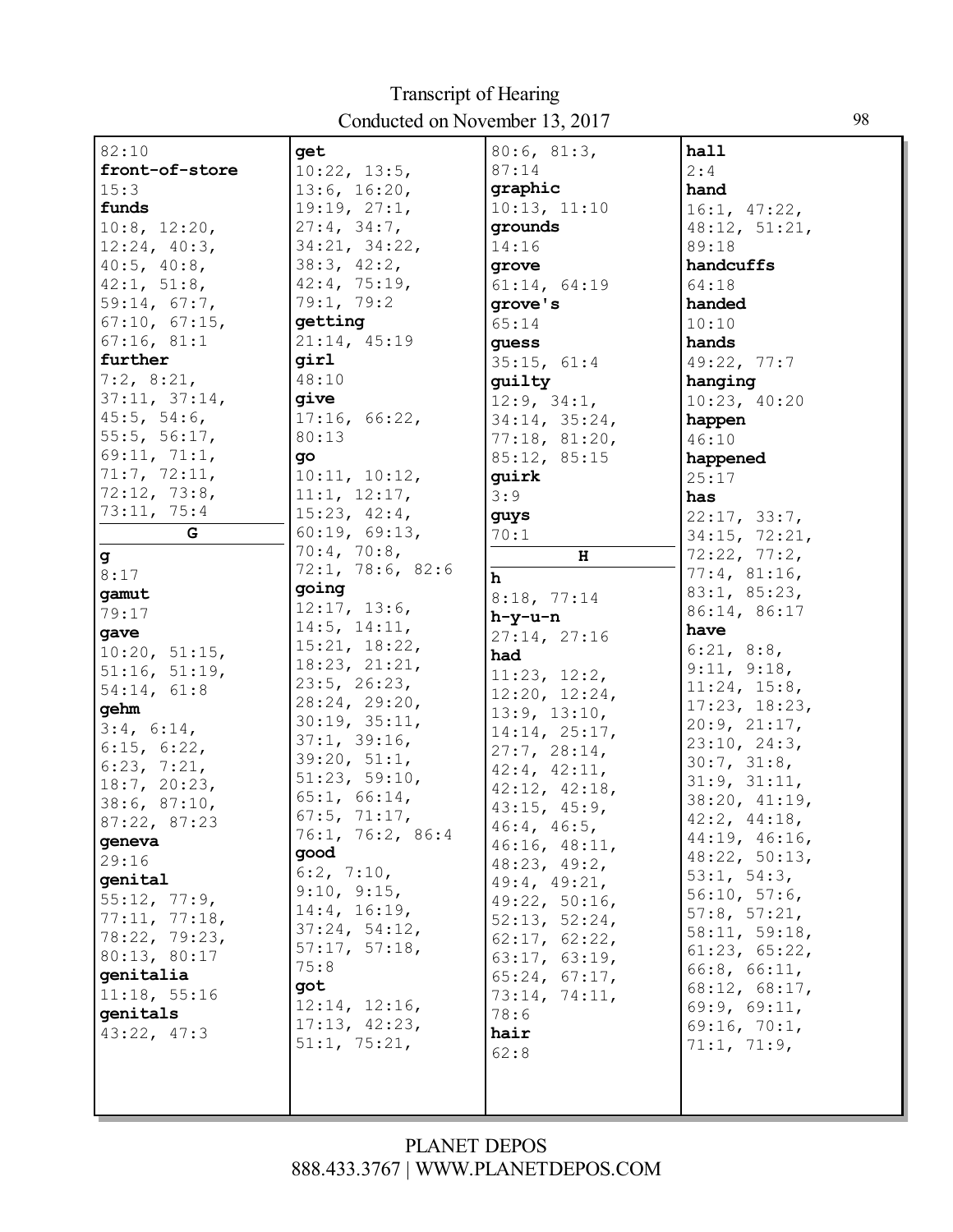| 71:15, 72:18,      | herein        | hour             | i've            |
|--------------------|---------------|------------------|-----------------|
| 72:19, 73:8,       | 79:23         | 14:21, 23:11     | 8:22, 12:16,    |
| 75:17, 75:20,      | hereunto      | hours            | 75:21           |
| 76:12, 76:13,      | 89:17         | 13:11            | identifiable    |
| 78:18, 78:20,      | herself       | housekeeping     | 64:11           |
| 79:6, 82:15,       | 49:21, 49:23, | 6:18             | identification  |
| 82:16, 83:11,      | 49:24, 68:16, | how              | 19:2, 52:2,     |
| 89:14, 89:17       | 78:2          | 16:12, 16:19,    | 65:4            |
| haven't            | him           | 17:19, 38:20,    | identified      |
| 57:19, 85:10       | 10:19, 10:21, | 40:16, 41:2,     | 68:16           |
| having             | 10:22, 11:1,  | 41:14, 42:20,    | idiosyncrasies  |
| 17:6, 38:11,       | 11:23, 12:10, | 48:6, 48:13,     | 26:24           |
| 57:23, 72:9,       | 12:15, 12:21, | 48:15, 48:18,    | illegal         |
| 83:19              | 28:3, 28:12,  | 48:19, 48:21,    | 79:18           |
| he'11              | 57:7, 60:9,   | 50:11, 58:11,    | illinois        |
| 29:10              | 61:5, 61:22   | 68:16, 68:24     | 1:12, 2:6,      |
| hear               | himself       | however          | 2:16, 10:7,     |
| 15:14, 16:21,      | 60:5          | 82:10            | 27:7, 37:21,    |
| 18:6, 20:22,       | hip           | hugged           | 38:18, 38:21,   |
| 45:20, 75:13,      | 44:20         | 53:2             | 58:9, 58:15,    |
| 80:3               | hips          | humphrey-sonntag | 84:13, 89:6,    |
| heard              | 47:15         | 1:23, 2:13,      | 89:24           |
| 7:6, 20:18,        | hire          | 89:3, 89:23      | immediately     |
| 21:2, 53:8,        | 78:17         | hundred          | 49:13, 85:3,    |
| 74:17, 78:9,       | his           | 43:4, 48:2,      | 85:18           |
| 78:23, 85:10       | 11:21, 11:22, | 48:22, 51:19,    | imply           |
| hearing            | 12:6, 60:4,   | 54:13, 54:15,    | 84:21           |
| 1:11, 2:1,         | 77:7, 77:8,   | 54:20, 54:23,    | implying        |
| 7:10, 13:18,       | 77:13, 80:5,  | 64:6, 64:8       | 48:16, 83:24    |
| 21:6, 69:16,       | 85:23, 86:17  | husband          | important       |
| 76:6, 76:17,       | hold          | 18:11, 18:20,    | 19:7            |
| 76:20, 83:18,      | 84:16         | 19:4, 19:12,     | impossible      |
| 83:21<br>held      | holder        | 19:17, 20:9,     | 56:11           |
|                    | 77:20         | 20:19, 24:17,    | impropriety     |
| 2:1, 76:9<br>hence | home          | 24:23, 25:2,     | 85:6            |
|                    | 28:14, 79:15  | 79:15            | incident        |
| 14:8<br>here       | hongbo        | husband's        | 25:21           |
| 6:9, 6:11,         | 10:16, 27:8   | 18:12            | includes        |
| 6:13, 6:15,        | honor         | hyun             | 22:20           |
| 16:8, 16:10,       | 9:10, 31:8,   | 27:14, 27:15,    | income          |
| 16:15, 16:16,      | 54:4, 69:10,  | 27:23, 28:1,     | 83:7            |
| 21:14, 23:17,      | 71:21, 72:3,  | 28:8             | indeed          |
| 23:23, 27:18,      | 73:9, 75:7,   | $\overline{I}$   | 61:22, 64:7     |
| 28:17, 35:4,       | 75:15, 87:3   | i'll             | indemnification |
| 41:8, 47:13,       | hope          | 26:10, 34:16,    | 15:13           |
| 62:2, 74:9,        | 15:14, 86:22  | 36:12, 75:22,    | indicating      |
| 77:1, 84:12        | hoping        | 83:19            | 47:14, 47:19,   |
|                    | 27:1          |                  | 66:3            |
|                    |               |                  |                 |
|                    |               |                  |                 |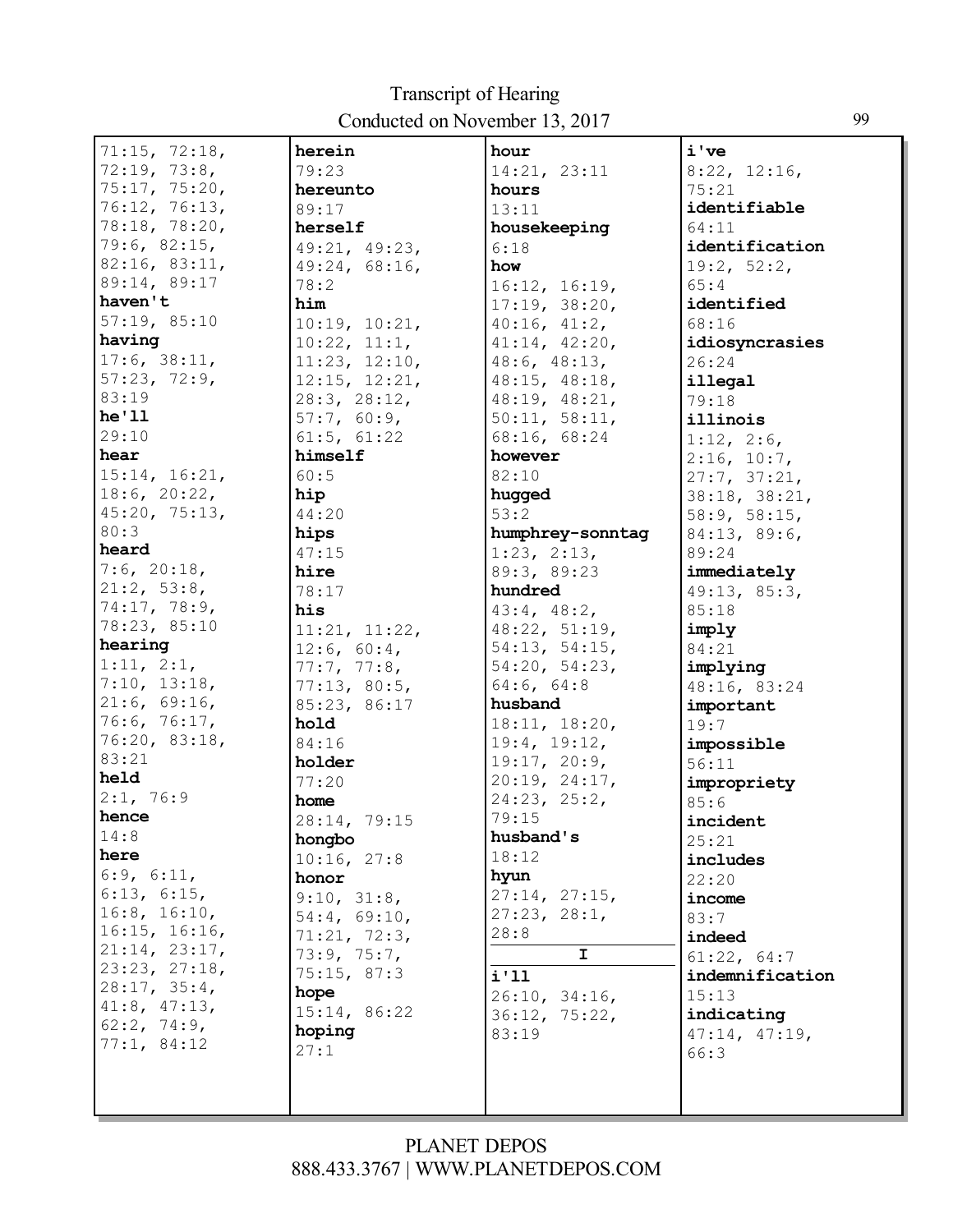| indicia                       | 17:16, 17:17,      | investigation  | 33:9, 39:8,   |
|-------------------------------|--------------------|----------------|---------------|
| 13:2                          | 18:10, 18:15,      | 39:15          | 59:3, 60:14,  |
| individual                    | 19:3, 19:8,        | investigations | 65:18, 67:2,  |
| 52:12, 54:14                  | 19:14, 19:19,      | 39:4, 39:5     | 68:4, 69:24,  |
| inform                        | $20:2$ , $21:10$ , | isn't          | 70:10, 80:18  |
| 27:6                          | 21:15, 22:4,       | 26:18, 33:24,  | jean          |
| informal                      | 22:7, 22:11,       | 34:14, 56:6    | 46:12, 46:13  |
| 21:6                          | 22:16, 22:20,      | issue          | jerk          |
| informed                      | 22:24, 24:10,      | 67:6           | 12:15, 50:2,  |
| 26:2, 26:7                    | 24:11, 24:16,      | issues         | 50:6          |
| initial                       | 25:1, 25:9,        | 84:7           | jerry         |
| 66:2                          | 25:14, 25:18,      | it's           | 13:14         |
| initially                     | 25:22, 26:4,       | 8:23, 26:20,   | jiang         |
| 61:16                         | 26:9, 27:10,       | 30:13, 31:16,  | 4:10, 13:8,   |
| innocent                      | 27:15, 27:20,      | 32:7, 32:9,    | 13:9, 16:6,   |
| 85:14                         | 28:1, 28:5,        | 32:10, 36:4,   | 16:9, 17:5,   |
| insert                        | 28:10, 28:18,      | 38:5, 46:16,   | 17:18, 31:16, |
| 12:6                          | 29:8, 29:13,       | 60:14, 65:10,  | 61:24, 66:8,  |
| inspector                     | 30:2, 30:6,        | 69:18, 70:6,   | 66:11, 68:15, |
| 13:4, 13:13,                  | 30:17, 30:24,      | 70:17, 70:20,  | 70:6, 70:11,  |
|                               | 31:20, 32:2,       | 70:22, 70:23,  | 72:4, 72:8,   |
| 23:10, 23:12,                 | 32:16, 32:18,      | 73:24, 74:15,  | 72:15, 77:24, |
| 23:13, 23:16,                 | 32:22, 33:7,       | 76:23, 81:11,  | 79:11         |
| 24:12, 24:23,                 | 33:12, 33:14,      | 83:6, 84:15,   | dor           |
| 53:20, 57:16,<br>79:14, 80:21 | 33:22, 34:3,       | 85:11          | 1:21, 12:10,  |
| instead                       | 34:18, 36:22,      | items          | 47:22, 48:12, |
| 49:12                         | 37:3, 37:8,        | 81:17          | 49:12, 74:5,  |
| instruct                      | 37:17, 72:10,      | its            | 84:2          |
| 15:19, 81:12                  | 72:21, 73:3,       | 8:14, 8:24,    | john          |
| instructed                    | 73:6, 73:16,       | 9:4, 12:5,     | 3:9, 7:23     |
| 15:3, 33:4,                   | 73:20, 74:3,       | 75:16, 86:15,  | joined        |
| 33:7                          | 74:6, 74:15,       | 89:14          | 7:19          |
| instructs                     | 74:21, 75:2        | itself         | judge         |
| 82:10                         | interpreter's      | 20:20, 32:5    | 15:15, 57:10, |
| intentional                   | 75:1               | J              | 83:15, 86:10, |
| 84:9, 84:11,                  | interrupt          | $j$ -i-a-n-g   | 86:19         |
| 84:16, 84:18                  | 34:18              | 13:9           | judicial      |
| intercourse                   | interrupted        | james          | 75:16         |
| 48:17, 51:18,                 | 15:4               | 8:2, 8:11,     | july          |
| 55:1                          | into               | 27:14, 27:15   | 89:20         |
| interest                      | 10:7, 10:22,       | january        | just          |
| 17:23, 18:2,                  | 13:5, 38:24,       | 8:16, 8:21,    | 10:17, 12:12, |
| 20:10, 89:14                  | 39:15, 40:15,      | 10:4, 13:13,   | 16:1, 16:22,  |
| intermingled                  | 51:1, 52:14,       | 21:24, 22:1,   | 17:16, 19:4,  |
| 81:1                          | 53:5, 64:18,       | 23:22, 24:2,   | 19:19, 31:11, |
| interpreter                   | 66:15, 66:17,      | 31:17, 32:13,  | 34:24, 36:16, |
| 15:20, 16:11,                 | 66:20              | 32:16, 32:17,  | 41:2, 44:22,  |
| 17:4, 17:7,                   | investigate        |                | 49:15, 54:16, |
|                               | 39:3, 39:21        |                |               |
|                               |                    |                |               |
|                               |                    |                |               |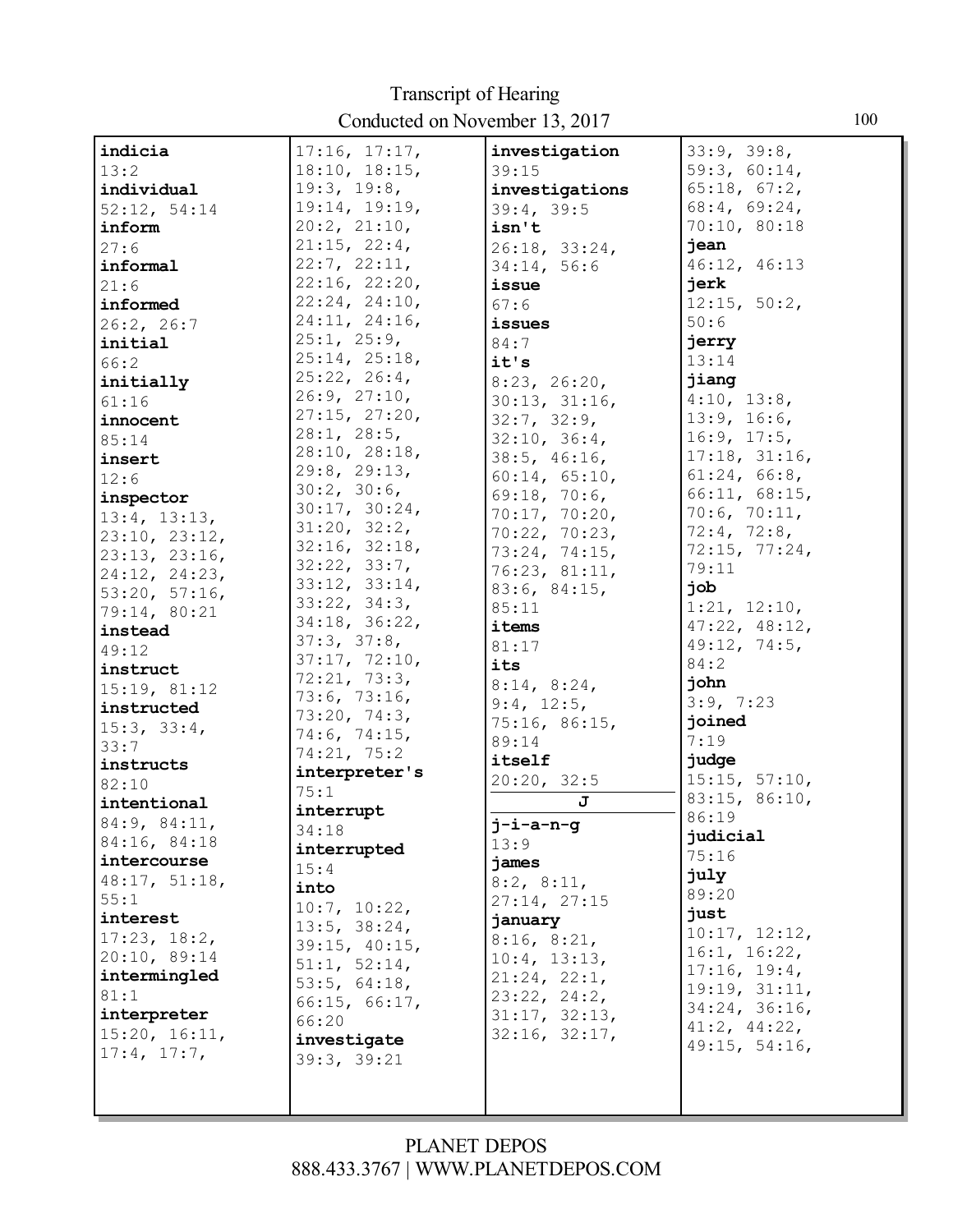| 56:4, 56:7,     | $l-i-f-a$     | 24:14, 24:24,             | lights          |
|-----------------|---------------|---------------------------|-----------------|
| 60:11, 61:16,   | 13:8          | 25:2, 44:20,              | 45:4, 45:7,     |
| 62:9, 66:3,     | lack          | 66:5, 70:1, 81:5          | 69:7            |
| 69:13, 75:12,   | 79:2, 81:7    | leg                       | like            |
| 83:3, 85:9,     | lady          | 44:20                     | 8:7, 45:1,      |
| 85:21           | 41:5, 41:7,   | legs                      | 72:4, 73:24,    |
| justice         | 52:6          | 44:6, 44:11,              | 75:12, 86:20,   |
| 76:24, 77:1     | laid          | 44:24                     | 86:24           |
| K               | 43:13, 49:16  | length                    | likely          |
| kane            | lamela        | 41:18                     | 76:23, 82:1     |
| 29:24, 30:5,    | 25:5, 25:8,   | <b>let</b>                | liquor          |
| 30:14, 30:24,   | 25:13, 25:15, | 19:19, 20:2,              | 1:1, 6:3, 6:20, |
| 89:6            | 25:20, 26:1,  | 23:15, 30:11,             | 7:11, 7:12,     |
| keegan          | 26:5, 26:12   | 36:1, 45:17,              | 7:17, 7:19,     |
| 3:12, 8:2, 8:11 | language      | 45:24, 48:24,             | 75:15, 86:8     |
| keep            | 9:17, 14:7    | 50:19, 53:4               | listen          |
| 59:16, 76:14    | last          | let's                     | 16:17           |
| key             | 18:13, 18:16, | 27:3, 31:6,               | little          |
| 64:4            | 18:17, 24:13, | 45:17, 76:8               | 9:16, 14:6,     |
| kids            | 34:7, 34:8,   | liability                 | 21:15, 21:16,   |
| 32:3            | 48:6, 48:10,  | 11:20, 80:11              | 34:19, 38:9,    |
| kind            | 58:3, 64:3,   | license                   | 79:17           |
| 21:1, 50:13,    | 73:14, 73:16, | 5:7, 13:1,                | 11c             |
| 50:16           | 74:10, 81:4,  | 18:19, 19:11,             | 20:13           |
| kissed          | 83:16         | 35:6, 64:9,               | lobby           |
| 53:2            | later         | 64:13, 77:19,             | 41:1, 63:14     |
| knee            | 14:21, 23:11, | 78:18, 83:6               | local           |
| 11:22, 41:16    | 27:11         | licensed                  | 7:11            |
| know            | law           | 78:1, 79:5,               | located         |
| 16:12, 16:24,   | 62:12, 83:22, | 79:8                      | 63:18, 64:5     |
| 30:17, 45:22,   | 84:9, 84:12,  | licensee                  | location        |
| 48:9, 49:14,    | 84:13         | 3:13, 7:13,               | 2:1, 39:17      |
| 50:15, 73:21,   | lawyer        | $8:4$ , $8:10$ , $8:14$ , | locker          |
| 73:23, 74:1,    | 8:7, 75:11    | 8:24, 9:3,                | 13:1, 13:3,     |
| 77:23, 78:1,    | laying        | 31:14, 54:10,             | 64:4, 64:5,     |
| 78:21, 81:4,    | 43:24, 44:3,  | 56:1, 69:22,              | 64:11, 64:13    |
| 85:14           | 45:19         | 72:13, 79:4,              | long            |
| knowingly       | leading       | 79:9, 84:22,              | 10:17, 38:20,   |
| 82:14, 82:24    | 26:14, 26:24  | 86:16                     | 41:10, 42:20,   |
| known           | <b>leads</b>  | lifa                      | 46:17, 62:8     |
| 10:8            | 84:19         | 4:10, 13:8,               | look            |
| knows           | least         | 16:6, 16:8,               | 30:7, 38:24,    |
| 25:18           | 79:8          | 16:14, 17:5,              | 46:1, 65:5,     |
| L               | leave         | 17:18, 61:24,             | 78:17, 84:12    |
| $l-a-m-e-l-a$   | 35:15, 60:21, | $70:6$ , $72:4$ , $72:8$  | looking         |
| 25:8            | 62:22         | lighted                   | 56:3            |
|                 | left          | 60:16                     | lora            |
|                 | 12:18, 13:10, | lighting                  | 3:6, 7:20,      |
|                 |               | 45:1                      |                 |
|                 |               |                           |                 |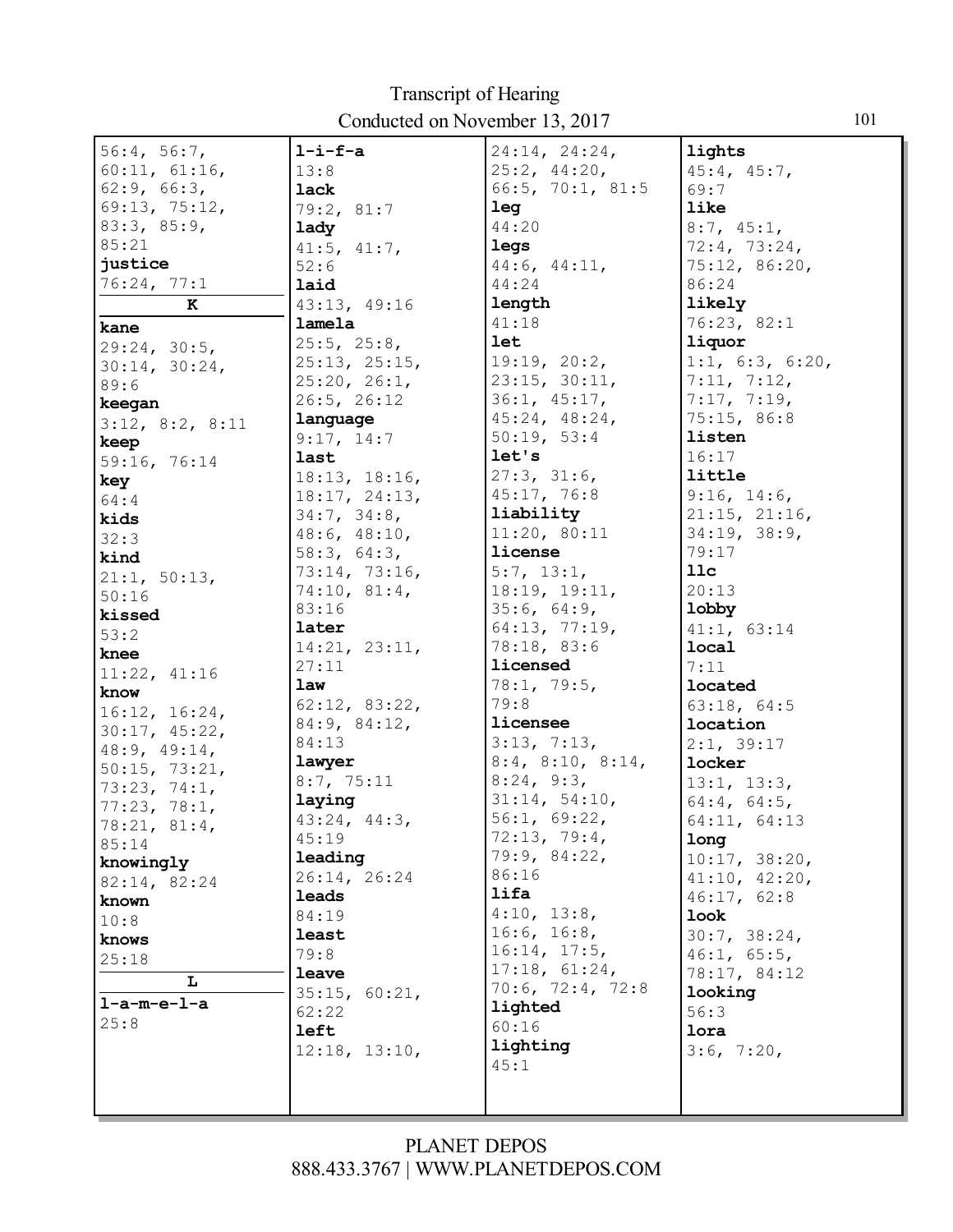| 87:13              | 13:22, 18:4,      | massaging        | meeting                   |
|--------------------|-------------------|------------------|---------------------------|
| losing             | 24:14, 24:17,     | 44:11, 44:24     | 1:6, 6:4, 6:20,           |
| 74:5               | 24:19, 24:20,     | master           | 59:4, 75:17               |
| loss               | 24:21, 24:23,     | 59:7, 61:11,     | melanie                   |
| 72:24, 73:22,      | 62:21, 62:22,     | 61:16, 62:11     | 1:23, 2:13,               |
| 74:22              | 68:22, 69:1,      | masturbating     | 89:3, 89:23               |
| losses             | 81:5              | 12:14            | melinda                   |
| 73:1, 74:4         | managing          | match            | 4:21, 57:22,              |
| <b>lot</b>         | 79:12             | 64:7, 78:7       | 58:5                      |
| 12:8, 12:17,       | mandarin          | matched          | member                    |
| 60:11              | $14:8$ , $17:3$ , | 63:19            | 3:3, 3:4, 3:5,            |
| <b>loud</b>        | 68:20             | matter           | 3:6, 6:9, 6:11,           |
| 17:14              | mandatory         | 7:12, 8:2,       | 6:13, 6:15,               |
| lounge             | 79:6              | 33:24, 35:2,     | $6:22$ , $6:24$ ,         |
| 46:1, 49:6         | many              | 52:22, 76:7,     | 18:7, 20:13,              |
| lower              | 58:11, 76:13      | 76:17, 83:22,    | 20:23, 21:1,              |
| $44:5$ , $44:12$ , | mark              | 86:9, 86:13      | $21:8$ , $21:11$ ,        |
| 47:6               | 5:3, 18:23        | matters          | 35:19, 35:22,             |
| lubricant          | marked            | 9:7              | 36:2, 36:5,               |
| 44:8               | 10:10, 19:1,      | may              | 36:9, 38:6,               |
| M                  | 52:1, 52:11,      | 6:21, 16:4,      | 87:10, 87:11,             |
| m-i-n-q            | 65:2, 65:3,       | 21:6, 29:12,     | 87:12, 87:17,             |
| 18:17, 24:13       | 66:16             | 35:19, 36:20,    | 87:19, 87:21,             |
| ma'am              | markings          | 36:23, 36:24,    | 87:23                     |
| 17:10, 17:19,      | 44:15             | 37:15, 54:3,     | members                   |
| 19:13, 29:12       | married           | 68:6, 69:9,      | 7:11, 7:19,               |
| made               | 12:9, 49:11       | 69:10, 69:16,    | 86:7                      |
| 29:6, 39:24,       | massage           | 71:9, 71:11,     | mentioned                 |
| 40:13              | 1:7, 7:13,        | 72:1, 75:9,      | 42:12                     |
| main               | 7:14, 7:18,       | 76:24, 83:13,    | met                       |
| 2:5                | 8:13, 9:2,        | 87:8             | 43:9, 77:2,               |
| make               | 10:20, 10:21,     | maybe            | 81:16, 86:14,             |
| 8:7, 9:24,         | 11:3, 11:10,      | 8:23, 34:21,     | 86:17                     |
| 15:18, 16:19,      | 11:21, 13:1,      | 38:3, 78:8, 78:9 | michael                   |
| 19:4, 25:11,       | 17:24, 18:19,     | mc               | 4:16, 10:6,               |
| 30:20, 50:1,       | 19:10, 19:18,     | 3:9              | 38:10, 38:15              |
| 55:15, 64:21,      | 20:10, 22:15,     | mcguirk          | microphone                |
| 65:23, 71:17,      | 22:17, 39:14,     | 7:24             | 16:20                     |
| 81:13              | 41:23, 44:5,      | mean             | mike                      |
| makes              | 45:20, 46:19,     | 25:23, 58:18,    | 37:20, 37:22              |
| 20:3               | 47:6, 51:16,      | 66:9             | miller                    |
| male               | 52:7, 52:13,      | meaning          | 3:13, 4:4, 4:6,           |
| 60:21              | 54:18, 64:12,     | 24:20            | $4:12$ , $4:14$ ,         |
| management         | 77:15, 78:17,     | meant            | 4:18, 4:20,               |
| 19:23              | 79:5, 79:8,       | 25:22            | $4:23$ , $8:5$ , $9:13$ , |
| manager            | 80:1, 80:17,      | meet             | 9:15, 14:3,               |
| 13:10, 13:21,      | 86:19             | 25:5, 59:10,     | 14:4, 15:17,              |
|                    | massaged          | 82:20            | 16:8, 16:10,              |
|                    | 47:10             |                  |                           |
|                    |                   |                  |                           |
|                    |                   |                  |                           |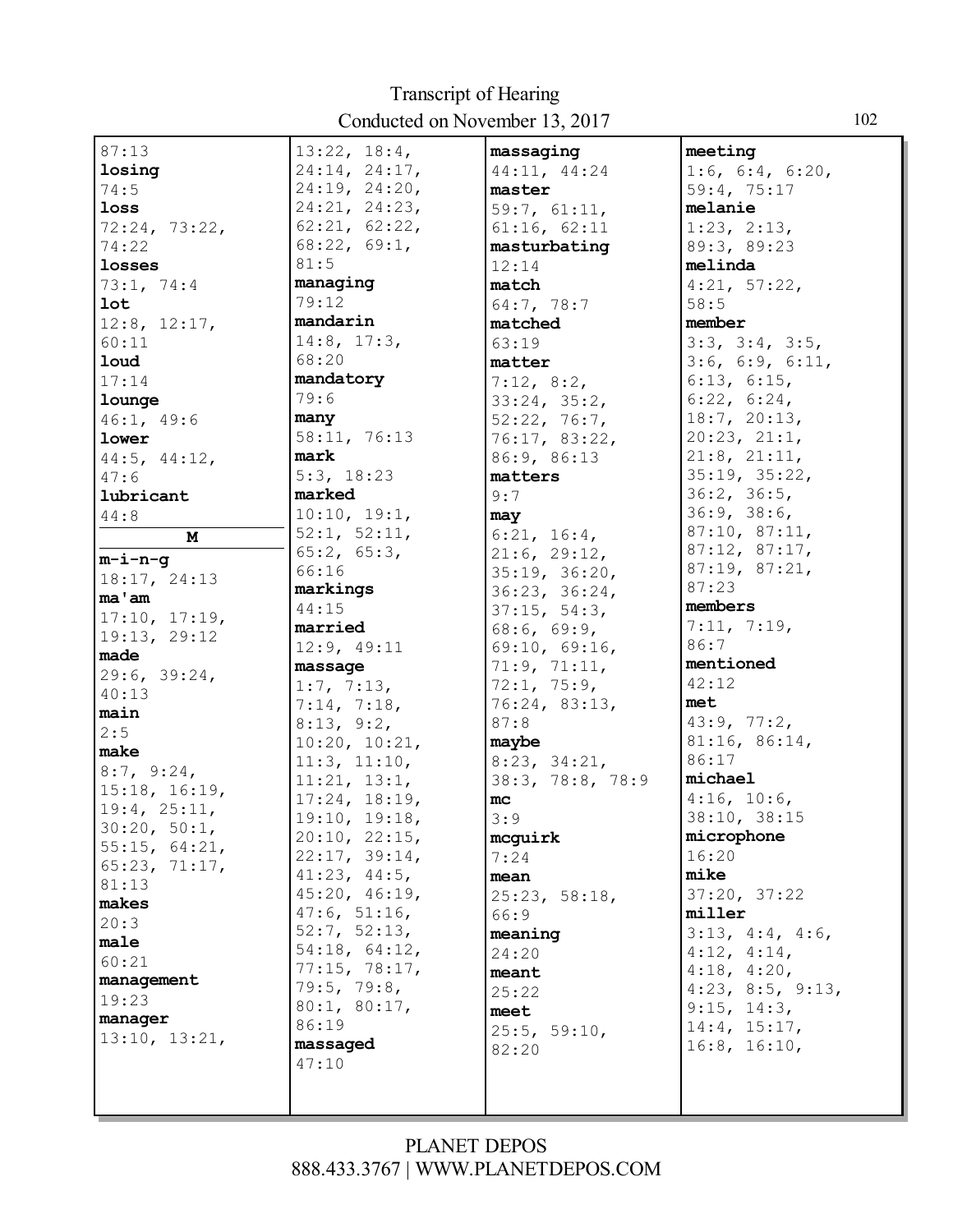| 16:14, 18:14,                  | misdemeanors      | 48:18, 57:2,                  | negligence                    |
|--------------------------------|-------------------|-------------------------------|-------------------------------|
| 20:11, 20:15,                  | 39:6              | 71:5, 77:2                    | 84:8, 84:15                   |
| 21:17, 25:7,                   | misinterprets     | must                          | negotiated                    |
| 26:14, 26:18,                  | 14:18             | 79:23                         | 52:7                          |
| 26:21, 28:24,                  | misleading        | myself                        | negotiating                   |
| 29:17, 31:9,                   | 29:18             | 35:9, 49:22,                  | 11:13                         |
| 31:11, 31:15,                  | misstating        | 56:10, 56:11,                 | neither                       |
| 32:17, 34:5,                   | 29:19             | 60:1                          | 89:12                         |
| 34:9, 34:11,                   | mitigation        | N                             | never                         |
| 35:1, 35:6,                    | 86:21, 87:4       | $n - g$                       | 20:14, 21:2,                  |
| 35:10, 35:17,                  | mixed             |                               | 28:18, 29:17,                 |
| 35:20, 35:24,                  | 67:14             | 18:13, 18:16,<br>18:17, 24:13 | 56:4, 56:5,                   |
| 36:4, 36:12,                   | moment            |                               | 78:9, 78:23                   |
| 37:1, 37:14,                   | 54:3, 69:9,       | naked                         | next                          |
| 54:9, 54:11,                   | 71:9, 75:12       | 11:17, 47:1,                  | 25:4, 25:11,                  |
| 55:5, 55:20,                   | momentary         | 80:8                          | 32:7, 32:17,                  |
| 55:23, 56:2,                   | 71:18             | name                          | 37:18, 57:5,                  |
| 56:17, 57:4,                   | monday            | 10:16, 17:10,                 | 66:2, 73:5, 85:9              |
| 57:8, 66:18,                   |                   | 17:18, 18:12,                 |                               |
| 68:9, 69:12,                   | 1:13, 6:4         | 18:13, 18:16,                 | ng                            |
| 69:14, 69:21,                  | monetary          | 18:17, 20:6,                  | 18:13, 18:16,<br>24:13, 62:24 |
| 69:23, 71:1,                   | 15:12             | 24:13, 27:14,                 |                               |
| 72:1, 72:3,                    | money             | 38:14, 58:3,                  | night                         |
| 72:7, 72:14,                   | 53:1, 59:17,      | 62:23, 62:24,                 | 24:2, 25:17,                  |
| 73:8, 75:6,                    | 61:9, 63:23,      | 64:11, 81:4                   | $27:8$ , $28:13$ ,            |
| 75:7, 75:21,                   | 64:2, 74:5,       | name's                        | 39:12, 46:5,                  |
| 76:1, 76:5,                    | 80:24             | 17:12                         | 53:6, 53:12,                  |
| 81:23, 81:24,                  | months            | named                         | 56:16, 56:19,                 |
| 83:13, 84:3,                   | 73:20, 74:15,     | 86:18                         | 59:24, 60:20,                 |
| 84:6, 85:2,                    | 74:17             | names                         | 66:7, 68:3                    |
| 86:5, 86:6,                    | more              | 13:6                          | none                          |
| 87:3, 87:6                     | $12:8$ , $34:5$ , | narcotics                     | 71:3, 71:4,                   |
| mind                           | 76:23, 82:1,      | 38:19, 39:1,                  | 76:6                          |
| 85:8                           | 86:18             | 39:3, 58:10,                  | nor                           |
| mine                           | most              | 58:15                         | 89:12                         |
| 65:14                          | 73:16, 73:18      | nd                            | normal                        |
| ming                           | motion            | 89:18                         | 40:17                         |
|                                | 6:18, 6:21,       | near                          | normally                      |
| 18:13, 18:16,<br>18:17, 24:13, | 7:9,87:8          | 56:20                         | 58:20                         |
| 62:24                          | move              | necessarily                   | north                         |
|                                | 21:21, 29:6,      | 46:14, 60:13                  | 38:19, 39:1,                  |
| minute                         | 35:16, 87:8,      | need                          | 58:10, 58:15                  |
| 34:20, 41:23                   | 88:1              | 16:22, 24:9,                  | not                           |
| minutes                        | moved             | 87:15                         | 12:2, 13:9,                   |
| 6:19, 14:21,                   | 6:22, 6:23,       | needed                        | 13:22, 15:4,                  |
| 42:21, 61:3,                   | 87:10             | 54:18, 67:6                   | 19:17, 20:1,                  |
| 75:16                          | much              | needs                         | 21:1, 21:11,                  |
| miranda                        | 14:2, 48:6,       | 72:24, 74:4                   | 21:14, 25:21,                 |
| 64:23                          | 48:13, 48:15,     |                               | 25:23, 28:12,                 |
|                                |                   |                               |                               |
|                                |                   |                               |                               |
|                                |                   |                               |                               |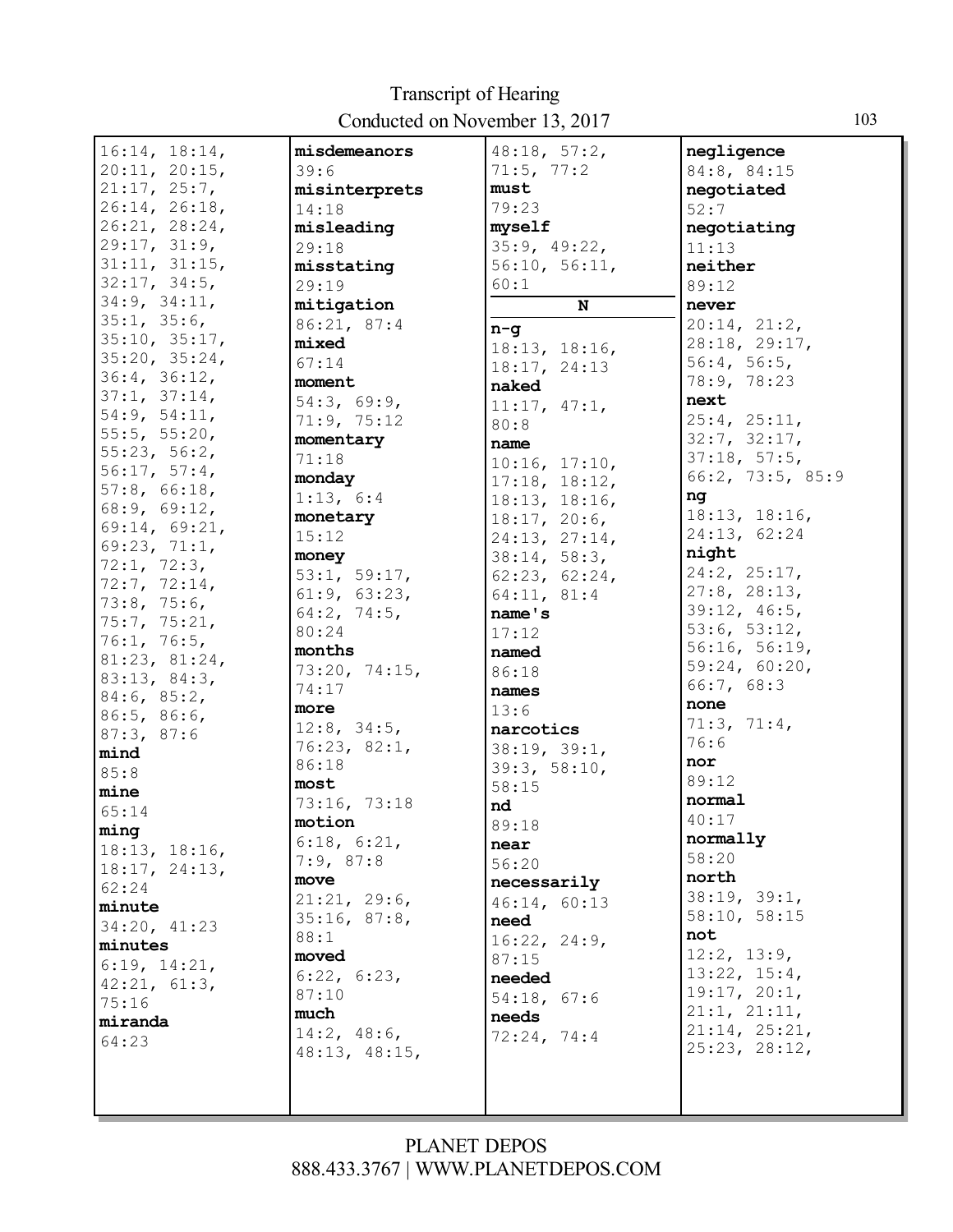| 28:20, 30:22,     | 78:15, 78:21,                  | 66:14, 66:21,            | off                         |
|-------------------|--------------------------------|--------------------------|-----------------------------|
| 33:5, 35:3,       | 79:11, 80:18,                  | 68:6, 69:9,              | 12:15, 48:3,                |
| 35:4, 36:6,       | 81:5                           | 70:17, 71:3,             | 50:2, 50:6,                 |
|                   |                                | 71:8, 71:9,              |                             |
| 37:2, 39:1,       | numbers                        | 71:12, 71:15,            | 80:5, 80:7,                 |
| 39:19, 40:24,     | 10:9, 40:9,                    |                          | 80:12, 83:17,               |
| 43:4, 46:8,       | 40:11, 63:17,                  | 71:21, 73:13,            | 88:2                        |
| $48:8$ , $49:3$ , | 63:19                          | 73:18, 74:2,             | off-the-record              |
| 50:17, 53:8,      | numerous                       | 74:12, 74:14,            | 76:9                        |
| 53:15, 58:21,     | 44:19                          | 74:18, 74:23,            | offense                     |
| 60:22, 61:2,      | $\circ$                        | 75:4, 75:14,             | 80:11                       |
| 66:13, 66:24,     | o'clock                        | 75:22, 76:11,            | offered                     |
| 67:22, 68:21,     | 81:5                           | 76:12, 83:15,            | 35:4, 48:8                  |
| 69:1, 72:16,      | $o'$ neil                      | 85:21, 86:5,             | office                      |
| 74:6, 76:18,      | 3:11, 4:3, 4:5,                | 87:6                     | 30:1, 30:5,                 |
| 76:24, 77:16,     | 4:7, 4:11, 4:13,               | oaf                      | 33:5, 82:11,                |
| 78:9, 78:10,      | $4:15$ , $4:17$ ,              | 10:9, 63:16,             | 83:3                        |
| 78:11, 78:21,     | 4:19, 4:22, 8:3,               | 67:14                    | officer                     |
| 78:22, 79:6,      | 9:9, 9:10, 9:21,               | oath                     | 11:17, 13:14,               |
| 80:14, 80:19,     | 9:23, 10:1,                    | 15:23                    | 15:1, 24:7,                 |
| 80:20, 82:1,      | 16:4, 16:6,                    | object                   | 32:19, 38:21,               |
| 82:11, 82:12,     | 16:18, 16:22,                  | 28:24, 35:8,             | 50:9, 50:15,                |
| 83:23, 83:24,     | 17:2, 17:9,                    | 37:1, 70:17,             | 54:12, 56:3,                |
| 84:8, 84:15,      | 19:6, 19:9,                    | 76:1, 76:2               | 57:2, 57:4,                 |
| 85:11, 85:22,     | 19:24, 20:7,                   | objection                | 58:7, 58:12,                |
| 85:24, 86:14      | $20:8$ , $20:14$ ,             | 9:20, 9:21,              | 58:23, 61:14,               |
| notarial          | 21:19, 21:23,                  | 20:11, 26:14,            | 64:18, 65:14,               |
| 89:18             | 22:6, 22:13,                   | 29:17, 29:21,            | 67:21, 69:24,               |
| notary            | 23:3, 23:16,                   | 34:16, 66:18,            | 70:1, 71:5,                 |
| 2:15, 89:5,       | 23:21, 24:1,                   | $68:8$ , $68:9$ ,        | 80:22, 81:6,                |
| 89:24             |                                | 76:5, 83:14              | 82:4, 89:6                  |
| notes             | 26:10, 26:16,                  | objection's              | officers                    |
| 16:23             | 26:20, 27:5,                   | 20:24, 76:10             | 8:15, 9:1,                  |
| nothing           | 27:16, 27:21,                  | observe                  | 10:2, 53:16,                |
| 37:11, 82:7       | 28:20, 29:3,                   | 59:13                    | 61:13                       |
| notice            | 29:7, 29:11,                   | observed                 | $of \ddot{\texttt{ficial}}$ |
| 13:16, 13:17,     | 29:14, 29:22,                  | 60:9                     | 40:5, 40:7,                 |
| 67:17, 75:16,     | 30:10, 31:7,                   | obviously                | 42:1, 51:8,                 |
| 80:24             | 36:16, 36:19,<br>36:24, 37:11, | 38:16, 39:4,             | 67:16                       |
| november          |                                | 54:17, 55:22,            | officially                  |
| 1:13, 6:4,        | 37:19, 37:20,                  | 65:16, 83:17             | $10:8$ , $12:19$ ,          |
| 89:19             | 37:23, 38:3,                   | occupation               | 12:23, 40:3,                |
| now               | 38:13, 52:9,                   | 38:17, 58:6              | 59:14, 67:10,               |
| 8:6, 9:3, 9:6,    | 52:15, 54:3,                   |                          | 67:15, 81:1                 |
| 13:10, 15:18,     | 54:6, 55:7,                    | occur                    |                             |
| 21:24, 25:4,      | 55:9, 55:18,                   | 86:11                    | often                       |
| 44:15, 44:24,     | 56:24, 57:6,                   | occurred                 | 76:23                       |
| 52:16, 66:22,     | 57:10, 57:15,                  | 10:13, 23:19,            | oh                          |
| 67:2, 77:23,      | 57:19, 58:2,                   | $26:2$ , $26:7$ , $27:7$ | 18:15, 74:23                |
|                   |                                | october                  | oil                         |
|                   |                                | 6:19, 8:11, 9:3          | 44:7, 44:9                  |
|                   |                                |                          |                             |
|                   |                                |                          |                             |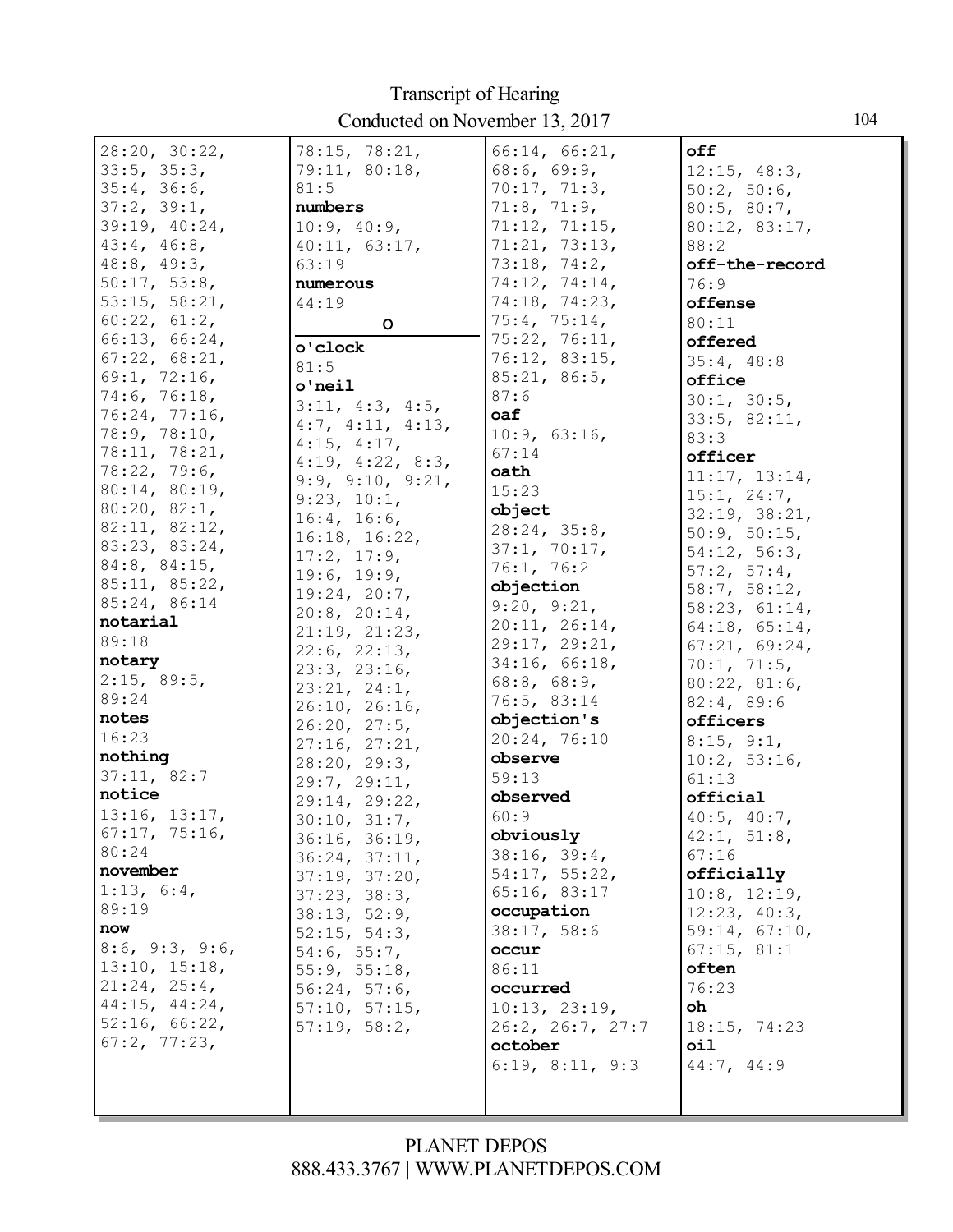| okay              | 79:7              | 67:3, 71:15,  | parked        |
|-------------------|-------------------|---------------|---------------|
| 9:12, 18:18,      | opening           | 77:5, 80:21   | 60:10         |
| 19:6, 20:7,       | 4:3, 4:4, 8:7,    | outcome       | parking       |
| 22:10, 22:19,     | 9:24              | 89:15         | 60:11         |
| 23:8, 24:22,      | operation         | outside       | parlor        |
| 25:3, 25:20,      | 10:11             | 12:19         | 39:14         |
| 26:11, 27:13,     | opportunity       | over          | part          |
| 28:7, 29:7,       | 87:4              | 12:17, 40:4,  | 22:18, 23:1,  |
| 31:22, 33:16,     | opposed           | 43:19, 43:21, | 23:4, 43:19,  |
| 34:5, 35:17,      | 7:7, 33:19        | 45:15, 45:18, | 43:21, 55:11, |
| $36:5$ , $38:5$ , | order             | 46:1, 46:20,  | 60:2, 77:8    |
| 38:7, 38:20,      | 6:5, 39:23,       | 46:22, 47:1,  | particular    |
| 39:7, 39:20,      | 86:10, 86:15,     | 47:7, 47:15,  | 83:21         |
| 40:22, 41:7,      | 86:20, 86:23,     | 48:24         | particularly  |
| 42:4, 45:11,      | 87:1              | oversees      | 15:20         |
| 53:10, 54:20,     | orderly           | 7:17          | parties       |
| 55:2, 55:23,      | 76:14             | own           | 89:13         |
| 61:3, 62:2,       | ordinance         | 18:5, 18:8,   | past          |
| 63:2, 65:1,       | 11:20             | 19:17, 20:19, | 77:23         |
| 66:4, 67:9,       | ordinances        | 60:4, 75:16,  | patron        |
| 67:23, 68:12,     | 83:10             | 78:4, 78:9    | 80:12         |
| 74:23             | organization      | owned         | patron's      |
| old               | 21:18             | 20:20         | 77:17, 79:22  |
| 17:19, 17:20      | originally        | owner         | pay           |
| omission          | 34:17             | 18:3, 18:4,   | 54:18         |
| 79:19             | other             | 18:20, 19:12, | peace         |
| once              | $10:8$ , $11:7$ , | 21:3, 21:4,   | 38:21, 58:11  |
| 15:9              | 12:11, 12:18,     | 21:8, 21:12   | pelvic        |
| one               | 13:2, 13:12,      | owners        | 11:22, 47:16  |
| 10:14, 13:20,     | 18:9, 53:6,       | 18:9          | penis         |
| 15:23, 18:23,     | 53:16, 57:8,      | ownership     | 12:6, 49:9,   |
| 26:10, 35:4,      | 60:18, 61:12,     | 19:22, 19:24, | 51:5, 77:13   |
| 36:16, 39:23,     | 62:12, 63:22,     | 20:9          | per           |
| 49:4, 54:5,       | 67:10, 80:16      | $\mathbf{P}$  | 86:19         |
| 60:21, 62:12,     | otherwise         | package       | percent       |
| 63:7, 63:8,       | 89:14             | 49:8          | 43:5          |
| 70:13, 70:23,     | our               | page          | perform       |
| 77:6, 78:3,       | 16:7, 47:21,      | 4:2           | 53:24, 78:10, |
| 79:8, 79:13,      | 78:21             | pages         | 78:12         |
| 79:15, 81:12,     | out               | 1:22          | performed     |
| 86:18             | 10:16, 11:2,      | pair          | 53:24, 54:22, |
| only              | 11:9, 12:4,       | 12:1, 46:11,  | 55:3, 77:22   |
| 13:20, 18:23,     | 13:14, 17:13,     | 49:5          | perhaps       |
| 70:13, 70:22,     | 21:20, 26:3,      | paper         | 67:9          |
| 84:7              | 42:23, 50:18,     | 76:13, 80:23  | permanent     |
| onto              | 53:3, 53:4,       | papers        | 58:16         |
| 50:6, 77:13       | 53:13, 53:16,     | 80:23         | permissive    |
| open              | 60:14, 62:5,      |               | 79:6          |
| 69:5, 69:6,       |                   |               |               |
|                   |                   |               |               |
|                   |                   |               |               |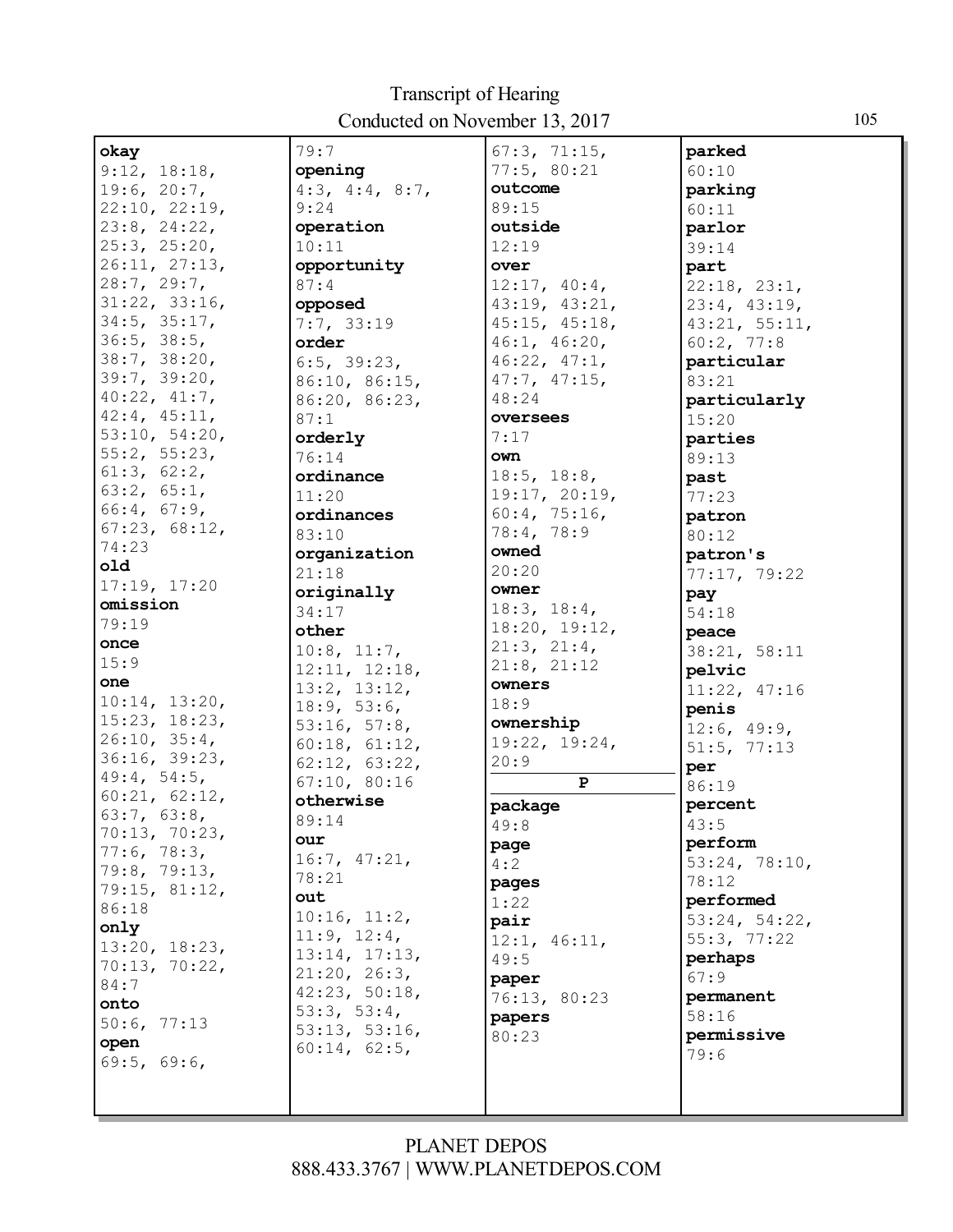| permits       | 52:11, 53:21,     | 27:7, 29:16,  | present       |
|---------------|-------------------|---------------|---------------|
| 77:20         | 64:16             | 32:19, 33:1,  | 3:1, 3:8,     |
| permitted     | placing           | 33:9, 37:21,  | 22:22, 22:23, |
| 79:20         | 77:12             | 38:19, 50:8,  | 27:18, 58:8,  |
| perpetrated   | plaid             | 50:14, 58:7,  | 58:14, 62:10, |
| 82:22         | 62:8              | 58:10, 58:15, | 62:12, 86:21  |
| perpetrating  | plainclothes      | 58:23, 59:8,  | presented     |
| 84:10         | 62:16             | 59:12, 61:12, | 8:8, 86:24,   |
|               | playing           | 62:17, 64:19, | 87:7          |
| perpetrator   | 14:14             | 80:22, 83:11  | pretrial      |
| 56:5, 84:23   |                   | policies      | 29:23         |
| person        | plead             | 15:8, 82:13   |               |
| 13:21, 53:13, | 35:24             | policy        | pretty        |
| 53:20, 53:23, | please            |               | 16:18         |
| 72:23, 72:24, | 6:6, 17:11,       | 72:15, 72:18, | previous      |
| 77:6, 77:9,   | 17:16, 24:10,     | 72:22, 72:23, | 83:20         |
| 78:15, 79:8,  | 36:17, 58:4,      | 82:16, 83:1,  | prior         |
| 81:3          | 62:6              | 85:5          | 8:6, 39:16,   |
| personal      | pleasure          | portion       | 40:5, 45:17,  |
| 28:14         | 12:13             | 19:17, 44:11  | 59:10         |
| personally    | pled              | portrayed     | probably      |
| 79:9, 83:10   | 34:1, 34:13       | 53:7          | 54:4          |
| personnel     | pocket            | possible      | problem       |
| 15:3, 33:5    | 12:4, 51:1        | 46:16, 70:6,  | 66:8, 68:17,  |
| persons       | point             | 70:10, 70:15, | 76:12         |
| 11:7          | 11:2, 11:9,       | 70:22, 70:23  | problems      |
| petitioner    | 11:15, 39:20,     | preliminary   | 66:11         |
| 8:11, 9:7,    | 42:2, 43:9,       | 13:17         | procedures    |
| 82:20, 86:14, | $45:4$ , $46:1$ , | prelude       | 15:8, 82:13   |
| 86:17         | 46:19, 47:3,      | 71:13         | proceed       |
| phone         | 47:11, 47:20,     | premises      | 17:1, 31:6,   |
| 16:11, 53:11  | $48:4$ , $48:9$ , | 11:7, 14:11,  | 69:18, 72:5   |
| photocopied   | 48:13, 48:23,     | 14:20, 14:23, | proceedings   |
| 40:5, 40:12   | 49:11, 49:14,     | 22:2, 23:5,   | 89:7, 89:9,   |
| photocopy     | 49:16, 49:21,     | 25:24, 31:17, | 89:10         |
| 40:7          | 50:7, 55:14,      | 32:14, 53:14, | procure       |
| photograph    | 59:19, 61:4,      | 53:17, 60:6,  | 39:22         |
|               | 61:23, 62:5,      | 70:7, 77:22,  | program       |
| 5:4           | 63:9, 63:22,      | 79:6, 79:16,  |               |
| picture       | 64:15, 64:21      | 82:2, 82:15,  | 29:24, 30:4,  |
| 52:12, 61:20  | point's           | 83:2          | 30:6, 30:14,  |
| pieces        | 29:5              | prepare       | 30:20, 30:22, |
| 76:13         | points            | 39:17         | 34:23, 35:3,  |
| place         | 51:15             | preponderance | 35:14         |
| 11:4, 13:11,  | police            | 76:21, 76:22, | projection    |
| 13:12, 16:22, |                   | 81:8, 81:24   | 16:19         |
| 49:8, 51:4,   | 8:1, 10:2,        | prerecorded   | prompted      |
| 64:15, 77:7,  | 10:7, 13:15,      |               | 45:7          |
| 79:1          | 23:12, 24:7,      | 63:16, 64:6   | promptly      |
| placed        | 25:6, 25:12,      | presence      | 15:7          |
| 42:10, 46:12, |                   | 80:1          |               |
|               |                   |               |               |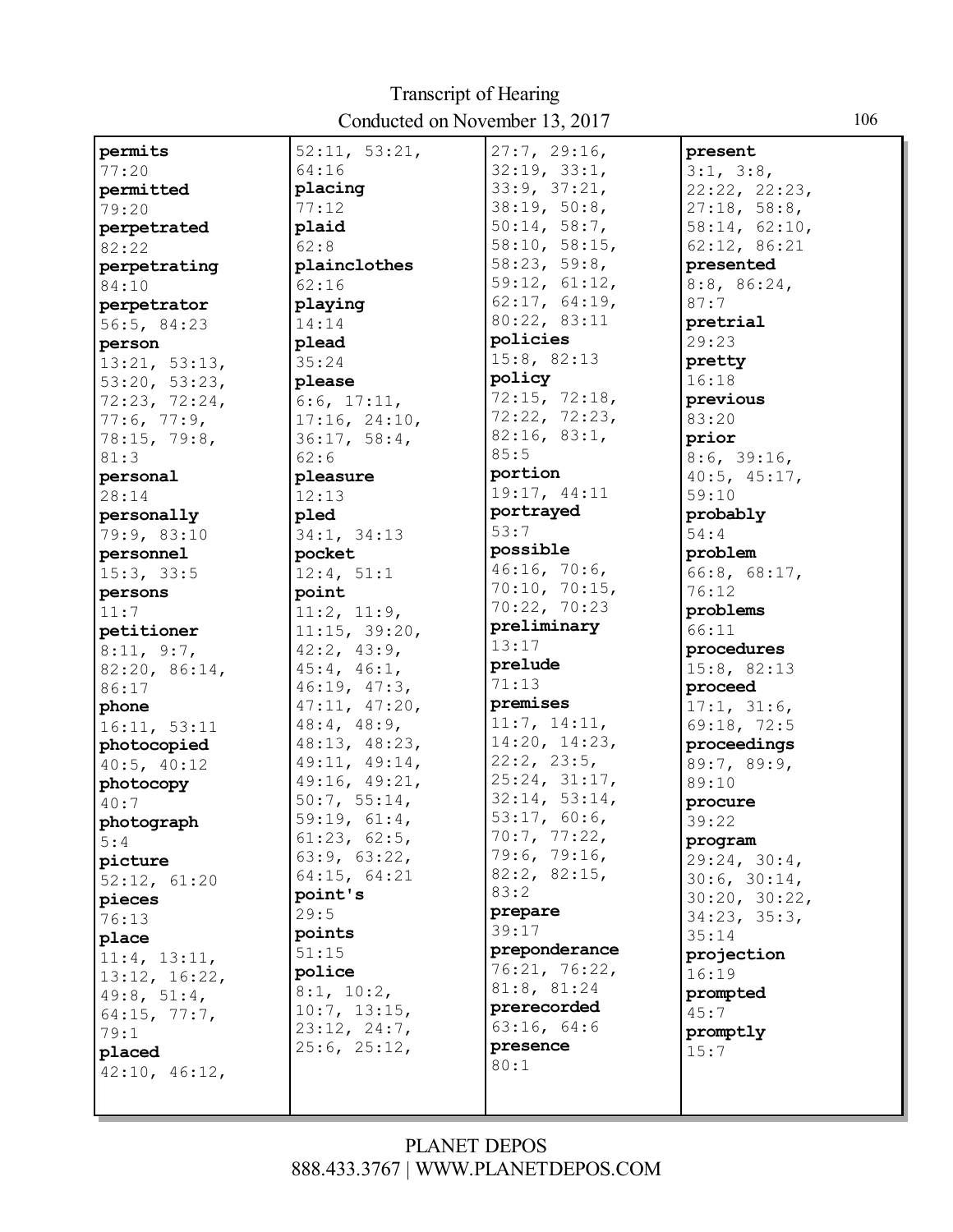| proof         | quarters           | ready         | recorded          |
|---------------|--------------------|---------------|-------------------|
| 76:19, 76:20, | 38:8               | 9:11          | 40:14             |
| 81:16, 82:21, | question           | really        | recover           |
| 85:12         | 19:7, 19:13,       | 14:5, 21:1    | 63:9              |
| property      | 23:15, 24:22,      | realtime      | recovered         |
| 13:2, 20:1,   | 29:1, 29:10,       | 2:15          | 63:12             |
| 20:4          | 30:13, 30:21,      | reason        | recross           |
| prostitute    | 33:18, 34:7,       | 83:14         | 4:9, 55:19,       |
| 86:1          | 34:8, 34:12,       | reasonable    | 56:23             |
| prostitution  | 35:8, 35:13,       | 76:19, 78:15, | recross-examinat- |
| 15:7, 15:10,  | 35:19, 35:22,      | 78:16         | ion               |
| 29:15, 29:18, | 35:23, 36:2,       | reasoning     | 56:1              |
| 31:18, 34:1,  | 36:6, 36:8,        | 74:19         | red               |
| 36:3, 36:21,  | 36:10, 36:12,      | rebuttal      | 49:5              |
| 39:4, 39:15,  | 37:2, 45:17,       | 4:7, 85:20    | redirect          |
| 39:21, 72:16, | 70:20, 70:21,      | recall        | 4:9, 36:15,       |
| 72:20, 77:20, | 74:10, 83:20,      | 27:23, 28:3,  | 36:18, 55:6,      |
| 77:21, 78:11, | 84:20              | 28:12, 28:22, | 55:8, 55:21,      |
| 78:12, 82:14  | questions          | 32:20, 33:11, | 56:23, 71:2       |
| proved        | 27:3, 31:7,        | 35:12, 39:9,  | reduced           |
| 77:4          | 31:10, 31:12,      |               | 89:11             |
| proven        | $34:5$ , $37:14$ , | 39:11, 40:18, |                   |
| 77:3,85:15    | 54:6, 55:5,        | 41:1, 43:2,   | refer             |
| provide       | 56:17, 69:11,      | 47:23, 47:24, | 75:22             |
| 51:7          | 71:1, 73:8,        | 53:15, 59:4,  | reflect           |
|               | 75:5, 87:2         | 60:24, 61:2,  | 68:1, 68:5        |
| provided      | quick              | 64:17, 67:20, | reflects          |
| 41:24, 52:24, | 75:12              | 67:22, 76:18  | 69:17             |
| 62:23         | quickly            | recalling     | refresh           |
| public        | 55:7, 85:21        | 57:7          | 68:2, 68:7        |
| 2:15, 89:5,   | quite              | receive       | regarding         |
| 89:24         |                    | 53:19         | 1:6               |
| pulled        | 35:2, 70:6,        | received      | register          |
| 12:4          | 80:19, 82:20,      | 40:3, 64:3    | 12:21, 13:19,     |
| purchase      | 84:7               | recent        | 63:14, 63:15,     |
| 54:17         | quote              | 73:17, 73:18  | 63:18, 67:7,      |
| purported     | 54:21              | recess        | 67:11, 67:14,     |
| 51:18         | $\mathbf R$        | 71:18, 71:19  | 81:2              |
| purpose       | raise              | recognize     | registered        |
| 67:5          | 16:1               | 24:7, 52:3,   | 2:14              |
| pursuant      | raymond            | 65:6, 65:8,   | related           |
| 14:20, 14:22, | 3:2, 7:16          | 83:22         | 89:12             |
| 31:18         | rdr                | recollection  | relates           |
| put           | 1:24, 89:4         | 68:2, 68:7    | 14:7, 15:6,       |
| 11:22, 43:18, | read               | record        | 54:13             |
| 43:19, 64:17, | 8:10, 56:9,        | 38:14, 40:9,  | relation          |
| 64:18, 80:5   | 65:20, 65:22,      | 47:14, 58:4,  | 54:21             |
| Q             | 65:24              | 69:17, 69:19, | relationship      |
| quality       |                    | 88:2, 89:9    | 77:24,85:17       |
| 79:2          |                    |               |                   |
|               |                    |               |                   |
|               |                    |               |                   |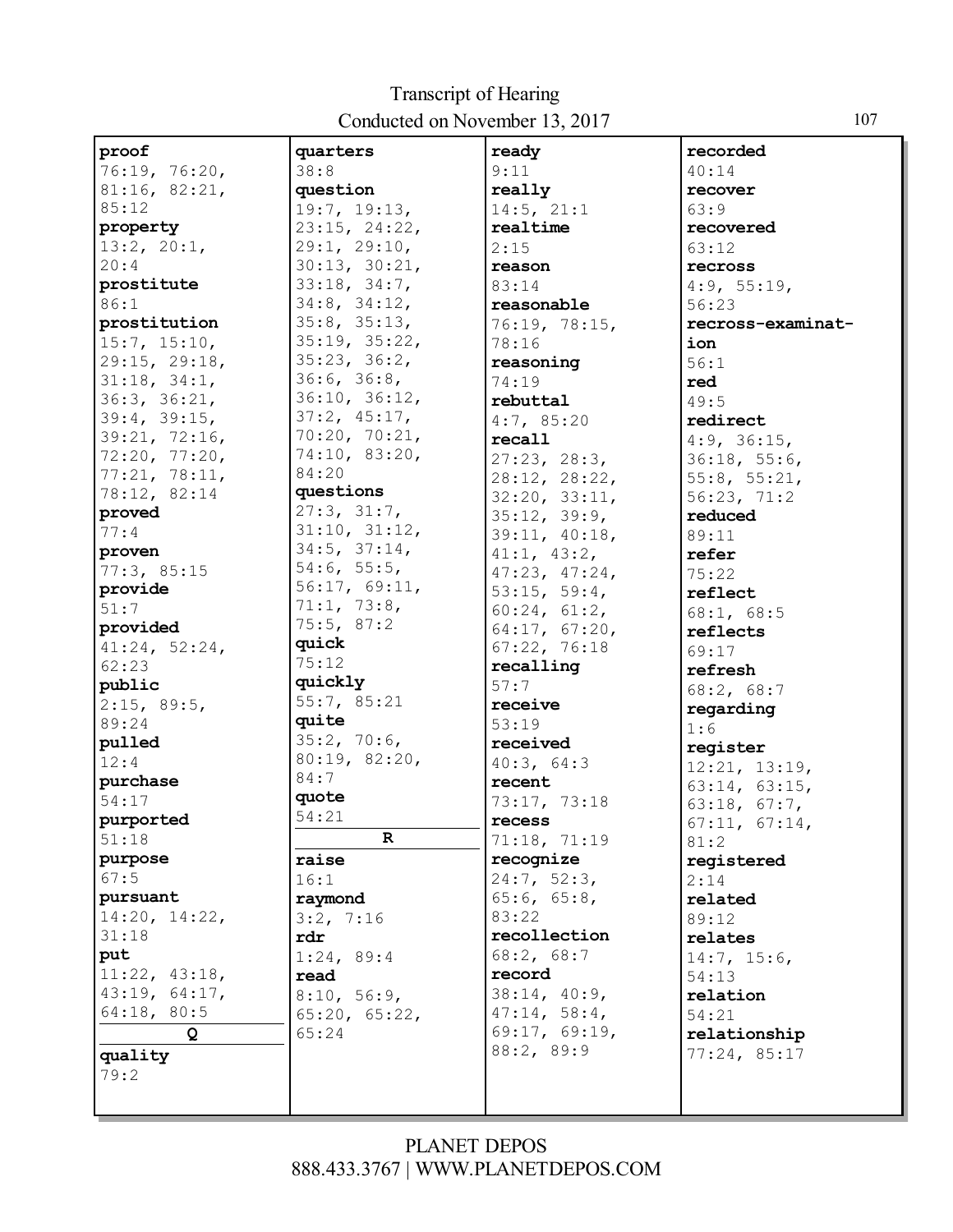| released       | respond         | 44:23, 45:24, | run               |
|----------------|-----------------|---------------|-------------------|
| 84:23          | 48:19, 48:21,   | 52:9, 57:10,  | 59:17             |
| remanded       | 50:11, 68:24    | 59:2, 59:19,  | running           |
| 76:6           | respondeat      | 60:23, 65:12, | 79:17             |
| remember       | 84:3, 84:5      | 65:15, 66:2,  |                   |
| 25:9, 25:10,   | responded       | 68:17, 70:24, | S                 |
|                |                 | 71:2, 71:24,  | s-u-z-h-e-n       |
| 28:16, 30:18,  | 26:2, 26:7,     |               | 68:15             |
| 30:19, 30:22,  | 67:20           | 72:5, 73:3,   | said              |
| 41:17, 45:22,  | respondent      | 73:6, 73:24,  | 11:23, 12:7,      |
| 67:12          | 9:8, 72:3       | 74:21, 75:3,  | 12:8, 12:12,      |
| remembered     | response        | 75:4, 75:24,  | 12:16, 13:9,      |
| 28:5           | 7:3, 7:8, 14:3, | 76:4, 76:8,   |                   |
| remove         | 81:23           | 77:5, 81:13,  | 13:10, 15:2,      |
| 42:15          | responsibility  | 85:16, 85:19, | 20:12, 20:14,     |
| removed        | 22:12           | 86:4, 87:5    | 20:16, 22:7,      |
| 11:16, 12:5,   |                 | rightly       | 24:11, 25:18,     |
|                | responsible     | 15:11         | 27:10, 28:1,      |
| 42:10, 42:14,  | 15:11, 84:1,    | rights        | 28:5, 28:18,      |
| 43:13, 43:15,  | 84:14, 84:17    |               | 28:21, 29:1,      |
| 49:7           | rests           | 5:6, 64:24,   | 32:18, 34:11,     |
| render         | 71:22, 71:23    | 65:11, 65:17, | 35:13, 36:7,      |
| 86:12          | retained        | 65:24         | 37:3, 37:5,       |
| repeat         | 5:2             | robe          | 38:24, 41:12,     |
| 17:13, 34:8,   | retire          | 10:22, 42:8,  | 41:24, 42:2,      |
| 50:4           | 86:8            | 42:11, 42:18, | $42:4$ , $42:7$ , |
| report         | retrieved       | 43:13, 43:15, | 42:8, 45:12,      |
| 13:7, 14:21,   | 49:4, 49:7      | 43:18, 80:5,  | 45:14, 48:2,      |
| 14:22, 56:3,   | returned        | 80:7, 80:13   |                   |
| 56:9, 63:3,    |                 | robert        | $48:4$ , $48:7$ , |
|                | 43:1, 43:3      | 3:4, 7:21     | 48:9, 48:12,      |
| 67:24, 68:5    | revoke          | rogue         | 48:13, 48:15,     |
| reported       | 35:6            | 78:8, 82:21   | 48:22, 49:3,      |
| 1:23           | richard         |               | 49:14, 50:7,      |
| reporter       | 3:13, 8:4       | roll          | 50:15, 50:17,     |
| 2:14, 2:15,    | ride            | 6:7, 87:15    | 52:22, 52:23,     |
| 17:15, 24:9,   | 59:22           | ron           | 62:17, 69:16,     |
| 89:1, 89:4     | right           | 3:5, 7:20     | 81:5, 83:19,      |
| represented    | 9:23, 13:6,     | room          | 89:9              |
| 27:13          | 15:24, 16:1,    | 10:19, 10:21, | same              |
| representing   | 16:3, 16:14,    | 12:2, 14:14,  | 32:5, 32:9,       |
| 7:23, 8:1, 8:4 | 16:16, 17:1,    | 14:15, 42:7,  | 32:10, 32:11,     |
| request        |                 | 43:1, 43:3,   | 36:4, 65:16,      |
| 81:19          | 18:22, 19:5,    | 43:7, 43:10,  | 81:3, 83:19       |
|                | 21:5, 21:21,    | 45:2, 46:2,   |                   |
| require        | 21:22, 23:2,    | 46:4, 46:5,   | sat               |
| 76:19, 77:17   | 25:4, 25:11,    | 50:21, 52:24, | 11:16, 60:18      |
| reside         | 28:17, 30:24,   | 53:3, 53:4,   | saw               |
| 17:21          | 31:6, 36:11,    |               | 50:24, 60:21,     |
| respectfully   | 36:13, 37:7,    | 61:22, 62:2,  | 61:5, 78:3        |
| 81:15, 81:19,  | 37:10, 38:23,   | 80:6, 80:17   | say               |
| 83:5           | 39:16, 43:6,    | rules         | 11:18, 22:5,      |
|                |                 | 11:18, 78:21  |                   |
|                |                 |               |                   |
|                |                 |               |                   |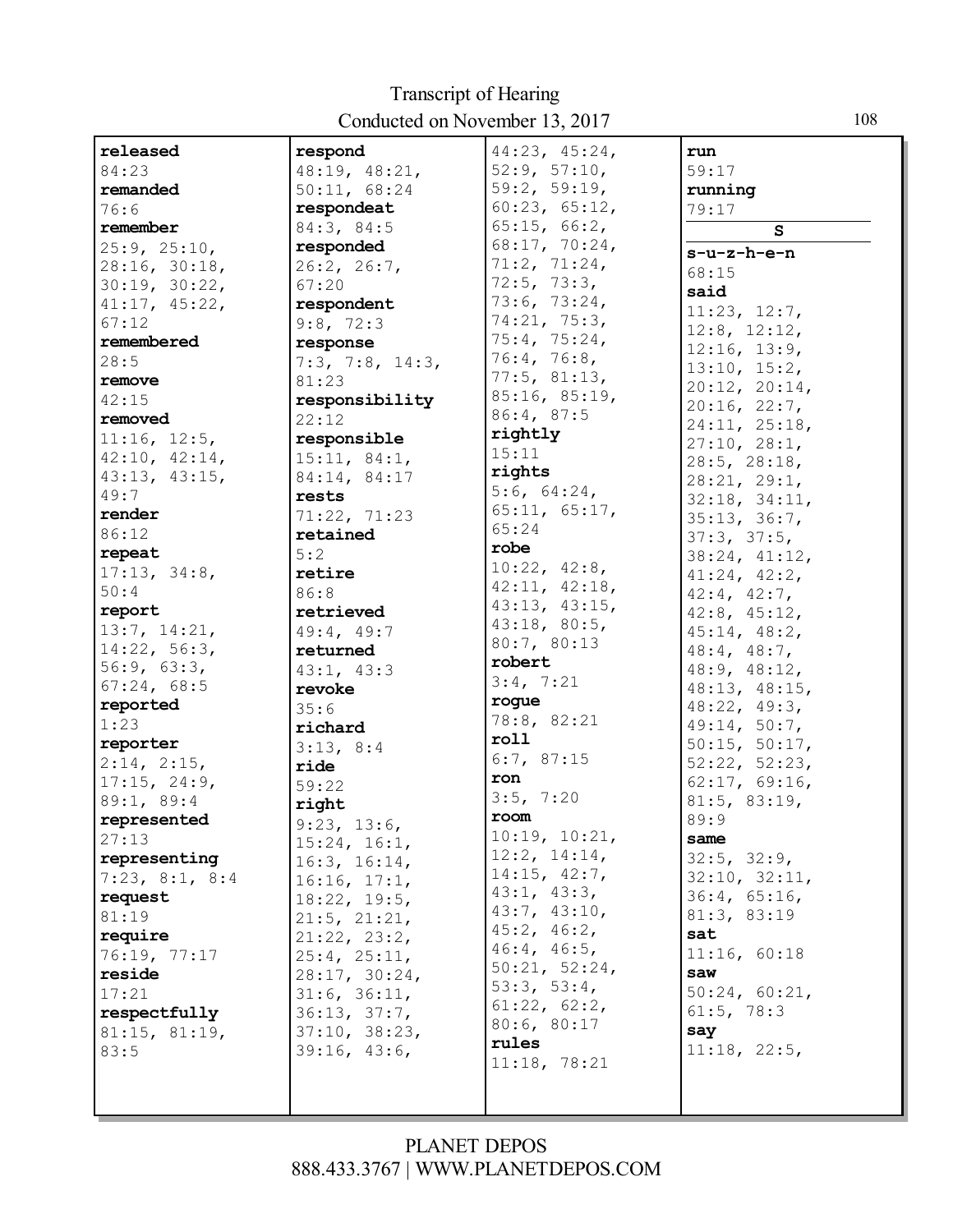| 30:9, 33:3,        | see                | set                | shirt                         |
|--------------------|--------------------|--------------------|-------------------------------|
| 33:16, 34:9,       | 11:7, 12:12,       | 89:17              | 62:8                          |
| 41:14, 41:21,      | $20:2$ , $21:13$ , | seven              | shoes                         |
| 41:22, 42:14,      | 27:3, 40:23,       | 14:21              | 10:18, 41:11,                 |
| 46:13, 46:22,      | 46:10, 53:6,       | several            | 41:12                         |
| 47:20, 56:14,      | 53:8, 60:19,       | 27:11              | short                         |
| 62:19, 62:20,      | 62:2, 70:4,        | <b>sex</b>         | 75:13                         |
| 78:19, 80:8,       | 70:7, 70:12,       | 11:12, 11:13,      | short-cut                     |
| 80:9               | 70:16, 76:24,      | 48:14, 48:15,      | 46:14                         |
| saying             | 82:5               | 48:18, 52:8,       | shorthand                     |
| $7:5$ , $20:4$ ,   | seeing             | 53:24, 54:19,      | 2:14, 89:1,                   |
| 21:2, 22:16,       | 60:18              | 54:22, 61:9,       | 89:4                          |
| 23:1, 28:12,       | seek               | 78:22              | shortly                       |
| 28:16, 28:22,      | 74:20              | sexual             | 82:18                         |
| 29:2, 34:4         | seems              | 48:17, 55:1,       | shorts                        |
| says               | 78:15              | 55:2, 55:11,       | 12:1, 12:4,                   |
| 15:9, 25:22,       | self-serving       | 77:8, 77:18,       |                               |
| $28:8$ , $28:18$ , | 78:13              | 79:22              | 46:12, 46:13,                 |
| 31:20, 32:24,      | sense              | shall              | 46:14, 48:24,<br>49:5, 50:19, |
| 33:14, 34:3,       | 20:3, 79:19        | 77:7, 79:5,        | 50:20, 51:1                   |
| 56:10, 78:5,       | sensitivities      | 79:9, 79:10        | should                        |
| 79:11              | 78:16              | shangri-la         | 34:9, 56:10,                  |
| scales             | sent               | 1:7, 7:13,         | 67:9, 76:7                    |
| 76:24, 77:1        | 61:20              | 10:4, 11:6,        | shoulder                      |
| scared             | separate           | 17:24, 18:8,       | 44:22                         |
| 48:10              |                    | 19:18, 20:10,      |                               |
| schedule           | 14:13, 14:15       | 20:20, 21:9,       | show                          |
| 86:23              | separately         | 22:17, 24:21,      | 13:24, 14:5,                  |
| schomer            | 60:3               | 26:3, 26:8,        | 14:11, 18:22,                 |
| 13:15, 67:21,      | september          | 32:6, 32:7,        | 47:9, 47:18,                  |
| 80:22, 81:6        | 86:11              | 39:14, 48:7,       | 51:23, 65:1                   |
| scope              | sergeant           | 68:13, 70:1,       | showed                        |
| 55:21, 84:2,       | 25:5, 25:13,       | 77:11              | 42:7, 42:8                    |
| 85:5               | 25:15, 25:20,      | shangri-la's       | shower                        |
| seal               | 26:1, 26:5,        | 20:5               | 11:1, 11:2,                   |
| 89:18              | 26:12, 59:7,       | she's              | 42:9, 42:11,                  |
| second             | 61:11, 61:16,      | 14:17, 14:21,      | 42:12, 42:17,                 |
| 6:24, 9:17,        | 62:11              | 15:4, 20:4,        | 42:20, 42:23,                 |
| 23:17, 77:14,      | serial             | $21:2$ , $21:15$ , | 46:6, 50:21,                  |
| 84:19, 87:11,      | 10:9, 40:9,        | 22:7, 22:8,        | 80:4, 80:16                   |
| 87:12, 87:14       | 40:11, 63:17       | 22:16, 22:24,      | side                          |
| seconded           | seriously          | 23:1, 24:7,        | 44:1, 75:13                   |
| 7:1, 87:13,        | 83:8               | 31:2, 31:21,       | sides                         |
| 87:14              | serve              | 33:1, 33:14,       | 8:8                           |
| section            | 13:16, 67:17,      | 44:24, 49:24,      | signal                        |
|                    | 80:23              | 62:7, 70:19,       | 61:8                          |
| 8:18, 8:19,        | session            | 82:11, 82:12,      | signature-6gbc4               |
| 8:20, 9:1          | 86:9, 87:9,        | 82:15              | 89:21                         |
| sections           | 88:1               |                    | signatures                    |
| 8:12, 8:17         |                    |                    | 65:12                         |
|                    |                    |                    |                               |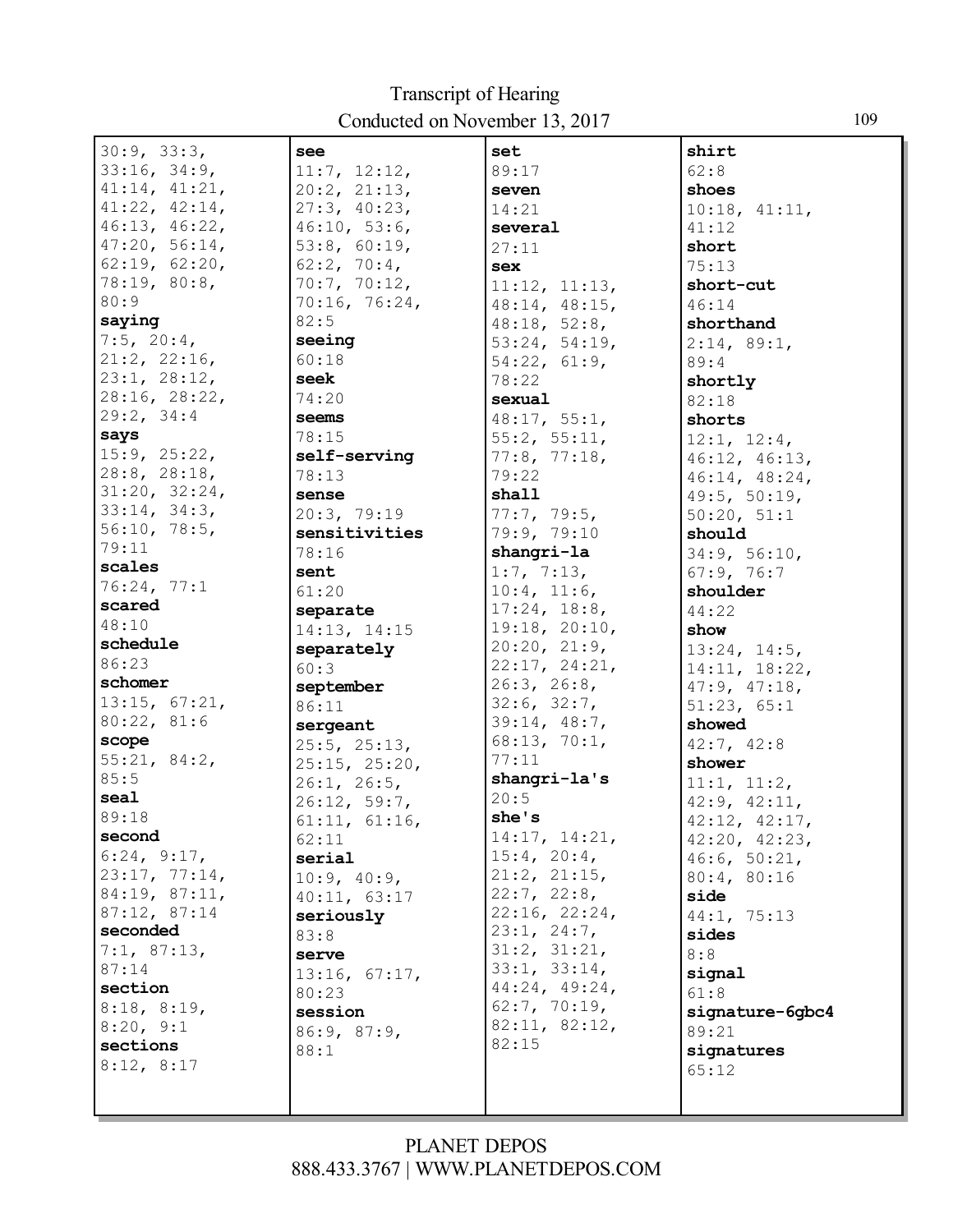| signed           | some          | 32:14, 32:20,        | 41:2, 47:9, 72:4 |
|------------------|---------------|----------------------|------------------|
| 40:4             | 6:17, 10:12,  | 62:21, 68:20,        | standing         |
| signify          | 10:13, 11:2,  | 71:10                | 41:1, 76:5       |
| 7:4              | 11:9, 21:13,  | speaks               | start            |
| silkaitis        | 31:10, 39:20, | 14:7                 | 30:15, 49:13     |
| 3:5, 6:8, 6:9,   | 43:9, 45:24,  | special              | started          |
| 6:24, 7:1, 7:20, | 46:19, 50:12, | 1:6, 6:3, 10:6,      | 44:5, 46:9       |
| 21:1, 21:8,      | 59:19, 61:4,  | 11:4, 11:6,          | state            |
| 21:11, 35:19,    | 61:23, 63:9,  | 12:3, 12:11,         | 2:16, 10:7,      |
| 35:22, 36:2,     | 63:22, 64:10, | 37:20, 38:15,        | 17:10, 27:7,     |
| 36:5, 36:9,      | 64:15, 64:21, | 38:18, 38:23,        | 37:21, 38:14,    |
| 87:16, 87:17     | 73:1, 74:5    | 57:11, 57:12,        | 38:19, 38:21,    |
| similar          | somebody      | 59:4, 60:3,          | 58:3, 58:10,     |
| 50:14            | 27:6, 27:9    | 60:7, 60:19,         |                  |
|                  | somehow       | 60:24, 61:21,        | 58:15, 59:8,     |
| simple           |               |                      | 89:6             |
| 19:13, 30:13,    | 51:1          | 64:8, 77:12,<br>80:4 | state's          |
| 80:19            | someone       |                      | 29:24, 30:5      |
| simply           | 14:17, 26:6,  | specific             | stated           |
| 83:21            | 27:11, 33:16  | 80:20                | 52:16, 56:10,    |
| since            | something     | specifically         | 56:11, 69:1,     |
| 70:7             | 11:11, 45:20, | 21:2                 | 85:22            |
| single           | 45:21         | speculate            | statement        |
| 83:7             | sometime      | 70:19                | 4:3, 4:4, 5:5,   |
| sir              | 50:24, 78:13  | speculated           | 8:8, 9:24,       |
| 9:22, 24:5,      | son           | 48:9                 | 33:18, 64:22,    |
| 24:6, 38:2,      | 14:14, 28:15  | speculation          | 65:10, 66:22     |
| 38:14, 40:21,    | sorry         | 70:18                | states           |
| 52:3             | 19:4, 19:21,  | spell                | 13:18, 39:22,    |
| sit              | 25:7, 26:4,   | 58:3                 | 42:1             |
| 16:10, 16:14,    | 30:3, 30:8,   | spelling             | stay             |
| 35:15, 41:3      | 37:17, 45:23, | 37:23                | 42:20, 57:15     |
| sitting          | 48:24, 49:19, | spoke                | step             |
| 49:5, 62:7       | 58:19, 59:24  | 13:5, 13:8,          | 23:17, 23:23,    |
| smith            | sort          | 41:6, 62:9           | 37:15, 75:9      |
| 61:11, 61:17,    | 39:5, 44:7,   | sponsored            | still            |
| 62:11            | 44:8, 78:23,  | 30:14, 30:23         | 47:1, 81:4       |
| sole             | 78:24         | st                   | stipulate        |
| 20:12, 21:3,     | source        | 1:2, 1:12, 2:4,      | 21:18            |
| 21:4, 21:8,      | 83:7          | $2:6$ , 7:12, 7:15,  | stomach          |
| 21:12            | spa           | 8:13, 13:15,         | 43:24, 44:2,     |
| solicit          | 1:7, 7:14,    | 19:11, 25:5,         | 44:3, 45:19      |
| 78:22            | 11:10, 17:24, | 25:12, 58:22,        | stood            |
| solicitation     | 19:18, 20:10, | 58:24, 59:12,        | 10:15, 41:4      |
|                  | 22:15, 32:6,  | 61:12, 64:19,        |                  |
| 36:1, 36:21,     | 72:16         | 80:22                | stopped          |
| 36:22, 77:21,    | speak         | staff                | 49:13            |
| 82:23, 85:6,     | 18:14, 24:9,  |                      | straight         |
| 85:13            | 25:13, 28:7,  | 82:11                | 13:6             |
| solicited        |               | stand                | street           |
| 72:19            |               | 15:22, 16:16,        | 2:5, 7:14,       |
|                  |               |                      |                  |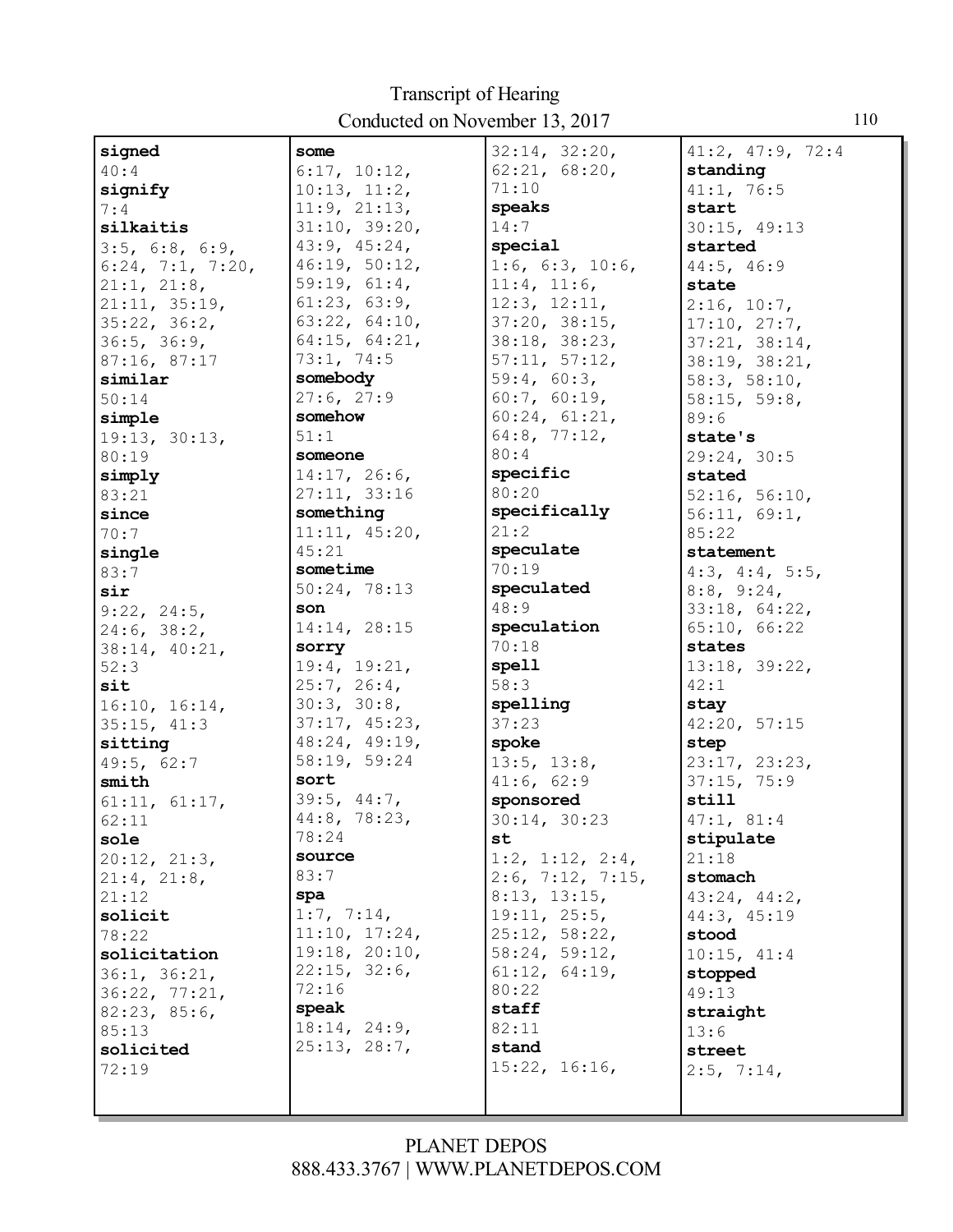| $10:5$ , $22:3$ , | 39:19, 43:5,       | takes         | testified                 |
|-------------------|--------------------|---------------|---------------------------|
|                   |                    |               |                           |
| 40:16, 59:11,     | 62:7, 65:23,       | 79:1, 83:8    | 17:7, 31:22,              |
| 59:20, 67:3,      | 81:13              | taking        | 38:11, 52:13,             |
| 68:3              | surveillance       | 6:17, 46:6,   | 56:4, 56:7,               |
| strict            | 59:24, 60:2,       | 80:12         | 57:23, 72:10,             |
| 11:19, 80:11      | 70:2,82:5          | talk          | 82:4, 82:15               |
| strike            | sustain            | 15:2, 71:16   | testify                   |
| 36:12, 66:9       | 29:20, 34:16       | talking       | 10:3, 13:4,               |
| stripped          | sustained          | 11:12, 19:21, | 15:22                     |
| 12:13             | 20:24, 76:10,      | 19:22, 23:18, | testimony                 |
| subject           | 83:14              | 84:8          | 17:3, 31:16,              |
| 60:21, 70:13,     | suzhen             | task          | 80:15, 82:8,              |
| 70:23             | 68:15              | 38:19, 39:1,  | 85:2, 85:10,              |
| submit            | swear              | 39:2, 58:10,  | 87:7                      |
| 81:15, 83:5,      | 9:18               | 58:15         | text                      |
| 83:9              | sweater            | tattoos       | 53:19                     |
| subsequent        | 10:18, 41:15,      | 44:19         | th                        |
| 14:9, 15:12,      | 46:17              | team          | 6:4, 6:19,                |
| 34:13             | sweater-type       | 60:2          | $8:16$ , $8:21$ , $9:3$ , |
| substance         | 41:10              | telephone     | 10:4, 13:13,              |
| 13:23             | sworn              | 25:12         | 14:10, 14:13,             |
| substantially     | 16:2, 17:6,        | tell          | 14:20, 14:24,             |
| 65:16             | 38:11, 38:20,      | 24:22, 25:1,  | 15:5, 21:24,              |
| suggestions       | 57:19, 57:23,      | 25:20, 26:1,  | 22:1, 23:20,              |
| 50:1              | 72:9               | 26:5, 27:9,   | 23:22, 24:2,              |
| suite             | т                  | 27:11, 41:8,  | 29:12, 31:17,             |
| 7:14              | table              | 42:21, 43:18, | 32:13, 32:16,             |
| sum               | 12:14, 12:15,      | 55:14, 55:15, | 32:17, 32:19,             |
| 13:23             | 14:14, 22:17,      | 63:11, 65:6   | 33:9, 33:12,              |
| summarizing       | 22:23, 23:4,       | tennis        | 36:20, 36:24,             |
| 12:7              | 24:3, 31:23,       | 14:14, 22:17, | 39:8, 59:3,               |
| superior          | 32:4, 32:5,        | 22:23, 23:4,  | 67:2, 68:4,               |
| 84:4, 84:5        | 43:14, 49:16,      | 24:3, 31:23,  | 68:10, 69:24,             |
| supervise         | 50:3, 50:6,        | 32:4, 32:5,   | 70:10, 80:18,             |
| 79:10             | 78:7, 79:12,       | 78:7, 79:12,  | 82:2, 82:3,               |
| supervised        | 83:3               | 83:3          | 82:8, 82:9,               |
| 79:7, 83:1        | tactical           | terminate     | 83:2, 83:4,               |
| supervising       | 62:17              | 72:22, 72:23, | 86:11                     |
| 23:4, 24:3,       | take               | 73:2, 73:5.   | than                      |
| 78:7, 79:16       | 9:7, 9:13,         | 85:17         | 60:18, 62:12,             |
| supervision       | 26:10, 48:3,       | terminated    | 67:10, 76:23,             |
| 81:7, 81:10,      | $65:5$ , $71:18$ , | 15:7, 15:11,  | 80:16, 82:1               |
| 89:11             | 75:12, 75:16       | 72:20, 73:7,  | thank                     |
| supervisor        | taken              | 82:17, 85:3,  | 6:16, 14:1,               |
| 40:4              | 17:3, 54:16,       | 85:8          | 14:2, 15:16,              |
| sure              | 67:7, 71:19,       | termination   | 15:17, 16:3,              |
| 15:19, 16:20,     | 89:7, 89:10        | 85:7          | 16:24, 17:2,              |
| 19:4, 37:2,       |                    | terms         | 31:13, 37:16,             |
|                   |                    | 82:13         |                           |
|                   |                    |               |                           |
|                   |                    |               |                           |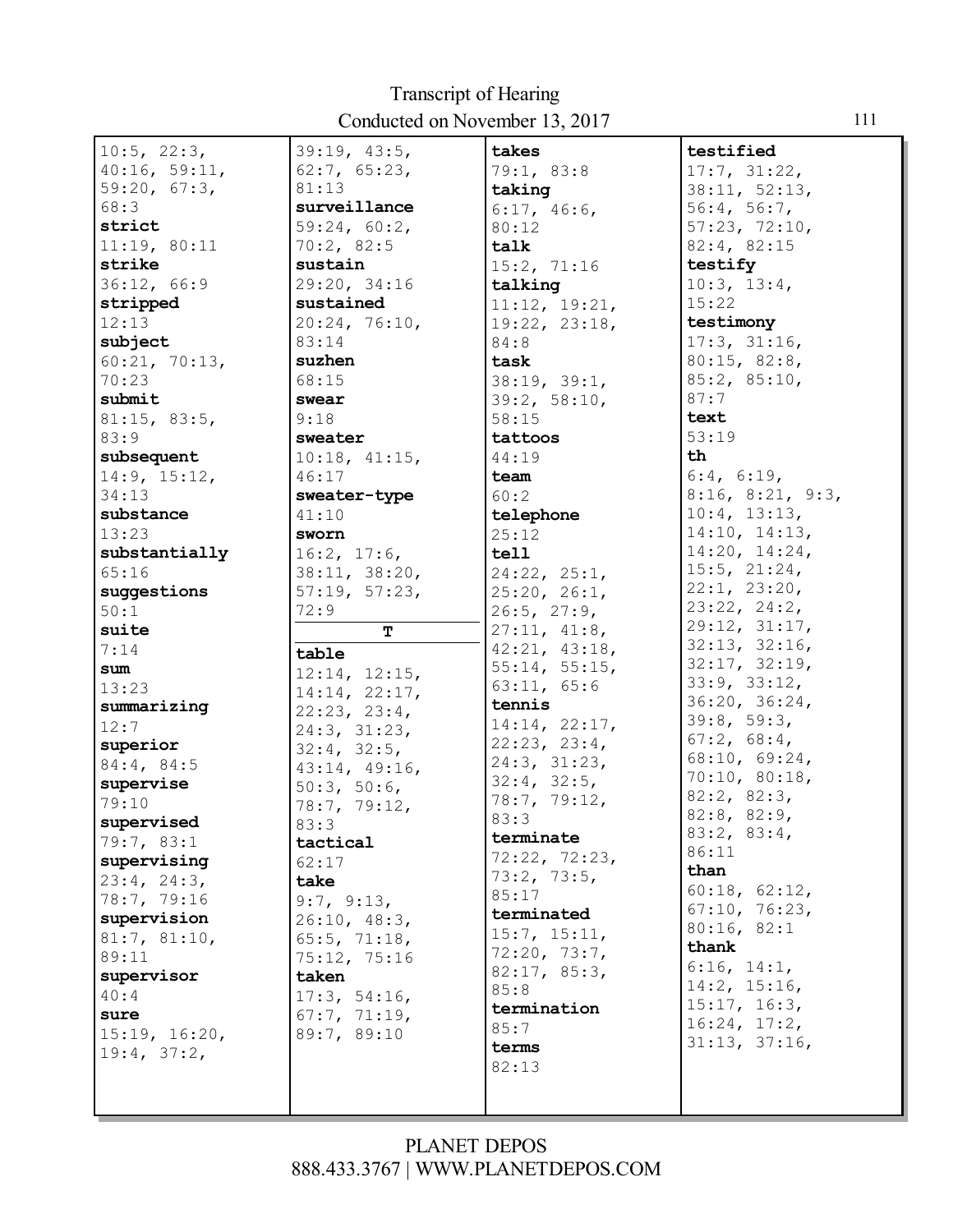| 54:8, 57:2,    | therapists         | these              | 15:20, 19:19,      |
|----------------|--------------------|--------------------|--------------------|
| 57:4, 61:19,   | 78:17              | 6:21, 9:4,         | $21:5$ , $21:6$ ,  |
| 66:19, 69:14,  |                    | 53:24, 78:21,      | 22:1, 24:4,        |
|                | therapy            |                    |                    |
| 69:21, 71:5,   | 19:10              | 81:11, 85:18       | 26:16, 26:18,      |
| 71:6, 71:12,   | there              | they               | 27:18, 28:3,       |
| 72:7, 76:16,   | 9:6, 9:20,         | 10:11, 11:3,       | 28:17, 28:23,      |
| 81:21, 81:22,  | 10:14, 10:15,      | 11:11, 12:23,      | 30:20, 31:8,       |
| 83:12, 86:3,   | 12:3, 13:9,        | 15:8, 15:11,       | 33:24, 35:2,       |
| 86:5, 86:6,    | 13:20, 13:22,      | 18:10, 23:19,      | 37:12, 45:24,      |
| 87:6, 87:24    | 14:9, 14:19,       | 24:20, 34:4,       | 47:3, 47:12,       |
| thanks         | $14:22$ , $15:5$ , | 37:4, 37:5,        | 49:11, 50:16,      |
| 25:3, 36:14    |                    |                    | 53:5, 54:6,        |
|                | 15:24, 18:9,       | 37:6, 37:8,        |                    |
| that's         | 24:14, 24:18,      | 40:14, 45:6,       | 57:1, 59:3,        |
| 13:17, 13:23,  | 25:19, 27:10,      | 46:13, 53:18,      | $62:2$ , $65:15$ , |
| 19:6, 19:13,   | 28:9, 40:24,       | 74:3, 78:11,       | 65:16, 67:2,       |
| 20:15, 21:19,  | $41:2$ , $44:15$ , | 78:16, 78:17,      | 69:3, 69:15,       |
| 22:24, 23:9,   | 46:6, 46:8,        | 78:19, 79:1,       | 71:21, 76:12,      |
| 31:7, 35:1,    | 46:11, 48:16,      | 79:2, 82:5,        | 76:15, 76:17,      |
| 35:3, 35:20,   | 51:2, 51:13,       | 82:6, 82:15,       | 76:18, 76:20,      |
| 55:18, 56:22,  | 53:13, 54:16,      | 82:16, 84:14,      | 77:4, 78:1,        |
| 63:2, 66:4,    | 54:24, 55:2,       | 84:17              | 78:24, 79:21,      |
| 71:15, 78:24,  | 59:7, 60:7,        | they'11            | 80:3, 81:10,       |
|                |                    |                    | 82:21, 83:21,      |
| 79:2, 81:14,   | 60:18, 60:22,      | 15:10              |                    |
| 84:7, 85:7     | 61:12, 62:11,      | they're            | 84:23, 86:9,       |
| their          | 62:12, 63:4,       | 15:9, 72:20,       | 86:12, 89:13,      |
| 8:9, 10:3,     | 63:7, 63:8,        | 80:19, 81:13       | 89:18              |
| 71:23, 80:13,  | 63:13, 63:14,      | thighs             | those              |
| 82:21, 84:14,  | 63:15, 64:12,      | 11:21, 44:13,      | 8:17, 10:9,        |
| 85:23          | 64:14, 67:5,       | $47:8$ , $47:10$ , | $40:5$ , $40:11$ , |
| them           | 67:13, 67:21,      | 47:15              | 51:10, 63:19,      |
| 24:21, 40:12,  | 68:1, 68:10,       | thing              | 65:24, 85:9        |
| 46:16, 66:3,   | 69:1, 69:2,        | 36:4, 39:6         | though             |
| 67:17, 75:20,  | 72:24, 79:13,      | things             | 43:5               |
| 75:22, 76:14,  | 79:15, 79:16,      | 12:11, 64:10       | thought            |
| 80:13, 81:12   | 79:17, 80:15,      | think              | 35:9, 74:16        |
| themselves     | 80:21, 81:3,       |                    | three              |
|                | 81:6, 81:7,        | 29:5, 30:12,       | 63:13, 63:16,      |
| 80:12, 86:1    |                    | 30:13, 30:21,      |                    |
| then           | 81:10, 81:12,      | 31:1, 31:2,        | 73:20, 74:15,      |
| 15:23, 21:5,   | 82:7, 82:8,        | 34:11, 34:14,      | 74:17              |
| 30:15, 35:12,  | 82:9, 82:12        | 35:1, 45:22,       | through            |
| 40:12, 61:7,   | there's            | 56:22, 56:23,      | 8:14, 8:24,        |
| $64:4$ , 74:4, | 11:19, 21:13,      | 69:17, 78:5,       | 9:4, 10:12,        |
| 75:12, 87:6,   | 27:11, 32:8,       | 80:15, 85:2,       | 11:21, 17:3,       |
| 87:15          | 81:7, 81:12,       | 87:13              | 17:6, 17:15,       |
| therapist      | 84:9, 85:4         | this               | 24:10, 27:1,       |
| 77:15, 79:9,   | thereafter         | 7:10, 8:2,         | 29:24, 30:5,       |
| 80:1           | 78:13, 89:10       | 11:9, 12:8,        | 34:21, 34:24,      |
| therapist's    | therefore          |                    | 72:10, 78:6        |
| 64:13          | 79:20              | 13:11, 15:19,      |                    |
|                |                    |                    |                    |
|                |                    |                    |                    |
|                |                    |                    |                    |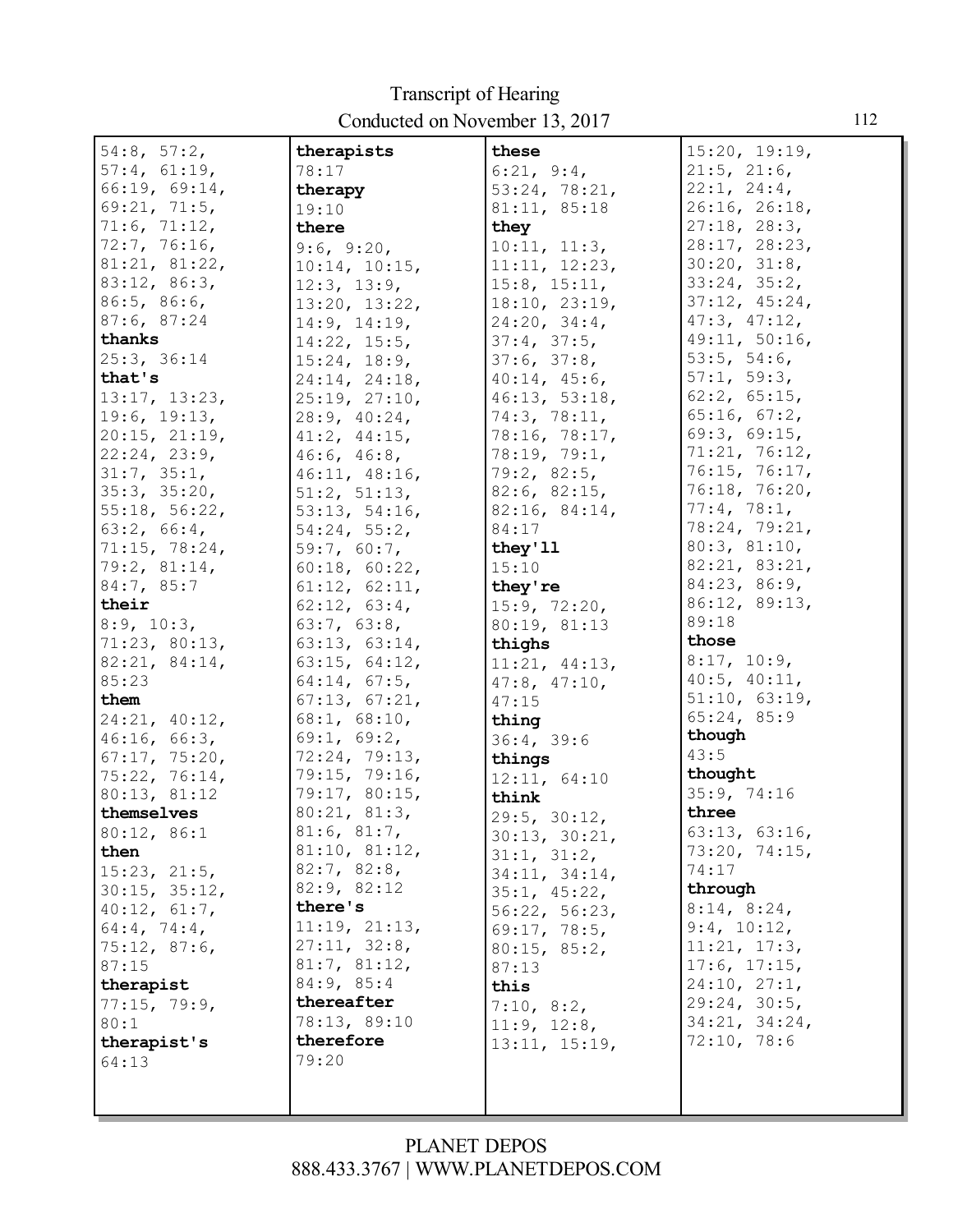| tie                 | 61:20, 64:4,  | true                 | 39:19, 45:12,           |
|---------------------|---------------|----------------------|-------------------------|
| 40:19               | 80:4, 80:7    | 33:24, 72:17,        | 45:14, 74:2             |
| tight               | top           | 76:23, 89:8          | understanding           |
| 38:7                | 11:16         | try                  | 33:23, 34:15            |
| time                | tort          | 12:5, 26:23          | understood              |
| 10:12, 11:2,        | 84:8, 84:9,   | trying               | 65:23, 66:3             |
| 11:6, 12:7,         | 84:15         | 21:20, 76:13         | uniform                 |
| 14:12, 14:23,       | totality      | turn                 | 62:16                   |
| 15:23, 22:4,        | 76:3          | 45:15, 46:20         | united                  |
| $22:15$ , $25:21$ , | touch         | turned               | 13:18, 39:22,           |
| 26:10, 43:2,        | 49:21, 51:5,  | 42:12, 45:4,         | 41:24                   |
| 48:7, 50:24,        | 55:11, 77:7,  | 45:7, 46:22,         | unlocked                |
| 52:17, 52:21,       | 77:8, 78:22   |                      | 64:5                    |
| 53:19, 59:13,       | touched       | 47:1, 47:7,<br>47:21 |                         |
| 60:23, 66:7,        |               |                      | unquote                 |
| 67:20, 68:2,        | 77:11         | turning              | 54:21                   |
|                     | touching      | 45:18                | unrebutted              |
| 68:7, 68:12,        | 49:23, 49:24, | tv                   | 77:10, 80:3             |
| 69:2, 71:21,        | 77:17         | 77:1                 | until                   |
| 73:14, 73:16,       | tournament    | two                  | 80:9, 85:14             |
| 73:19, 74:10,       | 14:15, 31:23, | 10:2, 51:15,         | upon                    |
| 76:16               | 32:4, 79:13   | 58:17, 62:10,        | 30:12, 54:1,            |
| time's              | towards       | 86:23, 87:1          | 77:7,85:18              |
| 12:16               | 42:11         | typewriting          | <b>use</b>              |
| times               | towel         | 89:11                | 16:11, 40:12            |
| 60:1, 79:7          | 43:19, 56:12, | U                    | usual                   |
| timothy             | 80:13         | ultimately           | 86:16                   |
| 3:11, 8:3           | towels        | 11:13, 12:11         | $\overline{\mathbf{v}}$ |
| tobacco             | 11:19, 79:24, |                      |                         |
|                     |               |                      |                         |
| 7:18                | 80:16         | uncover              | vacated                 |
| today               | tracey        | 80:12                | 83:15, 83:16            |
| 13:24, 15:22,       | 3:14, 6:6,    | under                | valuable                |
| 31:16, 31:22,       | 87:15         | 19:16, 20:6,         | 83:6                    |
| 62:3                | trained       | 53:21, 64:15,        | various                 |
| told                | 78:11         | 64:16, 70:2,         | 11:3, 11:12,            |
| 10:19, 10:22,       | training      | 81:14, 82:5,         | 12:11, 13:12            |
| 11:1, 27:11,        |               | 89:11                | vehicle                 |
| 49:10, 50:12,       | 78:24         | undercover           | 59:18, 60:4             |
| 52:17, 79:14,       | transaction   | 39:13                | vehicles                |
| 80:7                | 40:12, 80:10  | underneath           | 70:4, 70:8              |
| tonight             | transcript    | 43:16, 46:17         | very                    |
| 79:11               | 89:8          | understand           | 14:2, 19:6,             |
| too                 | translate     | 28:6, 28:7,          | 37:24, 55:7,            |
|                     | 16:12, 19:5,  | 28:8, 28:11,         | 75:8                    |
| 21:16, 48:5,        | 20:2, 29:8    | 29:1, 31:2,          | vest                    |
| 76:13               | translator    | 31:3, 31:5,          | 62:17                   |
| took                | 9:18, 14:8,   | 34:4, 34:12,         | vestibule               |
| 11:1, 11:4,         | 20:19, 28:9   | 35:5, 35:13,         | 63:5                    |
| 13:11, 13:12,       | transported   | 36:8, 36:9,          | violate                 |
| 50:18, 51:21,       | 64:19         |                      | 79:21, 83:10            |
|                     |               |                      |                         |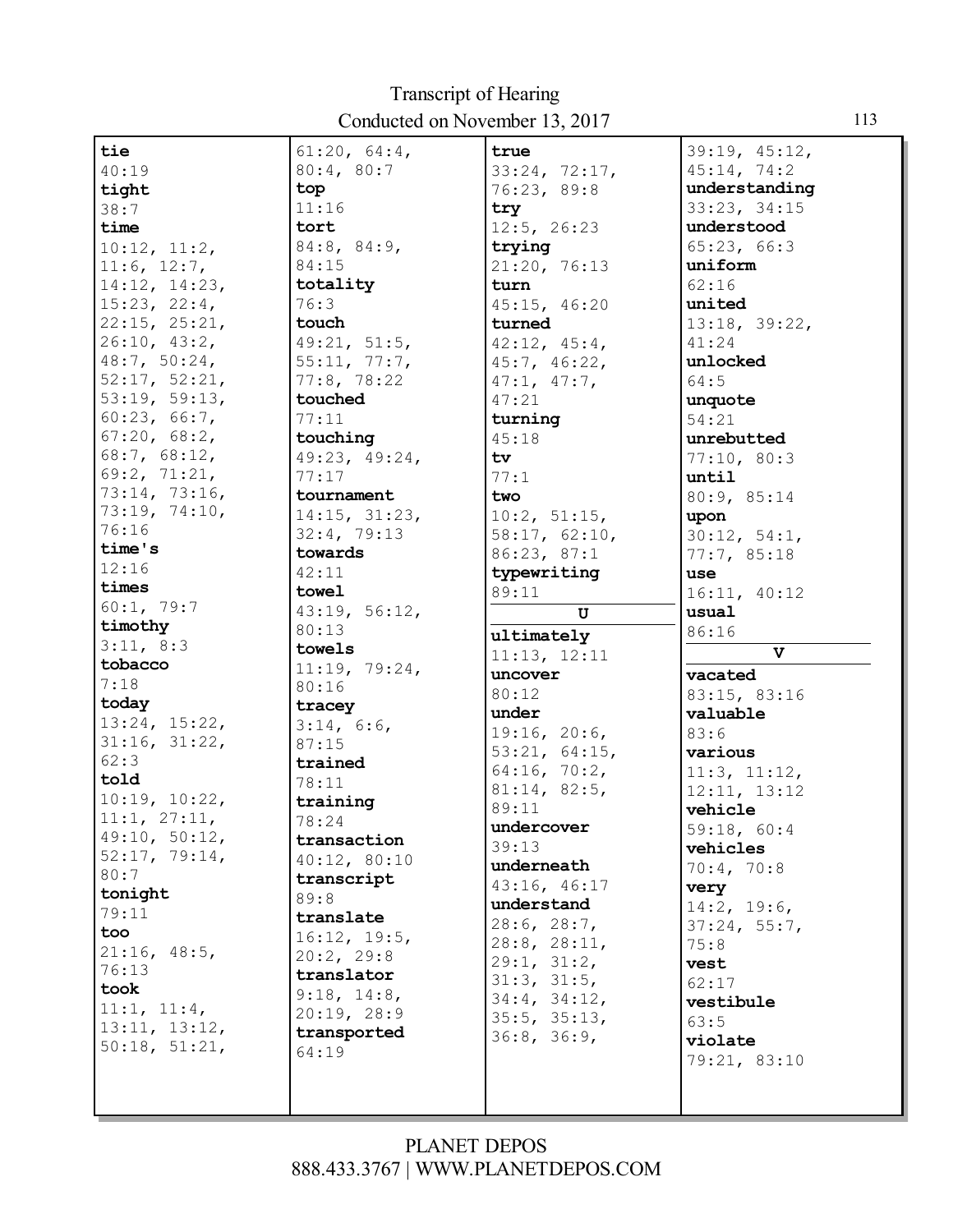| violated      | 15:2, 42:6,   | 53:16, 59:19,      | 38:23, 39:11,       |
|---------------|---------------|--------------------|---------------------|
| 8:14, 9:1     | 45:10, 46:24, | 60:3, 67:3,        | 39:17, 40:2,        |
| violation     | 47:22, 49:12, | 79:15, 80:4,       | $40:22$ , $41:3$ ,  |
|               | 50:2, 50:5,   | 80:5, 80:21,       | 41:9, 41:21,        |
| 77:5, 79:4,   | 50:6, 51:19,  | 81:6, 82:6         | $42:5$ , $42:23$ ,  |
| 81:18         | 73:22, 74:5   | were               | 43:2, 43:12,        |
| violations    |               |                    | 44:3, 44:10,        |
| 86:18         | wants         | 8:13, 12:18,       |                     |
| visited       | 80:12         | 20:17, 22:2,       | 44:11, 44:18,       |
| 33:10         | warned        | 23:4, 24:2,        | 45:1, 45:7,         |
| vitek         | 78:10         | 25:16, 25:21,      | 45:10, 45:13,       |
| 3:6, 6:12,    | warrants      | 26:1, 26:6,        | 46:9, 46:11,        |
| 6:13, 7:21,   | 85:7          | 27:13, 27:18,      | 46:22, 46:23,       |
| 87:11, 87:14, | wasn't        | 28:12, 28:14,      | 47:11, 47:20,       |
| 87:20, 87:21  | 24:20, 25:24  | 29:15, 31:17,      | 47:24, 48:12,       |
| voice         | watch         | 31:23, 32:14,      | $48:15$ , $49:15$ , |
| 53:9          | 49:15         | 32:21, 33:11,      | 49:18, 49:20,       |
| W             | watching      | 33:13, 34:4,       | 50:11, 51:10,       |
| wait          | 32:2, 83:3    | 36:20, 39:20,      | $52:5$ , $52:19$ ,  |
| 85:15         | way           | $40:4$ , $40:16$ , | 54:14, 54:22,       |
| waited        | 29:4, 70:22   | 43:6, 43:24,       | 56:6, 58:6,         |
| 41:5          | we'11         | 44:3, 45:4,        | 58:8, 58:16,        |
|               | 9:18, 15:23,  | 45:6, 46:6,        | 60:23, 61:7,        |
| waiver        | 21:18, 35:15, | 47:1, 47:3,        | 61:15, 62:19,       |
| 5:6, 65:11,   | 35:16, 69:18, | 48:16, 49:5,       | 63:11, 63:19,       |
| 65:17, 65:18  | 72:1, 88:1    | 50:8, 51:10,       | 65:8, 65:23,        |
| walked        | we're         | 51:13, 60:7,       | 66:4, 67:5,         |
| 10:14, 12:3,  | 9:11, 21:14   | 60:10, 61:12,      | 67:11, 67:18,       |
| 40:15, 40:22, | wearing       | 62:14, 62:16,      | $67:20$ , $68:2$ ,  |
| 42:11, 53:3,  | 10:17, 41:9,  | 63:13, 63:18,      | 68:24, 71:15,       |
| 53:4, 53:5    | 41:10         | 64:10, 66:10,      | 71:17, 76:22,       |
| walks         | weeks         | 67:7, 69:7,        | 77:4, 77:23,        |
| 80:8          | 86:23, 87:1   | 78:11, 85:9,       | 78:19, 80:3,        |
| wall          |               | 89:7, 89:10        | 85:4, 85:7          |
| 10:23         | well          | weren't            | what's              |
| want          | 9:19, 12:12,  | 22:14, 40:19,      | 65:1, 73:22         |
| 6:3, 12:1,    | 20:15, 24:19, | 50:20              | whatever            |
| 12:12, 13:5   | 29:3, 32:15,  | what               | 81:11               |
| 19:4, 30:20,  | 34:9, 35:9,   | 10:13, 14:5,       | when                |
| 34:6, 39:7,   | 36:4, 38:4,   | 14:10, 18:2,       | 10:10, 12:3,        |
| 45:13, 46:10, | 44:20, 44:22, | 18:12, 20:15,      | 13:20, 14:17,       |
| 47:18, 49:10, | 48:13, 52:7,  | 21:19, 22:4,       | 15:1, 18:18,        |
| 49:14, 49:17, | 52:21, 54:18, | 22:24, 23:14,      | 19:10, 24:2,        |
| 57:15, 59:2,  | 79:11, 81:24, | 25:16, 26:2,       | 28:7, 32:13,        |
| 66:22, 69:13, | 85:2          | 26:7, 27:6,        | 32:19, 33:9,        |
| 81:12         | went          | $28:8$ , $29:2$ ,  | 33:16, 35:7,        |
| wanted        | 10:7, 13:14,  | 30:9, 34:4,        | 40:15, 41:7,        |
| 10:20, 11:11, | 41:15, 42:17, | 35:22, 35:23,      | 42:4, 42:14,        |
| 12:10, 12:15, | 43:7, 47:11,  | 37:5, 38:16,       | 42:17, 43:6,        |
|               | 48:24, 51:4,  |                    |                     |
|               |               |                    |                     |
|               |               |                    |                     |
|               |               |                    |                     |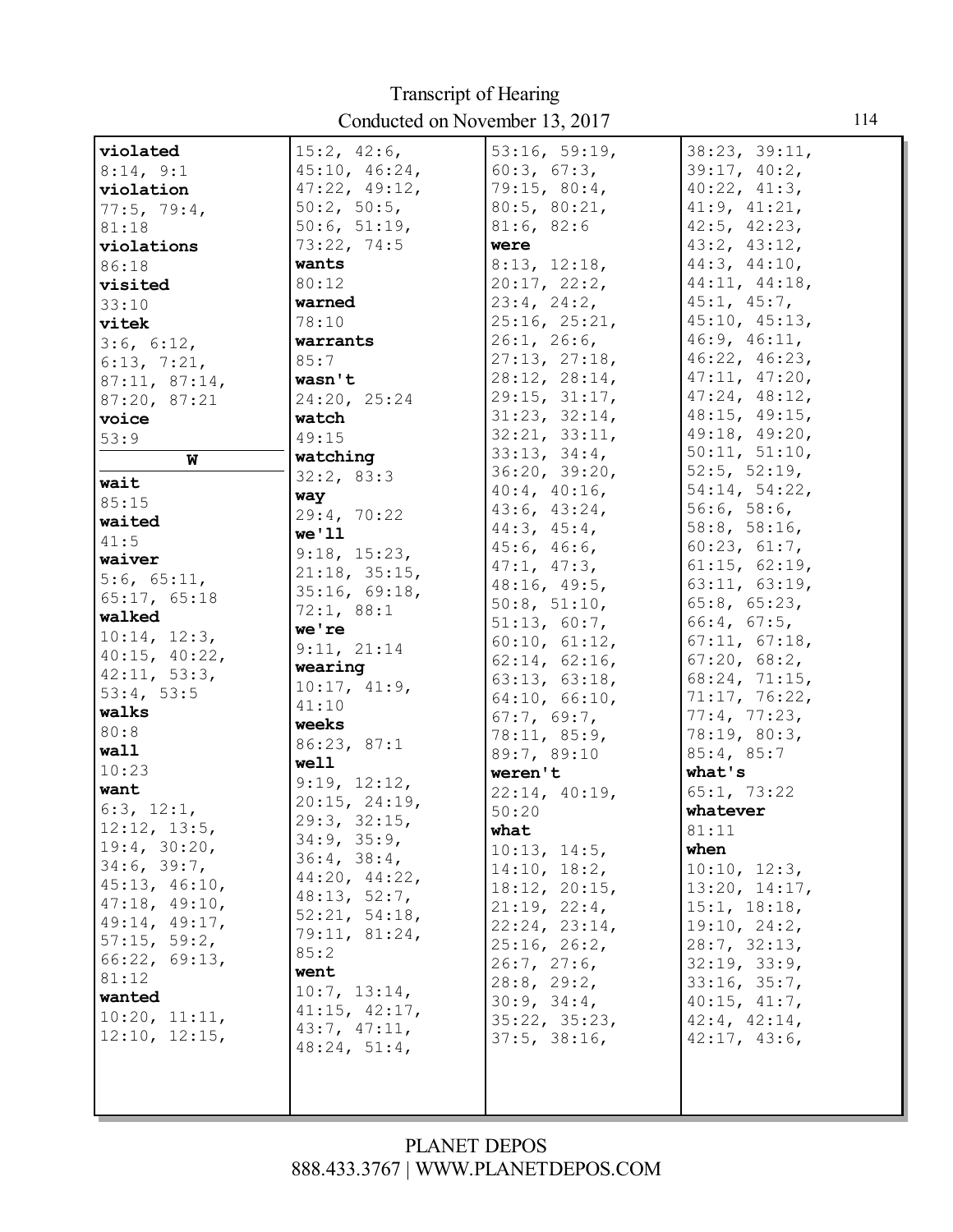Transcript of Hearing Conducted on November 13, 2017

| 45:9, 46:4,        | 84:4, 84:20,                  | 15:20, 16:4,      | 29:19, 31:4,       |
|--------------------|-------------------------------|-------------------|--------------------|
| 46:5, 46:13,       | 85:5                          | 16:19, 23:10,     | 31:8, 31:10,       |
| 48:15, 48:18,      | while                         | 24:4, 25:5,       | 32:11, 37:13,      |
| 50:18, 50:20,      | 49:23, 82:4                   | 25:13, 28:14,     | 37:18, 38:2,       |
| 53:4, 53:5,        | white                         | 29:15, 29:18,     | 38:5, 38:9,        |
| 53:12, 55:15,      | 10:22, 42:8,                  | 30:15, 32:14,     | 41:13, 54:7,       |
| 60:6, 60:7,        | 42:10, 42:18,                 | 32:20, 32:22,     | 56:20, 57:1,       |
| 60:22, 61:15,      | 43:13                         | 32:24, 33:18,     | 57:5, 57:14,       |
| 62:9, 63:4,        | who                           | 38:18, 38:24,     | 57:18, 57:21,      |
| 65:22, 66:10,      | 7:17, 10:2,                   | 40:19, 41:19,     | 71:6, 71:14,       |
| 69:16, 73:5,       | 11:17, 15:21,                 | 48:4, 49:22,      | 75:10, 89:17       |
| 76:13, 78:2,       | 25:10, 43:9,                  | 51:7, 56:12,      | witnesses          |
| 78:16, 79:1,       | 59:22, 61:21,                 | 59:4, 59:22,      | 8:6, 15:19,        |
| 79:7, 80:1,        | 62:14, 64:16,                 | 61:10, 61:13,     | 15:21, 16:2,       |
| 80:6, 81:3,        | 64:17, 79:8,                  | 61:22, 61:24,     | 57:9,87:7          |
| 84:8, 84:14,       | 81:4, 82:22,                  | 62:7, 62:18,      | woman              |
| 84:15, 85:9        | 87:7                          | 64:9, 64:11,      | 10:15, 24:4,       |
| when's             | whole                         | 66:8, 66:11,      | 43:9, 52:19,       |
| 73:14              | 14:12, 14:23                  | 67:14, 67:15,     | 53:6, 53:7,        |
| where              | whom                          | 67:16, 67:17,     | 53:8, 55:10        |
| 12:13, 17:21,      | 61:10, 89:7                   | 67:21, 68:13,     | women's            |
| 32:20, 33:11,      | whose                         | 68:18, 69:18,     | 46:12              |
| 42:8, 47:10,       | 13:2, 65:12                   | 71:10, 73:15,     | wondering          |
| 50:7, 58:20,       | why                           | 73:18, 74:13,     | 34:24              |
| 59:10, 60:10,      | 16:14, 16:16,                 | 77:7, 79:8,       | word               |
| 63:5, 63:12,       | 40:7, 48:8,                   | 80:21, 81:1,      | 30:7, 73:23,       |
| $64:2$ , $68:22$ , | 78:20                         | 81:3, 81:16,      | 73:24              |
| 76:20, 78:20,      | will                          | 86:10, 86:16      | wording            |
| 84:9, 86:2         |                               | withdraw          | 11:20              |
| where's            | 8:6, 8:9, 9:22,               | 23:15, 37:4,      | words              |
| 86:2               | 10:2, 10:3,                   | 37:9              | 10:8               |
| whereby            | 10:12, 11:9,                  | withdrew          | working            |
| 72:18              | 13:4, 15:11,<br>15:14, 15:22, | 37:6              | 14:18, 14:19,      |
| whereof            | 23:16, 33:1,                  | within            | 14:24, 22:11,      |
| 89:17              | 68:5, 86:8,                   | 48:7, 64:5,       | 25:21, 32:22,      |
| whether            | 86:11, 86:12,                 | 72:15, 77:22,     | 32:24, 33:4,       |
| 35:2, 47:22,       | 86:15, 86:20                  | 85:5, 86:23,      | 33:13, 33:14,      |
| 49:2, 77:16        | willful                       | 86:24             | 33:17, 33:19,      |
| which              | 84:16                         | without           | 82:12              |
| 10:22, 14:15,      | wiped                         | 38:4              | would              |
| 34:14, 40:24,      | 83:17                         | witness           | 6:6, 8:7,          |
| 42:1, 48:4,        | wish                          | 4:9, 16:5,        | 15:22, 16:6,       |
| 48:13, 48:23,      | 9:23                          | 16:7, 17:12,      | 17:10, 33:22,      |
| 49:11, 49:14,      | with                          | 20:21, 21:7,      | 41:14, 41:24,      |
| 49:15, 49:21,      | 10:7, 10:23,                  | $24:5$ , $24:8$ , | $42:2$ , $44:16$ , |
| 50:6, 63:16,       | 11:3, 11:19,                  | 26:11, 26:15,     | 47:9, 48:12,       |
| 64:6, 75:17,       | 12:20, 13:1,                  | 26:17, 26:19,     | 65:5, 68:1,        |
| 77:17, 78:13,      | 13:14, 13:16,                 | 26:20, 26:22,     | 68:15, 72:4,       |
|                    |                               |                   |                    |
|                    |                               |                   |                    |
|                    |                               |                   |                    |
|                    |                               |                   |                    |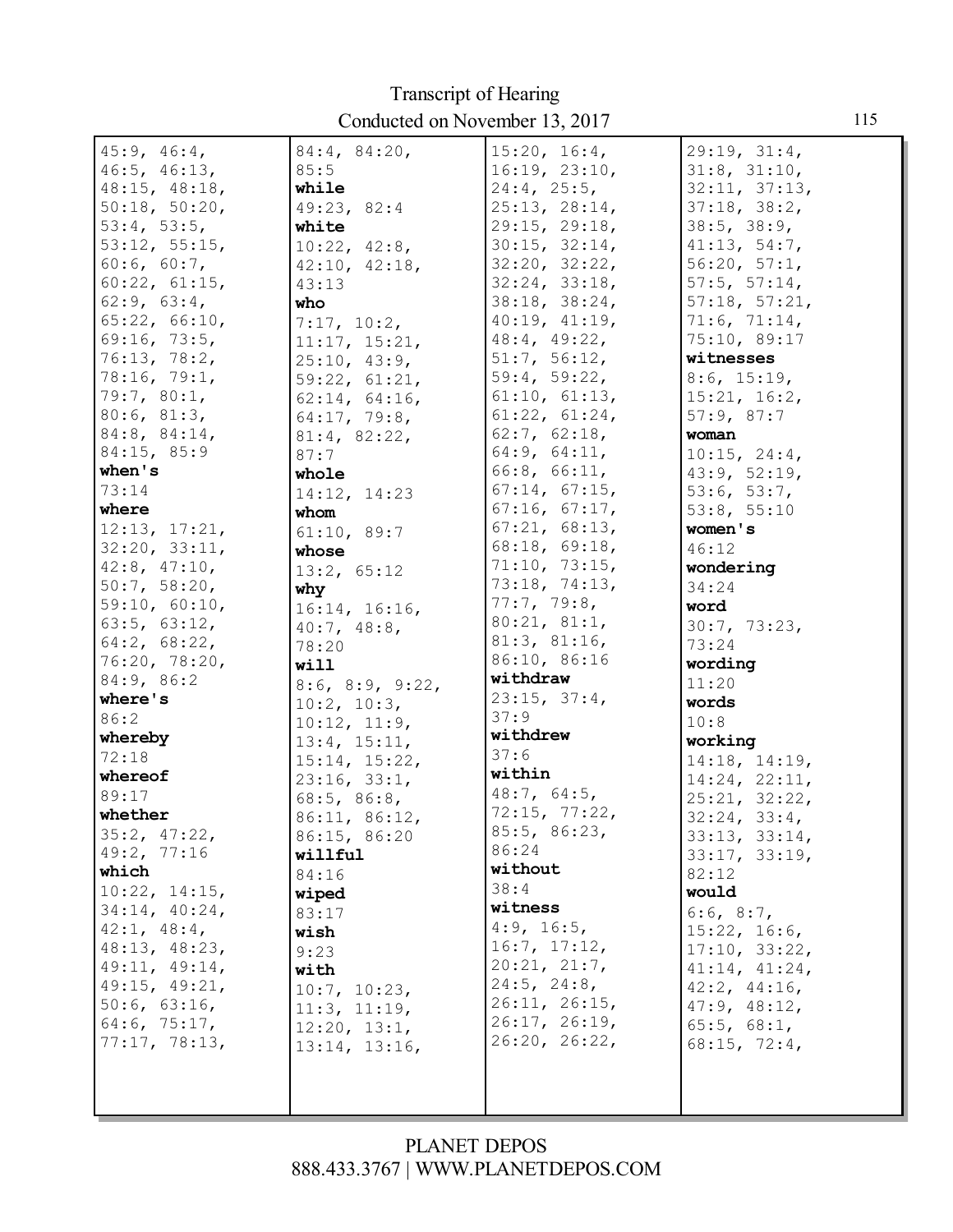| 75:11, 75:12,     | 51:14, 51:17,     | 17:16, 18:12,       | \$15            |
|-------------------|-------------------|---------------------|-----------------|
| 75:15, 77:17,     | 51:20, 51:22,     | $18:18$ , $18:19$ , | 10:24, 51:16    |
| 78:19, 81:15,     | 52:4, 52:18,      | 19:10, 19:12,       | \$20            |
| 81:18, 86:20,     | 53:18, 53:22,     | 19:17, 20:9,        |                 |
| 86:22, 86:24      |                   |                     | 51:12, 51:13,   |
|                   | 54:2, 54:5,       | 24:23, 26:19,       | 63:13, 63:16    |
| wouldn't          | 55:13, 56:16,     | 27:23, 28:15,       | \$45            |
| 50:15             | 56:20, 56:21,     | 28:16, 28:22,       | 10:21, 41:24    |
| wrapper           | 57:21, 59:1,      | 31:8, 31:16,        | \$501           |
| 12:5              | 59:6, 59:9,       | 34:16, 35:22,       | 13:18           |
| wrong             | 60:9, 60:15,      | 35:23, 36:2,        | \$60            |
| 37:17             | 62:15, 63:24,     | 37:18, 38:14,       | 10:20, 12:19,   |
| Y                 | 64:14, 65:7,      | 38:16, 39:7,        | 41:24           |
| y-o-u-n-g         | 65:19, 68:16,     | 39:11, 40:19,       |                 |
|                   | 69:8, 70:3,       | 42:14, 42:15,       |                 |
| 37:23, 38:15      | 70:9, 72:17,      | 43:21, 43:24,       | .110            |
| yeah              | 75:2, 87:17,      | 44:1, 44:3,         | 8:19, 9:1, 79:4 |
| 19:8, 31:11,      | 87:19, 87:21,     | 44:11, 44:15,       | .130            |
| 31:20, 32:1,      | 87:23             | 44:24, 45:1,        | 8:17, 8:18,     |
| 55:20, 84:6       | yes-or-no         | 45:19, 47:3,        | 8:19, 8:20,     |
| year              | 19:13             | 47:6, 47:10,        | 77:6, 77:14,    |
| 22:1, 59:3,       | you're            | 51:4, 51:5,         | 79:22           |
| 67:2              | 16:18, 26:14,     | 51:21, 52:17,       | .180            |
| years             |                   | 54:3, 55:11,        | 8:18, 77:19     |
| 17:20, 38:22,     | 29:18, 33:3,      | 55:12, 55:16,       | 0               |
| 58:11, 58:17      | 33:17, 35:11,     | 56:3, 56:9,         |                 |
| yes               | 38:24, 39:1,      |                     | 004299          |
| 18:1, 18:7,       | 45:19, 52:23,     | 57:5, 58:3,         | 89:4            |
| 18:21, 20:23,     | 58:21, 58:23,     | 58:6, 58:8,         | 05              |
| 23:7, 23:21,      | 71:17, 84:8,      | 58:14, 58:16,       | 88:2            |
| 23:22, 24:5,      | 85:14             | 59:2, 68:2,         | 084             |
| $24:6$ , $24:8$ , | you've            | 69:9, 71:16,        | 89:4            |
| 24:11, 25:14,     | 17:13, 33:4,      | 71:21, 72:3,        | $\mathbf 1$     |
|                   | 34:1, 57:19       | 72:15, 73:9,        | 10              |
| 26:13, 27:17,     | young             | 75:7, 75:14,        | 4:3, 8:18,      |
| 27:22, 28:1,      | 4:16, 10:6,       | 76:16, 78:19,       | 10:19, 10:22,   |
| 31:20, 32:7,      | $11:5$ , $11:6$ , | 84:4, 84:20,        | 12:2, 42:7,     |
| 32:11, 32:18,     | 11:17, 24:4,      | 84:22, 87:3         |                 |
| 33:6, 33:21,      | 37:21, 37:22,     | yourself            | 43:1, 43:3,     |
| 35:21, 38:2,      | 38:1, 38:10,      | 12:13, 18:9,        | 43:4, 77:19,    |
| 39:10, 40:14,     | 38:15, 38:16,     | 39:18, 43:7,        | 80:6, 86:12     |
| 41:20, 42:7,      | $41:5$ , $41:7$ , | 43:19, 56:6,        | 11              |
| 42:16, 43:11,     | 52:6, 59:5,       | 56:15               | 8:16, 10:4,     |
| 44:9, 44:17,      | 60:3, 60:8,       | \$                  | 14:10, 14:13,   |
| 45:6, 46:3,       | 60:24, 61:21,     |                     | 14:20, 21:24,   |
| 46:11, 46:15,     | 64:8, 70:1        | \$100               | 22:1, 23:22,    |
| 46:21, 47:2,      |                   | 12:23, 51:7         | 24:2, 31:17,    |
| $47:5$ , $47:8$ , | your              | \$125               | 39:8, 58:13,    |
| 47:17, 48:2,      | 9:10, 15:19,      | 11:14, 48:20,       | 59:3, 65:18,    |
| 50:2, 51:6,       | 16:1, 16:4,       | 55:1                |                 |
|                   | 16:19, 17:10,     |                     |                 |
|                   |                   |                     |                 |
|                   |                   |                     |                 |
|                   |                   |                     |                 |
|                   |                   |                     |                 |

116